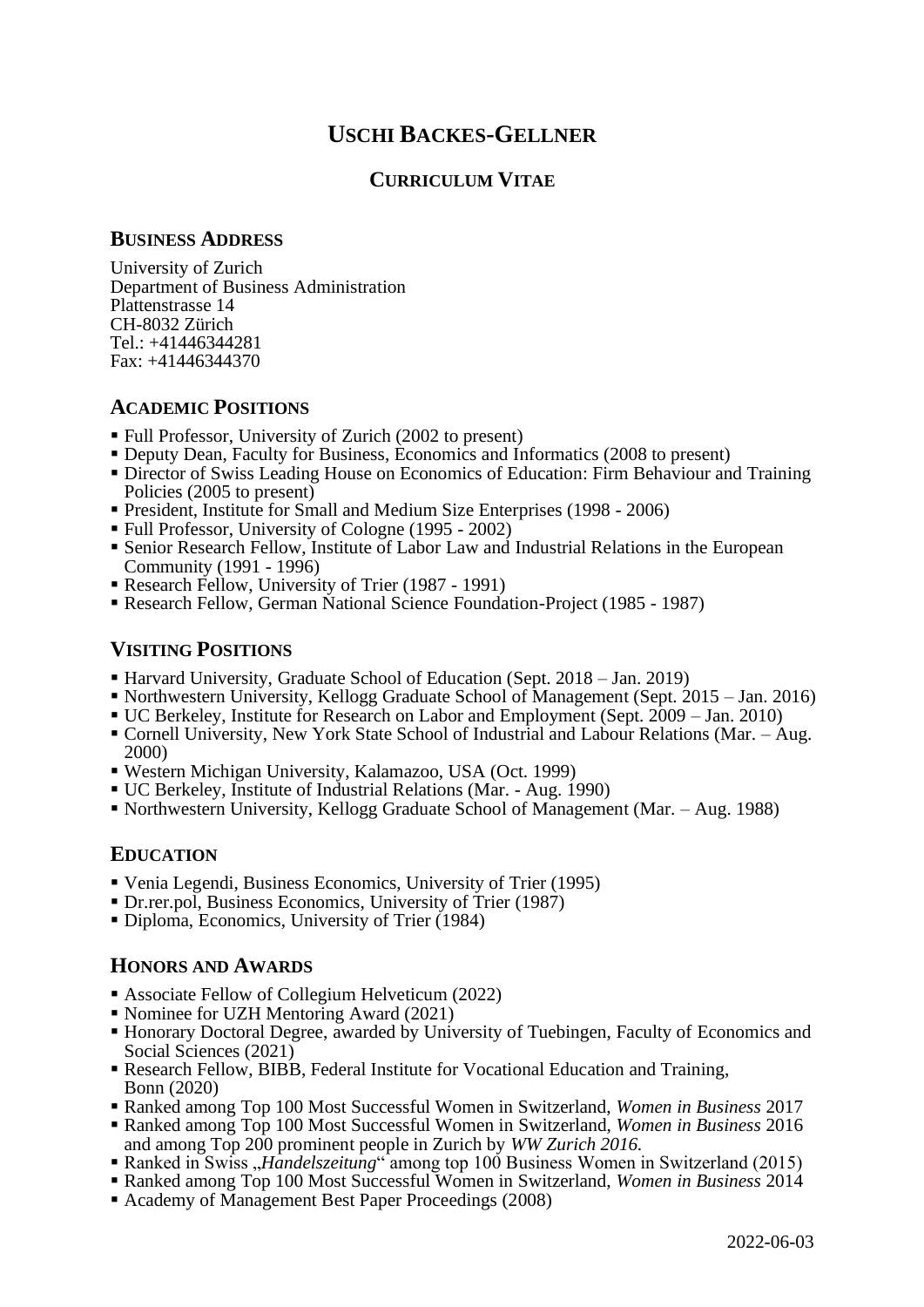- Albertus Magnus Teaching Award, University of Cologne (1998)
- Best Dissertation Award, University of Trier (1988)

# **BOARDS AND SCIENTIFIC EXPERT COMMITTEES**

- Member of the Swiss National Research Council (2017 to present)
- **President of the Postdoc-Mobility Evaluation Committee, Domain Social Sciences (2018 to** present)
- Member of the Executive Council of "Schmalenbach-Gesellschaft für Betriebswirtschaft" (2008 to present)
- Scientific Board "Centre for European Economic Research, ZEW Mannheim" (2007 to present)
- Member of "Rat der Arbeitswelt" of the Federal Ministry of Labour and Social Affairs of Germany (2020 to March 2021)
- Commission of Experts for Research and Innovation advising German Federal Government (EFI), Berlin (2011 to 2019)
- Member of the Executive Council of the German Economic Association (Verein für Socialpolitik) (2017 to 2018)
- Scientific Board "Institute for Employment Research, IAB Nürnberg" (2009 to 2018)
- Member of the Commission of Experts "Hochschulzukunftsprogramm Rheinland-Pfalz" (2017 to 2018)
- Scientific Board "Handelshochschule Leipzig HHL" (2015 to 2017)
- Vice Chairwoman of the German Economic Association (Verein für Socialpolitik) (2015 to 2016)
- Swiss Federal Committee on "Vocational Education", Bern (2004 to 2015)
- **Example 1** Steering Committee on Continuing Training Law of Swiss Federal Government, Bern (2008) to 2013)
- Working Group of Academy of Sciences, Leopoldina, on "Ageing Societies and the World of Work" (2004 to 2009)

# **PUBLICATIONS**

# **PROF. DR. DR. H.C. USCHI BACKES-GELLNER**

# **BOOKS**

- *Commission of Experts for Research and Innovation – 2019 "Research, Innovation and Technological Performance in Germany".* Berlin: Buch- und Offsetdruckerei H. Heenemann GmbH & Co. KG 2019. By Uschi Backes-Gellner, Christoph Böhringer, Uwe Cantner, Dietmar Harhoff, Katharina Hoelzl and Monika Schnitzer.
- *EFI-Jahresgutachten 2019 "Forschung, Innovation und technologische Leistungsfähigkeit Deutschlands"*. Berlin: Buch- und Offsetdruckerei H. Heenemann GmbH & Co. KG 2019. By Uschi Backes-Gellner, Christoph Böhringer, Uwe Cantner, Dietmar Harhoff, Katharina Hoelzl and Monika Schnitzer.
- *Commission of Experts for Research and Innovation – 2018 "Research, Innovation and Technological Performance in Germany"*. Berlin: Buch- und Offsetdruckerei H. Heenemann GmbH & Co. KG 2018. By Uschi Backes-Gellner, Christoph Böhringer, Uwe Cantner, Dietmar Harhoff, Ingrid Ott and Monika Schnitzer.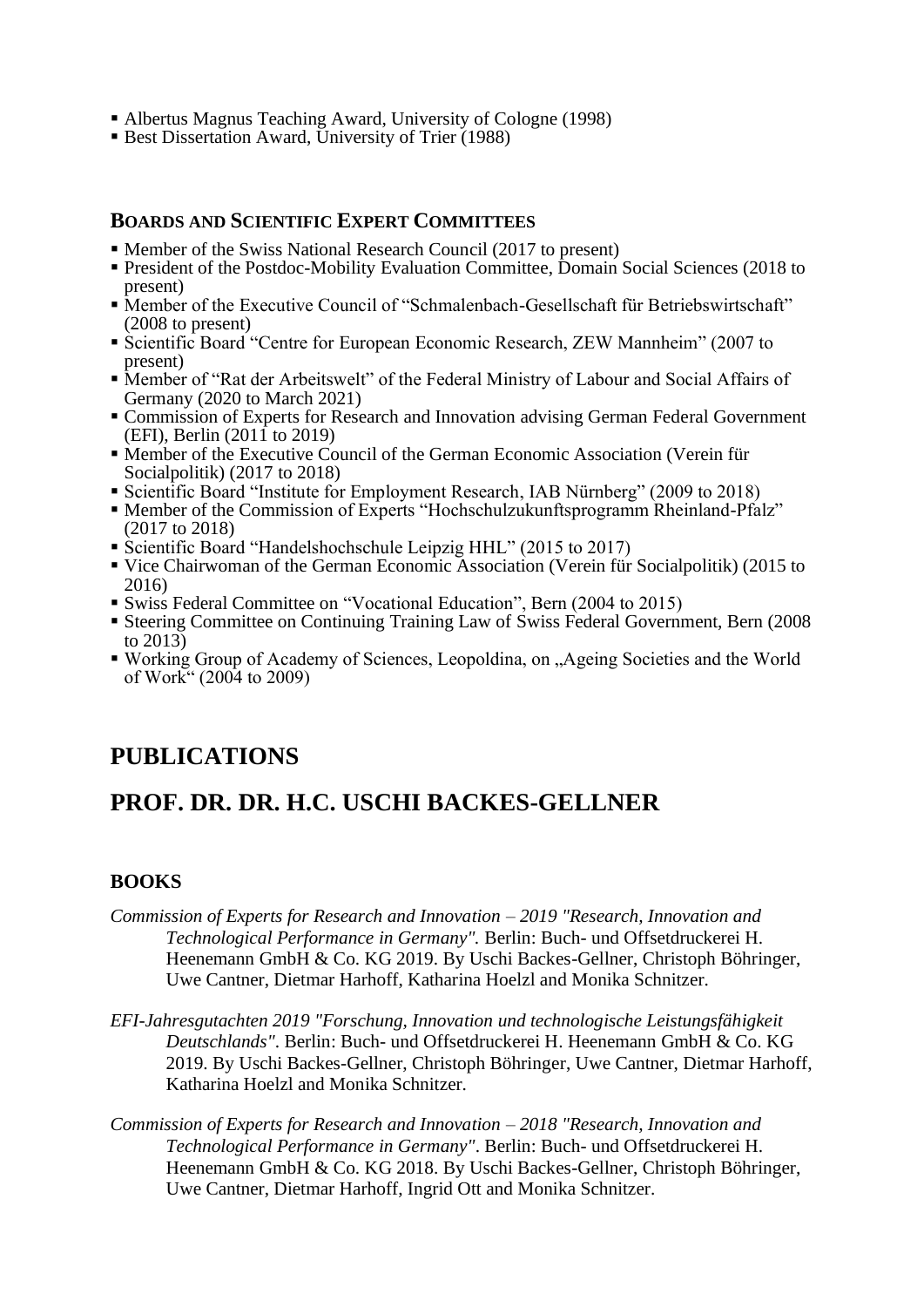- *EFI-Jahresgutachten 2018 "Forschung, Innovation und technologische Leistungsfähigkeit Deutschlands"*. Berlin: Buch- und Offsetdruckerei H. Heenemann GmbH & Co. KG 2018. By Uschi Backes-Gellner, Christoph Böhringer, Uwe Cantner, Dietmar Harhoff, Ingrid Ott and Monika Schnitzer.
- *Commission of Experts for Research and Innovation – 2017 "Research, Innovation and Technological Performance in Germany"*. Berlin: Buch- und Offsetdruckerei H. Heenemann GmbH & Co. KG 2017. By Uschi Backes-Gellner, Christoph Böhringer, Uwe Cantner, Dietmar Harhoff, Ingrid Ott and Monika Schnitzer.
- *EFI-Jahresgutachten 2017 "Forschung, Innovation und technologische Leistungsfähigkeit Deutschlands"*. Berlin: Buch- und Offsetdruckerei H. Heenemann GmbH & Co. KG 2017. By Uschi Backes-Gellner, Christoph Böhringer, Uwe Cantner, Dietmar Harhoff, Ingrid Ott and Monika Schnitzer.
- *Commission of Experts for Research and Innovation – 2016 "Research, Innovation and Technological Performance in Germany"*. Berlin: Buch- und Offsetdruckerei H. Heenemann GmbH & Co. KG 2016. By Uschi Backes-Gellner, Christoph Böhringer, Uwe Cantner, Dietmar Harhoff, Ingrid Ott and Monika Schnitzer.
- *EFI-Jahresgutachten 2016 "Forschung, Innovation und technologische Leistungsfähigkeit Deutschlands"*. Berlin: Buch- und Offsetdruckerei H. Heenemann GmbH & Co. KG 2016. By Uschi Backes-Gellner, Christoph Böhringer, Uwe Cantner, Dietmar Harhoff, Ingrid Ott and Monika Schnitzer.
- *Commission of Experts for Research and Innovation – 2015 "Research, Innovation and Technological Performance in Germany"*. Berlin: Buch- und Offsetdruckerei H. Heenemann GmbH & Co. KG 2015. By Uschi Backes-Gellner, Christoph Böhringer, Dominique Foray, Ingrid Ott, Dietmar Harhoff and Monika Schnitzer.
- *EFI-Jahresgutachten 2015 "Forschung, Innovation und technologische Leistungsfähigkeit Deutschlands"*. Berlin: Buch- und Offsetdruckerei H. Heenemann GmbH & Co. KG 2015. By Uschi Backes-Gellner, Christoph Böhringer, Dominique Foray, Ingrid Ott, Dietmar Harhoff and Monika Schnitzer.
- *Commission of Experts for Research and Innovation – 2014 "Research, Innovation and Technological Performance in Germany"*. Berlin: Buch- und Offsetdruckerei H. Heenemann GmbH & Co. KG 2014. By Uschi Backes-Gellner, Christoph Böhringer, Dominique Foray, Alexander Gerybadze, Dietmar Harhoff and Monika Schnitzer.
- *EFI-Jahresgutachten 2014 "Forschung, Innovation und technologische Leistungsfähigkeit Deutschlands"*. Berlin: Buch- und Offsetdruckerei H. Heenemann GmbH & Co. KG 2014. By Uschi Backes-Gellner, Christoph Böhringer, Dominique Foray, Alexander Gerybadze, Dietmar Harhoff and Monika Schnitzer.
- *Commission of Experts for Research and Innovation – 2013 "Research, Innovation and Technological Performance in Germany"*. Berlin: Buch- und Offsetdruckerei H. Heenemann GmbH & Co. KG 2013. By Uschi Backes-Gellner, Christoph Böhringer, Alexander Gerybadze, Dietmar Harhoff, Patrick Llerena and Monika Schnitzer.
- *EFI-Jahresgutachten 2013 "Forschung, Innovation und technologische Leistungsfähigkeit Deutschlands"*. Berlin: Buch- und Offsetdruckerei H. Heenemann GmbH & Co. KG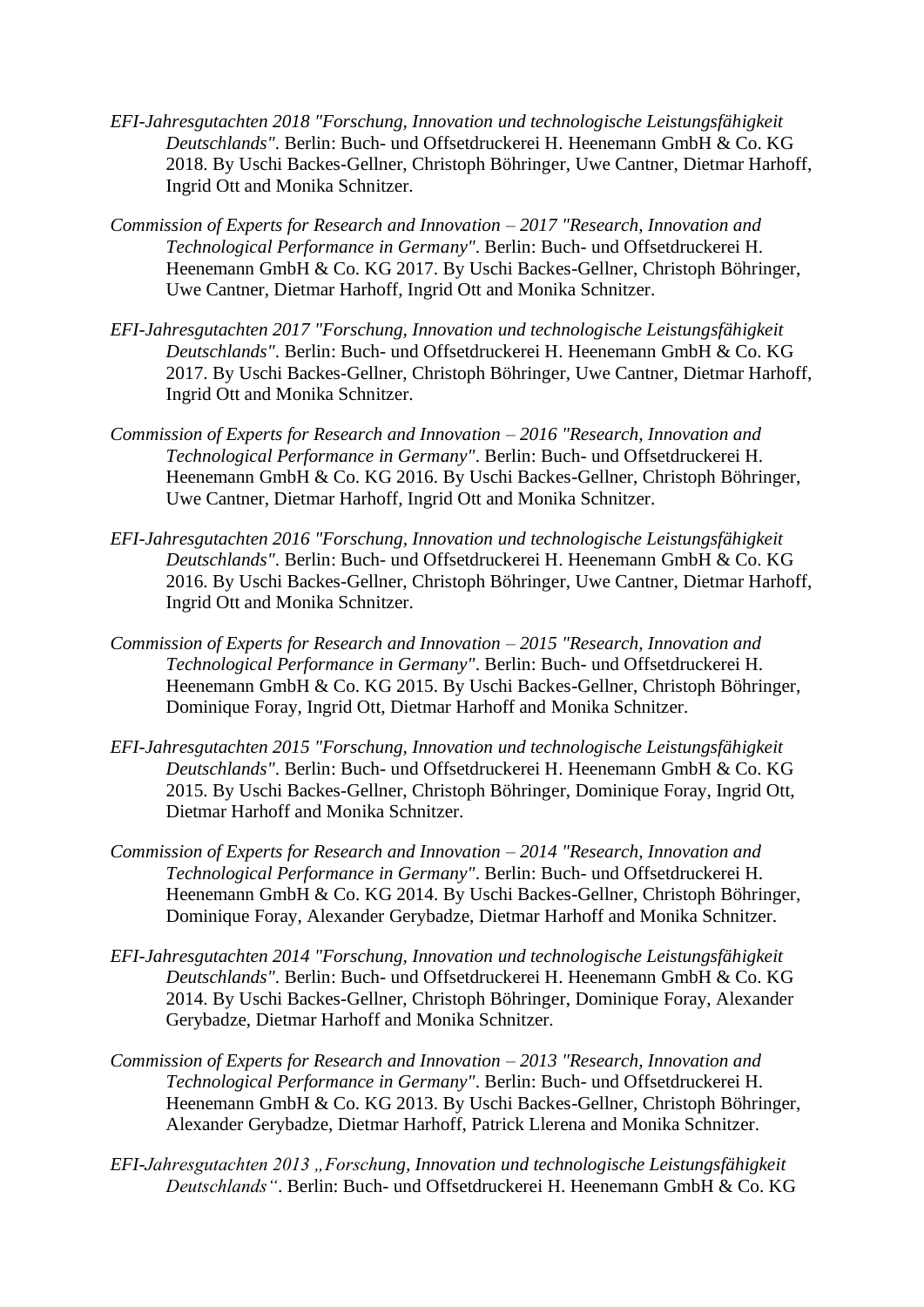2013. By Uschi Backes-Gellner, Christoph Böhringer, Alexander Gerybadze, Dietmar Harhoff, Patrick Llerena and Monika Schnitzer.

- *Commission of Experts for Research and Innovation – Report 2012 "Research, Innovation and Technological Performance in Germany"*. Berlin: Buch- und Offsetdruckerei H. Heenemann GmbH & Co. KG 2012. By Uschi Backes-Gellner, Alexander Gerybadze, Dietmar Harhoff, Patrick Llerena, Joachim Luther and Monika Schnitzer.
- *EFI-Jahresgutachten 2012 "Forschung, Innovation und technologische Leistungsfähigkeit Deutschlands".* Berlin: Buch- und Offsetdruckerei H. Heenemann GmbH & Co. KG 2012. By Uschi Backes-Gellner, Alexander Gerybadze, Dietmar Harhoff, Patrick Llerena, Joachim Luther and Monika Schnitzer.
- *Financial aspects of Apprenticeship Training in Germany, Great Britain and Switzerland*. Düsseldorf: Setzkasten GmbH 2011. By Paul Ryan, Karin Wagner, Silvia Teuber and Uschi Backes-Gellner.
- *More Years, More Life: Recommendations of the Joint Academy Initiative on Aging*. Stuttgart: Wissenschaftliche Verlagsgesellschaft mbH 2010. By Uschi Backes-Gellner, Jürgen Baumert, Ulrich Becker, Axel Börsch-Supan, Josef Ehmer, Karl M. Einhäupl, Otfried Höffe, Reinhard F. Hüttl, Ulrich Keil, Kurt Kochsiek, Jürgen Kocka, Martin Kohli, Ulman Lindenberger, Bernhard Müller, Jürgen Nehmer, Jutta Schnitzer-Ungefug, Ursula M. Staudinger, Elisabeth Steinhagen-Thiessen, Gert G. Wagner and Georg Wick.
- *Gewonnene Jahre: Empfehlungen der Akademiengruppe Altern in Deutschland*. Stuttgart: Wissenschaftliche Verlagsgesellschaft mbH 2009. By Uschi Backes-Gellner, Jürgen Baumert, Ulrich Becker, Axel Börsch-Supan, Josef Ehmer, Karl M. Einhäupl, Otfried Höffe, Reinhard F. Hüttl, Ulrich Keil, Kurt Kochsiek, Jürgen Kocka, Martin Kohli, Ulman Lindenberger, Bernhard Müller, Jürgen Nehmer, Jutta Schnitzer-Ungefug, Ursula M. Staudinger, Elisabeth Steinhagen-Thiessen, Gert G. Wagner and Georg Wick.
- *Mittelstand und Mitbestimmung. Unternehmensführung, Mitbestimmung und Beteiligung in mittelständischen Unternehmen*. Münster: Westfälisches Dampfboot 2007. By Nadine Schlömer, Rosemarie Kay, Uschi Backes-Gellner, Wolfgang Rudolph and Wolfram Wassermann.
- *Finanzierung Lebenslangen Lernens: Der Weg in die Zukunft. Abschlussbericht der Expertenkommission Finanzierung Lebenslangen Lernens*. Bielefeld: Bertelsmann 2004. By Dieter Timmermann, Giselas Färber, Uschi Backes-Gellner, Gerhard Bosch and Bernhard Nagel.
- *On the way to Financing Lifelong Learning. Interim Report of the Expert Commission on Financing Lifelong Learning*. Bielefeld: Bertelsmann 2003. By Dieter Timmermann, Gisela Färber, Uschi Backes-Gellner, Gerhard Bosch and Bernhard Nagel.
- "*Unternehmerinnen in Deutschland.*" *Gutachten im Auftrag des Bundesministeriums für Wirtschaft und Arbeit*. Berlin: BMWA-Dokumentation 2003. By Uschi Backes-Gellner, Rosemarie Kay, Brigitte Günterberg, Michael Holz and Hans-Jürgen Wolter.
- *Auf dem Weg zur Finanzierung Lebenslangen Lernens. Zwischenbericht der Expertenkommission Finanzierung Lebenslangen Lernens*. Bielefeld: Bertelsmann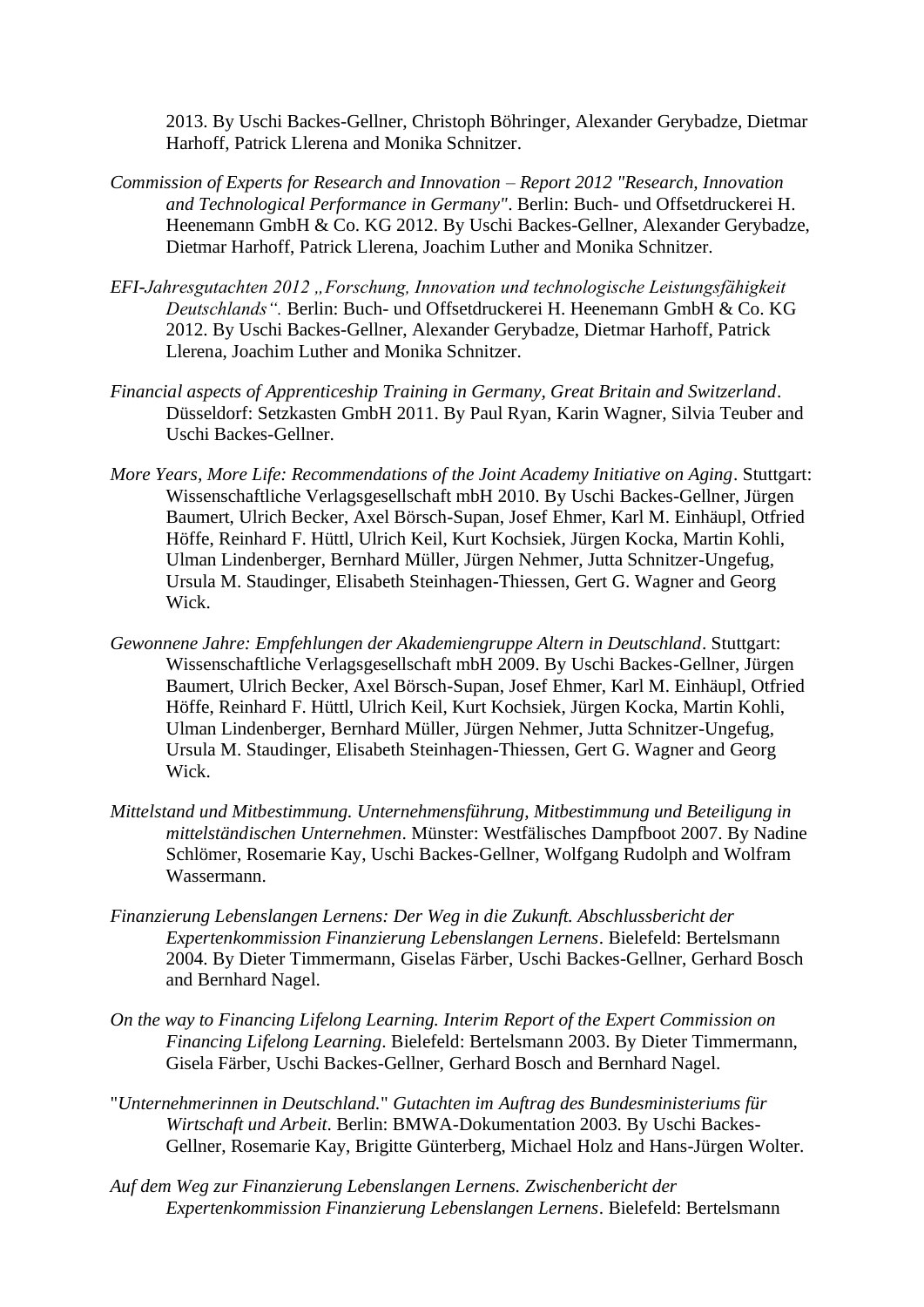2002. By Dieter Timmermann, Gisela Färber, Uschi Backes-Gellner, Gerhard Bosch and Bernhard Nagel.

- *Das industrielle Familienunternehmen - Kontinuität im Wandel*. Berlin: BDI 2002. By Uschi Backes-Gellner, Frank Wallau and Gunter Kayser.
- *Mitarbeiterbeteiligung in kleinen und mittleren Unternehmen. Verbreitung, Effekte, Voraussetzungen*. Wiesbaden: DUV Gabler Edition Wissenschaft 2002. Schriften zur Mittelstandsforschung. IfM Bonn. By Uschi Backes-Gellner, Rosemarie Kay, Sanita Schröer and Karin Wolff.
- *Personalökonomik. Fortgeschrittene Anwendungen für das Management*. Stuttgart: Schäffer-Poeschel 2001. By Uschi Backes-Gellner, Edward Lazear and Birgitta Wolff.
- *Wettbewerbsfaktor Fachkräfte. Rekrutierungschancen und -probleme von kleinen und mittleren Unternehmen*. Wiesbaden: DUV Gabler Edition Wissenschaft 2000. Schriften zur Mittelstandsforschung. IfM Bonn. By Uschi Backes-Gellner, Werner Freund, Rosemarie Kay and Peter Kranzusch.
- *Betriebliche Bildungs- und Wettbewerbsstrategien im deutsch-britischen Vergleich*. München und Mering: Hampp 1996. Zugleich Habilitationsschrift zur Erlangung der Venia Legendi für Betriebswirtschaftslehre, Universität Trier 1995. By Uschi Backes-Gellner.
- *Ökonomie der Hochschulforschung - Organisationstheoretische Überlegungen und betriebswirtschaftliche Befunde*. Wiesbaden: Gabler 1989. Zugleich Dissertationsschrift am FB IV der Universität Trier im Mai 1987. By Uschi Backes-Gellner.

# **JOURNAL ARTICLES (REFEREED JOURNALS)**

- "Innovation Effects of Universities of Applied Sciences: an Assessment of Regional Heterogeneity." *The Journal of Technology Transfer*, 47(2022): 63-118 (first published online 05.02.2021, DOI: doi.org/10.1007/s10961-020-09839-w). By Tobias Schlegel, Curdin Pfister, Dietmar Harhoff and Uschi Backes-Gellner.
- "Tertiary Education Expansion and Regional Firm Development." *Regional Studies*, (first published online 07.02.2022, DOI: doi.org/10.1080/00343404.2021.2010695). By Tobias Schlegel, Curdin Pfister and Uschi Backes-Gellner.
- "How do apprentices moderate the influence of organizational innovation on the technological innovation process?" *Empirical Research in Vocational Education and Training,* 13(2021)1 (DOI: doi.org/10.1186/s40461-020-00107-7). By Christian Rupietta, Johannes Meuer and Uschi Backes-Gellner.
- "Do Preferences and Biases predict Life Outcomes? Evidence from Education and Labor Market Entry Decisions." *European Economic Review*, 134(2021) (first published online 10.03.2021, DOI: doi.org/10.1016/j.euroecorev.2021.103709). By Uschi Backes-Gellner, Holger Herz, Michael Kosfeld and Yvonne Oswald.
- "Regional Innovation Effects of Applied Research Institutions." *Research Policy,* 50(2021)4 (first published online 27.01.2021, DOI: doi.org/10.1016/j.respol.2021.104197). By Curdin Pfister, Miriam Koomen, Dietmar Harhoff and Uschi Backes-Gellner.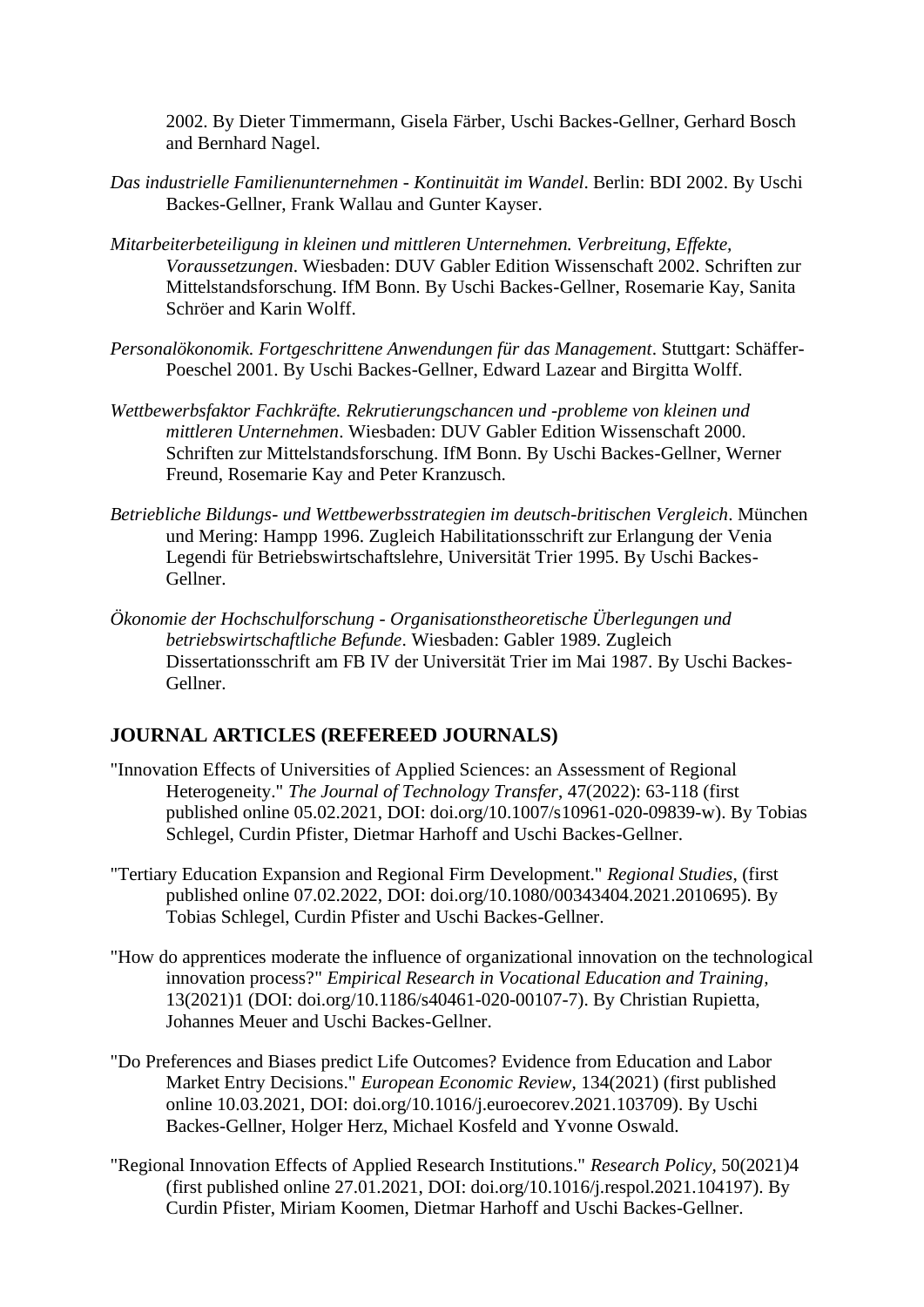- "Educational diversity and individual pay: The advantages of combining academic and VET graduates in the workplace." *Empirical Research in Vocational Education and Training,* 12(2020): 1-21 (DOI: doi.org/10.1186/s40461-020-00099-4). By Simone Tuor Sartore and Uschi Backes-Gellner.
- "Girls' preferences for STEM and the effects of classroom gender composition: new evidence from a natural experiment." *Journal of Economic Behavior & Organization*, 178(2020): 102-123 (first published online 08.2020, DOI: doi.org/10.1016/j.jebo.2020.07.018). By Damiano Pregaldini, Uschi Backes-Gellner and Gerald Eisenkopf.
- "Employment of R&D personnel after an educational supply shock: Effects of the introduction of Universities of Applied Sciences in Switzerland." *Labour Economics,* 66(2020) (first published online 30.06.2020, DOI: doi.org/10.1016/j.labeco.2020.101883). By Patrick Lehnert, Curdin Pfister and Uschi Backes-Gellner.
- "Firms' method of pay and the retention of apprentices." *Oxford Economic Papers,* 72(2020)1: 269–291 (first published online 27.02.2019, DOI: doi.org/10.1093/oep/gpy074). By Miriam Rinawi and Uschi Backes-Gellner.
- "Fix the Game, Not the Dame: Restoring Equity in Leadership Evaluations." *Journal of Business Ethics*, 161(2020): 497–511 (first published online 09.04.2018, DOI: dx.doi.org/10.1007/s10551-018-3861-y). By Jamie Lee Gloor, Manuela C. Morf, Samantha Paustian-Underdahl and Uschi Backes-Gellner.
- "Labour market transitions after layoffs: the role of occupational skills." *Oxford Economic Papers*, (2019): 1-22 (first published online 06.11.2019, DOI: doi.org/10.1093/oep/gpz064). By Miriam Rinawi and Uschi Backes-Gellner.
- "How firms' participation in apprenticeship training fosters knowledge diffusion and innovation." *Journal of Business Economics*, 89(2019)5: 569-597 (first published online 12.12.2018, DOI: dx.doi.org/10.1007/s11573-018-0924-6). By Christian Rupietta and Uschi Backes-Gellner.
- "Using expatriates for adapting subsidiaries' employment modes to different market economies: a comparative analysis of US subsidiaries in Germany, the UK and Switzerland." *European Journal of International Management*, 13(2019)3: 328-353 (first published online 17.04.2019, DOI: dx.doi.org/10.1504/EJIM.2019.099423). By Johannes Meuer, Marlies Kluike, Uschi Backes-Gellner and Kerstin Pull.
- "You Get What You 'Pay' For: Academic Attention, Career Incentives and Changes in Publication Portfolios of Business and Economics Researchers." *Journal of Business Economics*, 89(2019)3: 273-290 (first published online 27.09.2017, DOI: dx.doi.org/10.1007/s11573-017-0880-6). By Adam Ayaita, Kerstin Pull and Uschi Backes-Gellner.
- "Embeddedness and the repatriation intention of assigned and self-initiated expatriates." *European Management Journal*, 37(2019)6: 784-793 (first published online March 2019, DOI: doi.org/10.1016/j.emj.2019.03.002). By Johannes Meuer, Christian Troester, Michèle Angstmann, Uschi Backes-Gellner and Kerstin Pull.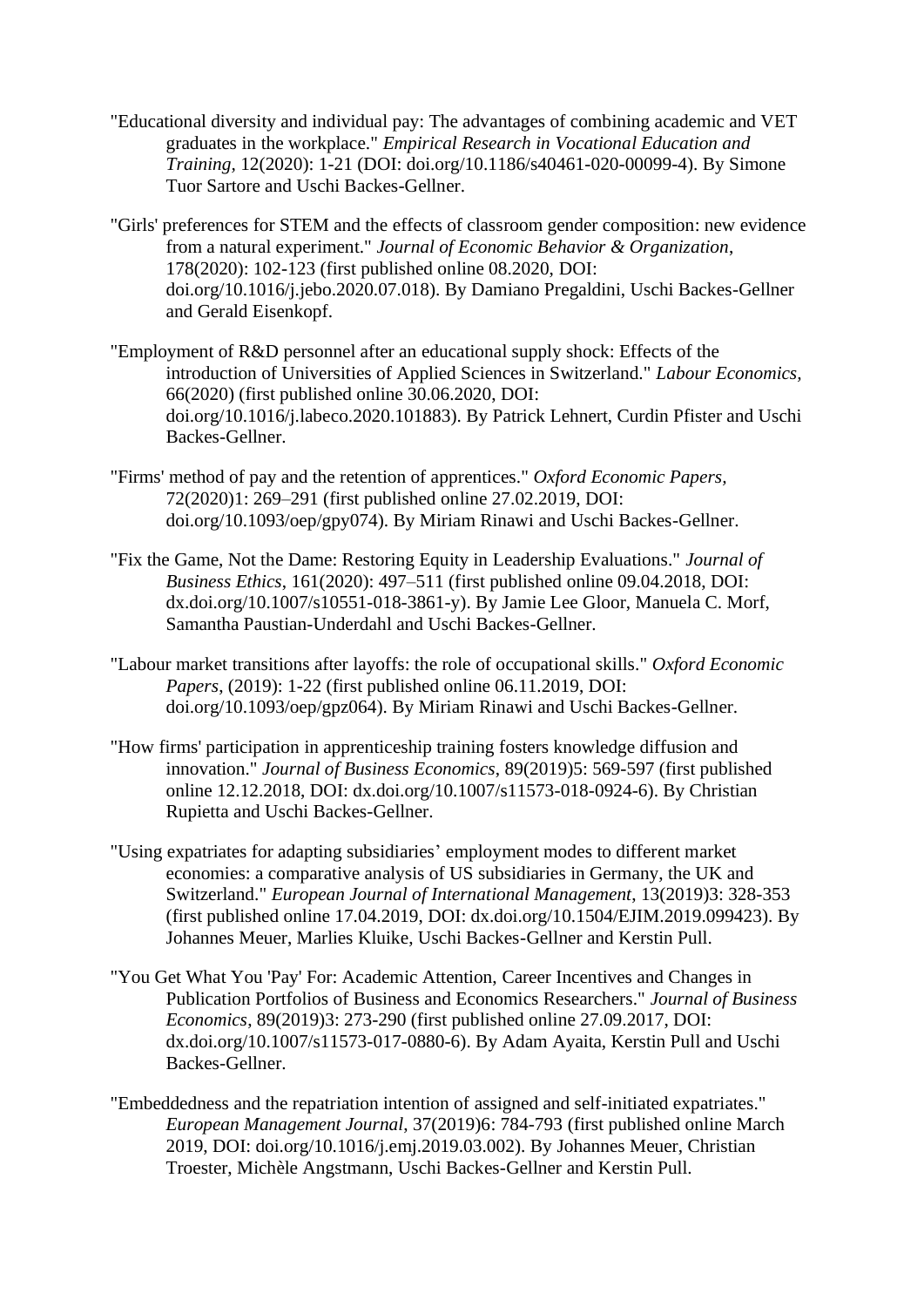- "Combining knowledge stock and knowledge flow to generate superior incremental innovation performance - Evidence from Swiss manufacturing." *Journal of Business Research*, 94(2019): 209-222 (first published online 07.08.2017, DOI: dx.doi.org/10.1016/j.jbusres.2017.04.003). By Christian Rupietta and Uschi Backes-Gellner.
- "Poaching and Firm-Sponsored Training." *British Journal of Industrial Relations*, 57(2019)1: 143-181 (first published online 16.02.2018, DOI: dx.doi.org/10.1111/bjir.12305). By Jens Mohrenweiser, Thomas Zwick and Uschi Backes-Gellner.
- "Another piece of the puzzle: Firms' investment in training as production of optimal skills inventory." *Empirical Research in Vocational Education and Training*, 10(2018)6 (DOI: dx.doi.org/10.1186/s40461-018-0067-6). By Harald Pfeifer and Uschi Backes-Gellner.
- "The opportunity costs of becoming a dean: Does leadership in academia crowd out research?" *Schmalenbach Business Review*, 70(2018)2: 189-208 (DOI: dx.doi.org/10.1007/s41464-018-0048-0). By Uschi Backes-Gellner, Agnes Bäker and Kerstin Pull.
- "Occupational Specificity: A new Measurement Based on Training Curricula and its Effect on Labor Market Outcomes." *Labour Economics*, 51(2018): 97-107 (DOI: dx.doi.org/10.1016/j.labeco.2017.11.010). By Christian Eggenberger, Miriam Rinawi and Uschi Backes-Gellner.
- "The Development of Non-Cognitive Skills in Adolescence." *Economics Letters*, 163(2018): 40-45 (first published online 07.12.2017, DOI: dx.doi.org/10.1016/j.econlet.2017.11.012). By Peter Hoeschler, Simone Balestra and Uschi Backes-Gellner.
- "Do research training groups operate at optimal size?" *Schmalenbach Business Review*, 18(2017)2: 129-145 (first published online 07.03.2017, DOI: dx.doi.org/10.1007/s41464-017-0029-8). By Kerstin Pull, Birgit Pferdmenges and Uschi Backes-Gellner.
- "Heterogeneous Returns to Education Over the Wage Distribution: Who Profits the Most?" *Labour Economics*, 44(2017): 89-105 (first published online 07.01.2017, DOI: dx.doi.org/10.1016/j.labeco.2017.01.001). By Simone Balestra and Uschi Backes-Gellner.
- "The Relative Importance of Type of Education and Subject Area: Empirical Evidence for Educational Decisions." *Evidence-based HRM: a Global Forum for Empirical Scholarship*, 5(2017)1: 30-58. By Curdin Pfister, Simone Tuor Sartore and Uschi Backes-Gellner.
- "Reverse Educational Spillovers at the Firm Level." *Evidence-based HRM: a Global Forum for Empirical Scholarship*, 5(2017)1: 80-106. By Uschi Backes-Gellner, Christian Rupietta and Simone Tuor Sartore.
- "When a Door Closes, a Window Opens? Long-Term Labor Market Effects of Involuntary Separations." *German Economic Review*, 18(2017)1: 1-21 (DOI: dx.doi.org/10.1111/geer.12086). By Simone Balestra and Uschi Backes-Gellner.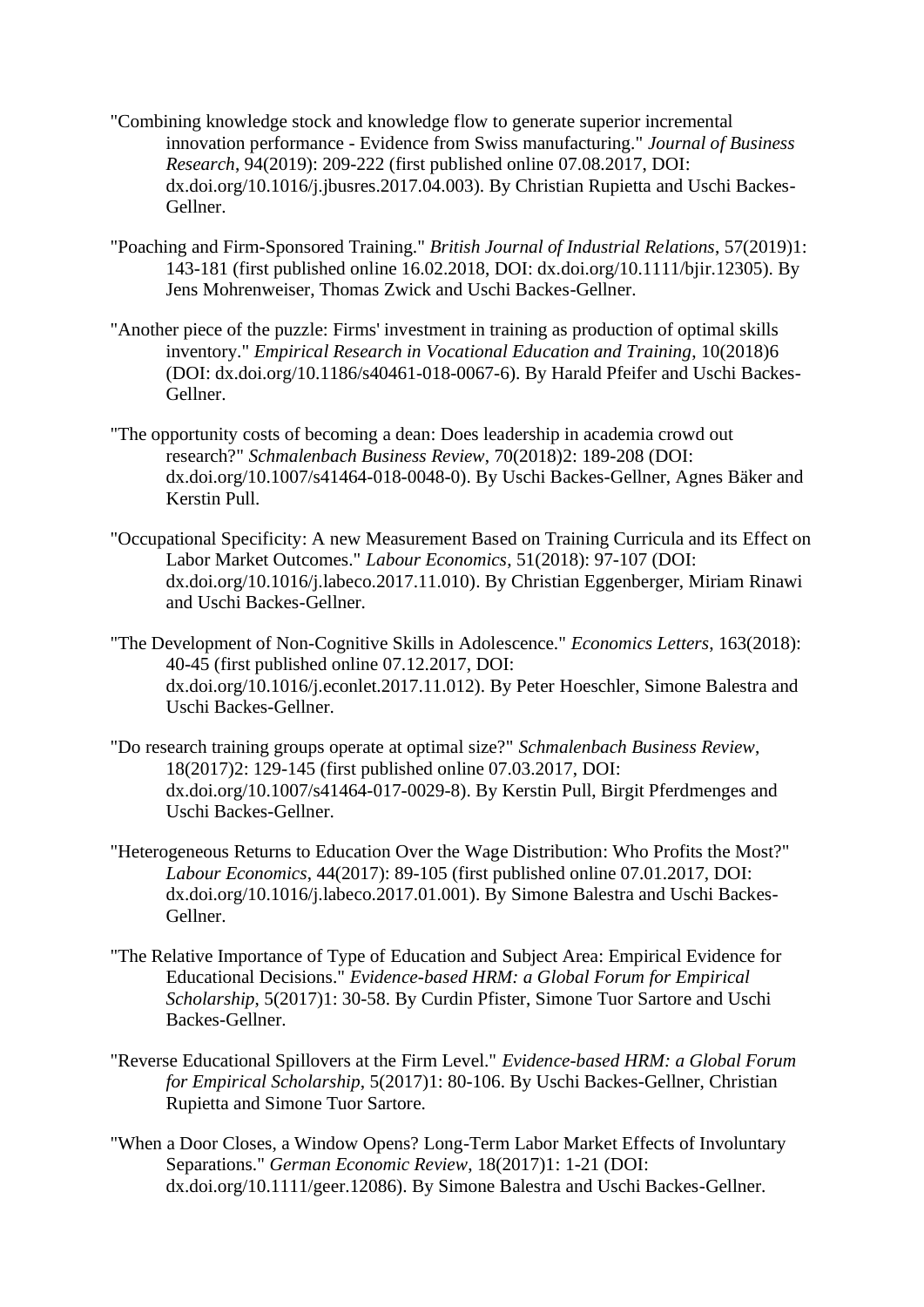- "How companies adjust their span of control to national institutions: evidence from matchedpair engineering companies." *DBW,* 76(2016)4: 255-273. By Silvia Teuber, Uschi Backes-Gellner and Paul Ryan.
- "Time to Go? (Inter)National Mobility and Appointment Success of Young Academics." *Schmalenbach Business Review*, 17(2016)3: 401-421 (DOI: dx.doi.org/10.1007/s41464-016-0010-y). By Agnes Bäker, Susanne Breuninger, Julia Muschallik, Kerstin Pull and Uschi Backes-Gellner.
- "Human resource management and radical innovation. A fuzzy-set QCA of US multinationals in Germany, Switzerland, and the UK." *Journal of Business Economics*, 86(2016)7: 751-772 (first published online 07.01.2016, DOI: dx.doi.org/10.1007/s11573-015- 0803-3). By Uschi Backes-Gellner, Marlies Kluike, Kerstin Pull, Martin R. Schneider and Silvia Teuber.
- "Occupational Stereotypes and Gender-Specific Job Satisfaction." *Industrial Relations*, 55(2016)1: 71-91 (first published online 07.12.2015, DOI: dx.doi.org/10.1111/irel.12126). By Simon Janssen and Uschi Backes-Gellner.
- "Discriminatory Social Attitudes and Varying Gender Pay Gaps within Firms." *Industrial & Labor Relations Review*, 69(2016)1: 253-279 (first published online 28.08.2015, DOI: dx.doi.org/10.1177/0019793915601633). By Simon Janssen, Simone N. Tuor Sartore and Uschi Backes-Gellner.
- "Staying Within or Leaving the Apprenticeship System? Revisions of Educational Choices in Apprenticeship Training." *Jahrbücher für Nationalökonomie und Statistik*. Stuttgart: Lucius & Lucius, 235(2015)6: 539-552 (DOI: dx.doi.org/10.1515/jbnst-2015-0603). By Donata Bessey and Uschi Backes-Gellner.
- "Layers of co-existing innovation systems." *Research Policy*, 44(2015)4: 888-910. By Johannes Meuer, Christian Rupietta and Uschi Backes-Gellner.
- "Composition of junior research groups and PhD completion rate: disciplinary differences and policy implications." *Studies in Higher Education*, 41(2015)11: 2061-2077 (first published online 28.02.2015, DOI: dx.doi.org/10.1080/03075079.2015.1007941). By Kerstin Pull, Birgit Pferdmenges and Uschi Backes-Gellner.
- "Effort Provision in Entrepreneurial Teams Effects of Team Size, Free-Riding and Peer Pressure." *Journal of Business Economics*, 85(2015)3: 205-230 (first published online 23.09.2014, DOI: dx.doi.org/10.1007/s11573-014-0749-x). By Uschi Backes-Gellner, Arndt Werner and Alwine Mohnen.
- "The Impact of Skills, Working Time Allocation and Peer Effects on the Entrepreneurial Intentions of Scientists." *Journal of Technology Transfer*, 40(2015)3: 493-511 (first published online 04.07.2014, DOI: dx.doi.org/10.1007/s10961-014-9347-x). By Petra Moog, Arndt Werner, Stefan Houweling and Uschi Backes-Gellner.
- "The Effectiveness of Co-Determination Laws in Cooperative and Adversarial Employment Relations: When Does Regulation Have Bite?" *Economic and Industrial Democracy*, 36(2015)2: 215-238 (first published online 17.09.2013, DOI: dx.doi.org/10.1177/0143831X13501002). By Uschi Backes-Gellner, Jens Mohrenweiser and Kerstin Pull.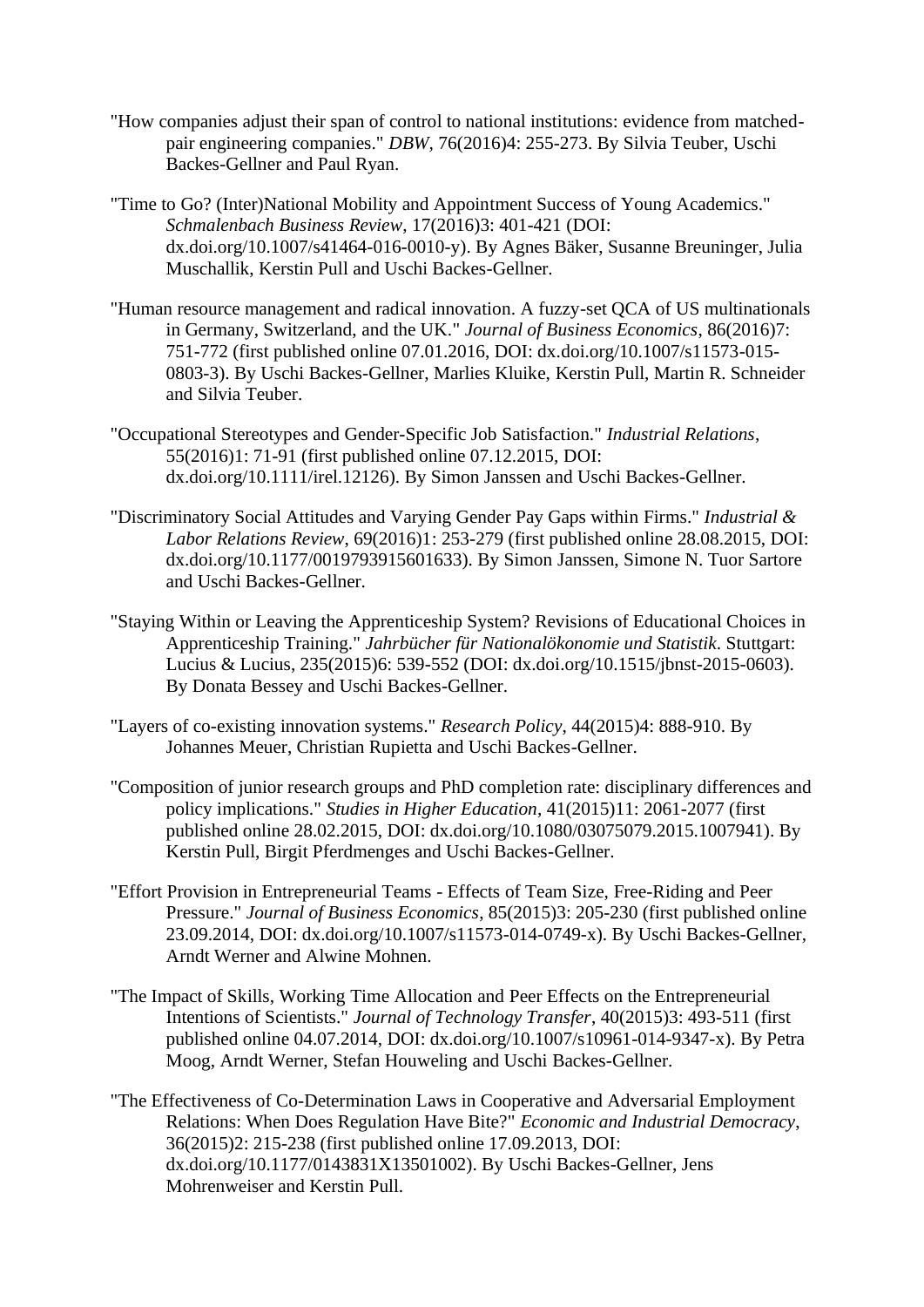- "Learning for a bonus: How financial incentives interact with preferences." *Journal of Public Economics* 118(2014): 52-61 (first published online 17.06.2014, DOI: dx.doi.org/10.1016/j.jpubeco.2014.06.003). By Uschi Backes-Gellner and Yvonne Oswald.
- "Part-time Employment Boon to Women but Bane to Men? New Insights on Employer-Provided Training." *Kyklos*, 67(2014)4: 463-481 (first published online 09.10.2014, DOI: dx.doi.org/10.1111/kykl.12063). By Uschi Backes-Gellner, Simone N. Tuor and Yvonne Oswald.
- "Employer-Supported Training as a Non-Wage Compensation Component." *DBW*, 74(2014)2: 87-105. By Simone N. Tuor Sartore and Uschi Backes-Gellner.
- "A Comparison of Career Success between Graduates of Vocational and Academic Tertiary Education." *Oxford Review of Education*, 40(2014)2: 266-291 (first published online 18.02.2014, DOI: dx.doi.org/10.1080/03054985.2014.889602). By Uschi Backes-Gellner and Regula Geel.
- "Childbearing and (Female) Research Productivity: A Personnel Economics Perspective on the Leaky Pipeline." *Journal of Business Economics*, 84(2014)4: 517-530 (first published online 19.06.2013, DOI: dx.doi.org/10.1007/s11573-013-0676-2). By Jasmin Joecks, Kerstin Pull and Uschi Backes-Gellner.
- "Differences in Initial Training and Wages of Japanese Engineering and Retailing Companies - Who Pays for Higher Training Costs?" *International Journal of Management Research and Business Strategy*, 2(2013)4: 61-76. By Uschi Backes-Gellner, Shiho Futagami, Silvia Teuber and Andrea Willi.
- "The Disposition to become an Entrepreneur and the Jacks-of-all-Trades in Social and Human Capital." *Journal of Socio-Economics*, 47(2013): 55-72 (first published online 10.10.2013, DOI: dx.doi.org/10.1016/j.socec.2013.08.008). By Uschi Backes-Gellner and Petra Moog.
- "Apprentice pay in Britain, Germany and Switzerland: Institutions, market forces and market power." *European Journal of Industrial Relations*, 19(2013)3: 201-220. By Paul Ryan, Uschi Backes-Gellner, Silvia Teuber and Karin Wagner.
- "Effects of Training on Employee Suggestions and Promotions: Evidence from Personnel Records." *Schmalenbach Business Review*, 65(2013)3: 270-287. By Christian Pfeifer, Simon Janssen, Philip Yang and Uschi Backes-Gellner.
- "Tournament Compensation Systems, Employee Heterogeneity, and Firm Performance." *Human Resource Management*, 52(2013)3: 375-398 (first published online 22.05.2013, DOI: dx.doi.org/10.1002/hrm.21535). By Uschi Backes-Gellner and Kerstin Pull.
- "Careers and productivity in an internal labor market." *Zeitschrift für Betriebswirtschaft*, 83(2013)2: 121-143 (DOI: dx.doi.org/10.1007/s11573-012-0649-x). By Philip Yang, Simon Janssen, Christian Pfeifer and Uschi Backes-Gellner.
- "Positive effects of ageing and age diversity in innovative companies large-scale empirical evidence on company productivity." *Human Resource Management Journal*,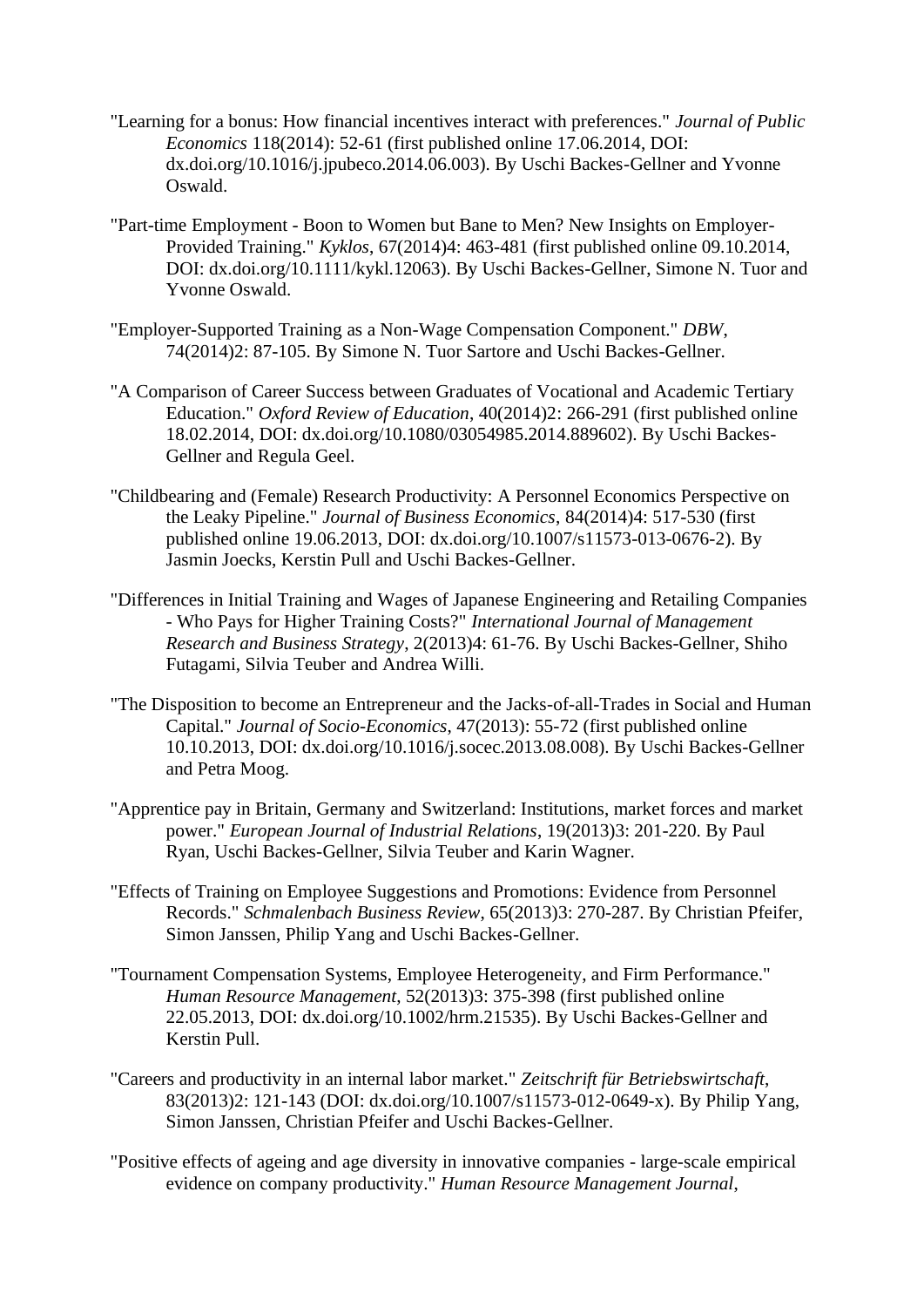23(2013)3: 279-295 (first published online 19.12.2012, DOI: dx.doi.org/10.1111/1748-8583.12011). By Uschi Backes-Gellner and Stephan Veen.

- "Training Participation of a Firm's Aging Workforce." *Empirical Research in Vocational Education and Training*, 4(2012)2: 131-147. By Christian Pfeifer, Simon Janssen, Philip Yang and Uschi Backes-Gellner.
- "Earning While Learning: When and How Student Employment is Beneficial." *Labour*, 26(2012)3: 313-340. By Uschi Backes-Gellner and Regula Geel.
- "Economic Crises and the Elderly." *Gerontology*, 58(2012)2: 188-192. By Uschi Backes-Gellner and Martin R. Schneider.
- "Effect of Workforce Age on Quantitative and Qualitative Organizational Performance: Conceptual Framework and Case Study Evidence." *Organization Studies*, 32(2011)8: 1103-1121. By Uschi Backes-Gellner, Martin R. Schneider and Stephan Veen.
- "Works Councils and Learning: On the Dynamic Dimension of Codetermination." *Kyklos*, 64(2011)3: 427-447. By Uschi Backes-Gellner, Jens Mohrenweiser and Uwe Jirjahn.
- "What triggers the establishment of a works council?" *Economic and Industrial Democracy*, 33(2011)2: 295-316. By Uschi Backes-Gellner, Jens Mohrenweiser and Paul Marginson.
- "Rankings upon Rankings and no End in Sight Discussion of "Quantitative and Qualitative Rankings of Scholars" by Rost and Frey." Schmalenbach Business Review, 63(2011)1: 99-108. By Uschi Backes-Gellner.
- "Occupational Mobility Within and Between Skill Clusters: An Empirical Analysis Based on the Skill-Weights Approach." *Empirical Research in Vocational Education and Training*, 3(2011)1: 21-38. By Uschi Backes-Gellner and Regula Geel.
- "Specificity of Occupational Training and Occupational Mobility: An Empirical Study Based on Lazear's Skill-Weights Approach." *Education Economics: Routledge*, 19(2011)5: 519-535. By Uschi Backes-Gellner, Regula Geel and Johannes Mure.
- "Differences in the educational paths of entrepreneurs and employees." *Empirical Research in Vocational Education and Training*, 2(2010)2: 83-105. By Uschi Backes-Gellner, Simone N. Tuor and Daniela Wettstein.
- "Risk-Return Trade-Offs to Different Educational Paths: Vocational, Academic and Mixed." *International Journal of Manpower*, 31(2010)5: 495-519. By Simone N. Tuor and Uschi Backes-Gellner.
- "Die Wirkung des Betriebsverfassungsgesetzes am Beispiel der Freistellung von Betriebsräten – ein Beitrag zur Rechtstatsachenforschung." *Jahrbücher für Nationalökonomie und Statistik*. Stuttgart: Lucius & Lucius, 230(2010)4: 420-435. By Uschi Backes-Gellner and Jens Mohrenweiser.
- "Career Incentives and "Publish or Perish" in German and US Universities." *European Education: A Journal of Issues and Studies*, 42(2010)3: 26-53. By Uschi Backes-Gellner and Axel Schlinghoff.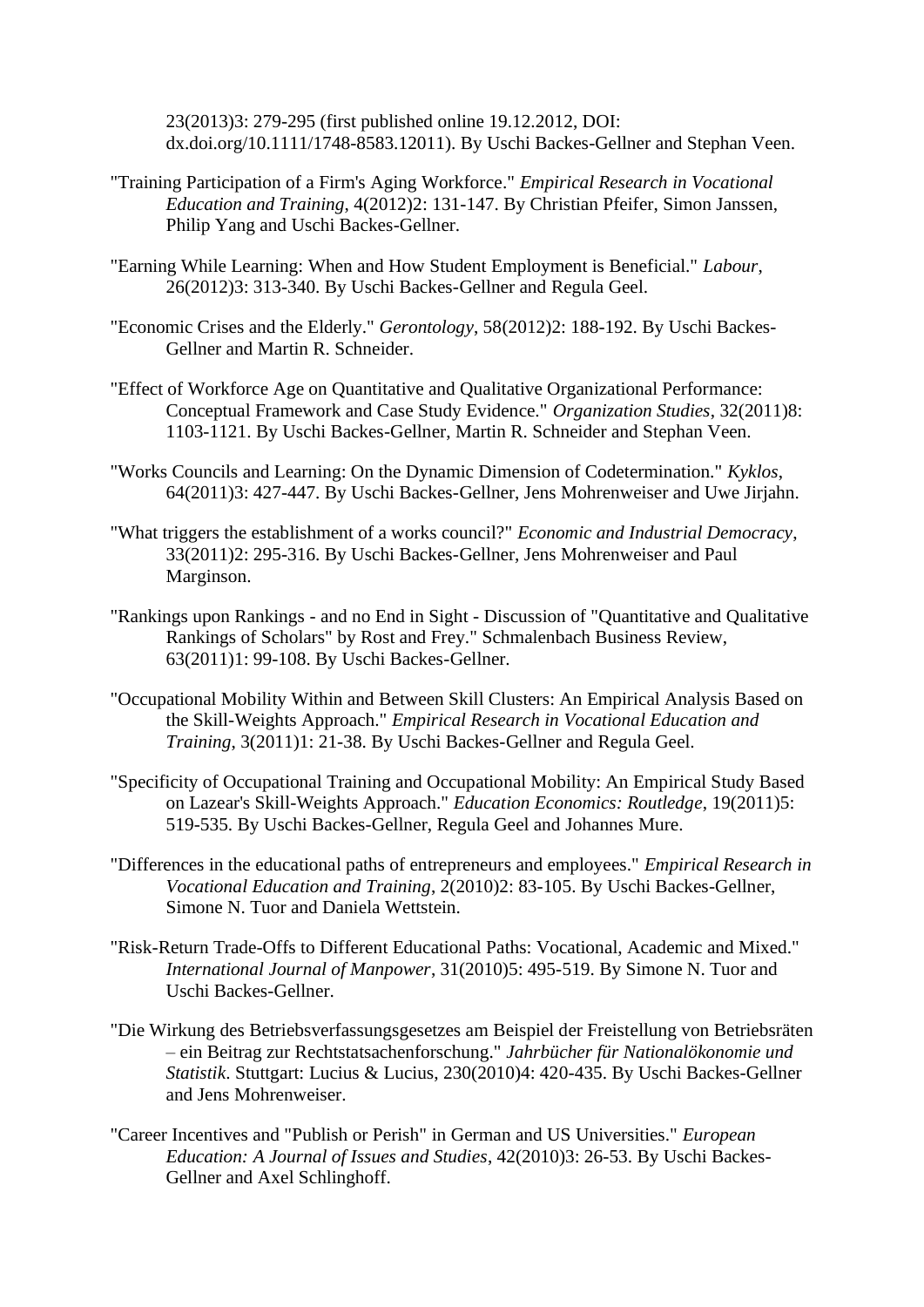- "Avoiding Labor Shortages by Employer Signaling: On the Importance of Good Work Climate and Labor Relations." *Industrial and Labor Relations Review*, 63(2010)2: 271-286. By Uschi Backes-Gellner and Simone N. Tuor.
- "Guest editorial." *International Journal of Manpower*, 31(2010)5: 492-494. By Uschi Backes-Gellner and Stefan C. Wolter.
- "Apprenticeship Training, what for: Investment or Substitution*?" International Journal of Manpower*, 31(2010)5: 545-562. By Jens Mohrenweiser and Uschi Backes-Gellner.
- "Social Capital and the Willingness to Become Self-Employed: Is There a Difference Between Women and Men?" *Journal of International Studies of Management & Organisation*, 39(2009)2: 33-64. By Petra Moog and Uschi Backes-Gellner.
- "The Impact of Labour Market Regulations on (Potential) Entrepreneurs: The Case of Germany." *International Journal of Entrepreneurship and Innovation Management*, 10(2009)1: 53-70. By Uschi Backes-Gellner and Petra Moog.
- "Berufliche Bildung und Mobilität. Erklärungen mit Hilfe des Skill-Weights Approach." *Empirische Pädagogik*, 23(2009)4: 480-499. By Uschi Backes-Gellner, Regula Geel and Johannes Mure.
- "Skill obsolescence, vintage effects and changing tasks." *Applied Economics Quarterly*, 55(2009)1: 83-104. By Uschi Backes-Gellner and Simon Janssen.
- "Bildungsökonomische Analysen der Effekte von Lehrern und Schulorganisation auf Schülerleistungen." *Zeitschrift für Berufs- und Wirtschaftspädagogik (ZBW)*, (2009). By Uschi Backes-Gellner, Silvia Teuber and Johannes Mure.
- "Monetary Rewards and Faculty Behaviour: How Economic Incentives Drive Publish or Perish." *Southern Management Association Proceedings*, (2008). St. Pete Beach: Southern Management Association (SMA), 725-730. By Uschi Backes-Gellner and Axel Schlinghoff.
- "Travel Incentives as Tournament Compensation Problems of Contestant Heterogeneity and Solutions." *Academy of Management. Best Paper Conference Proceedings*, (2008), Ed. George T. Solomon. By Uschi Backes-Gellner and Kerstin Pull.
- "What Behavioural Economics Teaches Personnel Economics." Die Unternehmung. Swiss Journal of Business Research and Practice: *Versus Verlag*, 62(2008)3: 217-234. By Uschi Backes-Gellner, Donata Bessey, Kerstin Pull and Simone N. Tuor.
- "The consequences of central examinations on educational quality standards and labour market outcomes." *Oxford Review of Education*, 34(2008)5: 569-588. By Uschi Backes-Gellner and Stephan Veen.
- "Entrepreneurial Signaling via Education: A Success Factor for Innovative Start-Ups." *Small Business Economics*, 29(2007)1-2: 173-190. By Uschi Backes-Gellner and Arndt Werner.
- "The Puzzle of Non-Participation in Continuing Training An Empirical Study of Chronic vs. Temporary Non-Participation." *Zeitschrift für Arbeitsmarktforschung* (*ZAF*), 40, Themenheft 2/3: The Economics of Apprenticeship and Further Training in Germany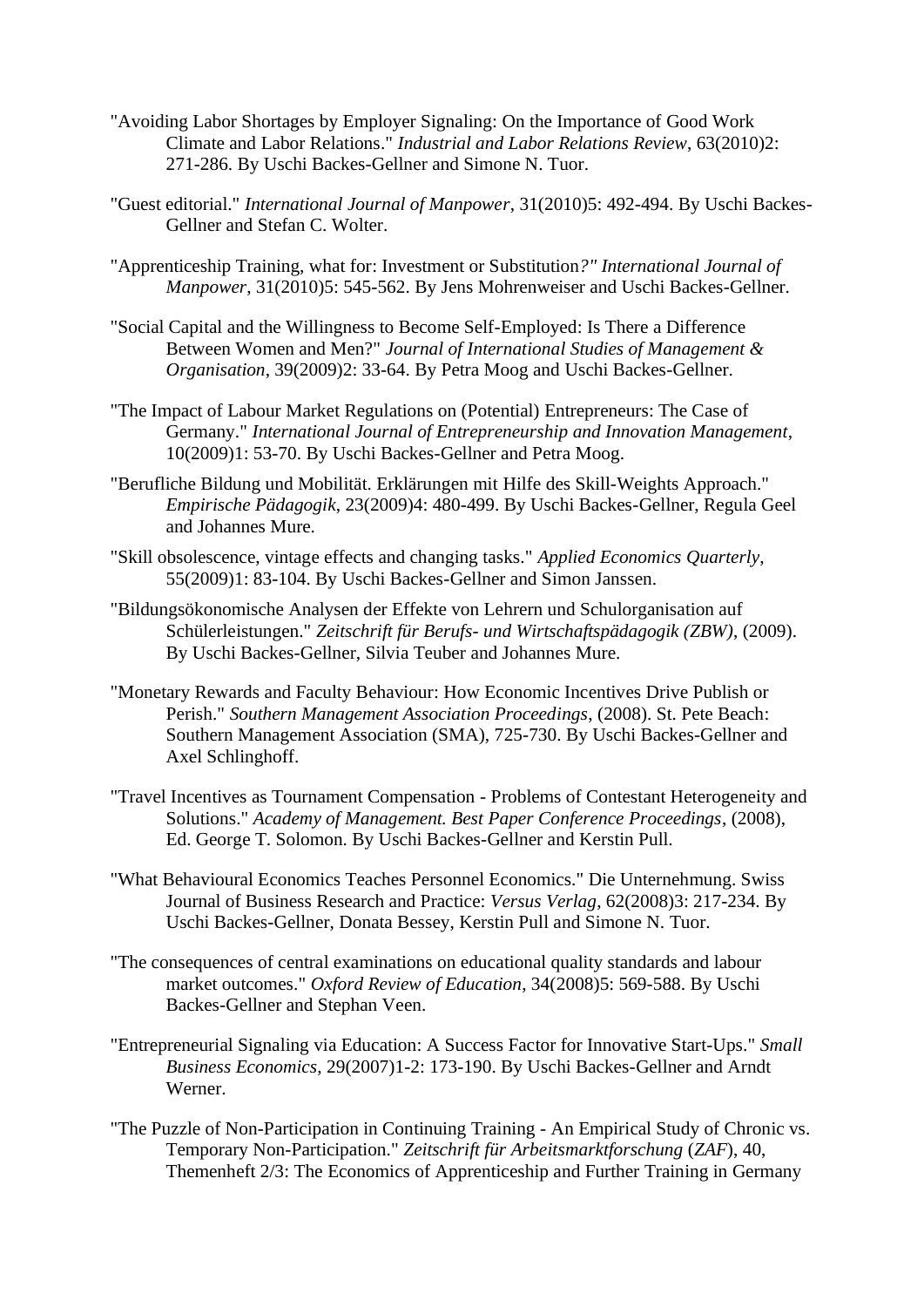and Switzerland (2007): 295-311. By Uschi Backes-Gellner, Johannes Mure and Simone N. Tuor.

- "Technologische Innovation und Strategien zur Beschaffung qualifizierter Arbeitskräfte." *DBW*, 66(2006)3: 255-286. By Uschi Backes-Gellner, Rosemarie Kay and Simone N. Tuor.
- "On the explanation of horizontal, vertical and cross-sector R&D partnerships Evidence for the German industrial sector." *International Journal of Entrepreneurship and Innovation Management*, 5(2005)1/2: 103-116. By Uschi Backes-Gellner, Frank Maaß and Arndt Werner.
- "Arbeitsrechtliche Regulierungen und ihr Einfluss auf Unternehmensgründungen." *BFuP*, (2005)4: 348-365. By Petra Moog, Uschi Backes-Gellner and Güldem Demirer.
- "Materielle Mitarbeiterbeteiligung in mittelständischen Unternehmen. Welche personalwirtschaftlichen Ziele sind erreichbar?" *Zeitschrift für Klein- und Mittelunternehmen, Internationales Gewerbearchiv (IGA),* 52(2004)2: 130-146. By Rosemarie Kay and Uschi Backes-Gellner.
- "Quo vadis Personalökonomik? Stellungnahme zum Beitrag '10 Jahre Personalwirtschaftliche Forschung – ökonomische Hegemonie und die Krise einer Disziplin' von J. Weibler und A. Wald in DBW 64(2004): 259-275." *DBW*, 65(2005): 89-94. By Uschi Backes-Gellner and Kerstin Pull.
- "Personnel Economics: An Economic Approach to Human Resource Management." *Management Revue*, 15(2004)2: 215-227. By Uschi Backes-Gellner.
- "Materielle Mitarbeiterbeteiligung eine Option für den Mittelstand?" *Jahrbuch zur Mittelstandsforschung,* IfM Bonn. Wiesbaden: DUV Gabler Edition Wissenschaft, (2002)1: 3-17. By Uschi Backes-Gellner and Rosemarie Kay.
- "Determinanten der Kooperationstätigkeit im Bereich der Forschung und Entwicklung (FuE) Eine vergleichende Analyse der Neuen und Alten Bundesländer." *Jahrbuch zur Mittelstandsforschung, IfM Bonn*. Wiesbaden: DUV Gabler Edition Wissenschaft, (2002)1: 67-87. By Frank Maaß and Uschi Backes-Gellner.
- "Publikationsindikatoren und die Stabilität wirtschaftswissenschaftlicher Zeitschriftenrankings." *ZfbF*, (2002)6: 343-362. By Axel Schlinghoff and Uschi Backes-Gellner.
- "Betriebliche Strategien gegen Fachkräftemangel." In: Bellmann, Lutz; Kölling, Arnd (Eds.): Betrieblicher Wandel und Fachkräftebedarf, *Beiträge zur Arbeitsmarkt- und Berufsforschung. Nürnberg*, Heft 257(2002): 101-128. By Corinna Schmidtke and Uschi Backes-Gellner.
- "Zur Überwindung von Kreditrestriktionen in der Gründungsphase innovative und nichtinnovative Unternehmen im Vergleich." *Jahrbuch zur Mittelstandsforschung, IfM Bonn*. Wiesbaden: DUV Gabler Edition Wissenschaft, (2002)2: 55-71. By Arndt Werner, Uschi Backes-Gellner and Gunter Kayser.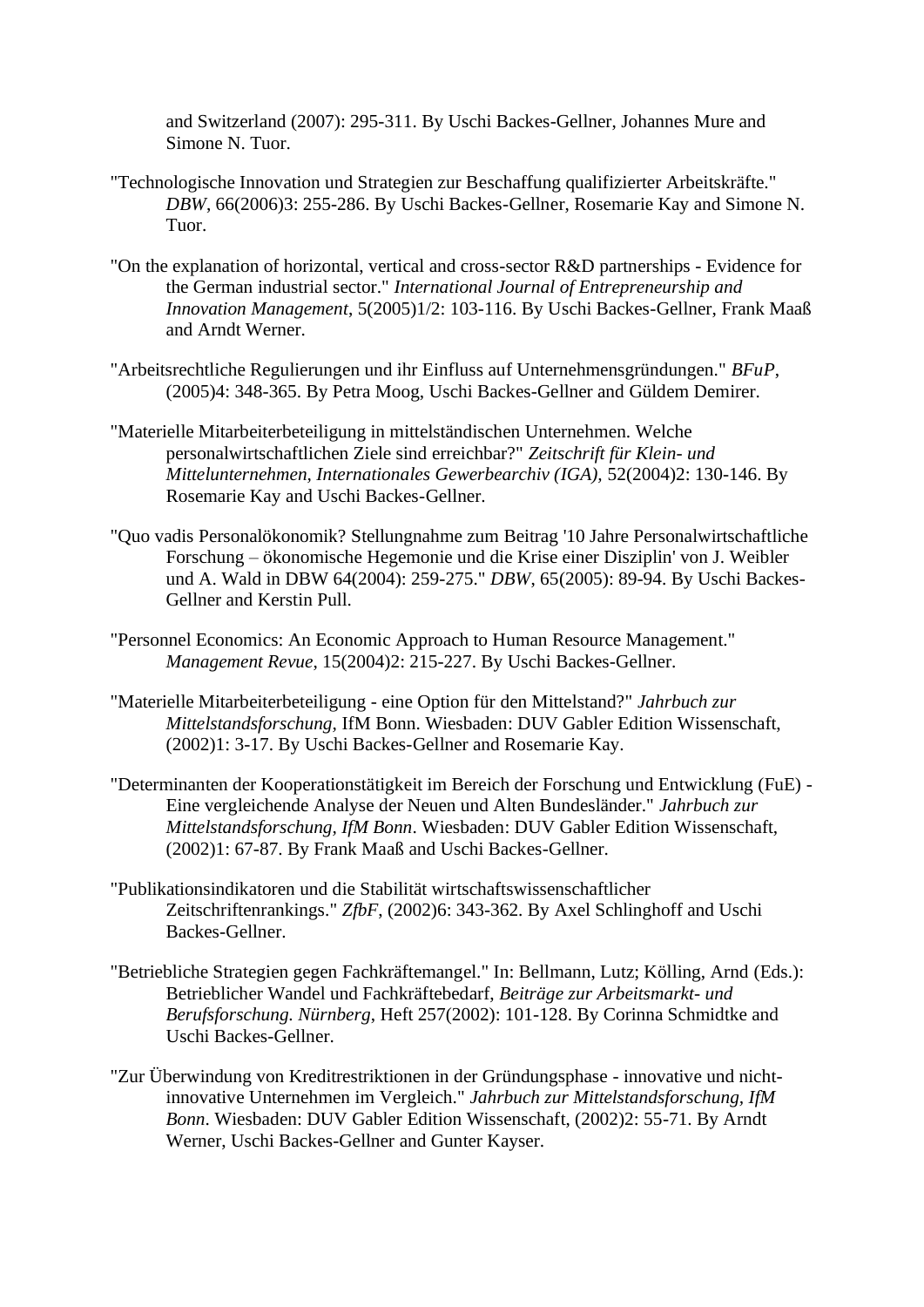- "Ursachen und Abbau von Fehlzeiten: Analysen auf Basis einer mehrjährigen Betriebsfallstudie." *ZfB-Ergänzungsheft "Personalmanagement"*, (2001)1: 105-118. By Uschi Backes-Gellner, Regine Schorn and Achim Krings.
- "Alternative Shift Models and the Quality of Patient Care, An Empirical Study in Surgical Intensive Care Units." *Langenbeck's Archive of Surgery*, 386(2001)2: 104-109. By Elfriede Bollschweiler, Achim Krings, Karl-Heinz Fuchs, Georg Pistorius, Thoma Bein, Ulrich Otto, Elke Muhl, Uschi Backes-Gellner and Arnulf H. Hölscher.
- "Qualifizierung des Humankapitals im neuen unternehmensnahen Dienstleistungssektor." *Konjunkturpolitik Beiheft "Bildungsreform aus ökonomischer Sicht*". Berlin: Duncker & Humblot, Heft 51(2000): 35-56. By Uschi Backes-Gellner and Rosemarie Kay.
- "Betriebliche Bildung und Personalpolitik im neuen unternehmensnahen Dienstleistungssektor." *Jahrbuch zur Mittelstandsforschung*, IfM Bonn. Wiesbaden: DUV Gabler Edition Wissenschaft, (2000)2: 1-17. By Uschi Backes-Gellner and Rosemarie Kay.
- "Zur Notwendigkeit einer öffentlich institutionalisierten Berufsbildung." Zeitschrift für Pädagogik, 40. *Beiheft "Beruf und Berufsbildung*"(1999): 157-169. By Uschi Backes-Gellner.
- "Wieviel Studierende braucht das Land?" *ZfB*, 69(1999)4: 1-2. By Uschi Backes-Gellner.
- "Humanressourcen im internationalen Wettbewerb." *ZfB*, 69(1999)1: 8-10. By Uschi Backes-Gellner.
- "Betriebliche Sozialpolitik und Maximierung des Shareholder Value: ein Widerspruch? Eine empirische Analyse alternativer Erklärungsansätze." *ZfB*, 69(1999)1: 51-70. By Uschi Backes-Gellner and Kerstin Pull.
- "Neue Selbständige oder der unbekannte Mittelstand: ein spannendes Forschungsfeld für die Betriebswirtschaftslehre." *ZfB*, 69(1999)5/6: 539-540. By Gunter Kayser and Uschi Backes-Gellner.
- "Alternative Arbeitszeitmodelle und die Qualität der Patientenversorgung eine empirische Studie auf chirurgischen Intensivstationen." *ZfB-Ergänzungsheft "Krankenhausmanagement"*, (1999)5: 125-146. By Achim Krings, Uschi Backes-Gellner, Elfriede Bollschweiler and Arnulf H. Hölscher.
- "Codetermination and personnel policies of German firms: the influence of works councils on turnover and further training." *The International Journal of Human Resource Management*, 8(1997)3: 328-347. By Uschi Backes-Gellner, Bernd Frick and Dieter Sadowski.
- "Zur relativen Vorteilhaftigkeit eines personalökonomischen Studienprogramms für die Arbeitsmarktchancen von Personalwirten." *Sonderheft der ZfP* "Personalwirtschaftliche Ausbildung an Universitäten". München und Mering: Hampp: Auer, Manfred; Laske, Stephan, (1997): 27-47. By Uschi Backes-Gellner and Achim Krings.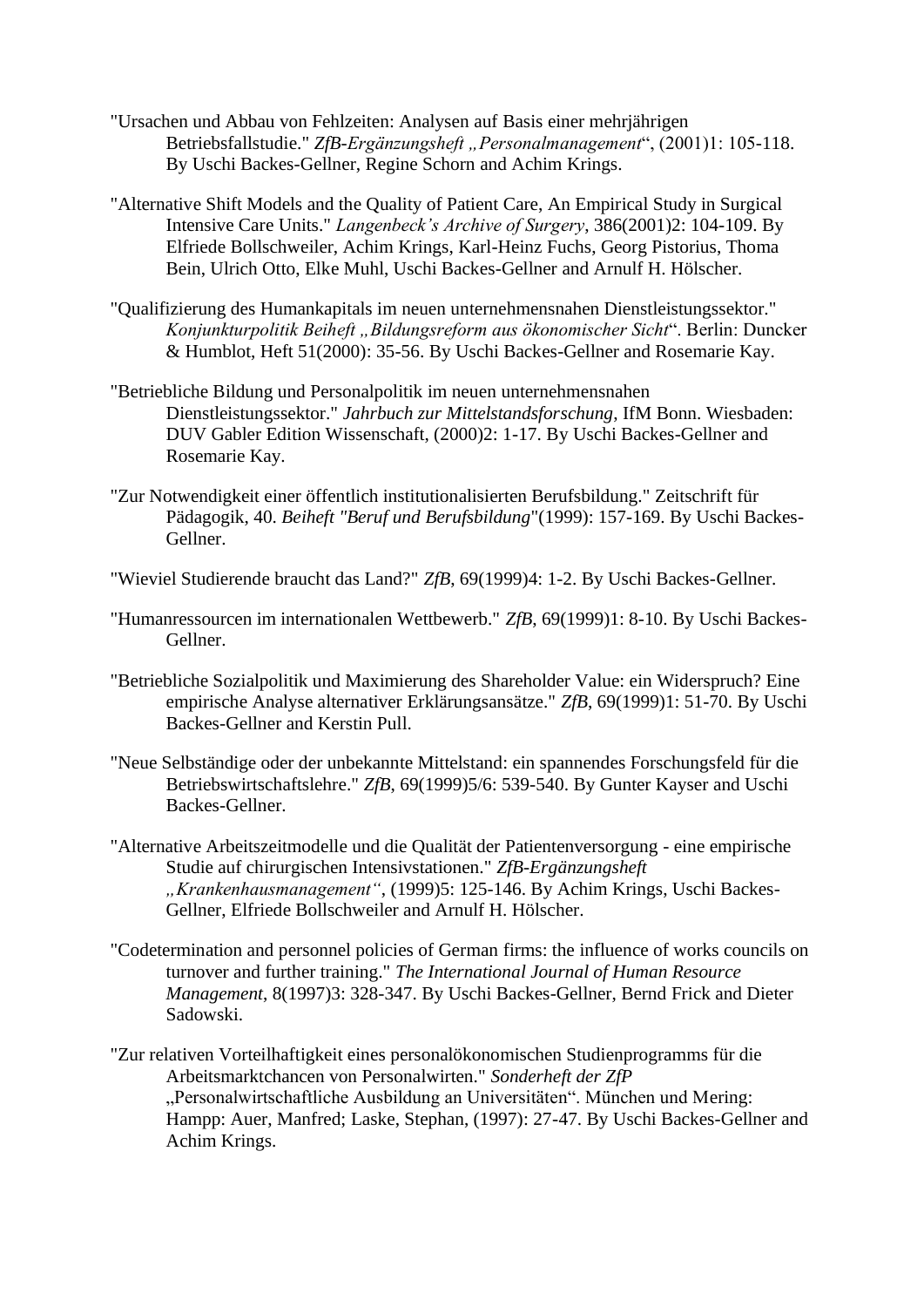- "Der Stand der betriebswirtschaftlichen Arbeitsrechtsanalyse." *ZfB-Ergänzungsheft "Betriebswirtschaftslehre und Rechtsentwicklung*", (1997)4: 83-94. By Dieter Sadowski and Uschi Backes-Gellner.
- "Personalökonomie und Verhaltenswissenschaften. Anmerkungen zu den Beiträgen "Ökonomische vs. Verhaltenswissenschaftliche Ausrichtung der Personalwirtschaftslehre" von Jürgen Weibler und "Zum Verhältnis von Arbeitsökonomik und Verhaltenswissenschaften" von Dorothea Alewell." *DBW-Dialog*, 56(1996)6: 855-865. By Uschi Backes-Gellner.
- "Die Bedeutung der betriebswirtschaftlichen Ausbildung für den Standort Deutschland. Internationale Vergleiche." *ZfB-Ergänzungsheft* "Betriebswirtschaftslehre und der Standort Deutschland", (1996)1: 125-136. By Uschi Backes-Gellner and Dieter Sadowski.
- "Works Councils: Barriers or Boosts for the Competitiveness of German Firms?" *British Journal of Industrial Relations*, 33(1995)3: 493-513. By Dieter Sadowski, Uschi Backes-Gellner and Bernd Frick.
- "Betriebsräte in Deutschland: Gespaltene Rationalitäten?" *Jahrbuch für Neue Politische Ökonomie*. Tübingen: Mohr, 14(1995): 157-181. By Dieter Sadowski, Uschi Backes-Gellner and Bernd Frick.
- "Weitere 10 Jahre Personalwirtschaftslehren ökonomischer Silberstreif am Horizont." *DBW*, 54(1994)3: 397-410. By Dieter Sadowski, Uschi Backes-Gellner, Bernd Frick, Norbert Brühl, Kerstin Pull, Michael Schröder and Constanze Müller.
- "Personalwirtschaftslehre eine ökonomische Disziplin?! Diskussionsbeitrag zur Personalwirtschaftslehre im deutschsprachigen Raum." *ZfP*, 7(1993)4: 513-530. By Uschi Backes-Gellner.
- "Zur Effizienz betriebswirtschaftlicher Forschung im deutsch-amerikanischen Vergleich Organisationsökonomische Analysen auf der Basis von Grenzproduktionsfunktionen." *ZfB-Ergänzungsheft "Die Zukunft der Betriebswirtschaftslehre in Deutschland"*, (1993)3: 97-111. By Uschi Backes-Gellner.
- "Berufsethos und akademische Bürokratie Zur Effizienz alternativer Motivations- und Kontrollmechanismen im Vergleich deutscher und US-amerikanischer Hochschulen." *ZfP*, 6(1992)4: 403-435. By Uschi Backes-Gellner.
- "Berufsausbildungssysteme und die Logik betrieblicher Qualifizierungsstrategien im internationalen Vergleich - Gibt es einen "Wettbewerb der Systeme"?" *Jahrbuch für Neue Politische Ökonomie*. Tübingen: Mohr, 11(1992): 245-270. By Uschi Backes-Gellner.
- "Discrimination in Employment in West-Germany." *The Georgia Journal of International and Comparative Law*, 20(1990)1: 105-121. By Uschi Backes-Gellner and Bernd Frick.
- "Organizational Implementation of Bibliometric Indicators." *Scientometrics*, 18(1990)5-6: 385-395. By Uschi Backes-Gellner and Dieter Sadowski.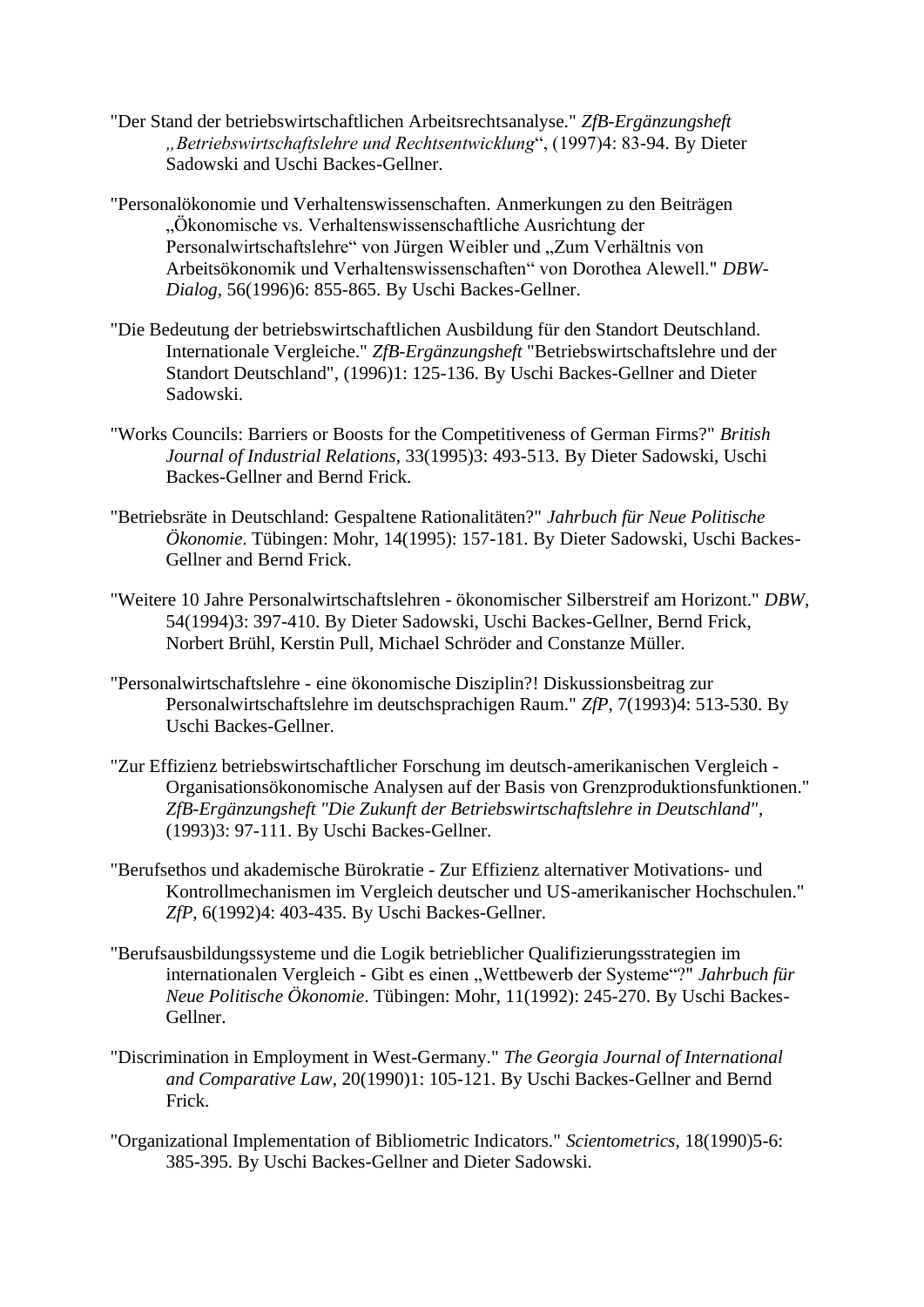- "Lehre und Forschung als Verbundproduktion Data-Envelopment-Analysen und organisationsökonomische Interpretationen der Realität in wirtschaftswissenschaftlichen Fachbereichen." *ZfB*, 59(1989)3: 271-290. By Uschi Backes-Gellner and Eva Zanders.
- "Die Wirtschaftlichkeit sozialer Kontrolle in Universitäten. Genossenschaftstheoretische Analysen und empirische Befunde." *Jahrbuch für Neue Politische Ökonomie. Soziale Institutionen zwischen ökonomischer und politischer Rationalität*. Tübingen: Mohr, 8(1989): 205-216. By Dieter Sadowski and Uschi Backes-Gellner.

# **BOOK SECTIONS (REFEREED BOOKS)**

- "The Contribution of Vocational Education and Training to Innovation and Growth." *Oxford Research Encyclopedia of Economics and Finance*, (2021, DOI: dx.doi.org/10.1093/acrefore/9780190625979.013.653). By Uschi Backes-Gellner and Patrick Lehnert.
- "Introduction to Economics and Governance of Vocational and Professional Education and Training." *Economics and Governance of Vocational and Professional Education and Training (including Apprenticeships). Theoretical and empirical results for Researchers and Educational Policy Leaders,* (2020)*,* Eds. Uschi Backes-Gellner, Ursula Renold and Stefan C. Wolter. Bern: hep Verlag, 9-20. By Uschi Backes-Gellner, Ursula Renold, Simone Tuor Sartore and Stefan C. Wolter.
- "Preview of Reprints on Research on Individuals." *Economics and Governance of Vocational and Professional Education and Training (including Apprenticeships). Theoretical and empirical results for Researchers and Educational Policy Leaders,* (2020)*,* Eds. Uschi Backes-Gellner, Ursula Renold and Stefan C. Wolter. Bern: hep Verlag, 347- 352. By Uschi Backes-Gellner.
- "Summary of Ongoing Research on Individuals." *Economics and Governance of Vocational and Professional Education and Training (including Apprenticeships). Theoretical and empirical results for Researchers and Educational Policy Leaders,* (2020)*,* Eds. Uschi Backes-Gellner, Ursula Renold and Stefan C. Wolter. Bern: hep Verlag, 578- 586. By Uschi Backes-Gellner.
- "Composition and Performance of Research Training Groups." *The Changing Governance of Higher Education and Research - Multilevel Perspectives*, (2015, DOI: dx.doi.org/10.1007/978-3-319-09677-3), Eds. Dorothea Jansen, Insa Pruisken. Dordrecht: Springer, 15-27. By Birgit Pferdemenges, Kerstin Pull and Uschi Backes-Gellner.
- "(Self-)Selection, Incentives and Resources a Personnel Economics Perspective on Academia and Higher Education." *Entwicklung und Perspektiven der Wirtschaftswissenschaft*, Volume 41 (2015), Eds. Hans-Jürgen Ramser, Manfred Stadler. Tübingen: Mohr Siebeck, 263-280. By Kerstin Pull and Uschi Backes-Gellner.
- "Signalling." *World Encyclopedia of Entrepreneurship*, (2011), Ed. Léo-Paul Dana. Cheltenham, UK and Lyme: Edward Elgar Publishing Limited, 398-399. By Uschi Backes-Gellner and Arndt Werner.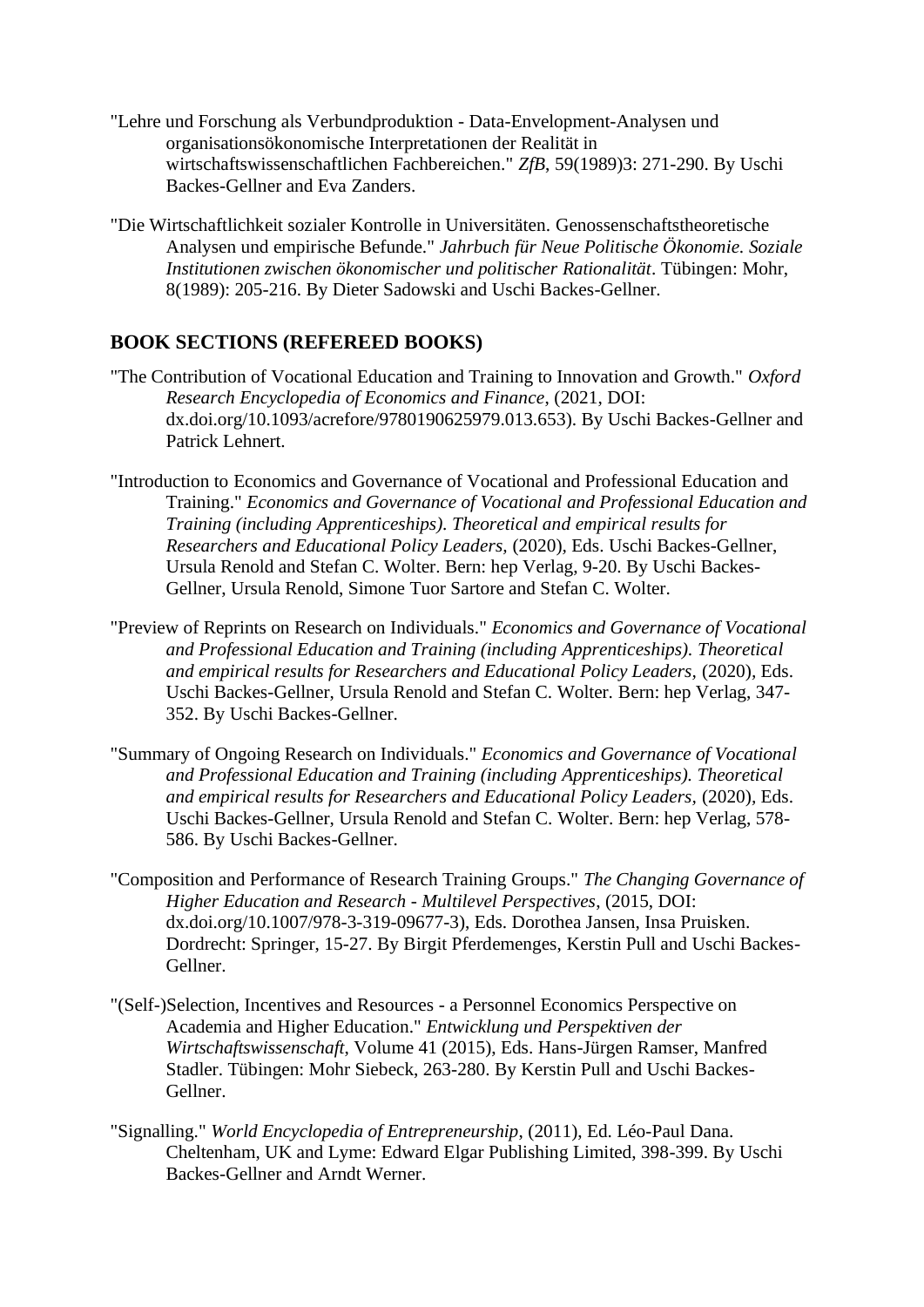- "Probleme und Chancen lebenslangen Lernens aus betriebswirtschaftlicher Perspektive." *Altern, Bildung und lebenslanges Lernen*, (2009), Eds. U.M. Staudinger, H. Heidemeier. Stuttgart: Wissenschaftliche Verlagsgesellschaft mbH, 65-73. By Uschi Backes-Gellner.
- "The Swiss Leading House on Economics of Education, Firm Behaviour and Training Policies." *VET Boost: Towards a Theory of Professional Competencies*, (2009), Eds. Fritz K. Oser, Ursula Renold, Ernst G. John, Esther Winther, Susanne Weber. Rotterdam: SENSE Publishers, 109-115. By Uschi Backes-Gellner and Johannes Mure.
- "Altern, Arbeit und Betrieb: Ergebnisse und Schlussfolgerungen." *Altern, Arbeit und Betrieb*, (2009), Eds. Uschi Backes-Gellner, Stephan Veen. Stuttgart: Wissenschaftliche Verlagsgesellschaft mbH, 145-157. By Uschi Backes-Gellner.
- "Beschäftigung älterer Arbeitnehmer im Spiegel bisheriger Forschung." *Altern, Arbeit und Betrieb*, (2009), Eds. Uschi Backes-Gellner, Stephan Veen. Stuttgart: Wissenschaftliche Verlagsgesellschaft mbH, 11-25. By Uschi Backes-Gellner.
- "Altersbilder bei Personalverantwortlichen in (deutschen) Unternehmen." *Bilder des Alterns im Wandel: Historische, interkulturelle, theoretische und aktuelle Perspektiven*, (2009), Eds. J. Ehmer, O. Höffe. Stuttgart: Wissenschaftliche Verlagsgesellschaft mbH, 167-172. By Uschi Backes-Gellner.
- "Erfassung der Wirkung von Lehrprofessionalität aus bildungsökonomischer Perspektive." *Lehrprofessionalität - Bedingungen, Genese, Wirkungen und ihre Messung*, (2009), Eds. Olga Zlatkin-Troitschanskaia, Klaus Beck, Detlef Sembill, Reinhold Nickolaus, Regina Mulder. Weinheim: Beltz Verlag, 743-755. By Uschi Backes-Gellner, Silvia Teuber and Johannes Mure.
- "Betriebliche Altersstrukturen und Produktivitätseffekte." *Altern, Arbeit und Betrieb*, (2009), Eds. U. Backes-Gellner, S. Veen. Stuttgart: Wissenschaftliche Verlagsgesellschaft mbH, 29-64. By Uschi Backes-Gellner and Stephan Veen.
- "Ageing Workforces and Challenges to Human Resource Management in German Firms." *Human Resource Management in Ageing Societies - Perspectives from Japan and Germany*, (2008), Eds. H. Conrad, V. Heindorf, F. Waldenberger. Houndmills, Basingstoke: Palgrave Macmillan, 13-28. By Uschi Backes-Gellner and Stephan Veen.
- "Ökonomische Analyse von Incentive-Reisen." *Arbeitsverträge. Beiträge zum 37. Wirtschaftswissenschaftlichen Seminar Ottobeuren*, (2008), Eds. Wolfgang; Franz, Hans-Jürgen; Ramser, Manfred Stadler. Tübingen: Mohr Siebeck, 125-141. By Uschi Backes-Gellner and Kerstin Pull.
- "Die Rolle der Hochschullehrer für Gründungen aus Deutschen Hochschulen Erste empirische Erkenntnisse." *Jahrbuch Entrepreneurship 2004/05*, (2005), Ed. Ann-Kristin; Klandt Achleitner, Heinz; Koch, Lambert T.; Voigt, Kai-Ingo. Berlin Heidelberg: Springer 339-361. By Katrin Isfan, Petra Moog and Uschi Backes-Gellner.
- "Institutionenökonomische Ansätze des Personalmanagements." *Handwörterbuch des Personalwesens. 3. Auflage*, (2004), Eds. Eduard Gaugler, Walter A. Oechsler,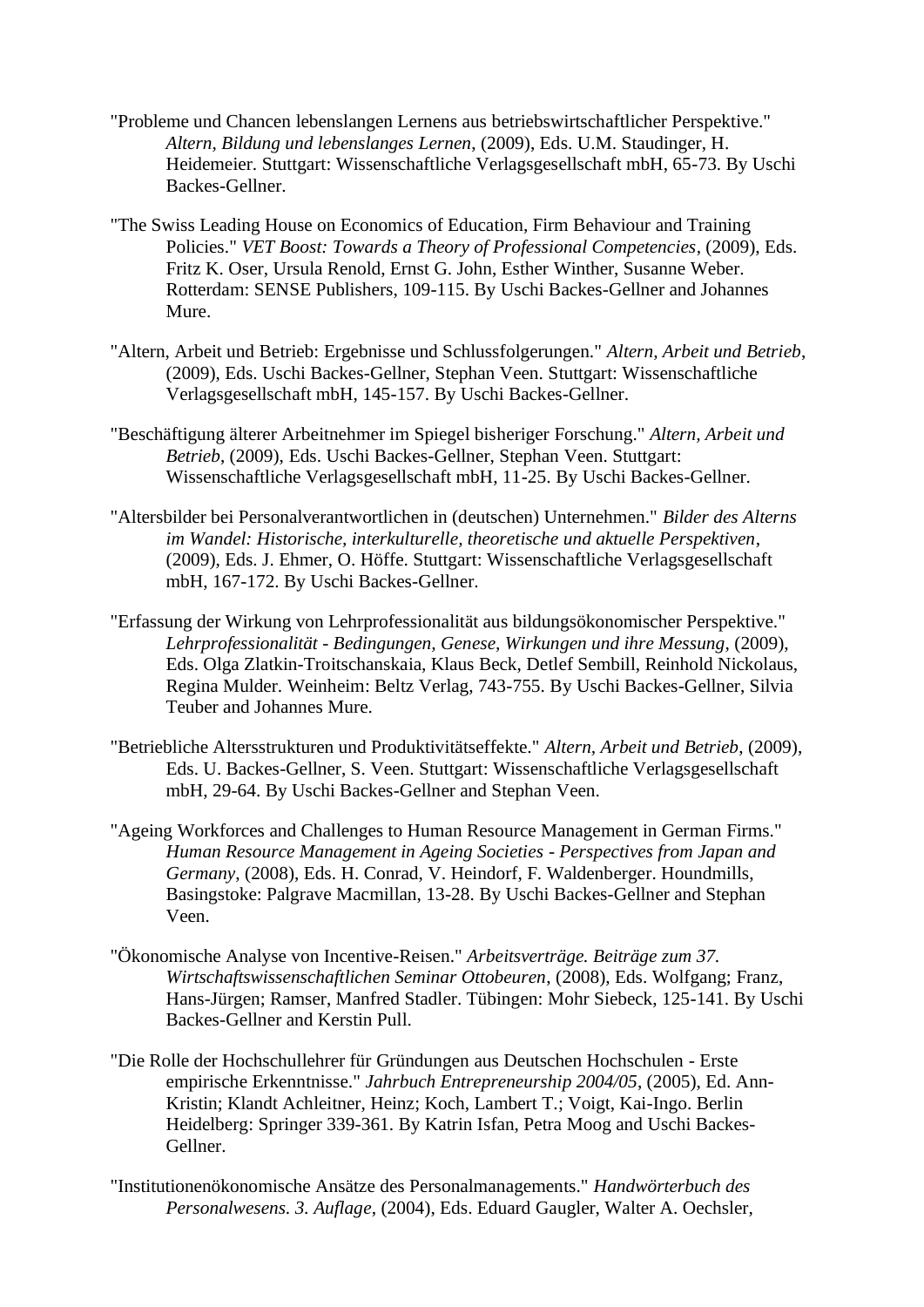Wolfgang Weber. Stuttgart: Schäffer-Poeschel, 918-928. By Uschi Backes-Gellner and Corinna Schmidtke.

- "Zum Einfluss von Bildungssignalen auf innovative Unternehmensgründungen: Eine theoretische und empirische Analyse." *Gründungsprozess und Gründungserfolg interdisziplinäre Beiträge zum Entrepreneurship Research*, (2004), Eds. Michael Fritsch, Michael Niese. Heidelberg: Physica, 113-139. By Arndt Werner, Uschi Backes-Gellner and Gunter Kayser.
- "Ökonomische Analyse der Professorenbesoldungsreform in Deutschland. Koreferat zum Referat Harbring/Irlenbusch/Kräkel." *Konferenzband des 33. Ottobeurener Wirtschaftswissenschaftlichen Seminars*, (2004). Tübingen: Mohr Siebeck, 221-225. By Uschi Backes-Gellner.
- "Individuelle und regionale Einflussfaktoren auf die Gründungsneigung von Hochschülern." *Unternehmensgründungen*, (2002), Eds. Jürgen Schmude, Robert Leiner. Regensburg Physica, 63-96. By Uschi Backes-Gellner, Güldem Demirer and Rolf Sternberg.
- "Edward Lazear zur Bildungsproduktionsfunktion ein Modell zur Erklärung von Klassengrössen-Effekten." *Bildungssystem und betriebliche Beschäftigungsstrategien in internationaler Perspektive. Beiträge der Jahrestagung des Bildungsökonomischen Ausschusses*, (2002), Eds. Uschi Backes-Gellner, Corinna Schmidtke. Berlin: Duncker & Humblot, 13-17. By Uschi Backes-Gellner.
- "Personalmanagement." *Die Prinzipal-Agenten-Theorie in der Betriebswirtschaftslehre*, (2001), Ed. Peter-J. Jost. Stuttgart: Schäffer-Poeschel, 395-435. By Uschi Backes-Gellner and Birgitta Wolff.
- "Kündigungs- und Entlassungsverhalten nach beruflicher Weiterbildung." *Bildungssystem und betriebliche Beschäftigungsstrategien. Beiträge der Jubiläumstagung "25 Jahre Bildungsökonomischer Ausschuss"*, (2001), Eds. Uschi Backes-Gellner, Petra Moog. Berlin: Duncker & Humblot, 55-74. By Uschi Backes-Gellner and Corinna Schmidtke.
- "Betriebliche Aus- und Weiterbildung im internationalen Vergleich." *Berufliche Weiterbildung in europäischer Perspektive*, (1999), Ed. Dieter Timmermann. Berlin: Duncker & Humblot, 65-92. By Uschi Backes-Gellner.
- "Bildung und Ausbildung." *Handbuch der Wirtschaftsethik*, Volume 4: Ausgewählte Handlungsfelder (1999), Eds. Wilhelm Korff, Alois Baumgartner, Hermann Franz, Joachim Genosko, Karl Homann, Christian Kirchner, Wolfgang Kluxen, Hans-Ulrich Küpper, Arnold Picot, Trutz Rendtorff, Rudolf Richter, Hermann Sautter, Otto Schlecht. Gütersloh: Gütersloher Verlagshaus, 152-173. By Heiko Weckmüller and Uschi Backes-Gellner.
- "Ist das Ende der Hauptschule aufzuhalten? Ein informationsökonomischer Beitrag zur Wirkung alternativer Schulregulierungsstrategien auf das Schulnachfrageverhalten." *Deregulierung und Finanzierung des Bildungswesens*, (1998), Ed. Robert K. von Weizsäcker. Berlin: Duncker & Humblot, 49-77. By Uschi Backes-Gellner and Heiko Weckmüller.
- "The Role of Regulation in Corporate Training Strategies." *Corporate Training for Effective Performance*, (1995), Eds. Martin Mulder, Wim J. Robert Nijhof, O. Brinkerhoff.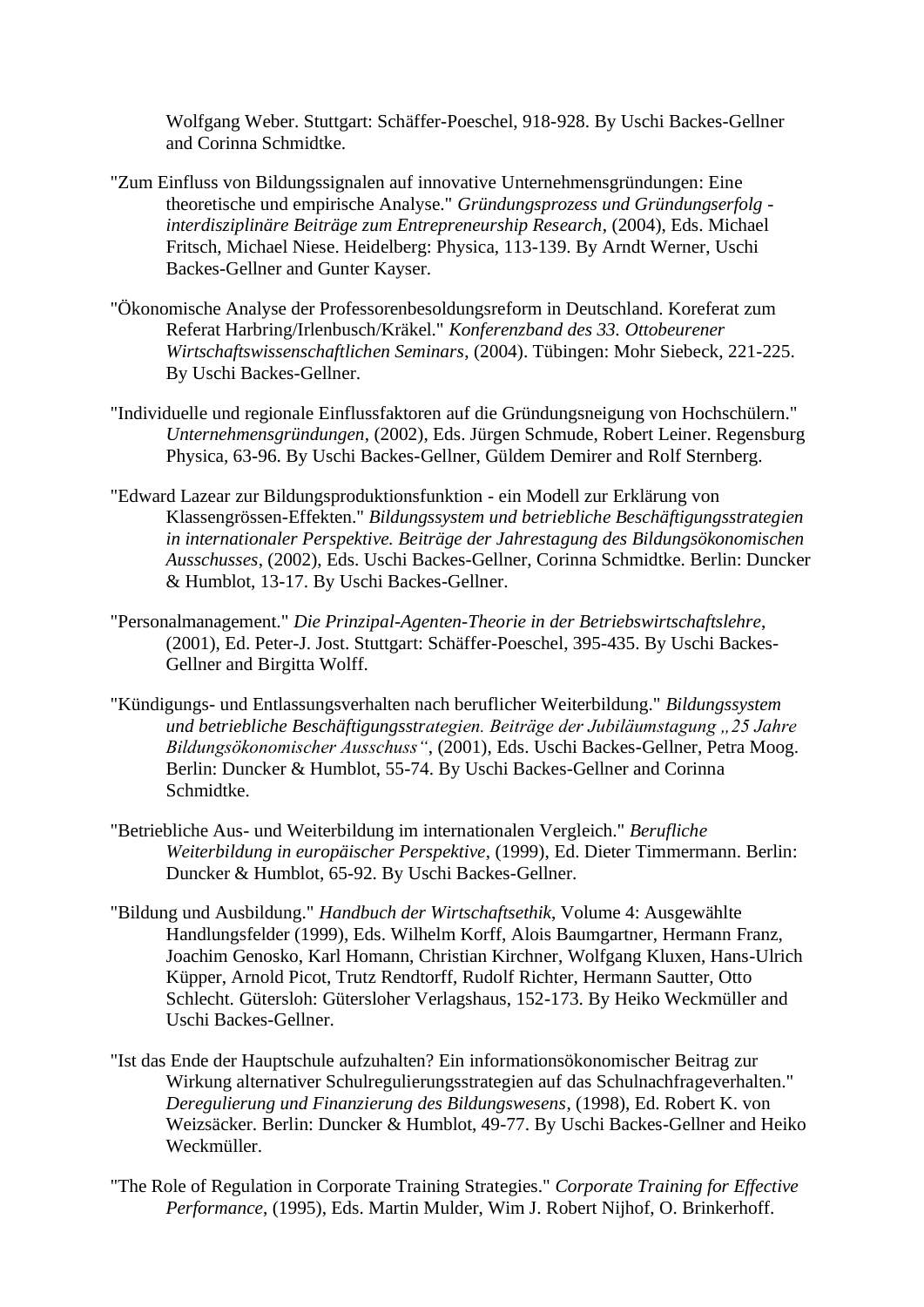Boston, Dordrecht, London: Kluwer, 33-47. By Uschi Backes-Gellner.

- "Wspóldecydowanie W Niemczech. Idea i Rzeczywistosc." *Negocjacje - Droga do paktu spolecznego (Negotiations as the Way to Social Pact)*, (1995), Ed. Tresc. Doswiadczenia et al. Warschau, 43-70. By Dieter Sadowski, Uschi Backes-Gellner and Bernd Frick.
- "Zur kurz- und mittelfristigen Persistenz von Diskriminierung: Die Einkommensentwicklung und -dynamik ausgewählter "Problemgruppen" des Arbeitsmarktes." *Lebenslagen im Wandel - Zur Einkommensdynamik seit 1984*, (1991), Eds. U. Rendtel, G. Wagner. Frankfurt: Campus, 213-242. By Uschi Backes-Gellner, Bernd Frick and Andrea Timmesfeld.
- "Zur Lage der deutschen Universitäten Eine organisationsökonomische Zwischenbilanz." *Ökonomie der Hochschule II*, (1991), Ed. Christof Helberger. Berlin: Duncker & Humblot, 9-37. By Uschi Backes-Gellner and Dieter Sadowski.
- "Hochschulorganisation." *Handwörterbuch der Organisation. 3. Auflage*, (1991), Ed. Erich Frese. Stuttgart: Poeschel, 807-815. By Dieter Sadowski and Uschi Backes-Gellner.
- "Zum Verhältnis von Forschung und Lehre in sozialwissenschaftlichen Fachbereichen." *Ökonomie der Hochschule I*, (1989), Ed. Christof Helberger. Berlin, München: Duncker & Humblot, 51-76. By Uschi Backes-Gellner.
- "Analysen zur Forschungseffizienz Grundlagen für die Forschungsfinanzierung an Universitäten." *Probleme der Bildungsfinanzierung*, (1985), Ed. G. Brinkmann. Berlin: Duncker & Humblot, 94-120. By Dieter Sadowski and Uschi Backes-Gellner.

# **JOURNAL ARTICLES (NON REFEREED JOURNALS)**

- "Fachhochschulen stimulieren regionale Wirtschaft." *Die Volkswirtschaft*, 2022 forthcoming. By Tobias Schlegel, Curdin Pfister and Uschi Backes-Gellner.
- "Fachhochschulen als Innovationstreiber." *Die Volkswirtschaft*, (2021)6: 46-47. By Curdin Pfister, Patrick Lehnert and Uschi Backes-Gellner.
- "Steuerliche FuE-Förderung endlich auf den Weg gebracht." *Ifo Schnelldienst,* (2019)9: 21- 25. By Dietmar Harhoff, Monika Schnitzer, Uschi Backes-Gellner, Christoph Böhringer, Uwe Cantner and Katharina Hölzl.
- "Wem helfen kleinere Klassen und wem will man helfen? Zu den Wirkungen von Klassengrössen." *SchulVerwaltung Nordrhein-Westfalen*, (2015)7-8: 30-32. Wiederabdruck in *SchulVerwaltung Hessen/Rheinland-Pfalz*, (2015)10: 263-265 und *SchulVerwaltung Baden-Württemberg*, (2016)1: 16-18. By Uschi Backes-Gellner and Simone Balestra.
- "Spezifität von Ausbildungsberufen und berufliche Mobilität." *Wirtschaft und Beruf - Zeitschrift für berufliche Bildung*, (2015)1: 94-95. By Christian Eggenberger, Miriam Rinawi and Uschi Backes-Gellner.
- "Duale Berufsbildung und Innovation." *Wirtschaft und Beruf - Zeitschrift für berufliche Bildung*, (2014)6: 58-59. By Uschi Backes-Gellner and Christian Rupietta.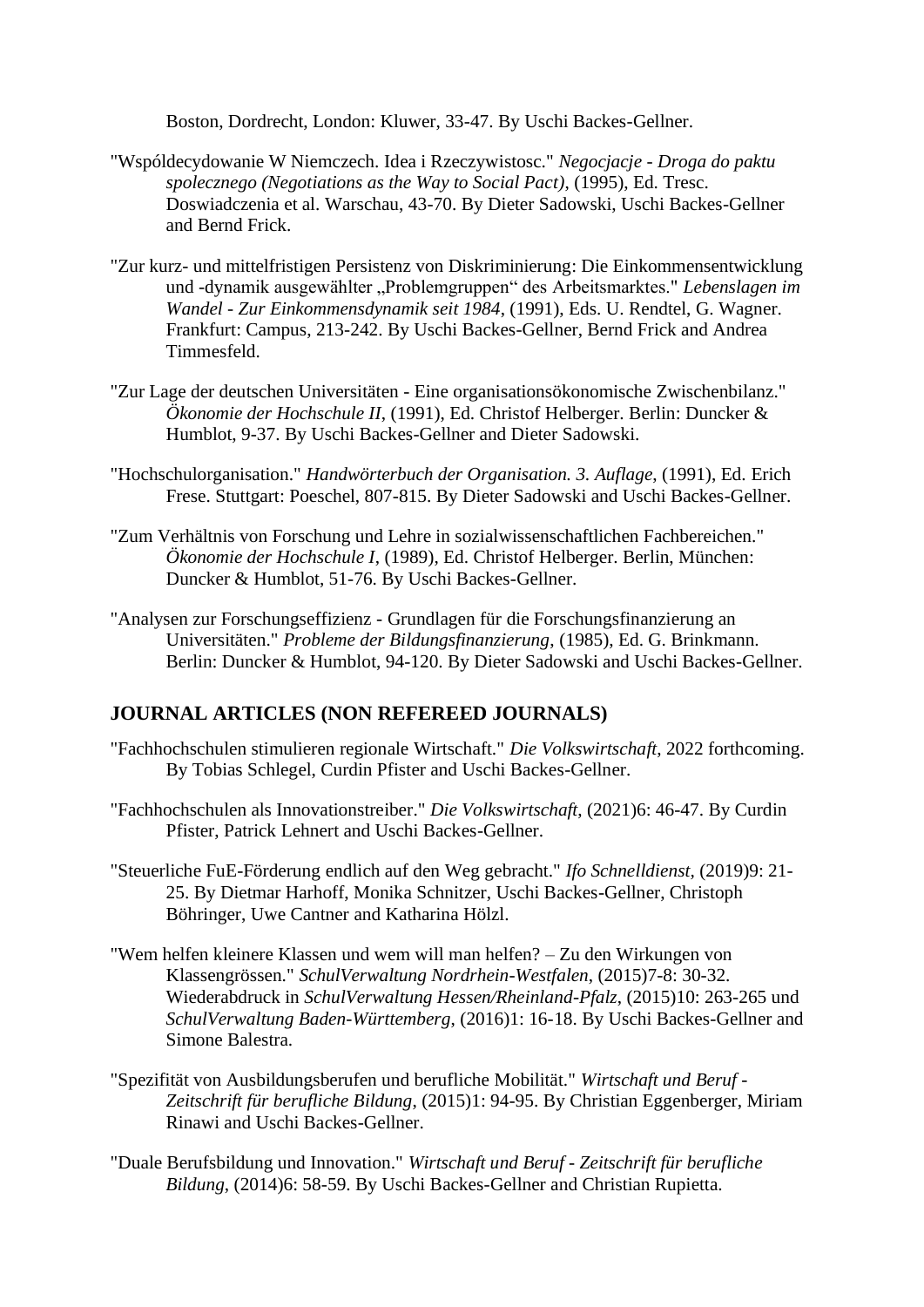- "Altes Eisen? Ökonomische Altersforschung am Beispiel der Landesarbeitsgerichte." *ForschungsForum Paderborn,* 15(2012): 12-17. By Uschi Backes-Gellner and Martin Schneider.
- "Das Geheimnis erfolgreicher Unternehmer." *Bulletin*, Dezember (2010): 13. By Uschi Backes-Gellner.
- "Gleichwertig, andersartig und durchlässig? Bildungskarrieren im schweizerischen Bildungssystem." *Die Volkswirtschaft*, (2010)7: 43-46. By Uschi Backes-Gellner and Simone N. Tuor.
- "Stand und aktuelle Herausforderungen des japanischen Hochschulsystems." *Hochschulmanagement*. Bielefeld: UVW UniversitätsVerlagWebler, 5. Jahrgang (2010)1: 21-24. By Shiho Futagami, Uschi Backes-Gellner and Kerstin Pull.
- "Der Aspekt der Zeit in individuellen Weiterbildungsentscheidungen*." Education Permanente (EP)*, (2010): 16-17. By Simone N. Tuor and Uschi Backes-Gellner.
- "Das Rätsel der Nichtteilnahme an beruflicher Weiterbildung: Empirischer Vergleich von Nie-Teilnehmern und Nichtteilnehmern." *Education Permanente (EP),* (2009)4: 44- 45. By Simone N. Tuor and Uschi Backes-Gellner.
- "Lock-in-Effekte durch Humankapitalinvestitionen." *Wirtschaftswissenschaftliches Studium WiSt*, 38(2009)1: 37-39. By Uschi Backes-Gellner, Johannes Mure and Regula Geel.
- "Warum Jugendliche eine Ausbildung abbrechen." *Panorama Sonderheft: Leading House "Bildungsökonomie: Betriebliche Entscheidung und Bildungspolitik*", (2008): 20-21. By Donata Bessey and Uschi Backes-Gellner.
- "Kombination von beruflicher und akademischer Ausbildung." *Panorama Sondernummer: Leading House "Bildungsökonomie: Betriebliche Entscheidung und Bildungspolitik",* (2008): 12-13. By Simone N. Tuor and Uschi Backes-Gellner.
- "Studie Mind 04 Mittelstand in Deutschland." *Sparkassen Management*. Stuttgart: Deutscher Sparkassen Verlag GmbH, (2006)51: 54-60. By Uschi Backes-Gellner and Gunter Kayser.
- "Personalmarketing Stand der Entwicklung und Perspektiven." *Wirtschaftswissenschaftliches Studium WiSt*., 31(2002)6: 321-327. By Corinna Schmidtke and Uschi Backes-Gellner.
- "Arbeitszeitmodelle in der Industrie eine Alternative auch für Krankenhäuser?" *Krankenhaus Umschau-Sonderheft "Schichtmodelle für das Krankenhaus*", (1999)10: 17-26. By Uschi Backes-Gellner.
- "Unternehmensgründer aus Hochschulen als Gegenstand wissenschaftlicher Forschung Perspektiven aus einem Forschungsprojekt." *Kölner Zeitschrift für Wirtschaft und Pädagogik*, 13(1998)24: 27-44. Wiederabdruck in: Institut für Mittelstandsforschung Bonn, Jahresschrift 1998 des Instituts für Mittelstandsforschung Bonn. By Uschi Backes-Gellner, Güldem Demirer, Petra Maria Moog and Claus Otten.
- "Betriebliche Bildungsstrategien im europäischen Vergleich Anlass zur Sorge für deutsche Unternehmen?" *Personal*, 49(1997)12: 620-624. By Uschi Backes-Gellner.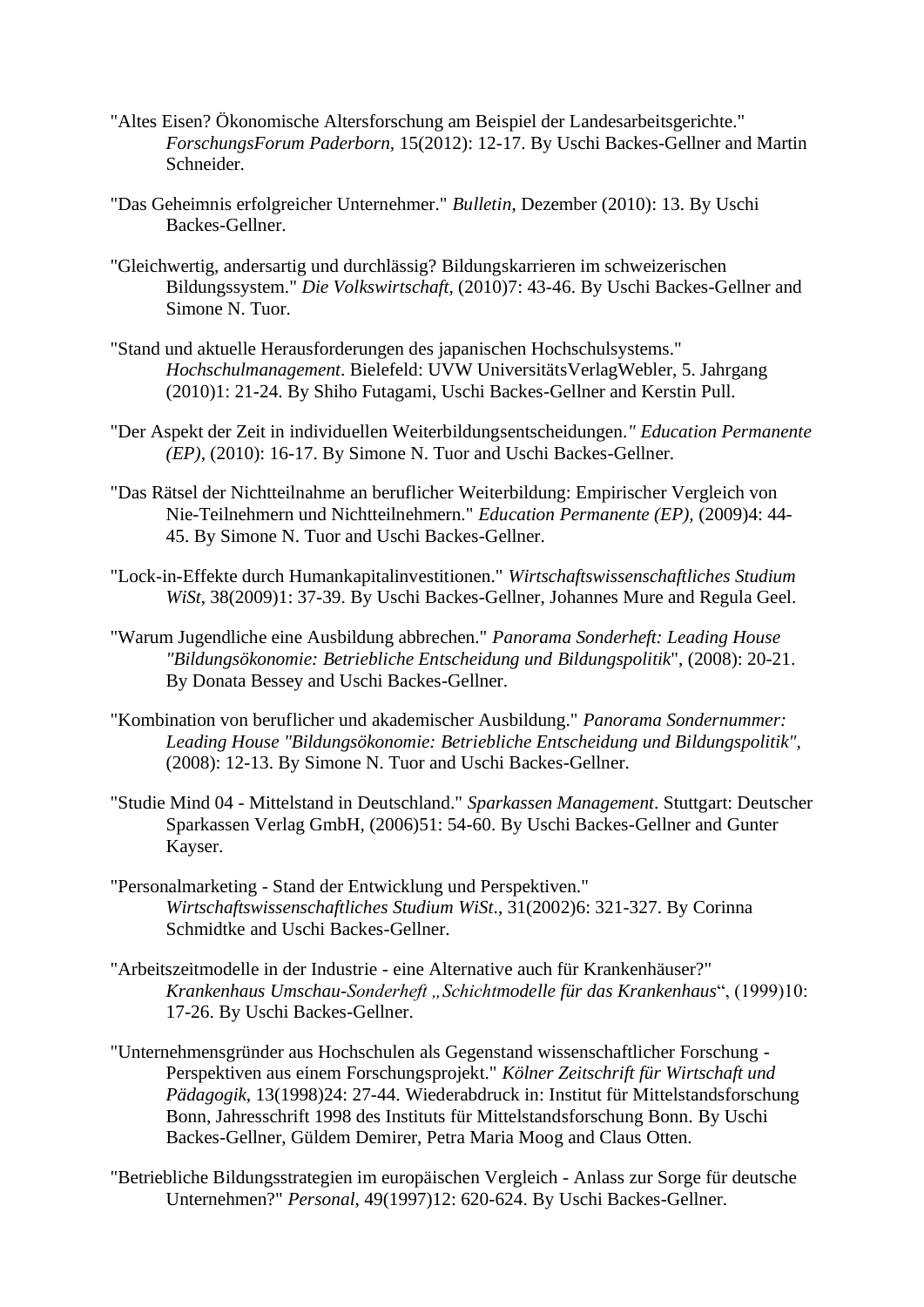- "Managervergütung und Unternehmenserfolg Stand der theoretischen und empirischen Forschung." *WISU*, 26(1997)5: 468-475. By Uschi Backes-Gellner and Linus Geil.
- "Theoretische Grundlagen der Personalökonomie." *WISU*, 26(1997)4: Studienblatt. By Uschi Backes-Gellner, Achim Krings and Andrea Berkel.
- "Duale Ausbildung und/oder betriebliche Weiterbildung? Lehren aus einem internationalen Vergleich betrieblicher Qualifizierungsstrategien." *Berufsbildung*, 49(1995)33: 15-16. By Uschi Backes-Gellner.
- "Organisatorische Determinanten effizienter Forschung." *Zeitschrift für erziehungs- und sozialwissenschaftliche Forschung*, 2(1985)1: 333-349. Wiederabdruck in: Fisch, R.; H.-D. Daniel (Eds.) 1986: Messung und Förderung von Forschungsleistung. Konstanz: Universitätsverlag. By Uschi Backes-Gellner and Dieter Sadowski.

# **BOOK SECTIONS (NON REFEREED BOOKS)**

- "Kompetenzanalyse Berufsbildung Bekleidungsgestaltung." In: *Verbleibstudie und Kompetenzanalyse Berufsbildung Bekleidungsgestaltung. Bericht zur Berufsentwicklung, Kompetenzanalyse und Ehemaligenbefragung*, (2020), Eds. Thomas Bolli, Ladina Rageth and Ursula Renold. Zurich: ETH Zurich Research Collection, 33-50. By Uschi Backes-Gellner and Christian Eggenberger.
- "Beitrag der Berufsbildung zu Innovation." *Forschung und Innovation in der Schweiz 2020*, (2019). Zürich: Staatssekretariat für Bildung, Forschung und Innovation SBFI. By Uschi Backes-Gellner and Curdin Pfister.
- "The Contribution of Vocational Education and Training to Innovation The Case of Switzerland." *Research and Innovation in Switzerland 2020*, (2019). Zürich: State Secretariat for Education, Research and Innovation SERI. By Uschi Backes-Gellner and Curdin Pfister.
- "Ereilt uns das Schicksal des Arbeitspferdes? Die Digitalisierung und ihre Folgen für die Beschäftigung in der Schweiz." *Lohnbuch Schweiz 2018*, (2018). Zürich: Orell Füssli, 45-53. By Uschi Backes-Gellner and Tobias Schlegel.
- "Die Rolle der dualen Berufsausbildung für das Innovationssystem in Deutschland." *Technologie, Strategie und Organisation – Festschrift zum 65. Geburtstag von Alexander Gerybadze* (2017), Eds. Wolfgang Burr, Michael Stephan. Wiesbaden: Springer Gabler, 171-181. By Uschi Backes-Gellner.
- "The Performance of German Research Training Groups in Different Disciplinary Fields: An Empirical Assessment." *Governance and Performance in the German Public Research Sector; Disciplinary Differences.*, Volume 32 (2009), Ed. Dorothea Jansen. Dordrecht: Springer, 93-106. By Birgit Unger, Kerstin Pull and Uschi Backes-Gellner.
- "Il contributo della formazione professionale al successo aziendale." *Economia della formazione professionale: stato dell'arte, apporti empirici, lettura critica*, (2008), Eds. Gianni Ghisla, Lorenzo Bonoli, Massimo Loi, Fulvio Mulatero. Lugano: UTET-Università, 144-177. By Uschi Backes-Gellner.
- "Qualitätsanreize in föderalen Bildungssystemen und Effekte auf dem Arbeitsmarkt." *Arbeit, Humankapital und Wirtschaftspolitik - Festschrift für Hans-Joachim Bodenhöfer zum*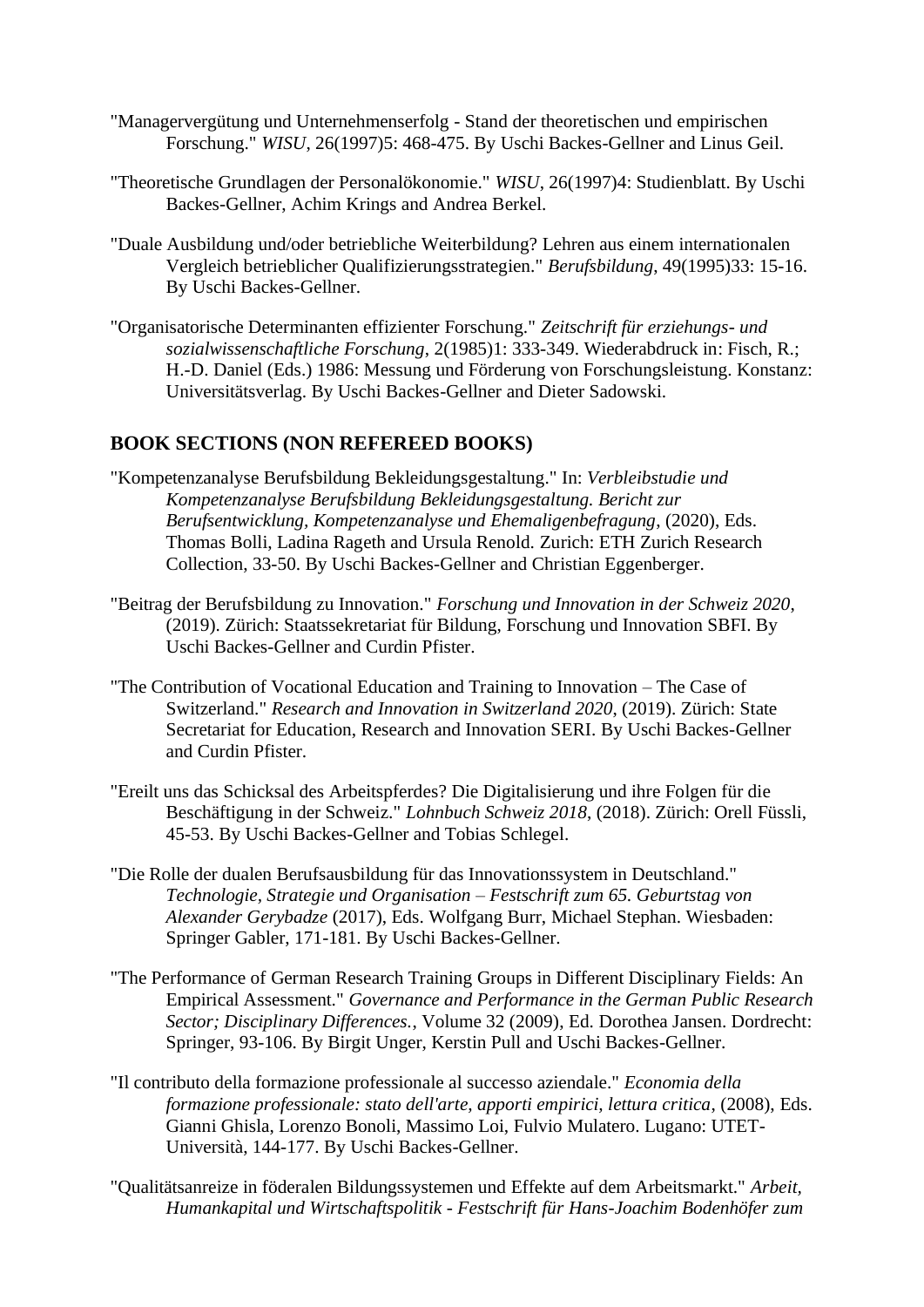*65. Geburtstag*, (2006), Ed. Norbert Wohlgemuth. Berlin: Duncker & Humblot, 279- 298. By Uschi Backes-Gellner and Stephan Veen.

- "Der Beitrag der Berufsbildung zum Unternehmenserfolg und die Entwicklung des beruflichen Qualifikationsbedarfs." *Berufsbildungsökonomie: Stand und offene Fragen*, (2006), Eds. Andres Frick, Aniela Wirz. Bern: h.e.p. verlag ag, 107-157. By Uschi Backes-Gellner.
- "Personalökonomik." *Handwörterbuch der Betriebswirtschaft*, (2007): Schaeffer-Poeschel. By Uschi Backes-Gellner and Birgitta Wolff.
- "Betriebliche Weiterbildung in kleinen und mittleren Unternehmen." *Kosten, Nutzen, Finanzierung beruflicher Weiterbildung. Ergebnisse der BIBB-Fachtagung vom 2. und 3. Juni 2005 in Bonn*, (2006), Ed. Bundesamt für Berufsbildung. Bonn, 132-153. By Uschi Backes-Gellner.
- "Berufliche Weiterbildung." *Gabler Wirtschaftslexikon*, (2004). Wiesbaden: Gabler, 365-366. By Uschi Backes-Gellner and Johannes Mure.
- "Karriereanreize für Wissenschaftler an Hochschulen im deutsch-amerikanischen Vergleich." *Schriftenreihe der Nordrhein-Westfälischen Akademie der Wissenschaften*, Vorträge I11, (2004). Paderborn: Schöningh, 5-22. By Uschi Backes-Gellner.
- "Edward Lazear zum Peter Prinzip Produktivitätseinbrüche nach Beförderungen als Regression to the Mean." *Entlohnung, Arbeitsorganisation und personalpolitische Regulierung. Beiträge zum 4. Köln-Bonner-Kolloquium*, (2002), Eds. Uschi Backes-Gellner, Matthias Kräkel, Dieter Sadowski, Johannes Mure. München und Mering: Hampp, 15-20. By Uschi Backes-Gellner.
- "Indikatorenorientierte Mittelvergabe in der Universität: Chancen und Risiken." *Das Neue Steuerungsmodell und die Universitätsreform. Ein Tagungsband*, (2001), Eds. Ingwer Ebsen, Ralf Ewert, Hans-Jürgen Puhle. Frankfurt am Main, 61-78. By Uschi Backes-Gellner.
- "Rechtliche Rahmenbedingungen der Personalpolitik in jungen Unternehmen." *Gründungsmanagement - mit Aufgaben und Lösungen*, (2001), Eds. Lambert T. Koch, Christoph Zacharias. München/Wien: Oldenbourg, 269-282. By Uschi Backes-Gellner and Rosemarie Kay.
- "Hochschulinduzierte Gründungen im Kontext der Gründungsforschung: Grenzen und Lösungsmöglichkeiten einer empirischen Analyse." *Kleine und mittlere Unternehmen im Strukturwandel - Arbeitsmarkt und Strukturpolitik*, (2000), Ed. Dieter Bögenhold. Frankfurt: Peter Lang, 123-140. By Uschi Backes-Gellner, Güldem Demirer and Petra Moog.
- "Internationalisierungsformen und ihre Bedeutung für mittelständische Unternehmen." *Internationalisierung im Mittelstand*, (2000), Eds. Joachim Gutmann, Rüdiger Kabst. Wiesbaden: Gabler, 175-208. By Uschi Backes-Gellner and Katrin Huhn.
- "Betriebliche Bildungsstrategien im internationalen Vergleich." *Jahrbuch Personalentwicklung und Weiterbildung 1998/99*, (1998), Eds. Karlheinz Schwuchow, Joachim Gutmann. Neuwied, Kriftel/Ts.: Luchterhand, 246-250. By Uschi Backes-Gellner.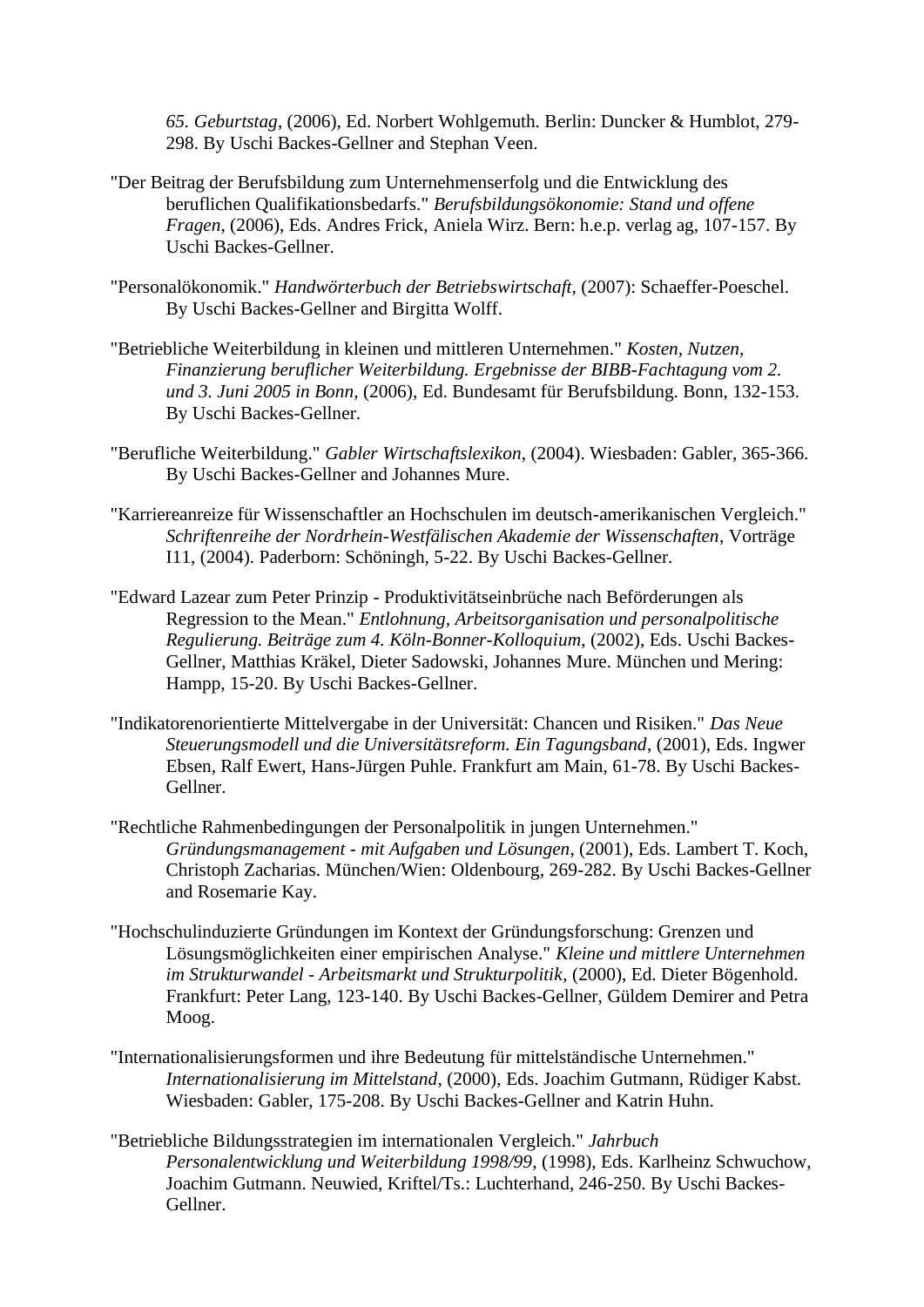- "Die Praxis betrieblicher Sozialpolitik Ergebnisse einer länderübergreifenden Betriebsbefragung." *Gestaltungsoptionen in modernen Gesellschaften. Festschrift für Jürgen Zerche*, (1998), Eds. Werner Schönig, Ingrid Schmale. Regensburg: Transfer, 233-255. By Uschi Backes-Gellner and Kerstin Pull.
- "Humanressourcen als Faktor im internationalen Wettbewerb." *Humanressourcen als Wertschöpfungs- und Wettbewerbsfaktor - Der Nutzen der Berufsbildung für die Unternehmen. Beiträge zur Gesellschafts- und Bildungspolitik Nr. 226, 5/1998*, (1998), Ed. Uschi Backes-Gellner et al. Köln: Deutscher Instituts-Verlag, 7-15. By Uschi Backes-Gellner.
- "Organisationsformen beruflicher Erstausbildung in Europa Stand und Perspektiven." *Zwischen Autonomie und Ordnung*, (1997), Eds. J. Aff, U. Backes-Gellner, H.-C. Jongebloed, M. Twardy, G. Zimmer. Köln: Botermann & Botermann, 79-103. By Uschi Backes-Gellner.
- "Personalwirtschaftslehre eine ökonomische Disziplin." *Grundlagen der Personalwirtschaft. Theorien und Konzepte*, (1996), Ed. Wolfgang Weber. Wiesbaden: Gabler, 297-315. By Uschi Backes-Gellner.
- "Die institutionelle Bedingtheit betrieblicher Qualifizierungsstrategien Ein Vergleich der Berufsausbildung in Deutschland und Großbritannien." *Betriebliche Modernisierung in personeller Erneuerung: Personalentwicklung, Personalaustausch und betriebliche Fluktuation*, (1995), Eds. Klaus Semlinger, Bernd Frick. Berlin: Edition Sigma, 211- 227. By Uschi Backes-Gellner.
- "Validität und Verhaltenswirksamkeit aggregierter Maße für Forschungsleistungen." *Evaluation von Forschung*, (1988), Eds. Hans-Dieter Daniel, Rudolf Fisch. Konstanz: Universitätsverlag, 259-290. By Uschi Backes-Gellner and Dieter Sadowski.
- "Research Efficiency in University Departments: A Report on an Ongoing Comparative Project." *Ways and Meanings of Research in Educational Administration*, (1987), Ed. R.J.S. MacPherson. Armidale: University of New England Press, 267-286. By Dieter Sadowski and Uschi Backes-Gellner.
- "Universitäre Öffentlichkeitsarbeit." *Beiträge zur Hochschulforschung*, Volume 3 (1987), 299-324. By Uschi Backes-Gellner and Wilfried Leven.
- "Zur Messung von Forschungseffizienz." *Forschungsprojektschwerpunkt "Ökonomische Theorie der Hochschule" - Hochschule zwischen externer Funktionalität und interner Rationalität*, (1985). Berlin, 94-120. By Uschi Backes-Gellner and Dieter Sadowski.

# **EDITED BOOKS**

- *Economics and Governance of Vocational and Professional Education and Training (including Apprenticeships). Theoretical and empirical results for Researchers and Educational Policy Leaders.* Bern: hep Verlag, (2020). Eds. Uschi Backes-Gellner, Ursula Renold and Stefan C. Wolter.
- *Altern, Arbeit und Betrieb.* Stuttgart: Wissenschaftliche Verlagsgesellschaft mbH. Nova Acta Leopoldina, Neue Folgen, Volume 3 (2009). Eds. Uschi Backes-Gellner and Stephan Veen.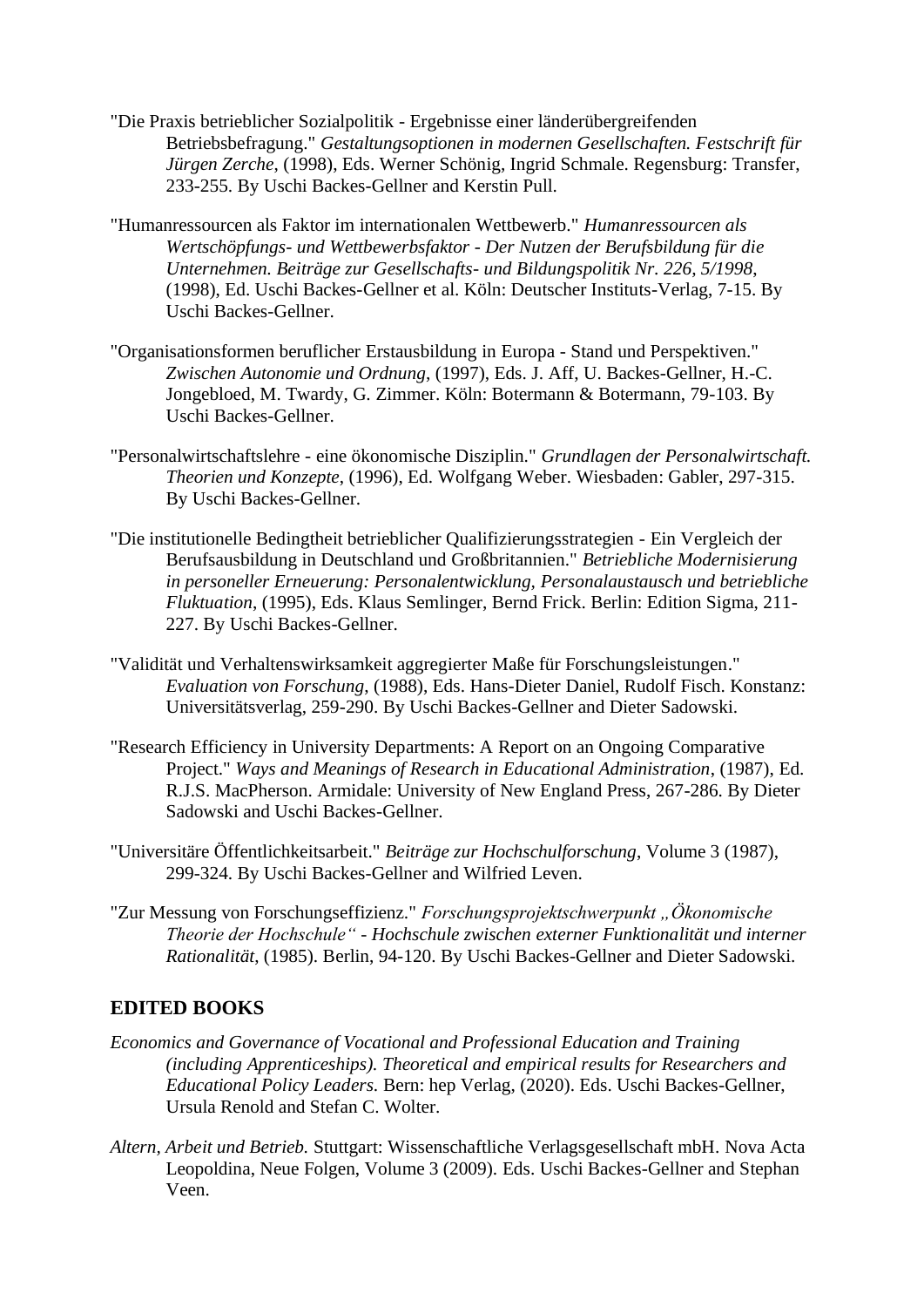- *Modern Concepts of the Theory of the Firm. Managing Enterprises of the New Economy.* Berlin: Springer, (2004). Eds. Günter Fandel, Uschi Backes-Gellner, Manfred Schlüter and Jörg E. Staufenbiel.
- *Ökonomie der Evaluation von Schulen und Hochschulen. Beiträge der Jahrestagung 2003 des Bildungsökonomischen Ausschusses.* Berlin: Duncker & Humblot. Schriften des Vereins für Socialpolitik (German Economic Association), Volume 302 (2004). Eds. Uschi Backes-Gellner and Petra Moog.
- *Hochschulökonomie - Analysen interner Steuerungsprobleme und gesamtwirtschaftlicher Effekte. Beiträge der Jahrestagung 2002 des Bildungsökonomischen Ausschusses.* Berlin: Duncker & Humblot. Schriften des Vereins für Socialpolitik (German Economic Association), Volume 296 (2003). Eds. Uschi Backes-Gellner and Corinna Schmidtke.
- *Bildungssystem und betriebliche Beschäftigungsstrategien in internationaler Perspektive: Beiträge der Jahrestagung 2001 des Bildungsökonomischen Ausschusses.* Berlin: Duncker & Humblot. Schriften des Vereins für Socialpolitik (German Economic Association), Volume 290 (2002). Eds. Uschi Backes-Gellner and Corinna Schmidtke.
- *Bildungssystem und betriebliche Beschäftigungsstrategien. Beiträge der Jubiläumstagung "25 Jahre Bildungsökonomischer Ausschuss".* Berlin: Duncker & Humblot. Schriften des Vereins für Socialpolitik (German Economic Association), Volume 279 (2001). Eds. Uschi Backes-Gellner and Petra Moog.
- *Entlohnung, Arbeitsorganisation und personalpolitische Regulierung. Beiträge zum 4. Köln-Bonner Kolloquium zur Personalökonomie.* München und Mering: Hampp. Beiträge zur Personal- und Organisations-Ökonomik, Volume 11 (2001). Eds. Uschi Backes-Gellner, Matthias Kräkel, Dieter Sadowski and Johannes Mure.
- *Flexibilisierungstendenzen in der betrieblichen Personalpolitik. Anreize, Arbeitszeiten und Qualifikation. Beiträge zum 3. Köln-Bonner Kolloquium zur Personalökonomie.* München und Mering: Hampp. Beiträge zur Personal- und Organisations-Ökonomik, Volume 7 (2000). Eds. Uschi Backes-Gellner, Matthias Kräkel, Bernd Schauenberg and Gunter Steiner.
- *Krankenhausmanagement 2000.* Sonderheft der ZfB 4/2000, (2000). Eds. Horst Albach and Uschi Backes-Gellner.
- *Entlohnung und Arbeitszeitgestaltung im Rahmen betrieblicher Personalpolitik. Beiträge zum 2. Köln-Bonner Kolloquium zur Personalökonomie.* München und Mering: Hampp. Beiträge zur Personal- und Organisations-Ökonomik, Volume 2 (1999). Eds. Uschi Backes-Gellner, Matthias Kräkel and Christian Grund.
- *Krankenhausmanagement.* Wiesbaden: Gabler. Sonderheft der ZfB 5/1999, (1999). Eds. Horst Albach and Uschi Backes-Gellner.
- *Schichtmodelle für das Krankenhaus. Arbeitszeitregelungen und ärztliche Effektivität auf chirurgischen Intensivstationen.* Kulmbach: Baumanns Fachzeitschriftenverlag. KU-Sonderheft 10/1999, (1999). Eds. Uschi Backes-Gellner and Arnulf H. Hölscher.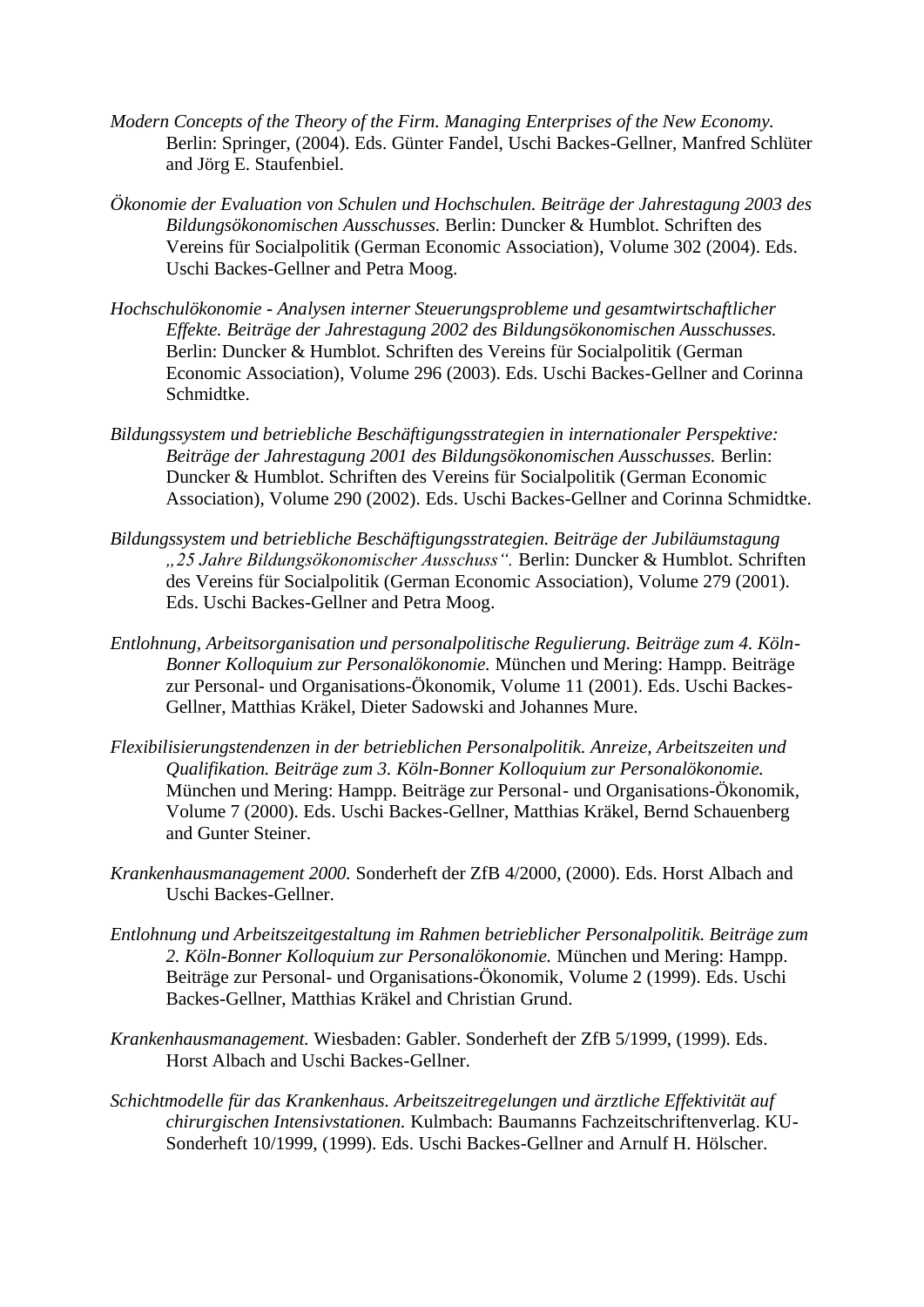- *Humanressourcen als Wertschöpfungs- und Wettbewerbsfaktor - Der Nutzen der Berufsbildung für die Unternehmen.* Köln: Deutscher Institutsverlag. Beiträge zur Gesellschafts- und Bildungspolitik Nr. 226/5/1998, (1998). Ed. Uschi Backes-Gellner.
- *Quantitative und qualitative Personalanpassungsstrategien – personalökonomische Analysen ihrer institutionellen Bedingtheit und ihrer Konsequenzen. Beiträge zum 1. Köln-Bonner Kolloquium zur Personalökonomie.* München und Mering: Hampp. Beiträge zur Personal- und Organisations-Ökonomik, Volume 1 (1998). Eds. Uschi Backes-Gellner, Matthias Kräkel and Linus Geil.
- *Unternehmerische Qualifikationsstrategien im internationalen Wettbewerb.* Berlin: Duncker & Humblot. Schriften des Vereins für Socialpolitik (German Economic Association), Volume 200 (1990). Ed. Uschi Backes-Gellner.

# **EDITED JOURNALS**

- *Die Betriebswirtschaft (DBW) 71(2011)3: "Betriebswirtschaftliche Arbeitsrechtsanalyse"*. Eds. Uschi Backes-Gellner and Kerstin Pull.
- *International Journal of Manpower. Special Issue (2010) on "Economics of Vocational Education and Training Policies".* Eds. Uschi Backes-Gellner and Stefan C. Wolter.
- *Applied Economics Quarterly. Special Issue (2009) on "Economics of Apprenticeship Training: Firm Behaviour, Subsidies and Individual Results".* Eds. Uschi Backes-Gellner and Stefan C. Wolter.
- *Panorama. Sondernummer 2008: "Bildungsökonomie: Betriebliche Entscheidung und Bildungspolitik".* Eds. Uschi Backes-Gellner and Stefan C. Wolter.
- *Zeitschrift für Arbeitsmarktforschung (ZAF 2007). Vol. 40., Themenheft 2+3: The Economics of Apprenticeship and Further Training in Germany and Switzerland.* Eds. Uschi Backes-Gellner and Lutz Bellmann.
- *IfM-Bonn-Forschungsnews zum Mittelstand. IfM Bonn.* Herausgeberschaft 2004-2006. Ed. Uschi Backes-Gellner.
- *Zeitschrift für KMU und Entrepreneurship (ZfKE).* Mitglied der Redaktionskommission 2004- 2007. Eds. Thierry Volery, Urs Fueglistaller and Uschi Backes-Gellner et al.
- *Zeitschrift für Betriebswirtschaft.* Schriftführende Herausgeberin Joint with Günter Fandel und Wolfgang Kürsten (2001 - 2004), Mitherausgeberin (1997 - 2001). Eds. Uschi Backes-Gellner, Günter Fandel and Wolfgang Kürsten.
- *Jahrbuch zur Mittelstandsforschung. IfM Bonn.* Herausgeberschaft 2000-2006. Wiesbaden: DUV Gabler. Eds. Uschi Backes-Gellner and Dieter Bös.
- *Schriften zur Mittelstandsforschung. IfM Bonn.* Herausgeberschaft 1999-2006. Wiesbaden: DUV Gabler. Eds. Uschi Backes-Gellner and Dieter Bös.
- *Schriftenreihe "Beiträge zur Personal- und Organisationsökonomik".* Herausgeberschaft 1999-2016. München und Mering: Hampp. Eds. Uschi Backes-Gellner and Matthias Kräkel.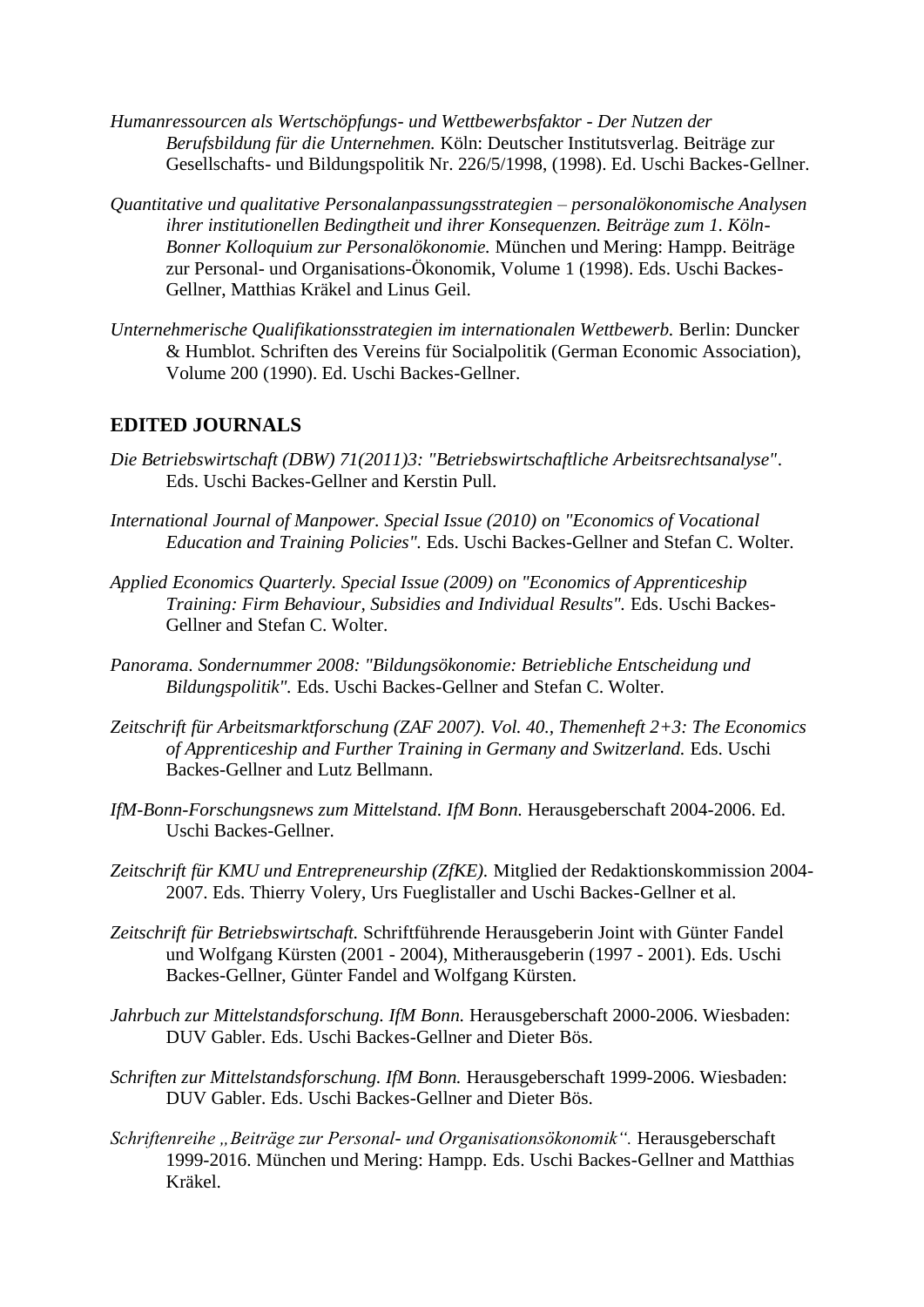*IREC-Network Newsletter.* Herausgeberschaft von 1990-1995. Eds. Dieter Sadowski and Uschi Backes-Gellner.

# **EDITED SERIES**

- *Anreiz- und Selbstselektionswirkungen von Berufungswettbewerben an deutschen Universitäten. Eine Analyse der Erfolgsaussichten der jüngsten Dienstrechtsreform*. München und Mering: Rainer Hampp Verlag. By Uschi Backes-Gellner, Matthias Kräkel and Kerstin Pull. Beiträge zur Personal- und Organisationsökonomik. Volume 25(2012), Eds. Uschi Backes-Gellner, Matthias Kräkel, Kerstin Pull.
- *The Innovative Capacity of an Aging Workforce*. München und Mering: Rainer Hampp Verlag. By Katharina Frosch. Beiträge zur Personal- und Organisationsökonomik. Volume 24(2011), Eds. Uschi Backes-Gellner, Matthias Kräkel, Kerstin Pull.
- *Wer wählt Teamarbeit? Eine theoretische und empirische Analyse der Effekte der Forderung nach Teamfähigkeit.* München und Mering: Rainer Hampp Verlag. By Uschi Backes-Gellner, Matthias Kräkel and Kerstin Pull. Beiträge zur Personal- und Organisationsökonomik. Volume 23(2010), Eds. Uschi Backes-Gellner, Matthias Kräkel, Kerstin Pull.
- *Heterogenität und Performance von Forschernachwuchsgruppen: Eine Untersuchung am Beispiel von DFG-geförderten Graduiertenkollegs.* München und Mering: Rainer Hampp Verlag. By Birgit Unger. Beiträge zur Personal- und Organisationsökonomik. Volume 22(2010), Eds. Uschi Backes-Gellner, Matthias Kräkel, Kerstin Pull.
- *Warum Väter ihre Erwerbstätigkeit (nicht) unterbrechen.* München und Mering: Rainer Hampp Verlag. By Uschi Backes-Gellner, Matthias Kräkel and Kerstin Pull. Beiträge zur Personal- und Organisationsökonomik. Volume 21(2010), Eds. Uschi Backes-Gellner, Matthias Kräkel, Kerstin Pull.
- *Rekrutierungsvorgehen deutscher Unternehmen im Bereich des Topmanagements.* München und Mering: Rainer Hampp Verlag. By Stefan Zimmermann. Beiträge zur Personalund Organisationsökonomik. Volume 20(2009), Eds. Uschi Backes-Gellner, Matthias Kräkel, Kerstin Pull.
- *Outsourcing von Personalfunktionen: Eine Strategie zur Erhöhung der Dienstleistungsqualität?* München und Mering: Rainer Hampp Verlag. By Irene Braun. Beiträge zur Personal- und Organisationsökonomik. Volume 19(2009), Eds. Uschi Backes-Gellner, Matthias Kräkel, Kerstin Pull.
- *Demographischer Wandel, alternde Belegschaften und Betriebsproduktivität.* München und Mering: Hampp. By Stephan Veen. Beiträge zur Personal- und Organisationsökonomik. Volume 18(2008), Eds. U. Backes-Gellner, M. Kräkel, K. Pull.
- *Studiengebühren als Signaling- und Screening-Instrument.* München und Mering: Hampp. By Michaela Fischer. Beiträge zur Personal- und Organisationsökonomik. Volume 17(2008), Eds. U. Backes-Gellner, M. Kräkel, K. Pull.
- *Weiterbildungsfinanzierung und Fluktuation: theoretische Erklärungsansätze und empirische Befunde auf Basis des Skill-Weights Approach.* München: Hampp. By Johannes Mure.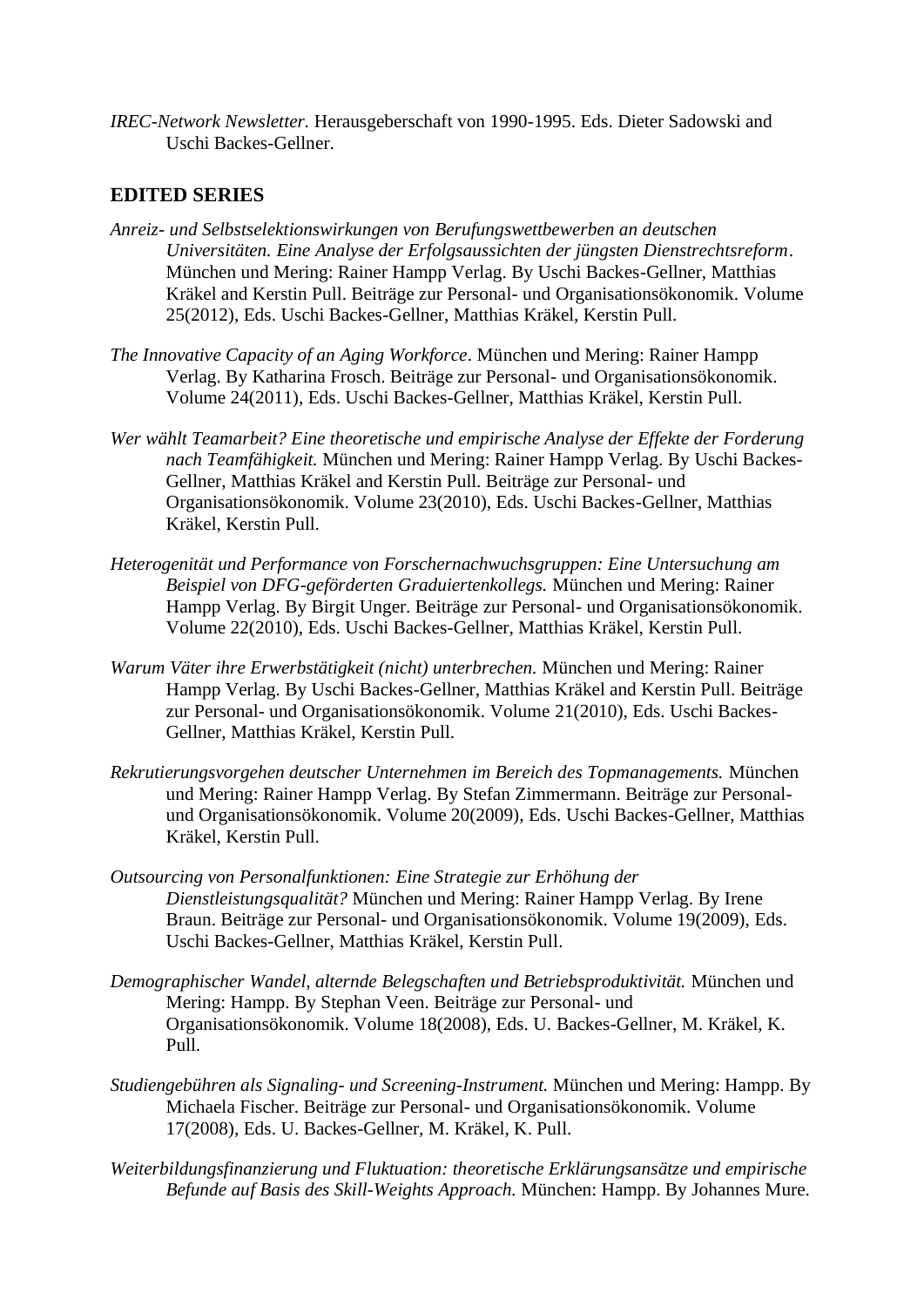Beiträge zur Personal- und Organisationsökonomik. Volume 16(2007), Ed. Uschi Backes-Gellner.

- *Entrepreneurial Signaling. Eine theoretische und empirische Analyse des Einflusses von höheren Bildungssignalen und Patenten auf innovative Unternehmensgründungen.* München u. Mering: Hampp. By Arndt Werner. Beiträge zur Personal- und Organisationsökonomik. Volume 15(2007), Eds. Uschi Backes-Gellner, Matthias Kräkel.
- *Betriebliche Personalpolitik im technologischen und organisatorischen Innovationsprozess.* München und Mering: Hampp. By Michael Beckmann. Beiträge zur Personal- und Organisations-Ökonomik. Volume 14(2004), Eds. Uschi Backes-Gellner, Matthias Kräkel.
- *Signaling im Personalmarketing. Eine theoretische und empirische Analyse des betrieblichen Rekrutierungserfolges.* München und Mering: Hampp. By Corinna Schmidtke. Beiträge zur Personal- und Organisations-Ökonomik. Volume 13(2002), Eds. Uschi Backes-Gellner, Matthias Kräkel.
- *Femina Oeconomica. Frauen in der Ökonomie.* München und Mering: Hampp. By Oliver Fabel and Reingard M. Nischik. Beiträge zur Personal- und Organisations-Ökonomik. Volume 12(2002), Eds. Uschi Backes-Gellner, Matthias Kräkel.
- *Entlohnung, Arbeitsorganisation und personalpolitische Regulierung. Beiträge zum 4. Köln-Bonner Kolloquium zur Personalökonomie.* München und Mering: Hampp. By Uschi Backes-Gellner, Matthias Kräkel, Dieter Sadowski and Johannes Mure. Beiträge zur Personal- und Organisations-Ökonomik. Volume 11(2001), Eds. Uschi Backes-Gellner, Matthias Kräkel.
- *Determinanten der Führungskräftevergütung in Deutschland.* München und Mering: Hampp. By Linus Geil. Beiträge zur Personal- und Organisations-Ökonomik. Volume 10(2001), Eds. Uschi Backes-Gellner, Matthias Kräkel.
- *Der zwischenbetriebliche Arbeitsplatzwechsel. Determinanten, Konsequenzen und empirische Befunde für die Bundesrepublik Deutschland.* München und Mering: Hampp. By Christian Grund. Beiträge zur Personal- und Organisations-Ökonomik. Volume 9(2001), Eds. Uschi Backes-Gellner, Matthias Kräkel.
- *Ökonomische Analyse von Partnerschaften.* München und Mering: Hampp. By Günter Steiner. Beiträge zur Personal- und Organisations-Ökonomik. Volume 8(2000), Eds. Uschi Backes-Gellner, Matthias Kräkel.
- *Flexibilisierungstendenzen in der betrieblichen Personalpolitik. Anreize, Arbeitszeiten und Qualifikation. Beiträge zum 3. Köln-Bonner Kolloquium zur Personalökonomie.* München und Mering: Hampp. By Uschi Backes-Gellner, Matthias Kräkel, Bernd Schauenberg and Gunter Steiner (Eds.). Beiträge zur Personal- und Organisations-Ökonomik. Volume 7(2000), Eds. Uschi Backes-Gellner, Matthias Kräkel.
- *Lohnstrukturen. Eine betriebswirtschaftliche Untersuchung.* München und Mering: Hampp. By Silke Becker. Beiträge zur Personal- und Organisations-Ökonomik. Volume 6(2000), Eds. Uschi Backes-Gellner, Matthias Kräkel.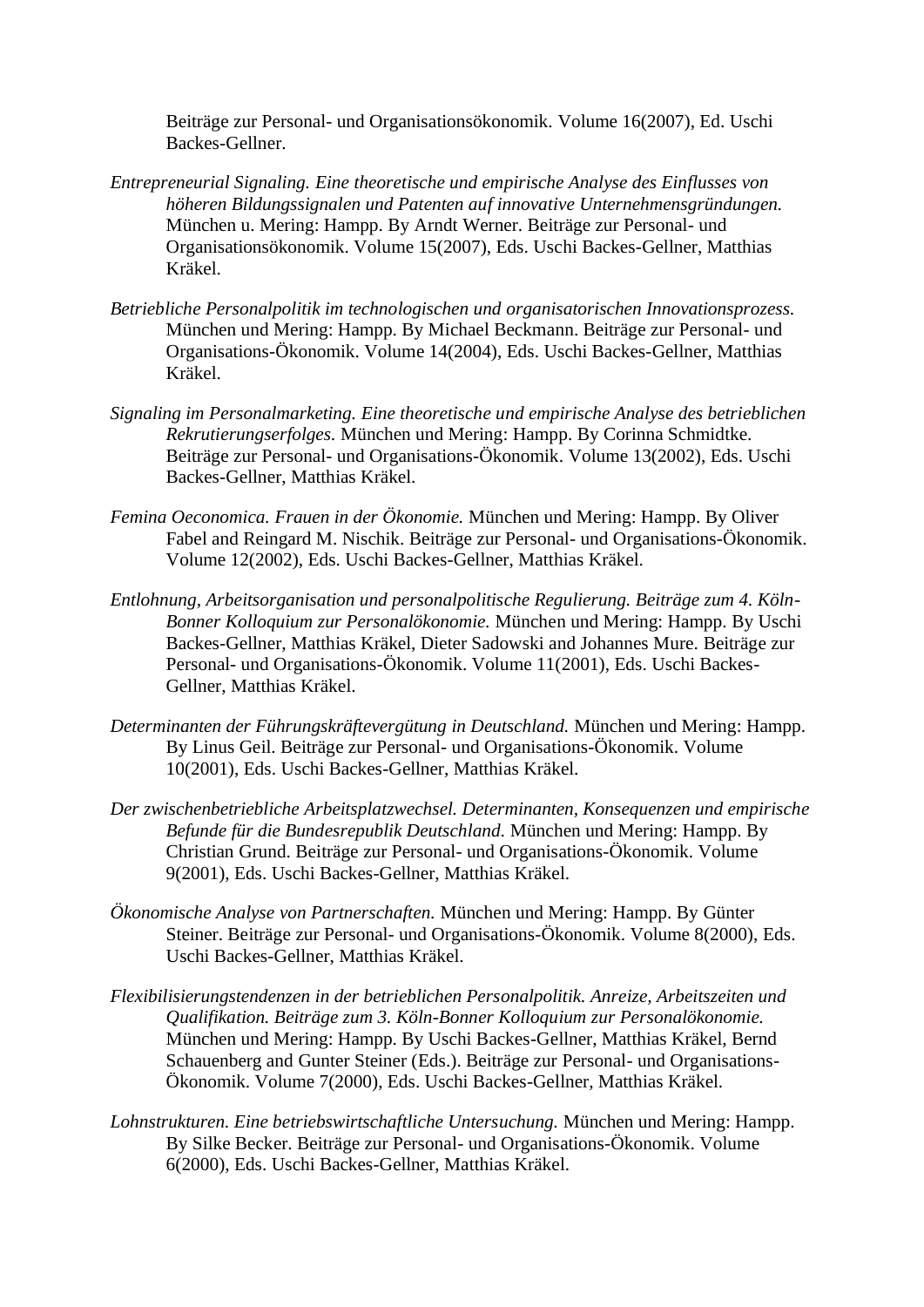- *Theorie und Empirie unterschiedlich langer Arbeitstage am Beispiel von Schicht- und Teilzeitarbeit.* München und Mering: Hampp. By Achim Krings. Beiträge zur Personal- und Organisations-Ökonomik. Volume 5(2000), Eds. Uschi Backes-Gellner, Matthias Kräkel.
- *Organisation dauerhafter Kooperation.* München und Mering: Hampp. By Christopher Lohmann. Beiträge zur Personal- und Organisations-Ökonomik. Volume 4(2000), Eds. Uschi Backes-Gellner, Matthias Kräkel.
- *Führungskräftebeschaffung – eine informationsökonomische Analyse alternativer Rekrutierungswege mit Hilfe produktionstheoretischer Überlegungen.* München und Mering: Hampp. By Heiko Weckmüller. Beiträge zur Personal- und Organisations-Ökonomik. Volume 3(1999), Eds. Uschi Backes-Gellner, Matthias Kräkel.
- *Entlohnung und Arbeitszeitgestaltung im Rahmen betrieblicher Personalpolitik. Beiträge zum 2. Köln-Bonner Kolloquium zur Personalökonomie.* München und Mering: Hampp. By Uschi Backes-Gellner, Matthias Kräkel and Christian Grund. Beiträge zur Personal- und Organisations-Ökonomik. Volume 2(1999), Eds. Uschi Backes-Gellner, Matthias Kräkel.
- *Quantitative und qualitative Personalanpassungsstrategien – personalökonomische Analysen ihrer institutionellen Bedingtheit und ihrer Konsequenzen. Beiträge zum 1. Köln-Bonner Kolloquium zur Personalökonomie.* München und Mering: Hampp. By Uschi Backes-Gellner, Matthias Kräkel and Linus Geil (Eds.). Beiträge zur Personal- und Organisations-Ökonomik. Volume 1(1998), Ed. Uschi; Kräkel Backes-Gellner, **Matthias**

# **MISCELLANEOUS**

- "Fachhochschulen beschleunigen regionale Innovation aber nicht überall gleich." Transfer, Berufsbildung in Forschung und Praxis (1/2022), SGAB Website, 2022. [https://sgab](https://sgab-srfp.ch/fachhochschulen-beschleunigen-regionale-innovation-aber-nicht-ueberall-gleich/)[srfp.ch/fachhochschulen-beschleunigen-regionale-innovation-aber-nicht-ueberall](https://sgab-srfp.ch/fachhochschulen-beschleunigen-regionale-innovation-aber-nicht-ueberall-gleich/)[gleich/.](https://sgab-srfp.ch/fachhochschulen-beschleunigen-regionale-innovation-aber-nicht-ueberall-gleich/) By Tobias Schlegel, Patrick Lehnert and Uschi Backes-Gellner.
- "Wie berufsspezifisch sollte die Berufsbildung sein?" Transfer, Berufsbildung in Forschung und Praxis (3/2021), SGAB Website, 2021. [https://sgab-srfp.ch/wie-berufsspezifisch](https://sgab-srfp.ch/wie-berufsspezifisch-sollte-die-berufsbildung-sein/)[sollte-die-berufsbildung-sein/.](https://sgab-srfp.ch/wie-berufsspezifisch-sollte-die-berufsbildung-sein/) By Uschi Backes-Gellner and Christian Eggenberger.
- "Berufsbildung und Innovation: Ein scheinbarer Widerspruch und seine Auflösung durch Forschungsbefunde aus der Schweiz." KPMG Board Leadership Newsletter, KPMG Website, 2021. [https://assets.kpmg/content/dam/kpmg/ch/pdf/blc-news-berufsbildung](https://assets.kpmg/content/dam/kpmg/ch/pdf/blc-news-berufsbildung-innovation.pdf)[innovation.pdf.](https://assets.kpmg/content/dam/kpmg/ch/pdf/blc-news-berufsbildung-innovation.pdf) By Uschi Backes-Gellner.
- "Vocational education and innovation: How research from Switzerland is resolving an apparent contradiction." KPMG Board Leadership Newsletter, KPMG Website, 2021. [https://assets.kpmg/content/dam/kpmg/ch/pdf/blc-news-vocational-education](https://assets.kpmg/content/dam/kpmg/ch/pdf/blc-news-vocational-education-innovation.pdf)[innovation.pdf.](https://assets.kpmg/content/dam/kpmg/ch/pdf/blc-news-vocational-education-innovation.pdf) By Uschi Backes-Gellner.
- "System of Opportunity: Permeable Education and Training in Colorado." KOF Studies, No. 124, 2018. By Katherine Marie Gahr, Ursula Renold and Uschi Backes-Gellner.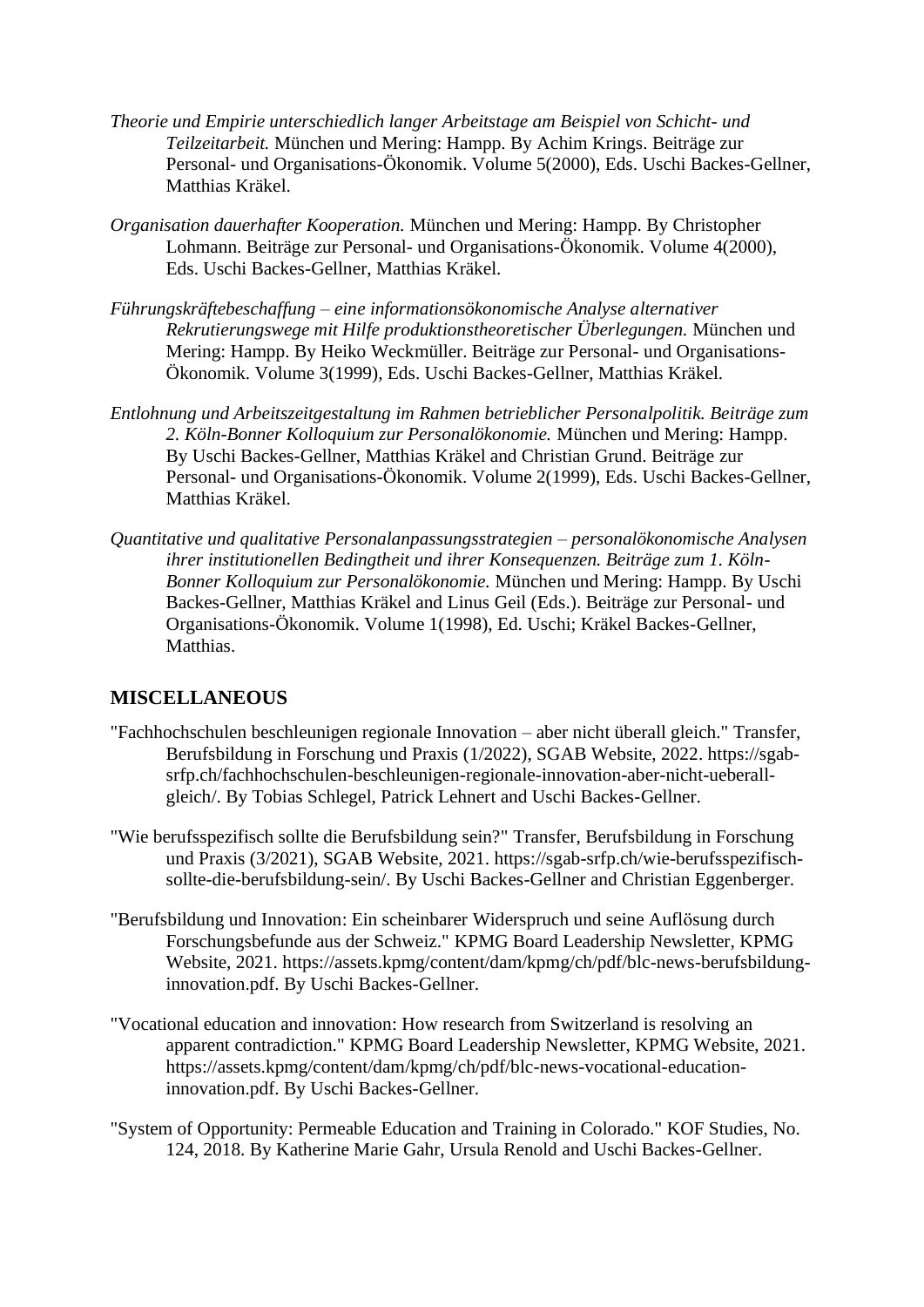- "Ein Studium ist nicht per se besser als eine Berufsausbildung." Perspektiven der Wirtschaftspolitik, 17(2016)4: 335-346. Karen Horn Interview mit Uschi Backes-Gellner.
- "Informatik wird zur Schlüsseldisziplin." Merton Onlinemagazin des Stifterverbandes, 18. März 2016. By Uschi Backes-Gellner.
- "German-Japanese Symposium on Positive Aging." Tokyo: German Research and Innovation Forum Tokyo, 9. Oktober 2012. By Hiroko Akiyama, Uschi Backes-Gellner, Axel Börsch-Supan, Florian Coulmas, Marcel Erlinghagen, Florian Kohlbacher, Naohiro Ogawa, Katja Patzwaldt, Atsushi Seike, Hiroshi Shibata, Masakazu Shirasawa, Ursula M. Staudinger and Naoto Yamauchi.
- "Gemeinsam nach vorne. Fachkräfte sichern die Wettbewerbsfähigkeit deutscher Unternehmen." Wirtschaftsblatt. Ausgabe 3/2012, S. 6-7. By Uschi Backes-Gellner.
- "Internationale Wettbewerbsfähigkeit und Innovationsfähigkeit von Universitäten und Forschungsorganisationen Neue Governanceformen." Abschlussbericht der Forschergruppe "Governance der Forschung", September 2010. By Stefan Kuhlmann, Dorothea Jansen, Barbara Kehm, Uwe Schimank, Jürgen Enders, Hans-Heinrich Trute, Thomas Gross, Dieter Sadowski, Kerstin Pull, Uschi Backes-Gellner and Ulrich Schmoch.
- "Internationalisierung beeinflusst Ausbildungsform nicht. Zusammenfassung der Untersuchung 'Lehrlingsausbildung lohnt sich für die Betriebe aus unterschiedlichen Gründen'." Panorama Sondernummer 2008 "Bildungsökonomie: Betriebliche Entscheidung und Bildungspolitik", S. 23. By Uschi Backes-Gellner and Jens Mohrenweiser.
- "Mobilität der Arbeitnehmenden und Finanzierungsbereitschaft der Unternehmen. Zusammenfassung der Untersuchung 'Erklärungen von Ausbildungsentscheidungen mit Hilfe des Skill-Weights Approach'." Panorama Sondernummer 2008 "Bildungsökonomie: Betriebliche Entscheidung und Bildungspolitik", S. 22. By Uschi Backes-Gellner and Johannes Mure.
- "Corporate Citizenship als integrative Führungsaufgabe." OSCAR.trends. 04/2005. By Uschi Backes-Gellner and Frank Maaß.
- "Der Beitrag der Berufsbildung zum Unternehmenserfolg und Entwicklung des beruflichen Qualifikationsbedarfs." Gutachten im Rahmen der "Disposition zu einer Bestandsaufnahme der Berufsbildungsökonomie" im Auftrag der Konjunkturforschungsstelle, ETH Zürich. April 2004. By Uschi Backes-Gellner.

"Unternehmensnachfolge." Finanzmagazin.info. Ausgabe 4/2004. By Uschi Backes-Gellner.

- "Attraktivität von Versicherungsunternehmen als Arbeitgeber für Hochschulabsolventen im Branchenvergleich. Praxisprojekt in Zusammenarbeit mit der DKV Köln und dem Lehrstuhl für Versicherungslehre." Universität zu Köln. Abschlussbericht. Juli 2003. By Uschi Backes-Gellner.
- "Familienfreundlichkeit im Mittelstand Betriebliche Strategien zur besseren Vereinbarkeit von Beruf und Familie." In: Institut für Mittelstandsforschung Materialien Nr. 155, Bonn: IFM. März 2003. By Uschi Backes-Gellner.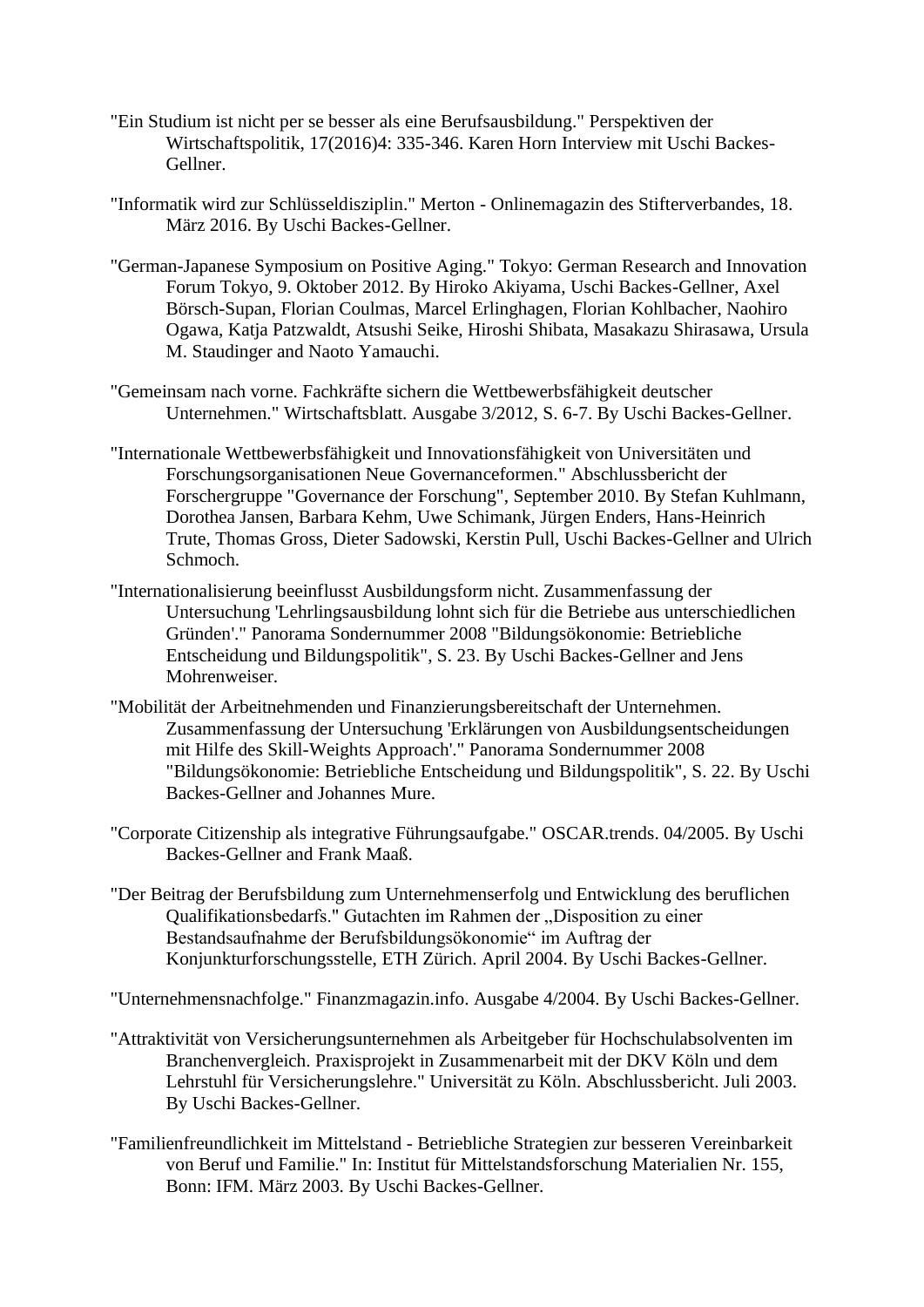- "Neue Herausforderungen in der Unternehmensfinanzierung." In: Siemens Financial Services (Ed.): Die stille Revolution. Der Wandel der Unternehmensfinanzierung in Deutschland. 2003: 7,11. By Uschi Backes-Gellner.
- "Anreize für Nachwuchswissenschaftler im internationalen Vergleich." Köln: masch. verf., 2002. By Axel Schlinghoff and Uschi Backes-Gellner.
- "Beförderungen aus personalökonomischer Sicht." In: Personalökonomik 1(2001)2: 31-34. By Uschi Backes-Gellner, Arndt Werner and Axel Schlinghoff.
- "Generationenwechsel im Mittelstand: Voraussetzungen für neue Dynamik." Berlin: masch. verf. Powerpoint-Vortrag gehalten anlässlich der Eröffnungsveranstaltung der Initiative Unternehmensnachfolge "nexxt" am 28.05.2001. By Uschi Backes-Gellner.
- "Personalökonomik Forschungsergebnisse für die Praxis: Personalwirtschaftslehre eine ökonomische Disziplin?" In: CoPers eHR Personalarbeit (2001)4, S. 31-32. By Uschi Backes-Gellner and Arndt Werner.
- "Tätigkeitsbericht des Seminars für Allgemeine BWL und Personalwirtschaftslehre 1999- 2001." Köln: masch. verf., 2001. By Uschi Backes-Gellner, Arndt Werner, Ulf Dressler and Boris Kowalak.
- "Tätigkeitsbericht des Seminars für Allgemeine BWL und Personalwirtschaftslehre 1997- 1999." Köln: masch. verf., 2000. By Uschi Backes-Gellner, Axel Schlinghoff and Arndt Werner.
- "Mitarbeitermotivation aus ökonomischer Perspektive." In: Personalentwicklung als Führungsaufgabe. Herausgegeben von Hochschulübergreifende Fortbildung NRW. Hagen. 1999. By Uschi Backes-Gellner and Linus Geil.
- "Studieninformationen des Seminars für Allgemeine BWL und Personalwirtschaftslehre." Köln: masch. verf., 1999. By Uschi Backes-Gellner and Axel Schlinghoff.
- "Training Strategies of Companies in an International Comparison the Role of National Institutions and Strategic Decisions. Vortragspapier zum 11th Annual Meeting on Socio-Economics." 8.-11. Juli 1999. Madison, Wisconsin: masch. verf. By Uschi Backes-Gellner.
- "Tätigkeitsbericht des Seminars für Allgemeine BWL und Personalwirtschaftslehre 1995- 1997." Köln: masch. verf., 1998. By Uschi Backes-Gellner and Axel Schlinghoff.
- "Betriebliche Personalpolitik und Frauenbeschäftigung: Flexibilisierungsinteresse und organisatorische Effizienz von Arbeitszeitregelungen." In: Von der Lust zu studieren und was daraus wird. Köln: masch. verf., 1996. By Uschi Backes-Gellner and Astrid Rohles.
- "Wettbewerbsvor- und -nachteile in der Region Saar-Lor-Lux-Trier." Trier: masch. verf., 1995. By Uschi Backes-Gellner and Ruth Böck.
- "Quinter Studie zur Praxis der Personalpolitik in Europa (QUIPPE) Konzeption und erste Befunde." Trier: Quint-Essenzen Nr. 41. (Dazu Kurzfassungen in drei Sprachen: Quint Study on the Practice of Personnel Policies in Europe: Summary for Companies; Étude de Quint sur la gestion des ressources humaines en Europe: Résumé pour les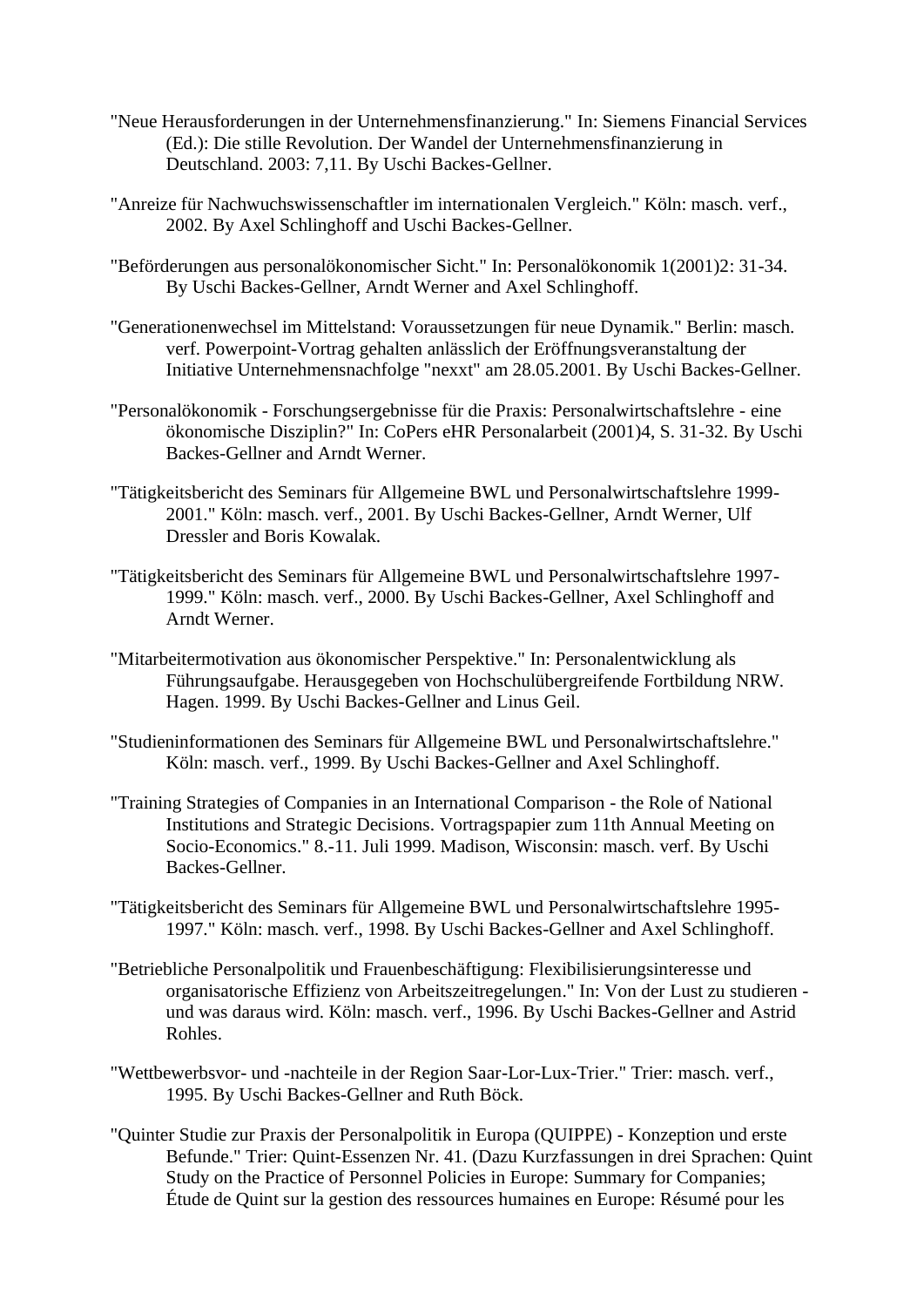entreprises; Quinter Studie zur Praxis der Personalpolitik in Europa: Unternehmenskurzfassung. Trier im August 1994). By Uschi Backes-Gellner, Ruth Böck and Susanne Wienecke.

- "The Institutional Embeddedness of Corporate Training Strategies a Comparison of Training for Intermediate Skills in Germany and Great Britain." Quint-Essenzen Nr.27, 2. Auflage, 1993. By Uschi Backes-Gellner.
- "The Asimolar Conference from a European Visitor's Perspective." In: The Institutor, May 1990: 3. By Uschi Backes-Gellner.
- "Diskussionsprotokoll des Referats von J. Münch "Betriebliche Aus- und Weiterbildung in den USA"." In: Sadowski, Dieter; Uschi Backes-Gellner (Eds.) 1990: Unternehmerische Qualifikationsstrategien im internationalen Wettbewerb. Berlin: Duncker & Humblot: 109-110. By Uschi Backes-Gellner.
- "Impressions of a Visiting Scholar at IIR." In: The Institutor, Sept./Oct. 1990: 4/5. By Uschi Backes-Gellner.
- "Diskussionsprotokoll der Sitzung des Bildungsökonomischen Ausschusses im Verein für Socialpolitik." In: Zeitschrift für Wirtschafts- und Sozialwissenschaften, 110(1990)3: 493-496. Oktober 1989. By Uschi Backes-Gellner.
- "Zur Effizienz-Diskussion in unseren Hochschulen. Ein Beitrag aus der Sicht des Organisationstheoretikers und Betriebswirtschaftlers." In: Unijournal 15(1989)3: 20- 24. By Uschi Backes-Gellner.
- "Publish and Flourish." In: Präsident der Universität Trier (Ed.): Forschungsbericht 1983- 1985. Trier: 9-13. 1986. By Dieter Sadowski and Uschi Backes-Gellner.
- "Tagungsbericht zum Kolloquium "Öffentliche Unternehmen und ökonomische Theorie"." In: ZögU 9(1986)4: 457-459. By Dieter Sadowski and Uschi Backes-Gellner.
- "Zielerreichungs- und Wirtschaftlichkeitsmessung in Dienstleistungsorganisationen Analysen anhand von 'frontier production functions'." Trier: masch. verf., Juli 1984. By Uschi Backes-Gellner.

# **REVIEWS**

- "Acs, Zoltan J. (Ed.): Are small firms important? Their role and impact." *Journal of Economics/Zeitschrift für Nationalökonomie*, 73(2001)2: 221-225. By Uschi Backes-Gellner and Petra Moog
- "Laux, Helmut: Erfolgssteuerung und Organisation 1 Anreizkompatible Erfolgsrechnung, Erfolgsbeteiligung und Erfolgskontrolle." *ZfbF*, 49(1997)9: 812-814. By Uschi Backes-Gellner and Heiko Weckmüller.
- "Bühner, Rolf: Personalmanagement." *ZfbF*, 48(1996)7/8: 766-768. By Uschi Backes-Gellner and Heiko Weckmüller.
- "Rothe, Georg: Die Systeme beruflicher Qualifizierung Frankreichs und Deutschlands im Vergleich. Übereinstimmungen und Besonderheiten in den Beziehungen zwischen den Bildungs- und Beschäftigungssystemen zweier Kernländer der EU." *Management-*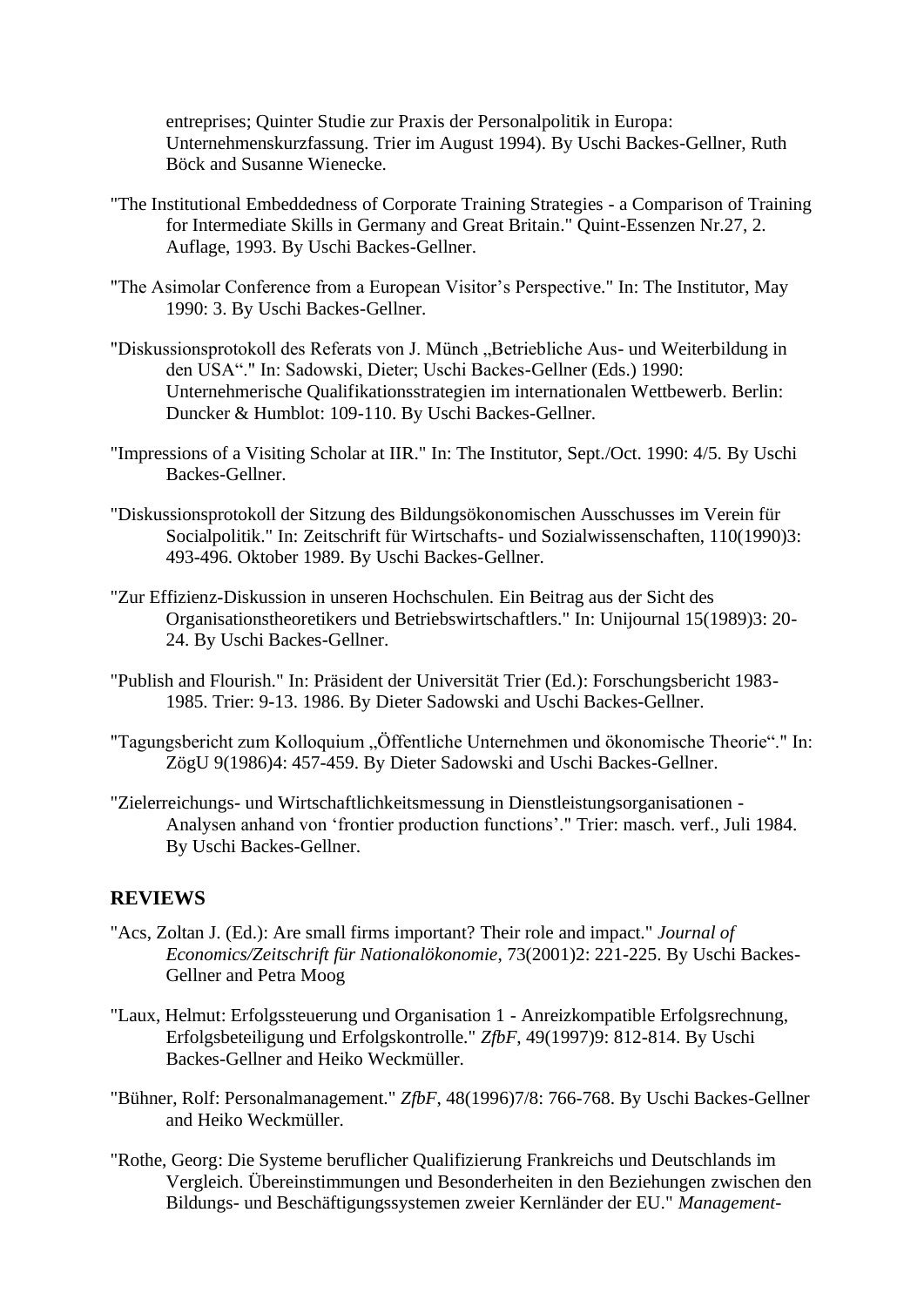*Revue*, 7(1996)4: 354-358. By Uschi Backes-Gellner.

- "Krell, Gertraude; Margit Osterloh (Eds.): Personalpolitik aus der Sicht von Frauen. Was kann die Personalforschung von der Frauenforschung lernen?" *ZfB*, 63(1993)12: 1385- 1390. By Uschi Backes-Gellner.
- "Wissenschaftsrat: Empfehlungen des Wissenschaftsrats zu den Perspektiven der Hochschulen in den 90er Jahren." *ZfB* 59(1989)9: 1007-1012. By Uschi Backes-Gellner.
- "Frackmann, Edgar: Selbststeuerung im Hochschulbereich." *ZfB*, 58(1988)10: 1130-1133. By Uschi Backes-Gellner.
- "Neudecker, Manfred: Die innerbetriebliche Führungskräfteschulung." *ZfB*, 58(1988)8: 882- 884. By Uschi Backes-Gellner.
- "Lüder, Klaus (Ed.): Rundfunk im Umbruch. Stand und Entwicklung der finanziellen und wirtschaftlichen Situation der öffentlich-rechtlichen Rundfunkanstalten." *Medienwissenschaft Rezensionen*, (1986)3: 330-331. By Uschi Backes-Gellner and Winand Gellner.
- "Stenger, A.: Die externe Rechnungslegung der Rundfunkanstalten in der Bundesrepublik Deutschland, Frankfurt, 1985." *Medienwissenschaft Rezensionen*, (1986)2: 184-185. By Uschi Backes-Gellner and Winand Gellner.
- "Besen, S.; Krattenmaker, T.; Metzger, A.; Woodbury, J.: Misregulating Television, Chicago 1984." *Medienwissenschaft Rezensionen*, (1986)1. By Uschi Backes-Gellner and Winand Gellner.

# **WORKING PAPERS**

- "How IT Progress affects Returns to Specialization and Social Skills." Swiss Leading House "Economics of Education" Working Paper No. 192, 2022. By Fabienne Kiener, Christian Eggenberger and Uschi Backes-Gellner.
- "Innovation Effects and Knowledge Complementarities in a Diverse Research Landscape." Swiss Leading House "Economics of Education" Working Paper No. 164, 2022 (first version 2020). By Patrick Lehnert, Curdin Pfister, Dietmar Harhoff and Uschi Backes-Gellner.
- "Differing roles of lifelong learning: Hedging against unemployment risks from skill obsolescence or boosting upward career mobility?" Swiss Leading House "Economics of Education" Working Paper No. 188, 2021. By Tobias Schultheiss and Uschi Backes-Gellner.
- "How Middle-Skilled Workers Adjust to Immigration: The Role of Occupational Skill Specificity." Swiss Leading House "Economics of Education" Working Paper No. 193, 2021. By Damiano Pregaldini and Uschi Backes-Gellner.
- "The Heterogeneous Impacts of Higher Education Institutions on Regional Firm Location: Evidence from the Swiss Universities of Applied Sciences." Swiss Leading House "Economics of Education" Working Paper No. 187, 2021. By Tobias Schlegel and Uschi Backes-Gellner.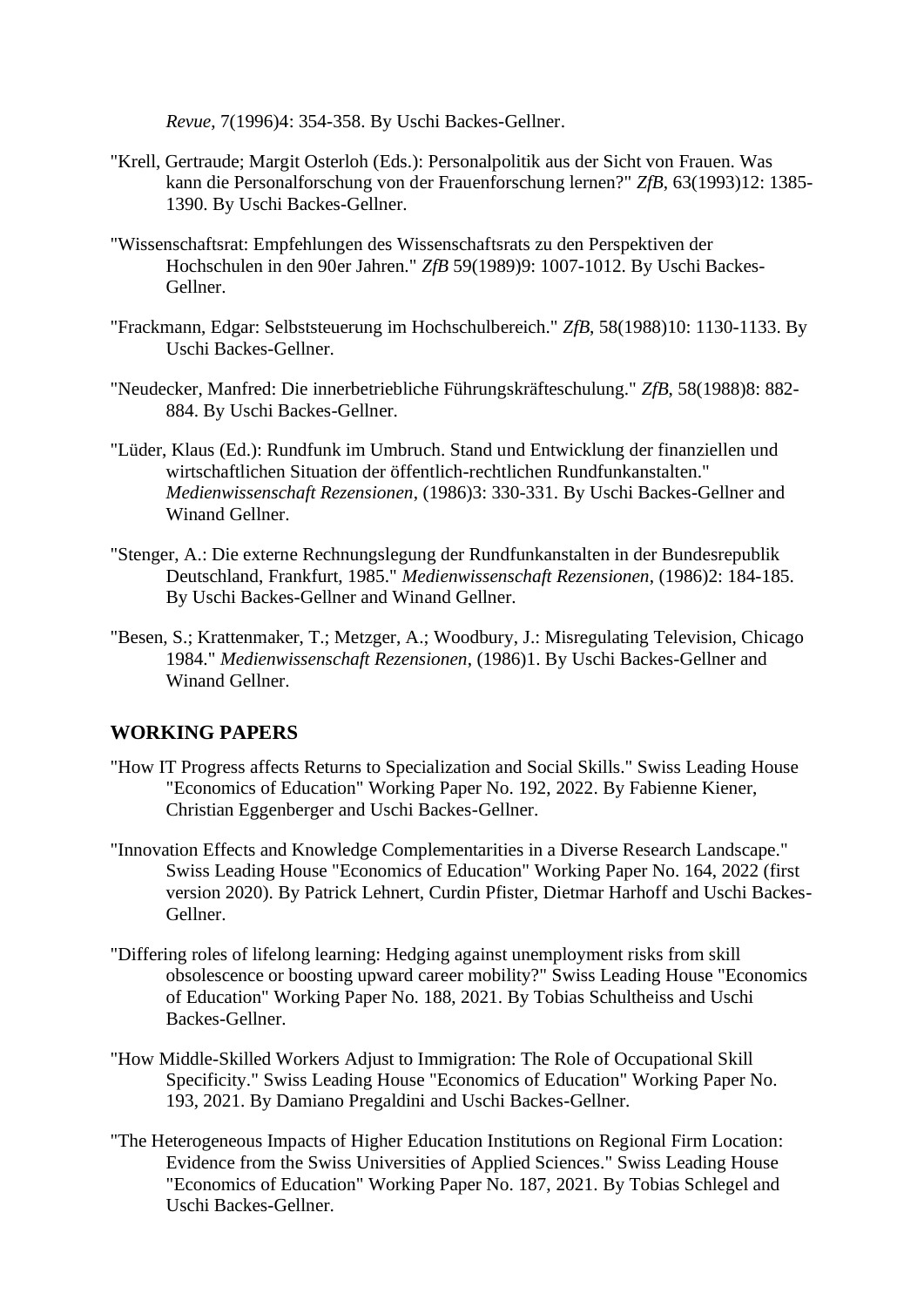- "Proxying Economic Activity with Daytime Satellite Imagery: Filling Data Gaps Across Time and Space." Swiss Leading House "Economics of Education" Working Paper No. 165, 2021 (first version 2020). By Patrick Lehnert, Michael Niederberger, Uschi Backes-Gellner and Eric Bettinger.
- "IT Skills, Occupation Specificity and Job Separations." Swiss Leading House "Economics of Education" Working Paper No. 172, 2021 (first version 2020). By Christian Eggenberger and Uschi Backes-Gellner.
- "Social Norms and Gender-Typical Occupational Choices." Swiss Leading House "Economics of Education" Working Paper No. 183, 2021. By Patricia Palffy, Patrick Lehnert and Uschi Backes-Gellner.
- "Insights into the Economic Benefits of VPET for Individuals: Theoretical and Empirical Results for Researchers and Practitioners." Swiss Leading House "Economics of Education" Working Paper No. 180, 2021. By Uschi Backes-Gellner.
- "The Value of Specific Skills under Shock: High Risks and High Returns." Swiss Leading House "Economics of Education" Working Paper No. 158, 2021 (first version 2019). By Christian Eggenberger, Simon Janssen and Uschi Backes-Gellner.
- "Tertiary education expansion and task demand: Does a rising tide lift all boats?" Swiss Leading House "Economics of Education" Working Paper No. 154, 2021 (first version 2018). By Tobias Schultheiss, Curdin Pfister, Ann-Sophie Gnehm and Uschi Backes-Gellner.
- "Updated education curricula and accelerated technology diffusion in the workplace: Microevidence on the race between education and technology." Swiss Leading House "Economics of Education" Working Paper No. 173, 2021 (first version 2020). By Tobias Schultheiss and Uschi Backes-Gellner.
- "Non-Cognitive Skills in Training Curricula and Heterogeneous Wage Returns." Swiss Leading House "Economics of Education" Working Paper No. 175, 2020. By Fabienne Kiener, Ann-Sophie Gnehm and Uschi Backes-Gellner.
- "Different Types of IT Skills in Occupational Training Curricula and Labor Market Outcomes." Swiss Leading House "Economics of Education" Working Paper No. 159, 2019. By Fabienne Kiener, Ann-Sophie Gnehm, Simon Clematide and Uschi Backes-Gellner.
- "Occupational Tasks and Wage Inequality in West Germany: A Decomposition Analysis" Swiss Leading House "Economics of Education" Working Paper No. 112, 2019 (first version 2015). By Miriam Rinawi and Uschi Backes-Gellner.
- "Shooting for the Stars and Failing: The Effect of College Dropout on Self-Esteem." Swiss Leading House "Economics of Education" Working Paper No. 100, 2019 (first version 2014). By Peter Hoeschler and Uschi Backes-Gellner.
- "Modernization of Vocational Training Curricula and Technology Adoption in Firms: A Descriptive Analysis with German Data." Swiss Leading House "Economics of Education" Working Paper No. 150, 2018. By Christian Eggenberger, Simon Janssen and Uschi Backes-Gellner.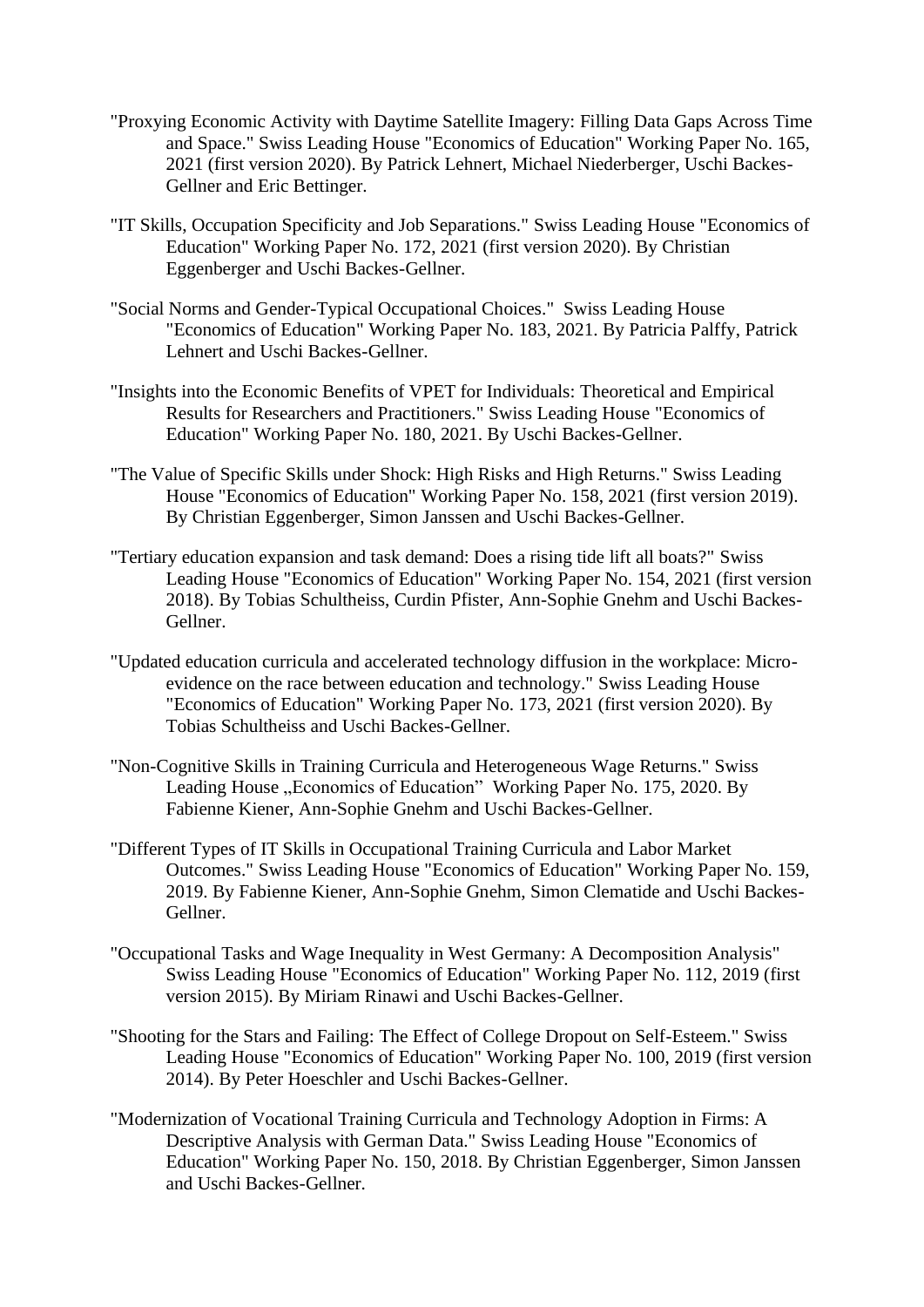- "The Relative Importance of Personal Characteristics for the Hiring of Young Workers." Swiss Leading House "Economics of Education" Working Paper No. 142, 2018 (first version 2017). By Peter Hoeschler and Uschi Backes-Gellner.
- "Class Size in Early Grades, Student Grit and Later School Outcomes." Swiss Leading House "Economics of Education" Working Paper No. 129, 2018 (first version 2017). By Jana Gross, Simone Balestra and Uschi Backes-Gellner.
- "MOOCs: Effectiveness of Coaching in Online Courses: What Can We Learn From Randomized Experiments?" Working Paper, 2017. By Christian Rupietta, Abraham Bernstein and Uschi Backes-Gellner.
- "Firms' Knowledge Acquisition During Dual-Track VET: Which Sources are Important for Innovativeness." Swiss Leading House "Economics of Education" Working Paper No. 131, 2017. By Christian Rupietta, Harald Pfeifer and Uschi Backes-Gellner.
- "Heterogeneous Effects of Pupil-to-Teacher Ratio Policies A Look at Class Size Reduction and Teacher Aide." Swiss Leading House "Economics of Education" Working Paper No. 102, 2017 (first version 2014). By Simone Balestra and Uschi Backes-Gellner.
- "Benefits of Apprenticeship Training and Future Challenges Empirical Results and Lessons from Switzerland and Germany." Swiss Leading House "Economics of Education" Working Paper No. 97, 2014. By Uschi Backes-Gellner.
- "Duale Berufsbildung wird unterschätzt Akademiker starten nicht immer von der Poleposition." Swiss Leading House "Economics of Education" Working Paper No. 84, 2012. By Uschi Backes-Gellner and Sara Brunner.
- "Knowledge Production Process, Diversity Type and Group Interaction as Moderators of the Diversity-Performance Link: An Analysis of University Research Groups." ISU Working Paper No. 158, 2012. By Kerstin Pull, Birgit Pferdmenges and Uschi Backes-Gellner.
- "Corporate ownership and initial training in Britain, Germany and Switzerland." Swiss Leading House "Economics of Education" Working Paper No. 55, SKOPE Research Paper No. 99, 2010. By Paul Ryan, Karin Wagner, Silvia Teuber and Uschi Backes-Gellner.
- "Trainee Pay in Britain, Germany and Switzerland: Markets and Institutions." SKOPE Research Paper No. 96, 2010. By Paul Ryan, Karin Wagner, Silvia Teuber and Uschi Backes-Gellner.
- "Survival in different institutional environments how do similar engineering companies act in different countries?" Working Paper, 2010. By Silvia Teuber, Uschi Backes-Gellner, Paul Ryan and Karin Wagner.
- "What difference do beliefs make? Gender job associations and work climate." ISU Working Paper No. 107, 2009. By Uschi Backes-Gellner and Simon Janssen.
- "Marijuana Consumption, Educational Outcomes and Labor Market Success: Evidence from Switzerland." Swiss Leading House "Economics of Education" Working Paper No. 43, 2009. By Uschi Backes-Gellner and Donata Bessey.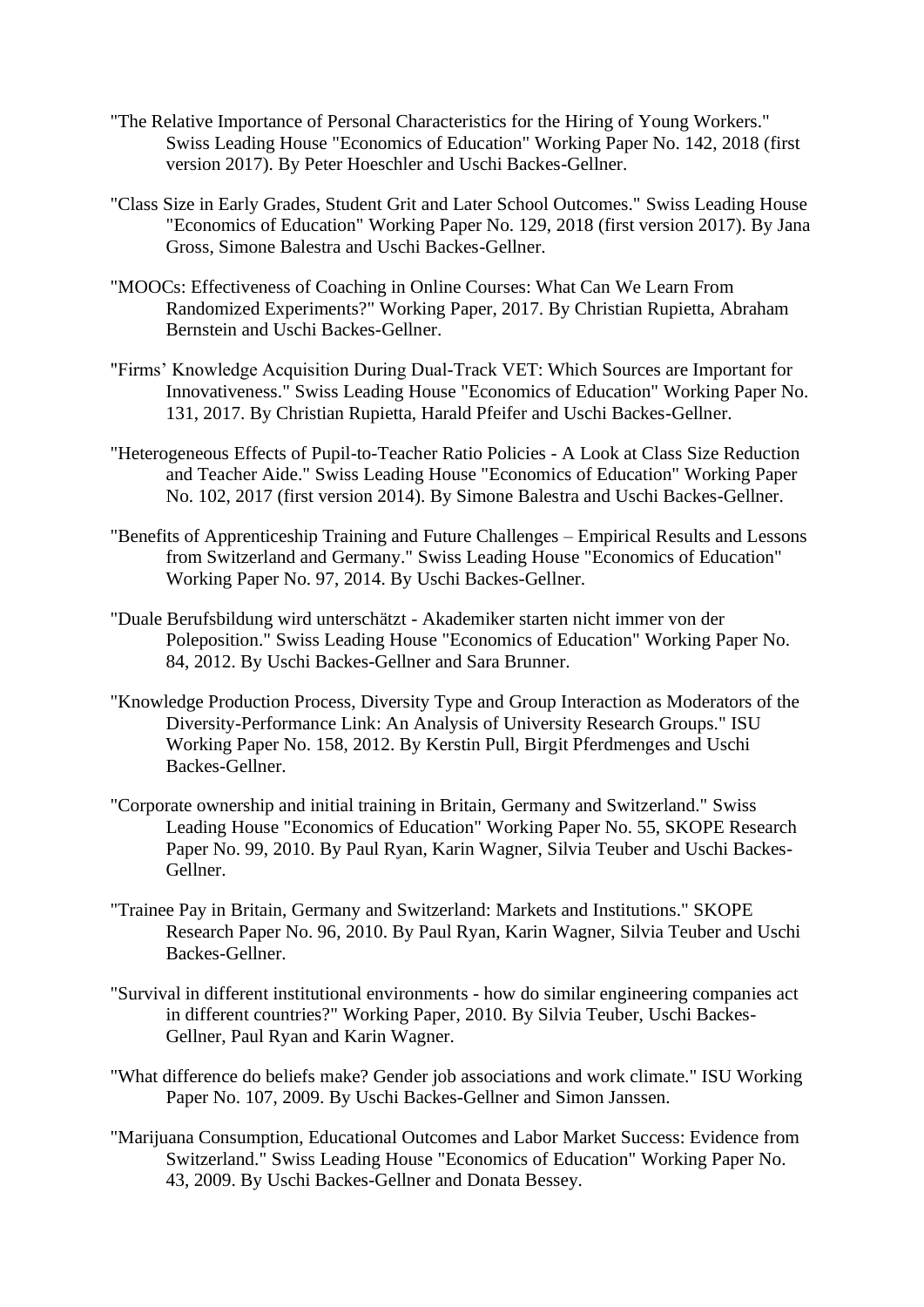- "Alter und Produktivität: Betriebswirtschaftlich relevante Erkenntnisse der Alternsforschung im Überblick." ISU Working Paper No. 83, 2008. By Uschi Backes-Gellner and Stephan Veen.
- "The Skill-Weights Approach on Firm Specific Human Capital: Empirical Results for Germany." ISU Working Paper No. 56, 2005. By Uschi Backes-Gellner and Johannes Mure.
- "When do Start-ups grow? Academy of Management annual meeting, 5. August 2003, Seattle." 2003. By Uschi Backes-Gellner and Petra Moog.
- "Die Abfindung als Determinante des vorzeitigen Erwerbsaustritts Eine personalökonomische Analyse." Köln 2000. By Uschi Backes-Gellner and Arndt Werner.

#### **POPULAR PRESS AND MEDIA COVERAGE**

- "Die Aktualisierung von Lehrplänen in der Berufsbildung im Wettlauf zwischen Bildung und der Verbreitung neuer Technologien. " http://www.skbf-csre.ch/pdf/21137.pdf, SKBF Website, 2021. Wiederabdruck in SKBF Magazin Nr. 4, Dezember 2021, S. 5.
- "5 Thesen zur Zukunft der Schweizer Berufsbildung." Oec. Magazin, Dezember 2021: 14-15. By Uschi Backes-Gellner and Tobias Schlegel.
- "Funktionierende altersgemischte Teams sind produktiver." Interview mit Prof. Dr. Uschi Backes-Gellner auf "kofa.de", Oktober 2020. By KOFA (Kompetenzzentrum für kleine und mittlere Unternehmen).
- "Die Entwicklung nicht-kognitiver Fähigkeiten in der Adoleszenz." [https://www.skbf](https://www.skbf-csre.ch/pdf/20064.pdf)[csre.ch/pdf/20064.pdf,](https://www.skbf-csre.ch/pdf/20064.pdf) Kurzbeschrieb des Forschungsprojekts, SKBF Website, 2020.
- "Die Entwicklung nicht-kognitiver Fähigkeiten in der Adoleszenz." SKBF Magazin Nr. 3, September 2020, S. 2.
- Interview: "Zu unserer Forschung über die Entwicklung nicht-kognitiver Fähigkeiten in der Adoleszenz." mit Prof. Dr. Uschi Backes-Gellner im "SKBF Magazin Nr. 3", September 2020, Titelseite.
- "Änderungen des betrieblichen Personaleinsatzes für Forschung und Entwicklung nach der Einführung von Fachhochschulen in der Schweiz." [https://www.skbf-csre.ch/pdf/19042.pdf,](https://www.skbf-csre.ch/pdf/19042.pdf) Kurzbeschrieb des Forschungsprojekts, SKBF Website, 2019.
- "Copenhagen heads of department are publishing like crazy." University Post, University of Copenhagen, 06. December 2019. By Mike Young.
- "Switzerland's Vocational and Professional Education and Training System. A Model for Apprenticeships in the United States.": Embassy of Switzerland in the United States of America, 2019. By Kim Hunziker and Sophie Baumann.
- "Ein akademischer Streit." NZZ am Sonntag, 11. Februar 2018. By Andreas Hirstein.
- "Fachhochschulen und regionale Innovationsförderung." [https://www.skbf](https://www.skbf-csre.ch/pdf/17046.pdf)[csre.ch/pdf/17046.pdf,](https://www.skbf-csre.ch/pdf/17046.pdf) Kurzbeschrieb des Forschungsprojekts, SKBF Website, 2017.
- "Jobs Now: Swiss-Style Vocational Educaton and Training." Swiss-American Chamber of Commerce, GAN, Accenture and ETH Zürich / KOF, 2017. By Martin Naville, Thomas D. Meyer, Bijal Shah Dullu and Catherine Kha.
- "Top 100 Frauen in der Schweiz an der Spitze von Wirtschaft, Politik, Wissenschaft, Kultur – und Newcomer." Women in Business, 2017.
- "Tag der Wirtschaft. Wer hat Angst vor der digitalen Revolution?" Neue Zürcher Zeitung, 26. August 2017, S. 29. By Andrea Kucera.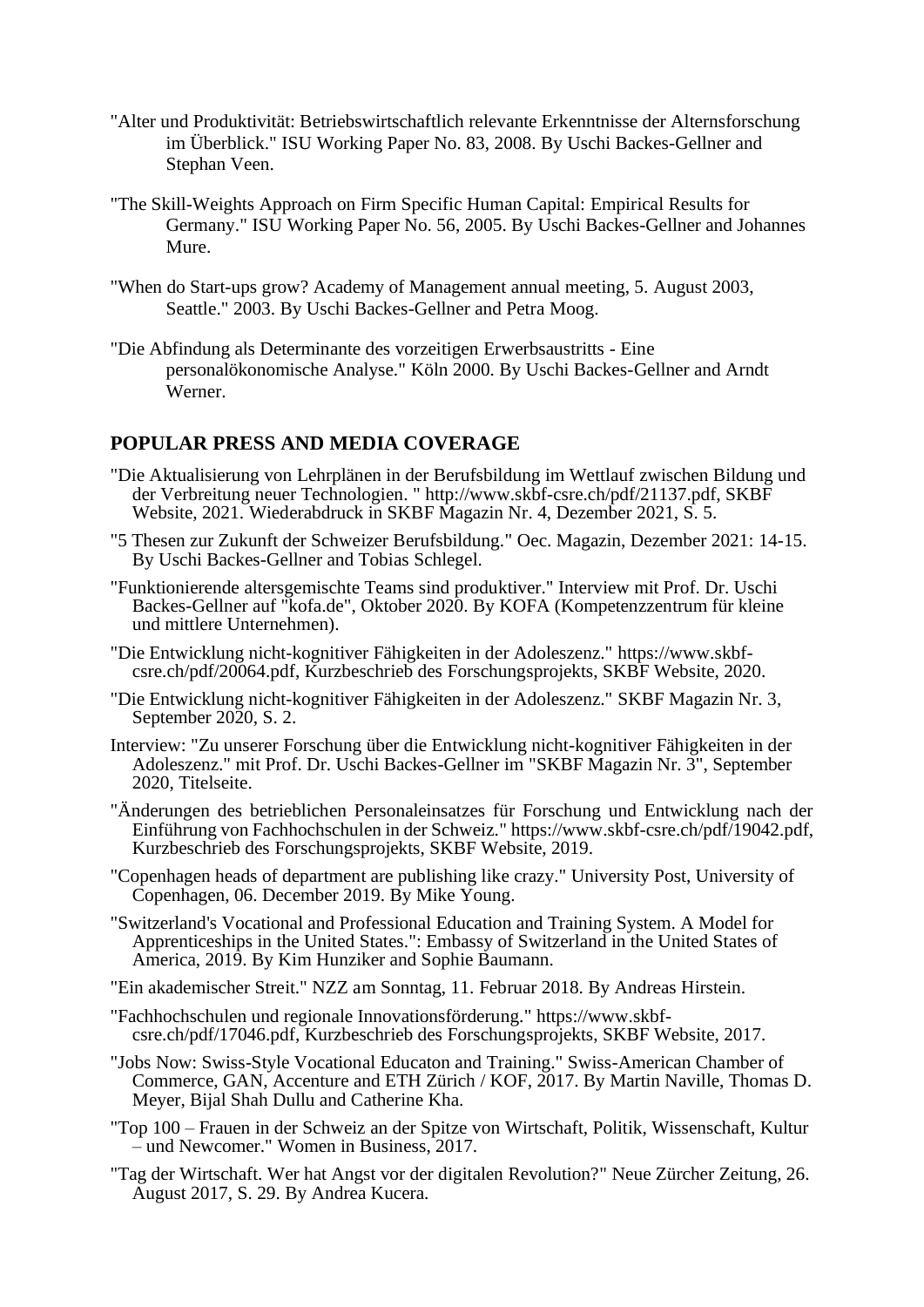- "Den Weg der Digitalisierung gemeinsam gestalten", Economiesuisse, 25. August 2017. By Michael Wiesner
- "Ländervergleich. Deutsche Firmen kommen mit viel weniger Chefs aus." Ergebnisse von Silvia Teuber, Uschi Backes-Gellner und Paul Ryan zu "How companies adjust their span of control to national institutions". Spiegel Online, 04. April 2017.
- "Auswirkung des technologischen Wandels auf die Löhne von Arbeitnehmerinnen und Arbeitnehmern mit beruflicher Bildung." https://www.skbf-csre.ch/pdf/16062.pdf, Kurzbeschrieb des Forschungsprojekts, SKBF Website, 2016.
- "Lassen sich gute Lehrlinge dank Leistungslohn nach der Lehre im Ausbildungsbetrieb halten?" https://www.skbf-csre.ch/pdf/16006.pdf, Kurzbeschrieb des Forschungsprojekts, SKBF Website, 2016.
- "Mitbestimmung statt Überwachung." Böckler Impuls, 15. Dezember 2016, S. 3.
- "Digitalisierung: Bildungssystem als Trumpf." Interview mit Prof. Dr. Uschi Backes-Gellner in "Oec. Magazin", Dezember 2016, S. 14-16. By Katharina Korsunsky.
- "Wenn die Freiheit vorgeht." Frankfurter Allgemeine Zeitung, 15. Oktober 2016. By Georg Giersberg.
- "Wissenschaftlicher Nachwuchs was ihre Karriere fördert." WiWi-NEWS, Sommer 2016, S. 24. By Ramona Gresch.
- "Deutschland droht der digitale Absturz." Frankfurter Allgemeine Zeitung, 18. Februar 2016. By Georg Giersberg.
- "Weckruf." Frankfurter Allgemeine Zeitung, 18. Februar 2016. By Georg Giersberg.
- "Chicago's future hinges on retooling schools for digital age." Chicago Tribune, 06. Januar 2016. By Mark Caro and Kathy Bergen.
- "Die Rolle der beruflichen Qualifikation nach einer Entlassung." [https://www.skbf](https://www.skbf-csre.ch/pdf/15106.pdf)[csre.ch/pdf/15106.pdf,](https://www.skbf-csre.ch/pdf/15106.pdf) Kurzbeschrieb des Forschungsprojekts, SKBF Website, 2015.
- "Spezifität der beruflichen Grundbildung und Flexibilität auf dem Arbeitsmarkt." https://www.skbf-csre.ch/pdf/15104.pdf, Kurzbeschrieb des Forschungsprojekts, SKBF Website, 2015.
- "Bildungspfade und Varianz im Einkommen: Die Bedeutung von Ausbildungstyp und Bildungsfeld." https://www.skbf-csre.ch/pdf/15082.pdf, Kurzbeschrieb des Forschungsprojekts, SKBF Website, 2015.
- "Berufslehre ist keine Sackgasse." Editorial im Tages-Anzeiger-Special Aus-&Weiterbildung, 16. November 2015, S. 3.
- "Vor dem Hintergrund einer schrumpfenden Erwerbsbevölkerung wird in Japan die Robotik und Automatisierung stärker als Chance denn als Gefahr gesehen." Interview mit Prof. Dr. Uschi Backes-Gellner. Deutsches Wissenschafts- und Innovationshaus Tokyo, 24. September 2015.
- "Welche Klassengrösse bietet das beste Lernumfeld? Schule mit Zukunft." Sonntagsblick Magazin, 09. August 2015, S. 6. By Gabi Schwegler.
- "Die 100 wichtigsten Frauen der Schweizer Wirtschaft." Handelszeitung, Nr. 28, 09. Juli 2015, S. 49.
- "In Genf verdienen Frauen besser als in Glarus Geschlechtsabhängige Lohnunterschiede sind nicht in allen Kantonen gleich." Neue Zürcher Zeitung, Nr. 55, 07. März 2015, S. 16. By Seraina Kobler.
- "Effizienz und Produktivität des Hochschulbereichs: empirische Untersuchungen für die Schweiz, Deutschland und Europa." https://www.skbf-csre.ch/pdf/14076.pdf, Kurzbeschrieb des Forschungsprojekts, SKBF Website, 2014.
- "Bildungsentscheidungen unter Bedingungen von Unsicherheit." [https://www.skbf](https://www.skbf-csre.ch/pdf/14072.pdf)[csre.ch/pdf/14072.pdf,](https://www.skbf-csre.ch/pdf/14072.pdf) Kurzbeschrieb des Forschungsprojekts, SKBF Website, 2014.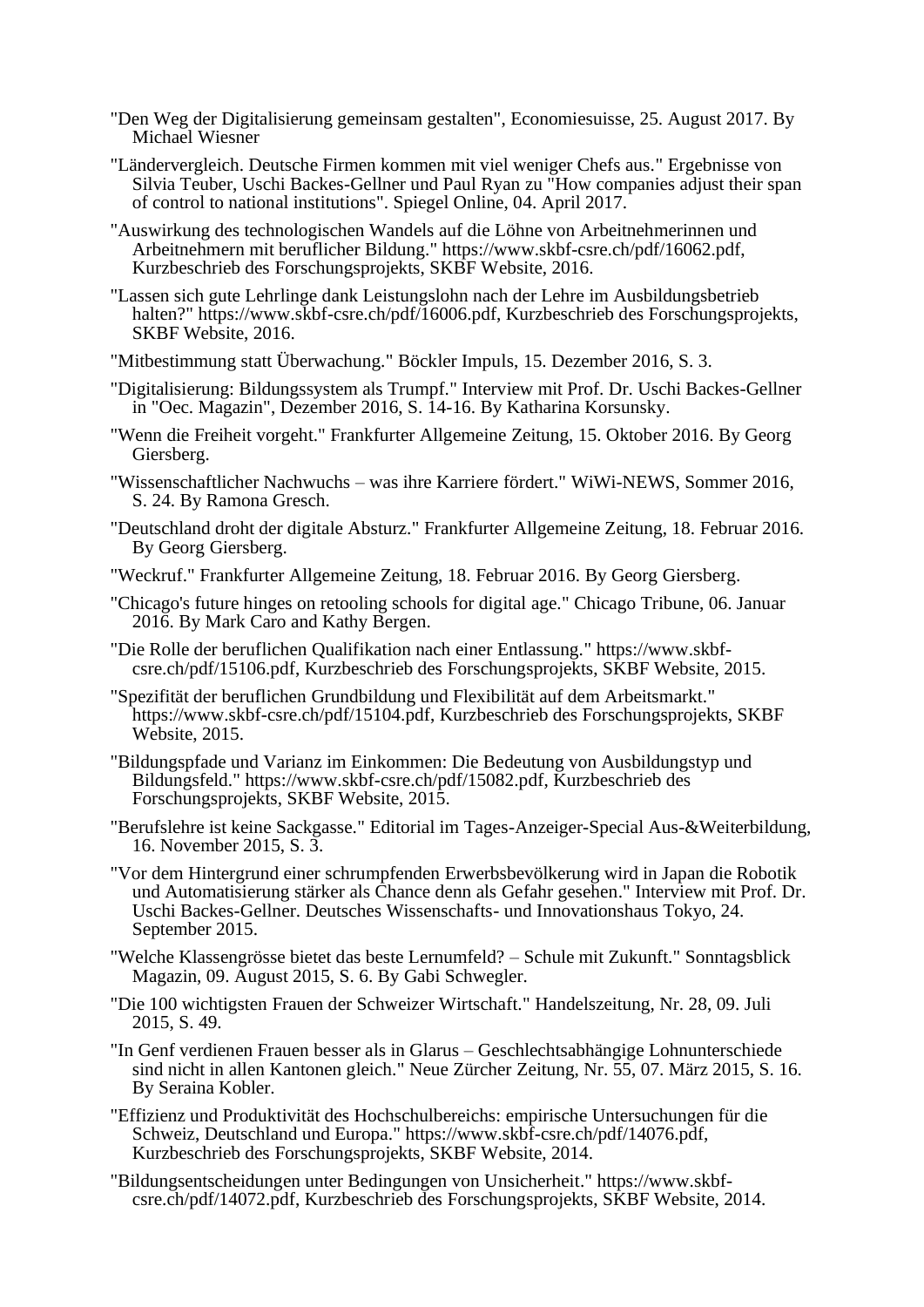- "Den Schwächsten helfen kleine Klassen kaum." Neue Zürcher Zeitung, Nr. 272, 22. November 2014, S. 19. By Walter Bernet.
- "Top 100 Die erfolgreichsten Frauen der Schweiz." Women in Business, September 2014.
- "Swiss Vocational Training Model Could Work in China, Expert Says." Caixin, 9. Juli 2014. By Niu Muge.
- "Lokaltermin mit Prof. Dr. Uschi Backes-Gellner." Oec. Magazin, Juni 2014, S. 32-33, 2014. By Aileen Zumstein.
- "Innovative Berufsbildung." Schweizerische Gewerbezeitung, 21. März 2014, S. 9, 2014. By Corinne Remund.
- "Getting the Benefits of Age Diversity in the Workplace." [http://www.ioatwork.com/age](http://www.ioatwork.com/organizations-benefit-from-workplace-age-diversity/)[diversity-in-the-workplace/,](http://www.ioatwork.com/organizations-benefit-from-workplace-age-diversity/) 2013. By Arlene Coelho.
- "Lehrstuhl- und Professorenportrait Professor Dr. Uschi Backes-Gellner." Staufenbiel Trendletter, Nr. 10, 2013. By Joerg E. Staufenbiel.
- "Unterschiedliche Bildungsarten würdigen." PERSONALquarterly. Wissenschaftsjournal für die Personalpraxis, 65. Jg., Nr. 2, 2013, S. 58. By Ruth Lemmer.
- "Heterogenität von Gruppen bezüglich der Ausbildung: Auswirkungen auf die Lohnhöhe." https://www.skbf-csre.ch/pdf/12086.pdf, Kurzbeschrieb des Forschungsprojekts, SKBF Website, 2012.
- "Für Belohnung lernen: Interaktionen zwischen finanziellen Anreizen und Präferenzen." https://www.skbf-csre.ch/pdf/12085.pdf, Kurzbeschrieb des Forschungsprojekts, SKBF Website, 2012.
- "Lehrlingslöhne in England, Deutschland und der Schweiz: Unterschiede und ihre möglichen Determinanten." https://www.skbf-csre.ch/pdf/12084.pdf Kurzbeschrieb des Forschungsprojekts, SKBF Website, 2012.
- "Duale Ausbildung und ihre Folgen für die berufliche Laufbahn." [https://www.skbf](https://www.skbf-csre.ch/pdf/12070.pdf)[csre.ch/pdf/12070.pdf,](https://www.skbf-csre.ch/pdf/12070.pdf) Kurzbeschrieb des Forschungsprojekts, SKBF Website, 2012.
- "Abwerben von Arbeitskräften und firmenbezahlte Ausbildung." [https://www.skbf](https://www.skbf-csre.ch/pdf/12022.pdf)[csre.ch/pdf/12022.pdf,](https://www.skbf-csre.ch/pdf/12022.pdf) Kurzbeschrieb des Forschungsprojekts, SKBF Website, 2012.
- "Gesamtkunstwerk Studium." Journal. Die Zeitung der Universität Zürich, 42. Jg., Nr. 4, 2012. By Sabine Witt.
- "Die Lehre wird unterschätzt." Neue Zürcher Zeitung, Nr. 304, 31. Dezember 2012, S. 11, mit Sara Brunner.
- "Aging Workforce, Training Participation, and Training Effects: Evidence from Personnel Data." ADAPT International, 28. September 2012. By Christian Pfeifer.
- "Alle wollen forschen niemand lehren." Frankfurter Allgemeine, 10. Juni 2012. By Georg Giersberg.
- "Vom Arbeitgeber unterstützte Weiterbildung für Teilzeitkräfte: vor allem für Frauen?" https://www.skbf-csre.ch/pdf/11094.pdf, Kurzbeschrieb des Forschungsprojekts, SKBF Website, 2011.
- "Auswirkungen betrieblicher Fortbildung auf Vorschläge der Arbeitnehmer zur Produktivitätserhöhung und auf Beförderungen." https://www.skbf-csre.ch/pdf/11093.pdf, Kurzbeschrieb des Forschungsprojekts, SKBF Website, 2011.
- "Spillover-Effekte von Ausbildung auf der Firmenebene." [https://www.skbf](https://www.skbf-csre.ch/pdf/11092.pdf)[csre.ch/pdf/11092.pdf,](https://www.skbf-csre.ch/pdf/11092.pdf) Kurzbeschrieb des Forschungsprojekts, SKBF Website, 2011.
- "Gründe und Folgen der Lehrlingsausbildung für die Betriebe." [https://www.skbf](https://www.skbf-csre.ch/pdf/11047.pdf)[csre.ch/pdf/11047.pdf,](https://www.skbf-csre.ch/pdf/11047.pdf) Kurzbeschrieb des Forschungsprojekts, SKBF Website, 2011.
- "Entscheidungsverhalten Jugendlicher im Hinblick auf Investitionen in die eigene Bildung." https://www.skbf-csre.ch/pdf/11046.pdf, Kurzbeschrieb des Forschungsprojekts, SKBF Website, 2011.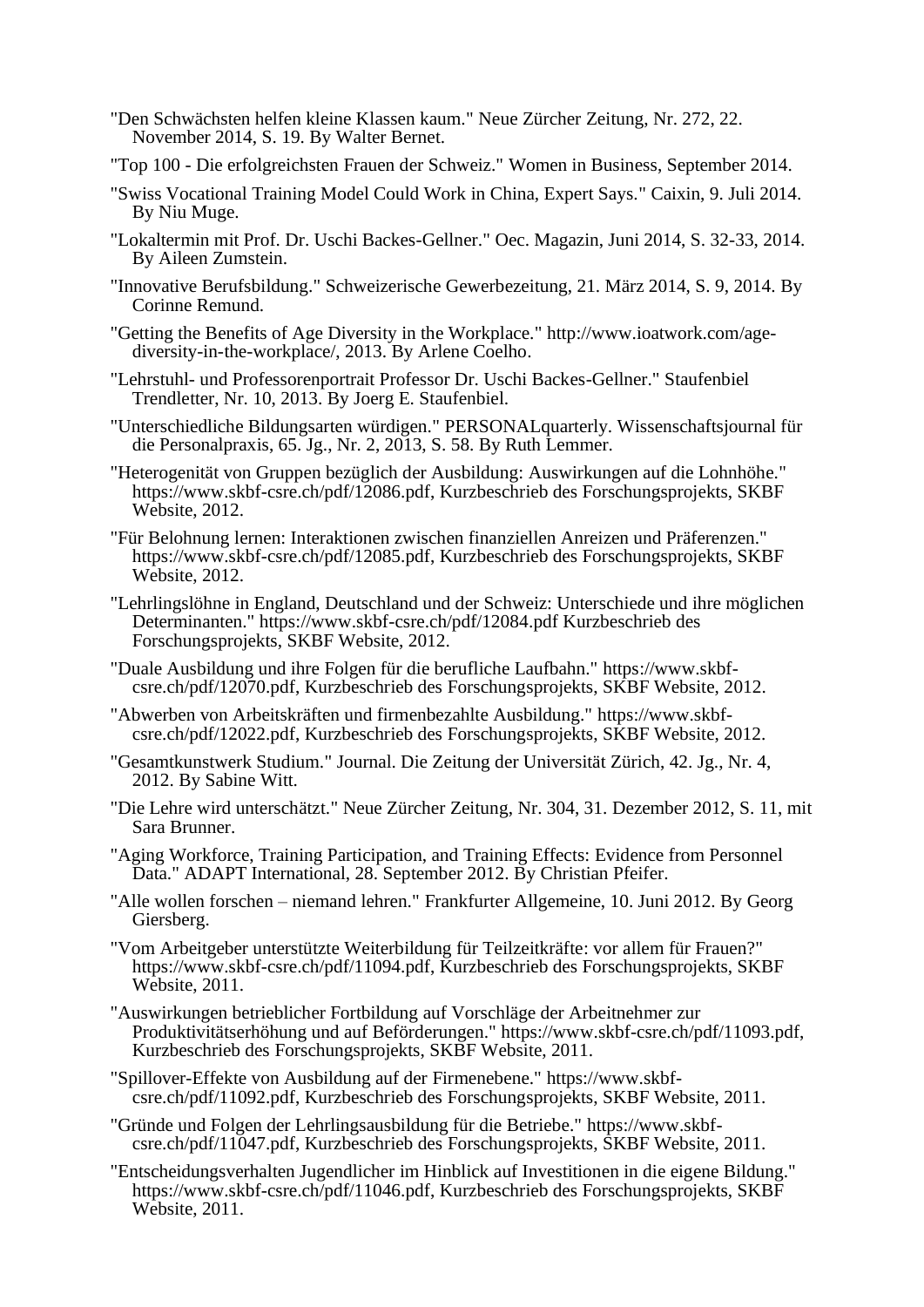- "Neuentdeckung: Ein Professor wird Student." Unijournal. Zeitschrift der Universität Trier, Nr. 4, 2011, S. 60-61. By Maike Petersen.
- "Gemischter Bildungsweg zahlt sich aus." NZZ am Sonntag, 18. September 2011, S. 71. By Theres Lüthi.
- "Förderung der Weiterbildung: Was Sinn macht und was nicht." Schweizer Arbeitgeber, September 2011, S. 14-16. By Jürg Zellweger.
- "Ein Preis, den niemand kennt." NZZ Online, 28. März 2011. By Markus Binder.
- "Wie sich Bildung auszahlt." Magazin: Die Zeitschrift der Universität Zürich, Nr. 1, Februar 2011, S. 20-21. By Katja Rauch.
- "In Zukunft wird es vor allem darum gehen, die Fähigkeiten und Talente aller Generation besser auszuschöpfen." Interview in "Akademiengruppe Altern in Deutschland", 2011.
- "Betriebsräte: Flexible Freistellungspraxis." Böckler Impuls, 19. Januar 2011, Düsseldorf, S. 1. By Hans Böckler Stiftung.
- "Marihuana-Konsum, Bildungslaufbahn und Berufserfolg." [https://www.skbf](https://www.skbf-csre.ch/pdf/10082.pdf)[csre.ch/pdf/10082.pdf,](https://www.skbf-csre.ch/pdf/10082.pdf) Kurzbeschrieb des Forschungsprojekts, SKBF Website, 2010.
- "Verdienen und Studieren Arbeitsmarkteffekte von Erwerbstätigkeit während des Hochschulstudiums." https://www.skbf-csre.ch/pdf/10074.pdf, Kurzbeschrieb des Forschungsprojekts, SKBF Website, 2010.
- "Kosten-Nutzen-Analysen im Bereich der beruflichen Bildung aus einer erweiterten Perspektive." https://www.skbf-csre.ch/pdf/10047.pdf, Kurzbeschrieb des Forschungsprojekts, SKBF Website, 2010.
- "Zeit und Geld als Faktoren bei Weiterbildungsentscheidungen." Kurzbeschrieb des Forschungsprojekts, SKBF Website, 2009.
- "Lehrabbrüche und andere Entscheidungen, die Laufbahn zu ändern." Kurzbeschrieb des Forschungsprojekts, SKBF Website, 2009.
- "The Faculty of Economics and Business Administration at the University of Zurich." Forbes Europe's Masters, Promotion reprint from the November 16, 2009 issue of Forbes magazine, S. 2.
- "Women in Business von A bis Z." Women in Business, Nr. 1 September 2009, S. 34 43. By Corinne Amacher.
- "Research at UZH." Interview in "oecbachelor", 1, 2009, S. 18-20.
- "Fernweh." Oecbachelor, 1, 2009, Zürich, S. 12-13, mit Nicola Wenning.
- "Erklärung von Ausbildungsentscheidungen der Betriebe mit Hilfe des Skill-Weights-Ansatzes." Kurzbeschrieb des Forschungsprojekts, SKBF Website, 2008.
- "Kombination von beruflicher und akademischer Ausbildung Umweg oder Gewinn?" Kurzbeschrieb des Forschungsprojekts, SKBF Website, 2008.
- "Lehrlingsausbildung wozu? Investition in Humankapital oder Substitution teurerer Arbeitskräfte?" Kurzbeschrieb des Forschungsprojekts, SKBF Website, 2008.
- "Das Rätsel der Nichtteilnahme an Weiterbildung: Chronische und temporäre Nichtteilnehmer im Vergleich." Kurzbeschrieb des Forschungsprojekts, SKBF Website, 2008.
- "Lehrabbrüche: eine ökonomische Analyse." Kurzbeschrieb des Forschungsprojekts, SKBF Website, 2008.
- "Lehrpreise etablieren sich." Unipublic (online), 14. November 2008, S. 1. By Adrian Ritter.
- "Wir haben für die Bildungsökonomie vorgepflügt." Interview in "Panorama Sondernummer: Leading House "Bildungsökonomie: Betriebliche Entscheidung und Bildungspolitik", 2008.
- "Lernen im Lebenslauf." Berufsbildung in Wissenschaft und Praxis, Januar 2008, S. 21. By Klaus Berger and Harald Pfeifer.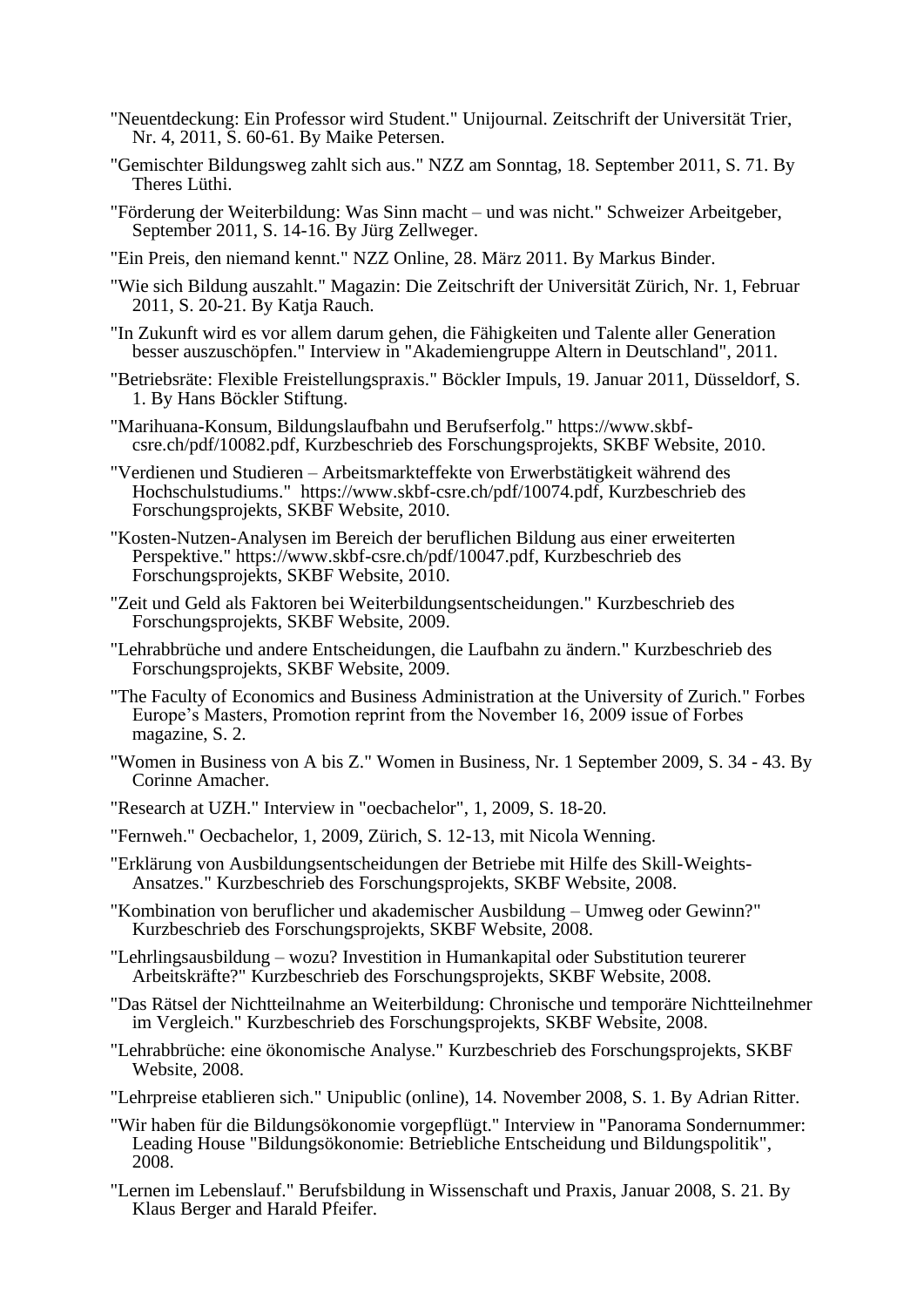- "Verpasste Gelegenheit." Interview in "Die Zeit", 29. November 2007.
- "Praktika nach der Hochschule gehören für viele fast zum Alltag." Interview in "Neue Zürcher Zeitung", Dossier, 22. Juni 2007.
- "Berufsbildungsökonomie: Stand der Forschung und offene Fragen." Kurzbeschrieb des Forschungsprojekts, SKBF Website, 2006.
- "Portfoliounternehmen." Ernst & Young: Private Equity Neue Wege der Wachstumsfinanzierung und Nachfolgeregelung im deutschen Mittelstand, 2006, S. 27.
- "Internationale Schulaufenthalte Gut vorbereitet in die Zukunft Statements von leitenden Mitarbeitern und Personalverantwortlichen renommierter Unternehmen und Universitäten." STEP IN: Magazin der Student Travel & Education Programmes International, 2006, S. 5.
- "Wandel zur Wissensgesellschaft: Weiterbildung mit Bildungsschecks." Zoom Infos für Unternehmen in NRW, Nr. 17, Mai 2006, S. 2-5.
- "Hochschul-Rankings dürfen nicht überinterpretiert werden." Interview in "Neue Zürcher Zeitung", Beilage Studium und Karriere, 11. April 2006.
- "Man hat nie ausgelernt. Der Weg in die Zukunft geht über lebenslanges Lernen." OecNews WS 2005/06, 2005. mit Simone Tuor.
- "Zwischen Kind und Karriere." Unijournal. Die Zeitung der Universität Zürich, 35. Jg., Nr. 5, 2005. By Sabine Witt.
- "Wettbewerber forschen gemeinsam." Handelsblatt, 13. Juli 2005.
- "Ökonomie der Evaluation von Schulen und Hochschulen Beiträge zur Jahrestagung 2003 des Bildungsökonomischen Ausschusses des Vereins für Socialpolitik (Economics of Education Section of German Economic Association) am 27./28. März 2003 an der Universität Zürich", Duncker & Humblott 2004, in Wissenschaftsrecht, Band 38, Heft 2, Juni 2005.Übersicht der Neuerscheinungen.
- "Mittelstand wenig einfallsreich Zahl der Unternehmensgründungen nimmt zu Innovationskraft lässt aber zu wünschen übrig." DieWelt.de, 29. März 2005. By Anette Sydow.
- "Der Mittelstand ist eine Jobmaschine für Akademiker." Frankfurter Allgemeine Zeitung, 19. März 2005. By Hans-Martin Barthold.
- "Leopoldina und acatech setzen Arbeitsgruppe, Chancen und Probleme einer alternden Gesellschaft' ein." Deutsche Akademie der Naturforscher Leopoldina: Presseinformation 9/2005, 28. April 2005.
- "Innovative Unternehmenspolitik Fachkräfte für den Mittelstand." Dokumentation Nr. 543 des Bundesministeriums für Wirtschaft und Arbeit zum Mittelstandstag 2004: Wachstum und Innovation im Mittelstand.
- "Der Mittelstand erwartet Besserung." Frankfurter Allgemeine Zeitung, Nr. 40, 17. Februar 2004, S. 13.
- "Beyond Traditional Employment. Industrial Relations in the Network Economy. 13. Weltkongress der International Industrial Relations Association (IIRA) in Berlin." Industrielle Beziehungen, 10. Jg., Heft 4, 2003.
- "Die duale Berufsausbildung ist besser als ihr Ruf." Neue Zürcher Zeitung: Themen und Thesen der Wirtschaft, Nr. 44, 22./23. Februar 2003.
- "Zielstrebige Pendlerin mit Familie. Universelle Beiträge zur Gleichstellung." UniFrauenstelle, Universität Zürich, 5. Januar 2003.
- "Gründern das Grübeln ersparen. Die Initiative , Go!' unterstützt alle, die eine berufliche Existenz aufbauen wollen." Innovationsstandort Nordrhein-Westfalen: Verlagsbeilage zur Frankfurter Allgemeinen Zeitung, Nr. 228, 1. Oktober 2002, mit Gunter Kayser.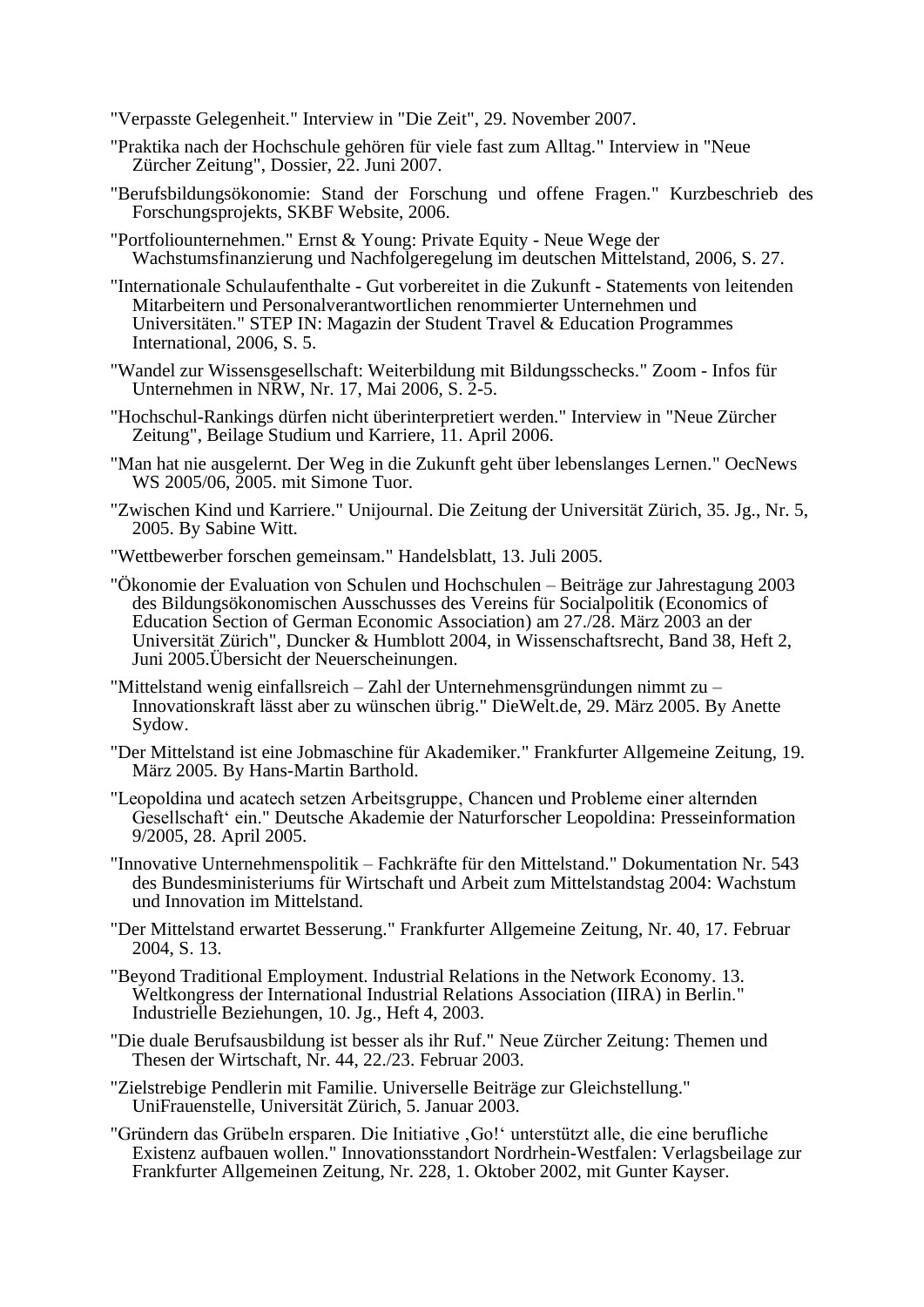## **PRESENTATIONS OF PAPERS AT CONFERENCES, PANELS AND**

#### **SEMINARS**

- The Importance of Grit for Long-Term Educational and Labor Market Outcomes. SASE Annual Conference 2022, 9.-11. July 2022, Amsterdam, with Patricia Palffy.
- How IT progress affects Returns to Specialization and Social Skills. First International Leading House Conference on the "Economics of Vocational Education and Training", 15.-17. Juni 2022, Zurich, with Fabienne Kiener and Christian Eggenberger.
- Countering Gender Typicality in Occupational Choices: An Information Intervention Targeted at Adolescents. First International Leading House Conference on the "Economics of Vocational Education and Training", 15.-17. June 2022, Zurich, with Patricia Palffy and Patrick Lehnert.
- Social Norms and Gender-Typical Occupational Choices? First International Leading House Conference on the "Economics of Vocational Education and Training", 15.-17. June 2022, Zurich, with Patricia Palffy and Patrick Lehnert.
- The effects of a negative labor supply shock resulting from workers' emigration on firms' training behavior and workers' labor market outcomes. First International Leading House Conference on the "Economics of Vocational Education and Training", 15.-17. June 2022, Zurich, with Damiano Pregaldini, Caroline Neuber-Pohl and Harald Pfeifer.
- The effect of postsecondary institutions on local economies: a bird's-eye view. First International Leading House Conference on the "Economics of Vocational Education and Training", 15.-17. June 2022, Zurich, with Eric Bettinger, Madison Dell and Patrick Lehnert.
- The effects of a negative labor supply shock resulting from workers' emigration on firms' training behavior and workers' labor market outcomes. UZH Business Economics Research Seminar, 31. May 2022, Zurich, with Damiano Pregaldini, Caroline Neuber-Pohl and Harald Pfeifer.
- Different dimensions of curriculum updates: Effects on workers' labor market outcomes. Netzwerktreffen 2022, 19.-21. May 2022, Ammersee, with Andreas Bühler.
- Proxying economic activity with daytime satellite imagery: Filling data gaps across time and space. Netzwerktreffen 2022, 19.-21. May 2022, Ammersee, with Patrick Lehnert, Michael Niederberger and Eric Bettinger.
- Team composition and the effect of social and digital skills on hiring decisions: evidence from a vignette study. Netzwerktreffen 2022, 19.-21. May 2022, Ammersee, with Fabienne Kiener, Kerstin Pull and Harald Pfeifer.
- The effects of a negative labor supply shock resulting from workers' emigration on firms' training behavior and workers' labor market outcomes. Netzwerktreffen 2022, 19.-21. May 2022, Ammersee, with Damiano Pregaldini, Caroline Neuber-Pohl and Harald Pfeifer.
- The heterogeneous impact of higher education institutions on innovation, firm development and firm location. Netzwerktreffen 2022, 19.-21. May 2022, Ammersee, with Tobias Schlegel.
- Using natural language processing to measure skills in training curricula. Netzwerktreffen 2022, 19.-21. May 2022, Ammersee, with Christian Eggenberger.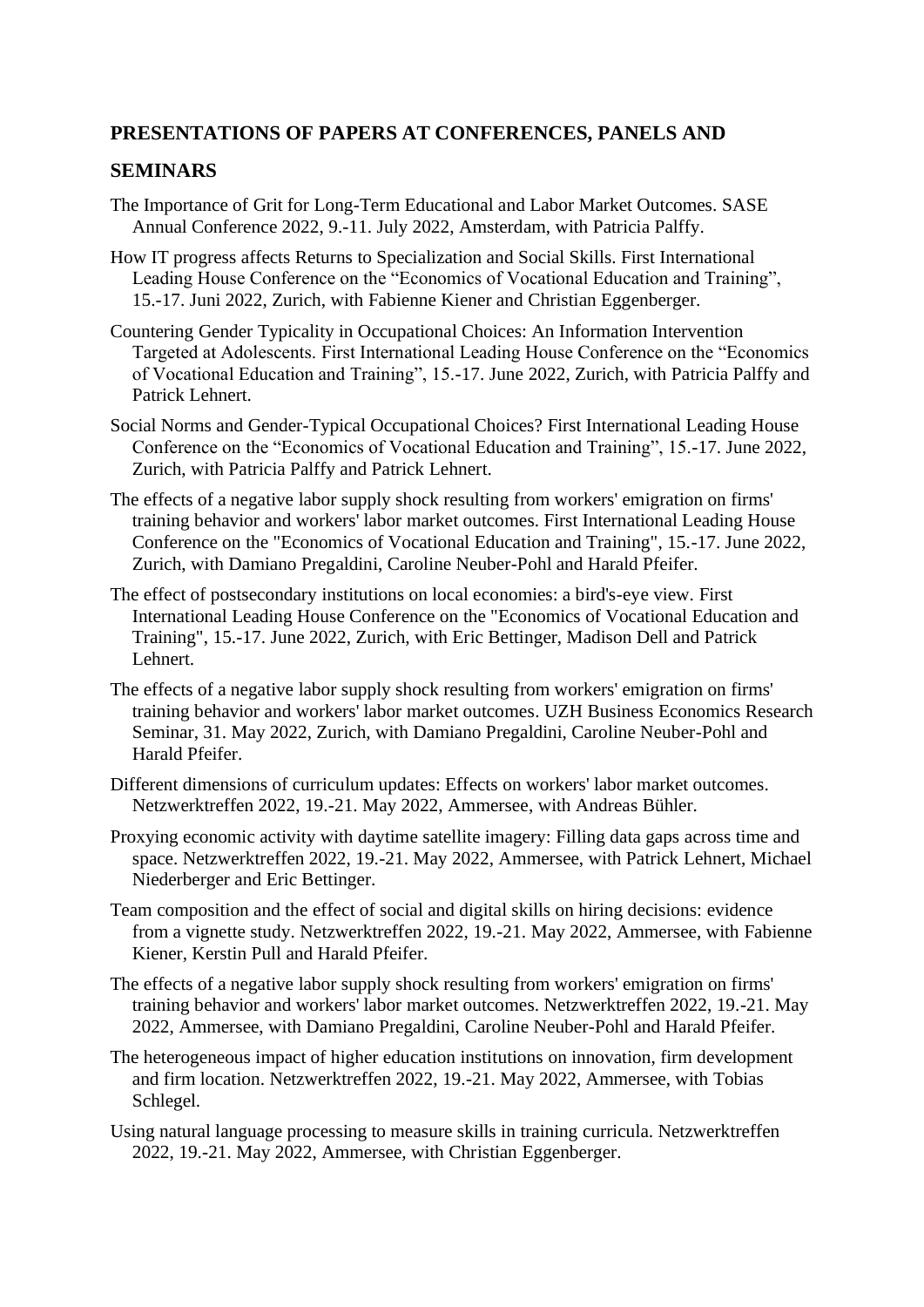- Berufsbildung und Innovation ein vermeintlicher Widerspruch und seine Auflösung durch neue Forschungsbefunde. Zweite Jahresvorlesung des BIBB mit der Friedrich-Wilhelms-Universität Bonn, 10. May 2022, Bonn.
- Does ethnic diversity in schools affect occupational choices? Forum for Global Challenges, 3.-5. May 2022, Birmingham, with Damiano Pregaldini and Simone Balestra.
- Different degrees of skill obsolescence across hard and soft skills and the role of lifelong learning for labor market outcomes. 24th Colloquium on Personnel Economics, 16.-18. March 2022, Herning, with Tobias Schultheiss.
- Does ethnic diversity in schools affect occupational choices? 24th Colloquium on Personnel Economics, 16.-18. March 2022, Herning, with Damiano Pregaldini and Simone Balestra.
- How IT progress affects Returns to Specialization and Social Skills. 24th Colloquium on Personnel Economics, 16.-18. March 2022, Herning, with Fabienne Kiener and Christian Eggenberger.
- Social norms and gender-typical occupational choices? 24th Colloquium on Personnel Economics, 16.-18. March 2022, Herning, with Patricia Palffy and Patrick Lehnert.
- The effect of postsecondary institutions on local economies: a bird's-eye view. 24th Colloquium on Personnel Economics, 16.-18. March 2022, Herning, with Eric Bettinger, Madison Dell and Patrick Lehnert.
- Universities of Applied Sciences and Regional Firm Location: A heterogeneity Analysis Across Study Fields and Industries. 24th Colloquium on Personnel Economics, 16.-18. March 2022, Herning, with Tobias Schlegel
- Differences in hard- and soft-skill depreciation and the role of lifelong learning for labor market outcomes. Annual Meeting of the Economics of Education Section of German Economic Association (Bildungsökonomischer Ausschuss des Vereins für Socialpolitik), 10.-11. March 2022, Wiesbaden (held in digital form due to Covid-19), with Tobias Schultheiss.
- How IT progress affects Returns to Specialization and Social Skills. Posterpresentation, Annual Meeting of the Economics of Education Section of German Economic Association (Bildungsökonomischer Ausschuss des Vereins für Socialpolitik), 10.-11. March 2022, Wiesbaden (held in digital form due to Covid-19), with Fabienne Kiener and Christian Eggenberger
- Different degrees of skill obsolescence across hard and soft skills and the role of lifelong learning for labor market outcomes. PILLARS conference on Education, Skills, and Worker Retraining, 18.-19. February 2022, Munich (held in digital form due to Covid-19), with Tobias Schultheiss.
- How IT progress affects Returns to Specialization and Social Skills. PILLARS conference on Education, Skills, and Worker Retraining, 18.-19. February 2022, Munich (held in digital form due to Covid-19), with Fabienne Kiener and Christian Eggenberger.
- IT Skills, Occupation Specificity and Job Separations. PILLARS conference on Education, Skills, and Worker Retraining, 18.-19. February 2022, Munich (held in digital form due to Covid-19), with Christian Eggenberger.
- Curriculum updates and technology diffusion: Micro-evidence on the race between education and technology. 7th Congress on Research in Vocational Education and Training, 2.-4. February 2022, Zollikofen (held in digital form due to Covid-19), with Tobias Schultheiss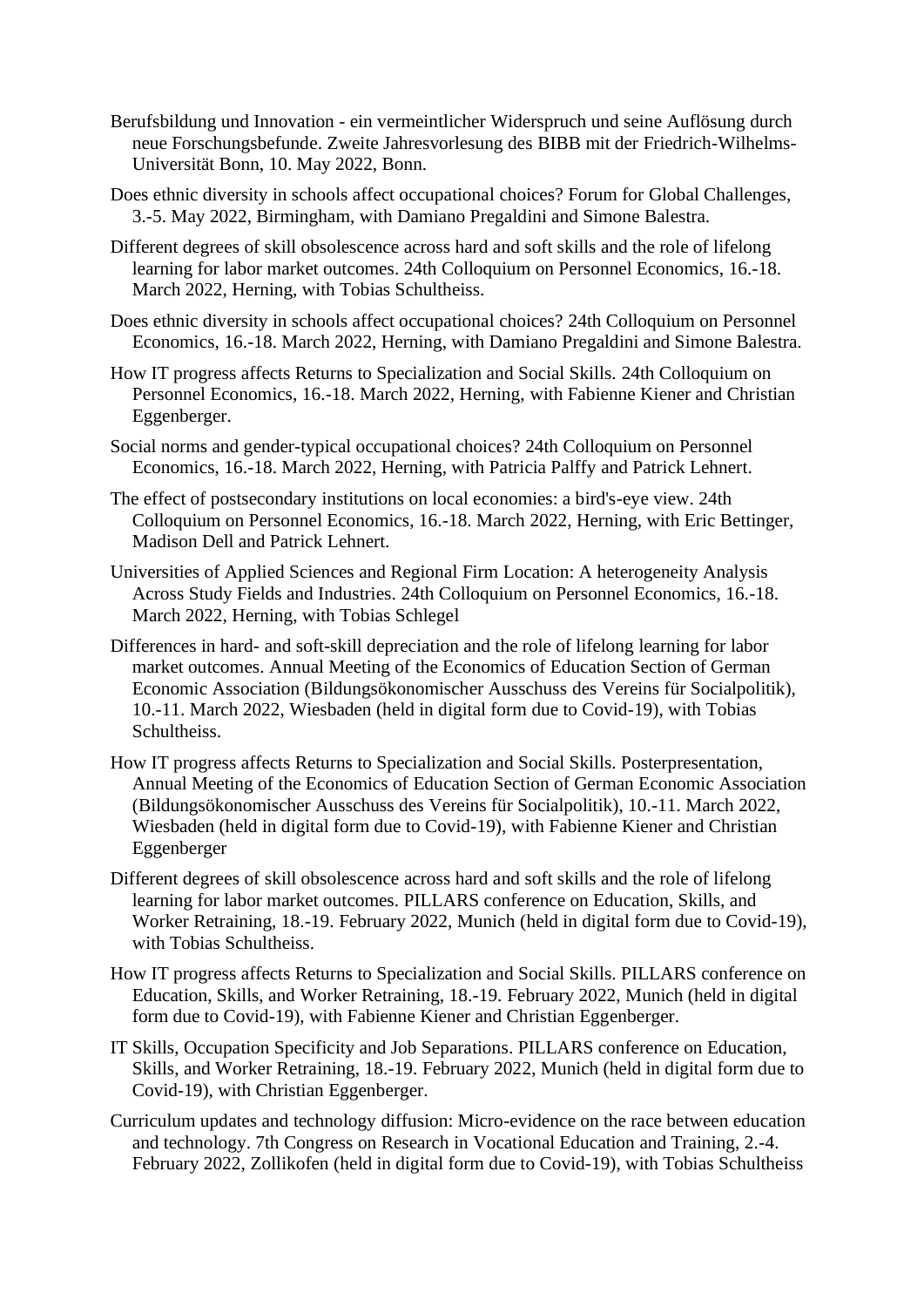- Does ethnic diversity in schools affect occupational choices? 7th Congress on Research in Vocational Education and Training, 2.-4. February 2022, Zollikofen (held in digital form due to Covid-19), with Damiano Pregaldini and Simone Balestra.
- How IT progress affects specialization and social skills in the labor market. 7th Congress on Research in Vocational Education and Training, 2.-4. February 2022, Zollikofen (held in digital form due to Covid-19), with Fabienne Kiener and Christian Eggenberger.
- IT Skills, Occupation Specificity and Job Separations. 7th Congress on Research in Vocational Education and Training, 2.-4. February 2022, Zollikofen (held in digital form due to Covid-19), with Christian Eggenberger.
- Universities of Applied Sciences and Regional Firm Location: A heterogeneity Analysis Across Study Fields and Industries. Knowledge and technology transfer event, 3. November 2021, FHNW Olten, with Tobias Schlegel.
- Higher Education Expansion and Regional Firm Development. Knowledge and technology transfer event, 3. November 2021, FHNW Olten, with Tobias Schlegel and Curdin Pfister.
- Establishment of Universities of Applied Sciences (UASs) and Innovation Outcomes. Berufsbildungsforschungskongress, 14.-15. October 2021, Lugano, with Patrick Lehnert, Dietmar Harhoff, Curdin Pfister, Tobias Schlegel and Tobias Schultheiss.
- Immigration Shocks, Occupational Choices and Labor Market Outcomes. Posterpresentation, Berufsbildungsforschungskongress, 14.-15. October 2021, Lugano, with Damiano Pregaldini.
- IT Skills, Occupation Specificity and Job Separations. Posterpresentation, Berufsbildungsforschungskongress, 14.-15. October 2021, Lugano, with Christian Eggenberger.
- Does ethnic diversity in schools affect occupational choices? Annual Meeting of the German Economic Association (Verein für Socialpolitik), 26.-29. September 2021, Regensburg (held in digital form due to Covid-19), with Damiano Pregaldini and Simone Balestra.
- Innovation Effects and Knowledge Complementarities in a Diverse Research Landscape. Annual Meeting of the German Economic Association (Verein für Socialpolitik), 26.- 29.September 2021, Regensburg (held in digital form due to Covid 19), with Patrick Lehnert, Curdin Pfister and Dietmar Harhoff.
- How IT progress affects specialization and social skills in the labor market. 2nd LISER-IAB Conference on Digital Transformation and the Future of Work, 20.-21. September 2021, (held in digital form due to Covid-19), with Fabienne Kiener and Christian Eggenberger.
- IT Skills, Occupation Specificity and Job Separations. 2nd LISER-IAB Conference on Digital Transformation and the Future of Work, 20.-21. September 2021, (held in digital form due to Covid-19), with Christian Eggenberger.
- Proxying Economic Activity with Daytime Satellite Imagery: Filling Data Gaps Across Time and Space. 60th European Regional Science Association (ERSA) Congress, 24.-27. August 2021, Bozen (held in digital form due to Covid 19), with Patrick Lehnert, Michael Niederberger and Eric Bettinger.
- Does updating education curricula accelerate technology diffusion into the workplace? Microevidence on the race between education and technology, EEA-ESEM Virtual 2021, 23.-27. August 2021, Copenhagen (held in digital form due to Covid-19), with Tobias Schultheiss.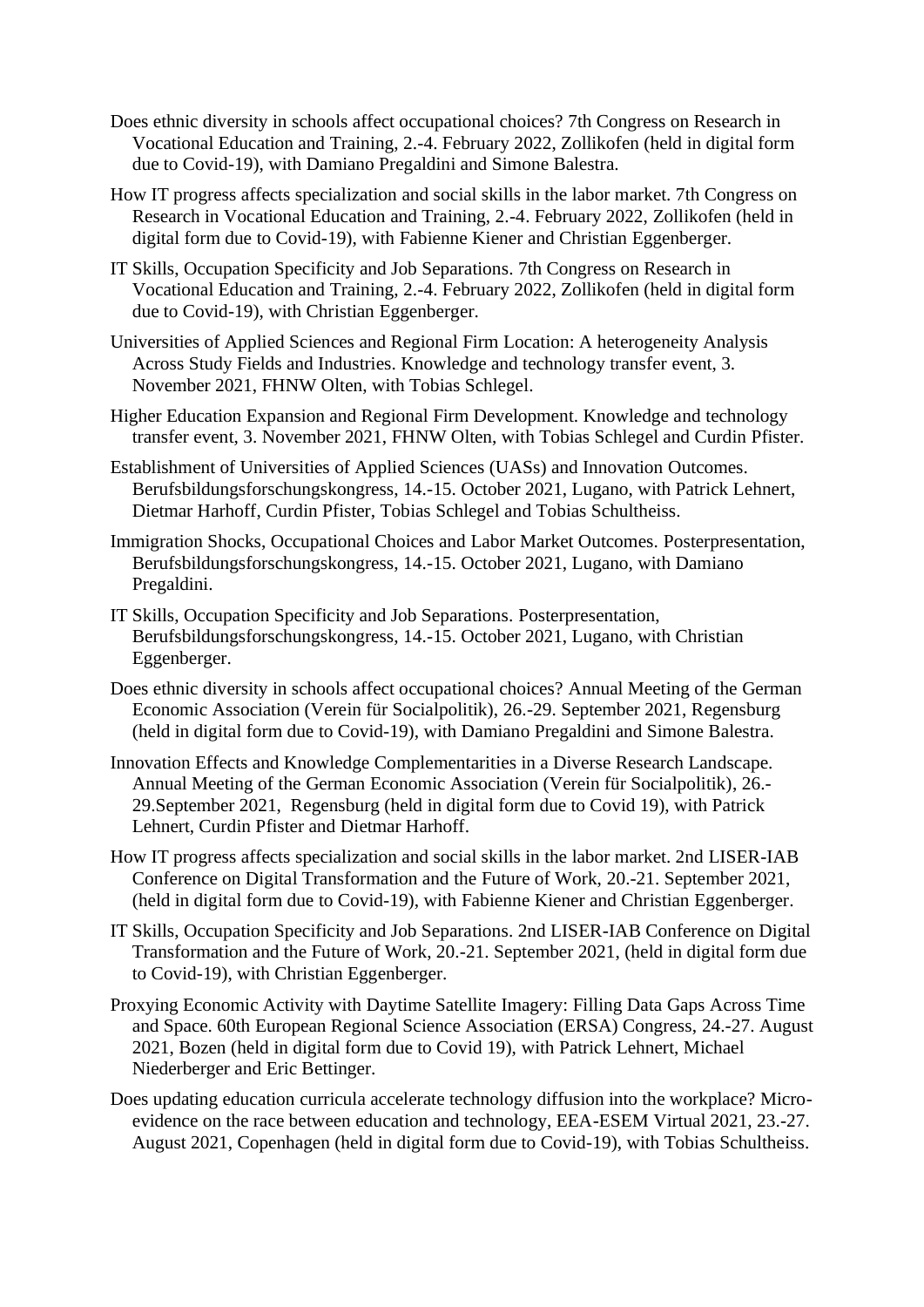- Social Norms and Gender-Typical Occupational Choices. Summer School 2021 "Psychology in Economics", 5-16. July 2021, Würzburg (held in digital form due to Covid-19), with Patricia Palffy and Patrick Lehnert.
- Does ethnic diversity in schools affect occupational choices? XXIX Meeting of the Economics of Education Association (AEDE), 8.-9. July 2021, Zaragoza (held in digital form due to Covid-19), with Damiano Pregaldini and Simone Balestra.
- Hard and soft skills, different skill depreciation rates, and the role of lifelong learning: Hedging against unemployment risks or boosting upward career mobility? XXIX Meeting of the Economics of Education Association (AEDE), 8.-9. July 2021, Zaragoza (held in digital form due to Covid-19), with Tobias Schultheiss.
- IT Skills, Occupation Specificity and Job Separations. XXIX Meeting of the Economics of Education Association (AEDE), 8.-9. July 2021, Zaragoza (held in digital form due to Covid-19), with Christian Eggenberger.
- Non-Cognitive Skills in Training Curricula and Heterogeneous Wage Returns. XXIX Meeting of the Economics of Education Association (AEDE), 8.-9. July 2021, Zaragoza (held in digital form due to Covid-19), with Fabienne Kiener and Ann-Sophie Gnehm.
- Proxying Economic Activity with Daytime Satellite Imagery: Filling Data Gaps Across Time and Space. XXIX Meeting of the Economics of Education Association (AEDE), 8.-9. July 2021, Zaragoza (held in digital form due to Covid-19), with Patrick Lehnert, Michael Niederberger and Eric Bettinger.
- Skill depreciation and the role of continuing education for older workers: Securing your job or moving up the career ladder. XXIX Meeting of the Economics of Education Association (AEDE), 8.-9. July 2021, Zaragoza (held in digital form due to Covid-19), with Tobias Schultheiss.
- Social Norms and Gender-Typical Occupational Choices. XXIX Meeting of the Economics of Education Association (AEDE), 8.-9. July 2021, Zaragoza (held in digital form due to Covid-19), with Patricia Palffy and Patrick Lehnert.
- Hard and soft skills, different skill depreciation rates, and the role of lifelong learning: Hedging against unemployment risks or boosting upward career mobility? SASE Annual Conference 2021, 2.-5. July 2021, Amsterdam (held in digital form due to Covid-19), with Tobias Schultheiss.
- The Importance of Specialization and Coordinating Skills in the Labor Market. SASE Annual Conference 2021, 2.-5. July 2021, Amsterdam (held in digital form due to Covid-19), with Fabienne Kiener and Christian Eggenberger.
- Social Norms and Gender-Typical Occupational Choices. 19th ILERA World Congress, 21.- 24. June 2021, Lund (held in digital form due to Covid-19), with Patricia Palffy and Patrick Lehnert.
- Does ethnic diversity in schools affect occupational choices? Annual Congress 2021 of the Swiss Society of Economics and Statistics, 10.-11. June 2021, Zurich (held in digital form due to Covid-19), with Damiano Pregaldini and Simone Balestra.
- Universities of Applied Sciences and Their Impact on Employment and Innovation: Identification with Machine Learning Applied to Satellite Data. Ökonomischer Workshop der Universität Würzburg, 1. June 2021, Würzburg (held in digital form due to Covid-19), with Patrick Lehnert, Curdin Pfister, Dietmar Harhoff and Michael Niederberger.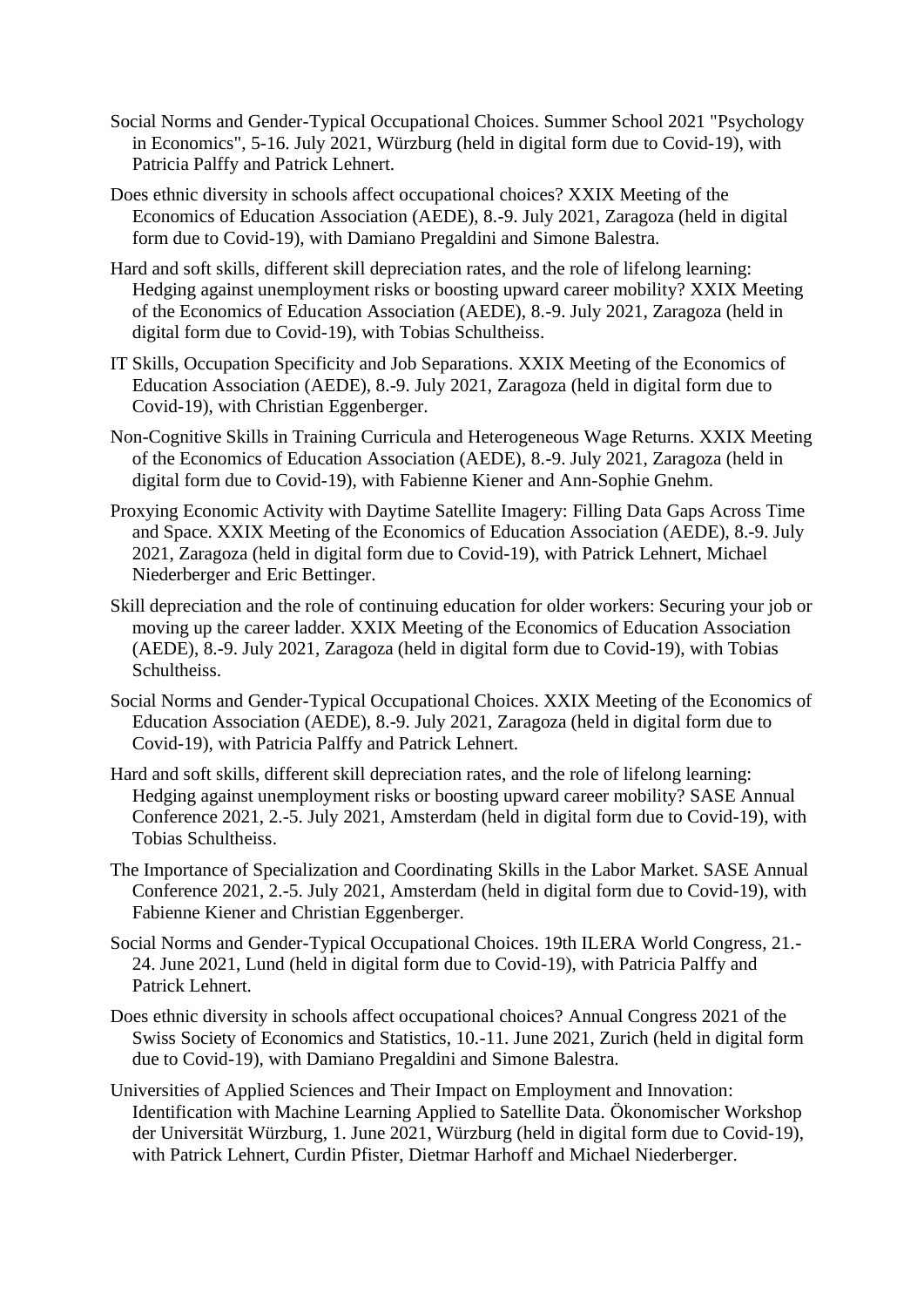- Non-Cognitive Skills in Training Curricula and Labor Market Outcomes of Graduates. 24th Colloquium on Personnel Economics, 18.-19. March 2021, Aarhus (postponed to 2022 due to Covid-19), with Fabienne Kiener and Ann-Sophie Gnehm.
- Social Norms and Gender-Typical Occupational Choices. 24th Colloquium on Personnel Economics, 18.-19. March 2021, Aarhus (postponed to 2022 due to Covid-19), with Patricia Palffy and Patrick Lehnert.
- The Regional Economic Impact of Tertiary Education Institutions Focusing on Applied Research. 24th Colloquium on Personnel Economics, 18.-19. March 2021, Aarhus (postponed to 2022 due to Covid-19), with Tobias Schlegel and Curdin Pfister.
- Workers' adjustments to immigration: The role of occupational skill specificity. 24th Colloquium on Personnel Economics, 18.-19. March 2021, Aarhus (postponed to 2022 due to Covid-19), with Damiano Pregaldini.
- Innovation effects of higher education institutions and public research organizations in Germany. Posterpresentation, Annual Meeting of the Economics of Education Section of German Economic Association (Bildungsökonomischer Ausschuss des Vereins für Socialpolitik), 04.-05. March 2021, Augsburg (held in digital form due to Covid-19), with Patrick Lehnert, Curdin Pfister and Dietmar Harhoff.
- Updating education curricula and accelerated technology diffusion in the workplace: Microevidence on the race between education and technology. Annual Meeting of the Economics of Education Section of German Economic Association (Bildungsökonomischer Ausschuss des Vereins für Socialpolitik), 04.-05. March 2021, Augsburg (held in digital form due to Covid-19), with Tobias Schultheiss.
- Establishment of UASs and Innovation Outcomes. Posterpresentation, Berufsbildungsforschungskongress, 15.-16. October 2020, Lugano (postponed to 2021 due to Covid-19), with Patrick Lehnert.
- Globalisation and Labor Market Outcomes of General vs. Specific Occupations. Posterpresentation, Berufsbildungsforschungskongress, 15.-16. October 2020, Lugano (postponed to 2021 due to Covid-19), with Christian Eggenberger and Simon Janssen.
- Immigration Shocks, Occupational Choices and Labor Market Outcomes. Posterpresentation, Berufsbildungsforschungskongress, 15.-16. October 2020, Lugano (postponed to 2021 due to Covid-19), with Damiano Pregaldini.
- Proxying Economic Activity with Daytime Satellite Imagery: Filling Data Gaps Across Time and Space. Annual Meeting of the German Economic Association (Verein für Socialpolitik), 29. September 2020, Köln (held in digital form due to Covid-19), with Patrick Lehnert and Michael Niederberger.
- Tertiary Vocational Education Expansion and Regional Firm Development. Annual Meeting of the German Economic Association (Verein für Socialpolitik), 27-30. September 2020, Köln (held in digital form due to Covid-19), with Tobias Schlegel and Curdin Pfister.
- Tertiary Vocational Education Expansion and Regional Firm Development. EEA Congress 2020, 24-27. August 2020, Rotterdam (held in digital form due to Covid-19), with Tobias Schlegel and Curdin Pfister.
- Do education updates bring new technologies into jobs? Evidence from training curricula. SASE Annual Conference 2020, 18.-20. July 2020, Amsterdam (held in digital form due to Covid-19), with Tobias Schultheiss.
- Social Norms and Occupational Choices in VET. SASE Annual Conference 2020, 18.-20. July 2020, Amsterdam (held in digital form due to Covid-19), with Patricia Palffy.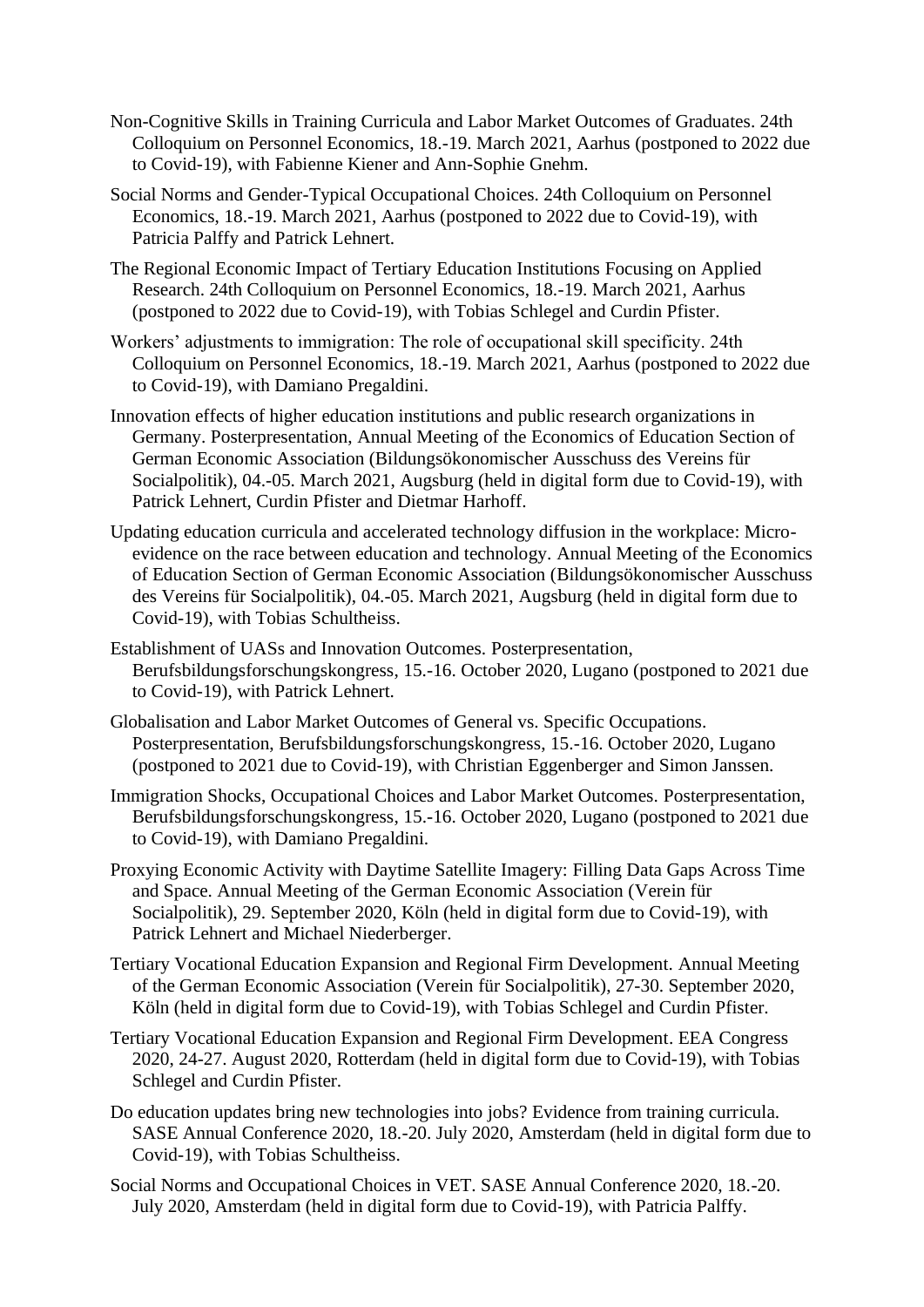- Soft Skills and Labor Market Outcomes. SASE Annual Conference 2020, 18.-20. July 2020, Amsterdam (held in digital form due to Covid-19), with Fabienne Kiener and Ann-Sophie Gnehm.
- Tertiary Vocational Education Expansion and Regional Firm Development. SASE Annual Conference 2020, 18-20. July 2020, Amsterdam (held in digital form due to Covid-19), with Tobias Schlegel and Curdin Pfister.
- IT Training, Occupational Skills, and Labor Market Outcomes: Evidence from Texts of Training Curricula. XXIX Meeting of the Economics of Education Association (AEDE), 2.-3. July 2020, Zaragoza (cancelled due to Covid-19), with Fabienne Kiener, Ann-Sophie Gnehm and Simon Clematide.
- Tips and tricks on the way to becoming a professor by woman for women. Lunchtalk organized by the peer mentoring group CareerElixier (University of Zurich Faculty of Business, Economics and Informatics), 10. June 2020, Zürich.
- Proxying Economic Activity with Daytime Satellite Imagery: Filling Data Gaps Across Time and Space. 13th RSAI World Congress, 2.-5. June 2020, Marrakech (cancelled due to Covid-19), with Patrick Lehnert and Michael Niederberger.
- Do education updates bring new technologies into jobs? Evidence from training curricula. Netzwerktreffen 2020, 7.-9. May 2020, Ammersee (cancelled due to Covid-19), with Tobias Schultheiss.
- Proxying Economic Activity with Daytime Satellite Imagery: Filling Data Gaps Across Time and Space. Netzwerktreffen 2020, 7.-9. May 2020, Ammersee (cancelled due to Covid-19), with Patrick Lehnert and Michael Niederberger.
- Skills in Curricula and Labor Market Outcomes. Netzwerktreffen 2020, 7.-9. May 2020, Ammersee (cancelled due to Covid-19), with Fabienne Kiener and Ann-Sophie Gnehm.
- Social Norms and Occupational Choices in VET. Netzwerktreffen 2020, 7.-9. May 2020, Ammersee (cancelled due to Covid-19), with Patricia Palffy.
- Do education updates bring new technologies into jobs? Evidence from training curricula. 23rd Colloquium on Personnel Economics, 2.-3. April 2020, London (cancelled due to Covid-19), with Tobias Schultheiss.
- Proxying Economic Activity with Daytime Satellite Imagery: Filling Data Gaps Across Time and Space. 23rd Colloquium on Personnel Economics, 2.-3. April 2020, London (cancelled due to Covid-19), with Patrick Lehnert and Michael Niederberger.
- Tertiary Vocational Education Expansion and Regional Firm Development. 23rd Colloquium on Personnel Economics, 2.-3. April 2020, London (cancelled due to Covid-19), with Tobias Schlegel and Curdin Pfister.
- Interdependencies between Different Types of Research Institutions: The Innovation Effect of the Introduction of Universities of Applied Sciences. 82. Jahrestagung des Verbands der Hochschullehrer für Betriebswirtschaft (VHB), 17.-20. March 2020, Frankfurt (held in digital form due to Covid-19), with Patrick Lehnert, Curdin Pfister and Dietmar Harhoff.
- IT Skills, Occupation Specificity, and Job Separations. 82. Jahrestagung des Verbands der Hochschullehrer für Betriebswirtschaft (VHB), 17.-20. March 2020, Frankfurt (held in digital form due to Covid-19), with Christian Eggenberger.
- Skills in Curricula and Labor Market Outcomes. LH-KOF Workshop, 3. March 2020, University of Bern, Bern, with Fabienne Kiener, Ann-Sophie Gnehm and Simon Clematide.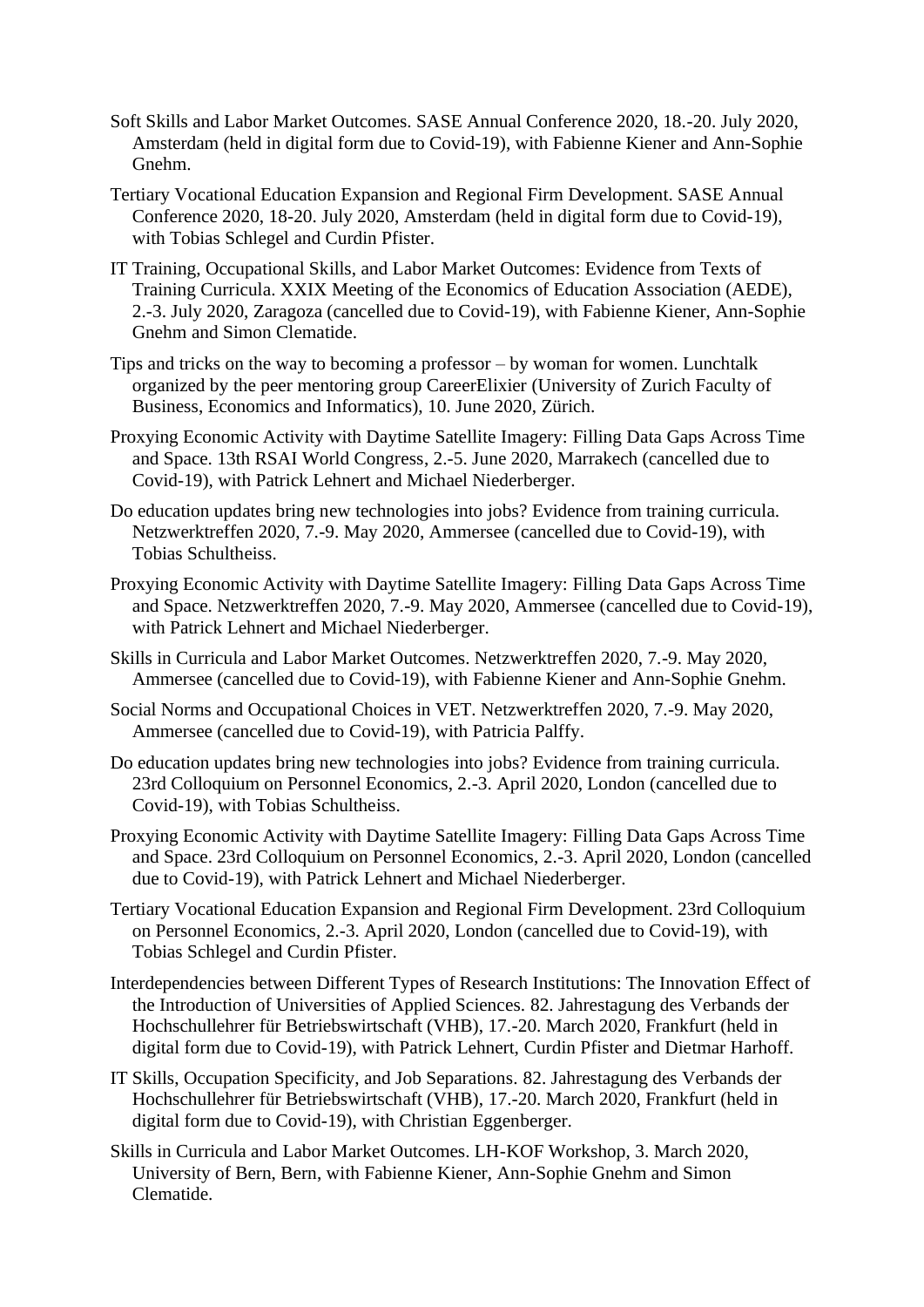- IT Skills, Occupation Specificity, and Job Separations. DIGECON 2020 Workshop, 29. February – 2. March 2020, Tel Aviv, with Christian Eggenberger.
- Tertiary education expansion and task demand: Does a rising tide lift all boats? Annual Meeting of the Economics of Education Section of German Economic Association (Bildungsökonomischer Ausschuss des Vereins für Socialpolitik), 26.-28. February 2020, Vienna, with Tobias Schultheiss, Curdin Pfister and Ann-Sophie Gnehm.
- Interdependencies between Different Types of Research Institutions: The Innovation Effect of the Introduction of Universities of Applied Sciences. 2nd Research on Innovation, Science and Entrepreneurship (RISE) Workshop, 16.-17. December 2019, Munich, with Patrick Lehnert, Curdin Pfister and Dietmar Harhoff.
- Heterogeneous regional innovation spillovers of universities of applied sciences. 2nd BIBB Conference, 7.-8. November 2019, Siegburg, with Tobias Schlegel, Curdin Pfister and Dietmar Harhoff.
- Heterogeneous regional innovation spillovers of universities of applied sciences. Annual Meeting of the German Economic Association (Verein fuer Socialpolitik), 22.-25. September 2019, Leipzig, with Tobias Schlegel, Curdin Pfister and Dietmar Harhoff.
- Tertiary education expansion and task demand: Does a rising tide lift all boats? Annual Meeting of the German Economic Association (Verein fuer Socialpolitik), 22.-25. September 2019, Leipzig, with Tobias Schultheiss, Curdin Pfister and Ann-Sophie Gnehm.
- The value of specific skills in a globalized world. Annual Meeting of the German Economic Association (Verein fuer Socialpolitik), 22.-25. September 2019, Leipzig, with Christian Eggenberger and Simon Janssen.
- Heterogeneous Regional Innovation Spillovers of Universitites of Applied Sciences. Center for Vocational Education Research CVER Conference, 12.-13. September 2019, London, with Tobias Schlegel, Curdin Pfister and Dietmar Harhoff.
- The effects of immigration on wages: the role of human capital specificity. Center for Vocational Education Research CVER Conference, 12.-13. September 2019, London, with Damino Pregaldini.
- Vocational Education and Training (VET) and Innovation: Empirical Results and Lessons from Dual-VET in Switzerland (and Germany). Keynote to the Centre for Vocational Education Research (CVER) Conference, 12.-13. September 2019, London.
- Interdependencies between Different Types of Research Institutions: The Innovation Effect of the Introduction of Universities of Applied Sciences. European Policy for Intellectual Property (EPIP) 2019 Conference, 11.-13. September 2019, Zurich, with Patrick Lehnert, Curdin Pfister and Dietmar Harhoff.
- Agglomeration Externalities and Heterogeneous Innovation Spillovers of Universities of Applied Sciences in Switzerland. SASE Annual Conference 2019, 27.-29. June 2019, New York City, with Tobias Schlegel, Curdin Pfister and Dietmar Harhoff.
- Different Types of IT Skills in Occupational Training Curricula and Labor Market Outcomes. SASE Annual Conference 2019, 27.-29. June 2019, New York City, with Fabienne Kiener, Ann-Sophie Gnehm and Simon Clematide.
- How Can Tertiary Education Expansion Upskill Workers without Tertiary Degree? SASE Annual Conference 2019, 27.-29. June 2019, New York City, with Tobias Schultheiss, Curdin Pfister and Ann-Sophie Gnehm.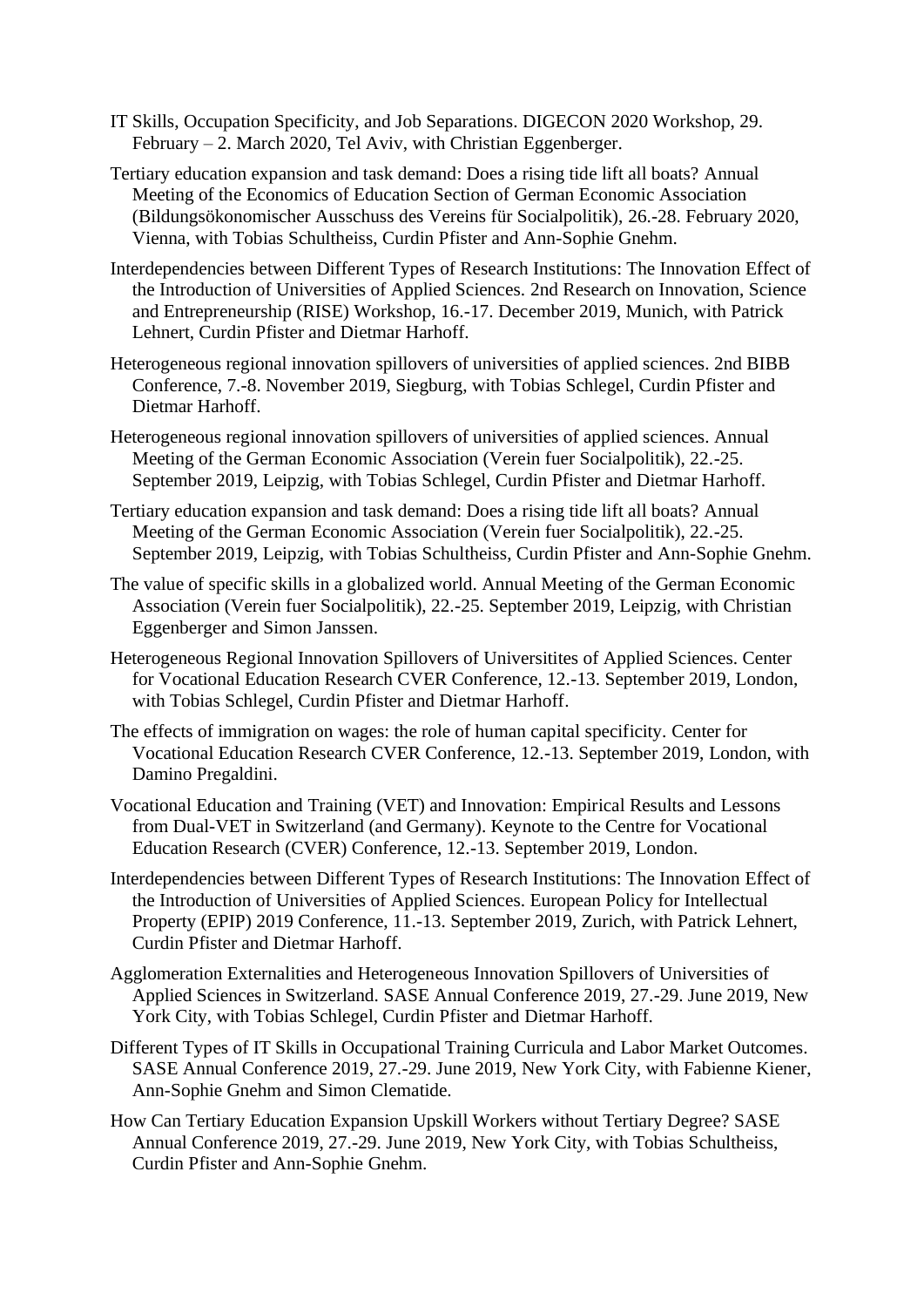- Interdependencies between Different Types of Research Institutions: The Innovation Effect of the Introduction of Universities of Applied Sciences. SASE Annual Conference 2019, 27.- 29. June 2019, New York City, with Patrick Lehnert, Curdin Pfister and Dietmar Harhoff.
- Interdependencies between Different Types of Research Institutions: The Innovation Effect of the Introduction of Universities of Applied Sciences. DRUID19, 19.-21. June 2019, Copenhagen, with Patrick Lehnert, Curdin Pfister and Dietmar Harhoff.
- Tertiary education expansion and task demand: Does a rising tide lift all boats? DRUID19, 19.-21. June 2019, Copenhagen, with Tobias Schultheiss, Curdin Pfister and Ann-Sophie Gnehm.
- Interdependencies between Different Types of Research Institutions: The Innovation Effect of the Introduction of Universities of Applied Sciences. Munich Summer Institute, 17.-19. June 2019, Munich, with Patrick Lehnert, Curdin Pfister and Dietmar Harhoff.
- Specificity of Skill Bundles and the Effects of Trade Shocks on Wages. 81. Jahrestagung des Verbands der Hochschullehrer für Betriebswirtschaft (VHB), 12.-14. June 2019, Rostock, with Christian Eggenberger and Simon Janssen.
- Different Types of IT Skills in Occupational Training Curricula and Labor Market Outcomes. Netzwerktreffen 2019, 06.-08. June 2019, Salzburg, with Fabienne Kiener, Ann-Sophie Gnehm and Simon Clematide.
- Heterogeneous regional innovation spillovers of universities of applied sciences. Netzwerktreffen 2019, 06.-08. June 2019, Salzburg, with Tobias Schlegel, Curdin Pfister and Dietmar Harhoff.
- IT Skills, occupational specificity and job separations. Netzwerktreffen 2019, 06.-08. June 2019, Salzburg, with Christian Eggenberger.
- Tertiary education expansion and task demand: Does a rising tide lift all boats? Netzwerktreffen 2019, 06.-08. June 2019, Salzburg, with Tobias Schultheiss, Curdin Pfister and Ann-Sophie Gnehm.
- The effects of immigration on wages: What role plays human capital specificity? Netzwerktreffen 2019, 06.-08. June 2019, Salzburg, with Damino Pregaldini.
- Universities of Applied Sciences and Innovation Regional Effects of an Educational Expansion in Switzerland. The Jacobs Center Research Seminar Series, 24. May 2019, Zurich.
- The Innovation Effect of the Introduction of Universities of Applied Sciences: Interdependencies Between Different Types of Research Institutions. 8th ZEW/MaCCI Conference on the Economics of Innovation and Patenting, 16.-17. May 2019, Mannheim, with Patrick Lehnert, Curdin Pfister and Dietmar Harhoff.
- Heterogeneous regional innovation spillovers of universitites of applied sciences. LH-KOF Workshop, 03. May 2019, ETH Zurich, with Tobias Schlegel, Curdin Pfister and Dietmar Harhoff.
- IT Skills, Occupation Specificity and Job Separations. LH-KOF Workshop, 03. May 2019, ETH Zurich, with Christian Eggenberger.
- IT skills in occupational training curricula and labor market outcomes. 22nd Colloquium on Personnel Economics, 14.-15. March 2019, Augsburg, with Fabienne Kiener, Ann-Sophie Gnehm and Simon Clematide.
- Rising tide or crowding out does tertiary education expansion lead to upskilling for workers without tertiary degree? Evidence from job vacancies from 1950 to 2017. 22nd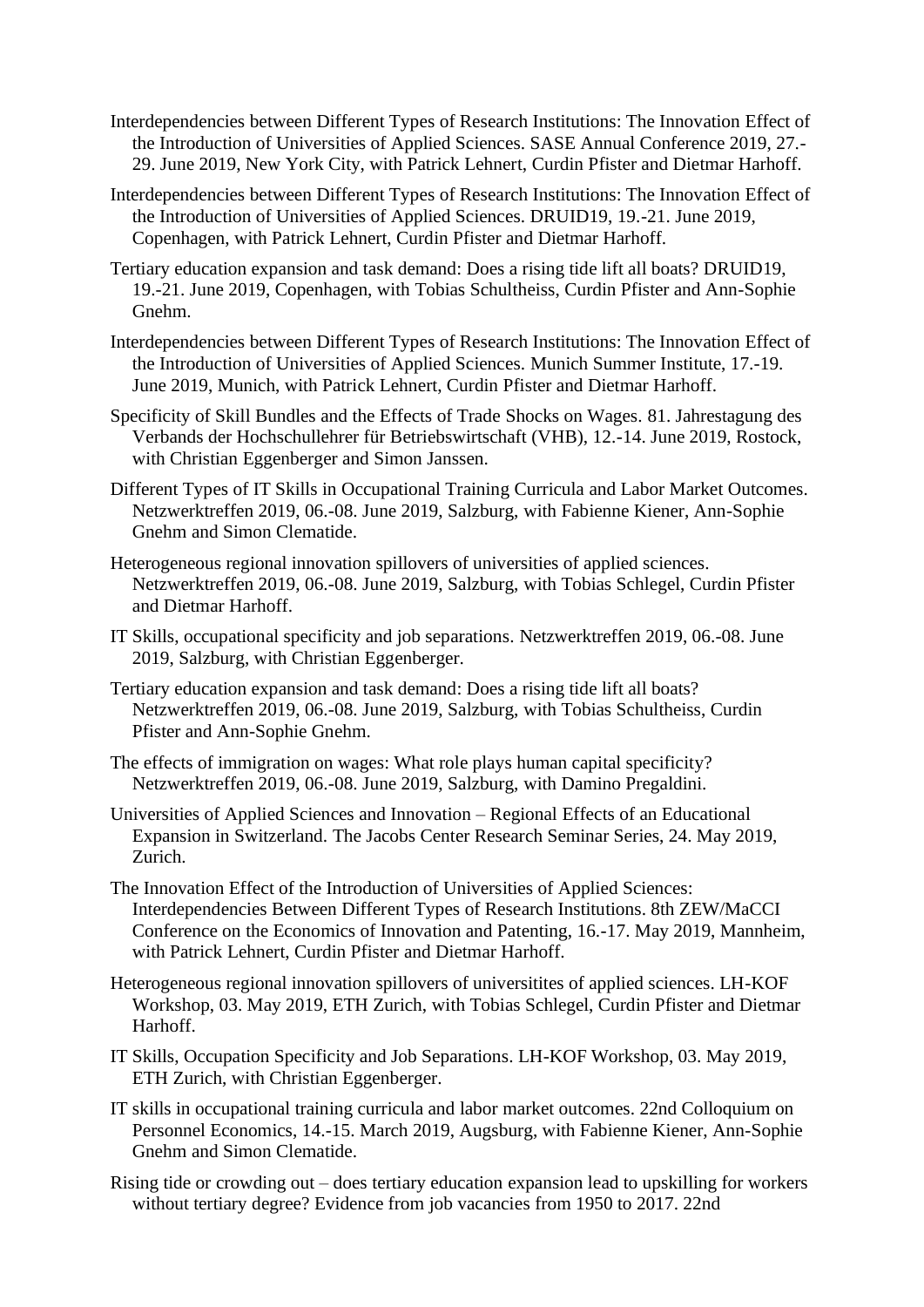Colloquium on Personnel Economics, 14.-15. March 2019, Augsburg, with Tobias Schultheiss, Curdin Pfister and Ann-Sophie Gnehm.

- Understanding the Swiss Education System and its Contribution to (Regional) Innovation. Workshop "Building Capabilities in the Life Sciences Across MA" 15. October 2018, Swissnex Boston, Cambridge, Massachusetts.
- Firms' Changes in R&D Personnel After the Introduction of Universities of Applied Sciences in Switzerland. Berufsbildungsforschungskongress "Technologischer Fortschritt und berufliche Bildung", 10.-11. October 2018, Lausanne, with Patrick Lehnert
- Non-Cognitive Skills in Vocational Education and Training: Development and Labor Market Relevance. Berufsbildungsforschungskongress "Technologischer Fortschritt und berufliche Bildung", 10.-11. October 2018, Lausanne, with Peter Höschler.
- Regionally heterogeneous effects of universities of applied sciences on patenting activities in Switzerland. Berufsbildungsforschungskongress "Technologischer Fortschritt und berufliche Bildung", 10.-11. October 2018, Lausanne, with Tobias Schlegel.
- Adressing the skills gap: Time to get off the sidelines. Panel Discussant. Harvard Joint Center for Housing Studies (JCHS) Policy Advisory Board Meeting, 09.-10. October 2018, Harvard University, Cambridge, Massachusetts.
- Man vs. machine: Are we prepared for the future of work? 10th German American Conference, 05.-07. October 2018, Harvard University, Cambridge, Massachusetts.
- Expansion of higher education and the demand for tasks. BIEN Jahrestagung 2018 (Berliner Netzwerk für interdisziplinäre Bildungsforschung), 17.-18. September 2018, Berlin, with Tobias Schultheiss and Curdin Pfister.
- The Effect of an Education-driven Labor Supply Shock on Firms' R&D Personnel. Center for Vocational Education Research (CVER) Conference, 07. September 2018, London, with Patrick Lehnert and Curdin Pfister.
- How hybrid change agents moderate innovation complementarities. Academy of Management 2018 Annual Meeting, 10.-14. August 2018, Chicago, with Christian Rupietta and Johannes Meuer.
- The Effect of an Education-driven Labor Supply Shock on Firms' R&D Personnel. ILERA World Congress 2018, 25. July 2018, Seoul, with Patrick Lehnert and Curdin Pfister.
- Heterogeneous Effects of the Gender Composition of Classrooms: Evidence from a Natural Experiment in Switzerland. XXVII Meeting of the Economics of Education Association, 28.-29. June 2018, Barcelona, Spain, with Damiano Pregaldini and Gerald Eisenkopf.
- Spill-over effects from tertiary education expansion on tasks of workers with apprenticeship: Evidence from the establishment of Universities of Applied Sciences in Switzerland. XXVII Meeting of the Economics of Education Association, 28.-29. June 2018, Barcelona, Spain, with Tobias Schultheiss.
- Does Vocational Education and Training (VET) Influence the Innovation Process of Domestic and Foreign Firms in the Same Way? SASE Annual Conference 2018, 23.-25. June 2018, Kyoto, Japan, with Christian Rupietta and Johannes Meuer.
- Gender Differences in the Foundations for Innovation: How Gender Composition in the Classroom Affects Students' Achievement in STEM Fields. SASE Annual Conference 2018, 23.-25. June 2018, Kyoto, Japan, with Damiano Pregaldini and Gerald Eisenkopf.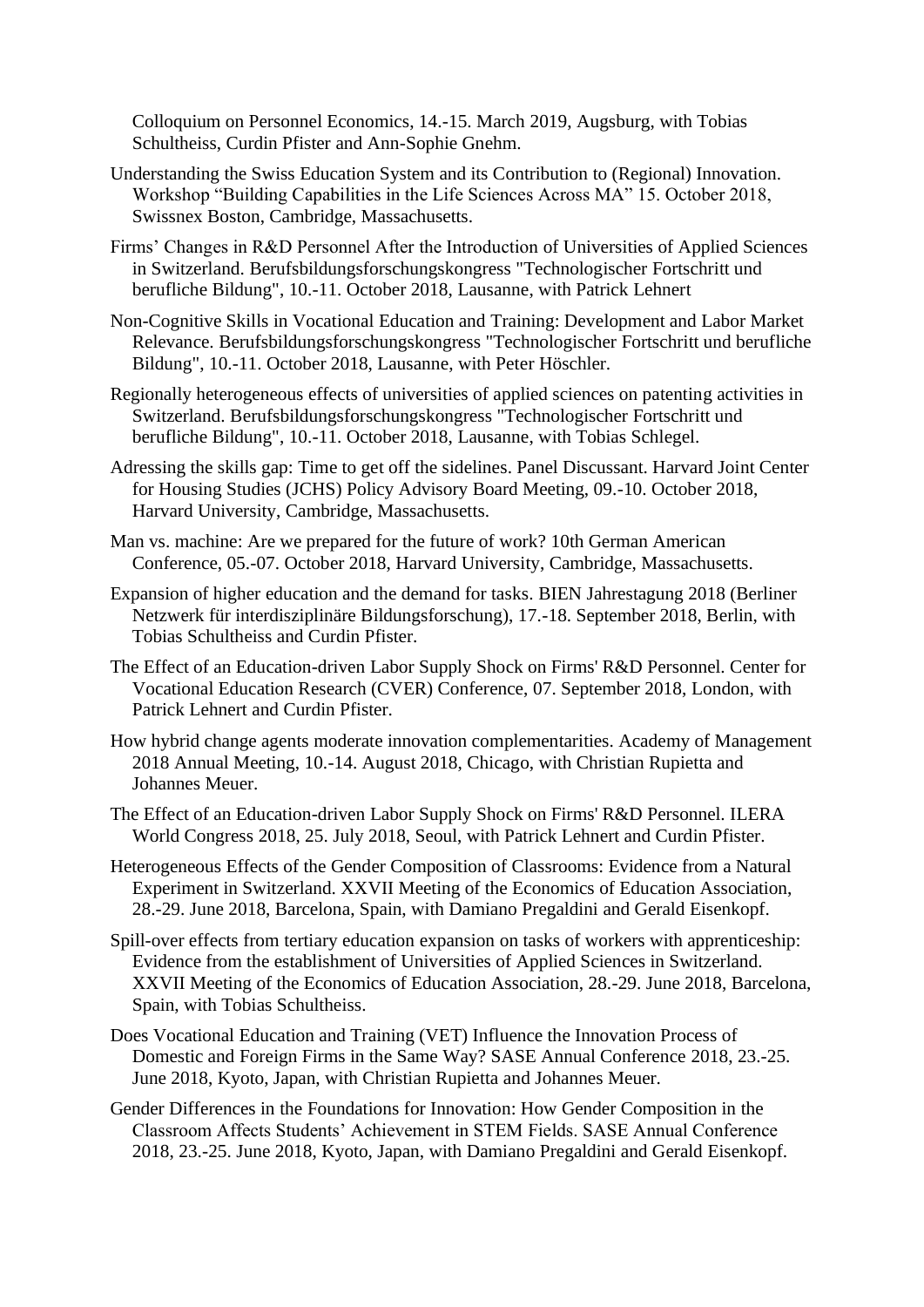- How Are Task Profiles of Workers with Apprenticeship Affected by the Introduction of Universities of Applied Sciences. SASE Annual Conference 2018, 23.-25. June 2018, Kyoto, Japan, with Tobias Schultheiss and Curdin Pfister.
- Non-Cognitive Skills in Apprenticeship Training and Employment Options. SASE Annual Conference 2018, 23.-25. June 2018, Kyoto, Japan, with Peter Höschler.
- Specificity of Skills and the Effects of Trade Shocks on Employment Outcomes. SASE Annual Conference 2018, 23.-25. June 2018, Kyoto, Japan, with Christian Eggenberger and Simon Janssen.
- The Relative Importance of Personal Characteristics for the Hiring of Young Workers. Spring Meeting of Young Economists SMYE 2018, 30. May – 01. June 2018, Palma de Mallorca, Spain, with Peter Höschler.
- Heterogeneous Effects of the Gender Composition of Classrooms: Evidence from a Natural Experiment in Switzerland. Netzwerktreffen 2018, 24.-26. May 2018, Gersau, with Damiano Pregaldini and Gerald Eisenkopf.
- Heterogeneous Effects of UAS on Patenting Activities. Netzwerktreffen 2018, 24.-26. May 2018, Gersau, with Tobias Schlegel.
- Social and IT Skills in Occupational Training Curricula and Labor Market Outcomes. Netzwerktreffen 2018, 24.-26. May 2018, Gersau, with Fabienne Kiener.
- Spill-over effects from tertiary education expansion on tasks of workers with apprenticeship. Netzwerktreffen 2018, 24.-26. May 2018, Gersau, with Tobias Schultheiss.
- Universities of Applied Sciences and Innovation: Interdependencies Between Different Types of Public Research Institutions. Netzwerktreffen 2018, 24.-26. May 2018, Gersau, with Patrick Lehnert.
- The Effect of an Education-driven Labor Supply Shock on Firms' R&D Personnel. KOF / Leading House Economics of Education Workshop, 23. March 2018, Zurich, with Patrick Lehnert.
- Universities of Applied Science and the Ability to Innovate. KOF / Leading House Economics of Education Workshop, 23. March 2018, Zurich, with Tobias Schlegel.
- Specificity of Skills and the Effects of Trade Shocks. Posterpresentation, Annual Meeting of the Economics of Education Section of German Economic Association (Bildungsökonomischer Ausschuss des Vereins für Socialpolitik), 15.-16. March 2018, Bern, with Christian Eggenberger.
- Universities of Applied Sciences and Innovation: Regional Effects of Applied Research Institutions. Annual Meeting of the Economics of Education Section of German Economic Association (Bildungsökonomischer Ausschuss des Vereins für Socialpolitik), 15.-16. March 2018, Bern.
- Universities of Applied Sciences and Innovation: Interdependencies Between Different Types of Public Research Institutions. Higher Education in Modern Ecosystems: Efficiency, Society and Policies, 12.-14. March 2018, University of Augsburg, Germany, with Patrick Lehnert.
- Educational Production and Gender Effects in the Classroom: Evidence from a Natural Experiment in Switzerland. 21st Colloquium on Personnel Economics, 01.-02. March 2018, Munich, with Damiano Pregaldini and Gerald Eisenkopf.
- Specificity of Skills and the Effects of Trade Shocks. 21st Colloquium on Personnel Economics, 01.-02. March 2018, Munich, with Christian Eggenberger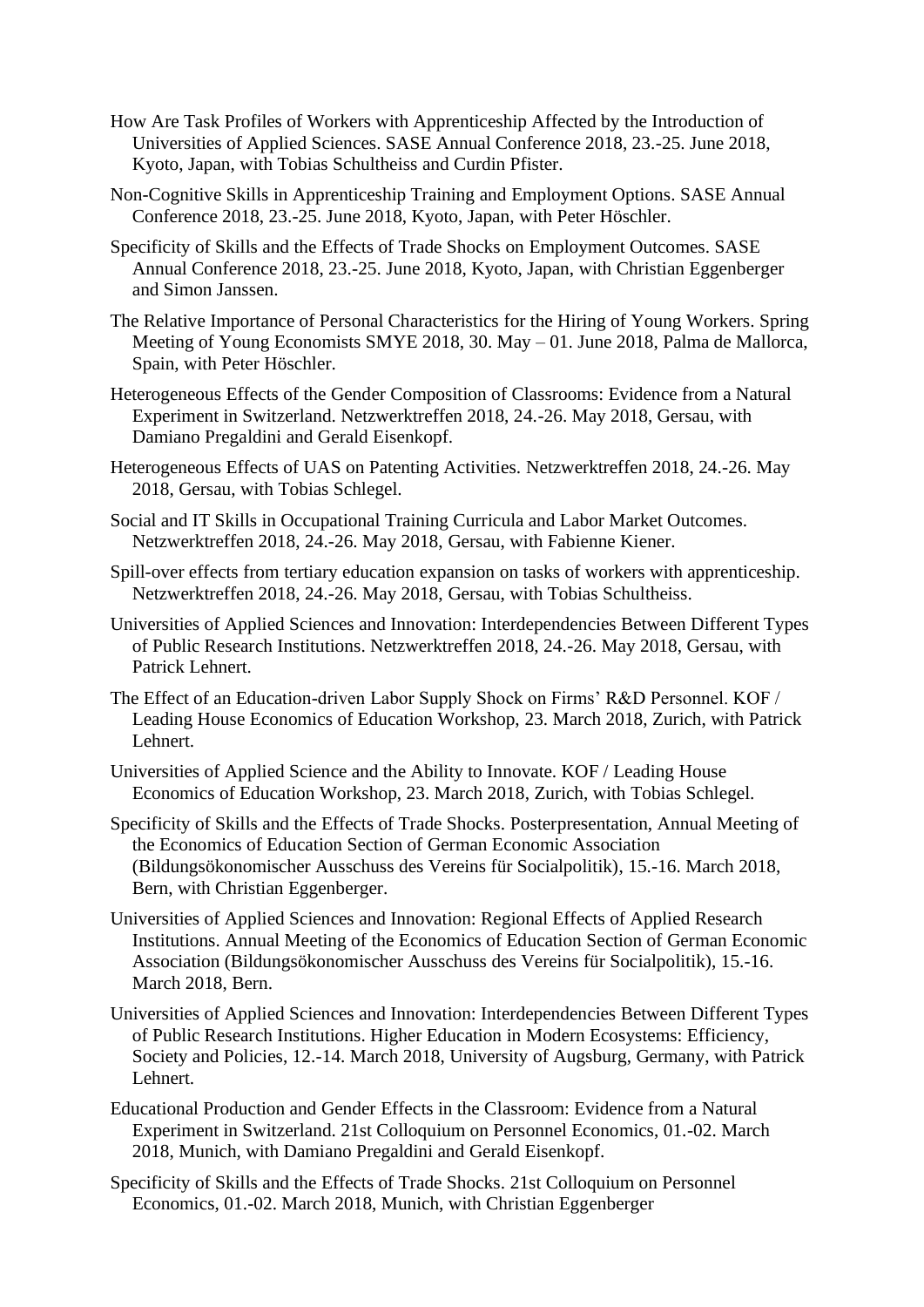- Spill-over effects from tertiary education expansion on tasks of workers with apprenticeship: evidence from the establishment of Universities of Applied Sciences in Switzerland. 21st Colloquium on Personnel Economics, 01.-02. March 2018, Munich, with Tobias Schultheiss.
- The effect of an Education-driven Labor Supply Shock on Firms' R&D Personnel. 21st Colloquium on Personnel Economics, 01.-02. March 2018, Munich, with Patrick Lehnert and Curdin Pfister.
- The opportunity costs of becoming a dean: Does leadership in academia crowd out research? 21st Colloquium on Personnel Economics, 01.-02. March 2018, Munich, with Kerstin Pull and Agnes Bäker.
- Firms as Producers vs. Consumers of Skills: An Optimal Inventory Strategy. UZH-UB-KOF Workshop, 05. October 2017, Bern, with Franziska Burkart.
- The Relative Importance of Personal Characteristics for Job Offers. IAW Conferences 2017 on Education, Skills, and the Economic Challenges of the Future, 25. September 2017, Tübingen, with Peter Höschler.
- Regional Effects of Applied Research Universities of Applied Sciences and Innovation. European Policy for Intellectual Property (EPIP), 04. – 06. September 2017, Bordeaux, with Curdin Pfister, Miriam Rinawi and Dietmar Harhoff.
- The Relative Importance of Personal Characteristics for Job Offers. International Association for Research in Economic Psychology (IAREP), 03. – 06. September 2017, Rishon LeZion, with Peter Höschler.
- Nehmen Roboter uns die Arbeit weg? Podiumsdiskussion an der Scientifica, 02. September 2017, Universität Zürich, with Gudela Grote, Patrick Burkhalter and Abraham Bernstein.
- Die digitale Zukunftsfähigkeit der Schweiz. Tag der Wirtschaft 2017, 25. August 2017, Genf.
- Labor Market Transitions after Apprenticeship Training. 29<sup>th</sup> Annual Meeting of the Society for the Advancement of Socio-Economics (SASE), 29. June – 01. July 2017, Lyon, with Peter Höschler.
- Regional Effects of Applied Research Universities of Applied Sciences and Innovation. DRUID Academy Conferences, 12. – 14. June 2017, New York, with Curdin Pfister.
- Labor Market Effects of Universities of Applied Sciences. Netzwerktreffen, 18. 20. May 2017, Tübingen, with Patrick Lehnert and Curdin Pfister.
- Labor Market Transitions after Apprenticeship Training: The Role of Trainee Characteristics. Netzwerktreffen, 18. – 20. May 2017, Tübingen, with Peter Höschler.
- Specificity of VET. Netzwerktreffen, 18. 20. May 2017, Tübingen, with Christian Eggenberger.
- Occupational Specificity: A new Measurement Based on Training Curricula and its Effect on Labor Market Outcomes. Lead Lecture at University of Tübingen, 18. May 2017, Tübingen, with Christian Eggenberger and Miriam Rinawi.
- New perspectives on job crafting behaviors: The good and the bad sides. Gender Symposium for European Association of Work and Organizational Psychology (EAWOP), 17. – 20. May 2017, Dublin, with Julia Bear, Andrea Fischbach, Jamie Lee Gloor, Madeline Heilman, Levke Henningsen, Tanja Hentschel, Lisa Horvath, Klaus Jonas, Philipp W. Lichtenthaler, Manuela C. Morf and Rebecca Schaumberg.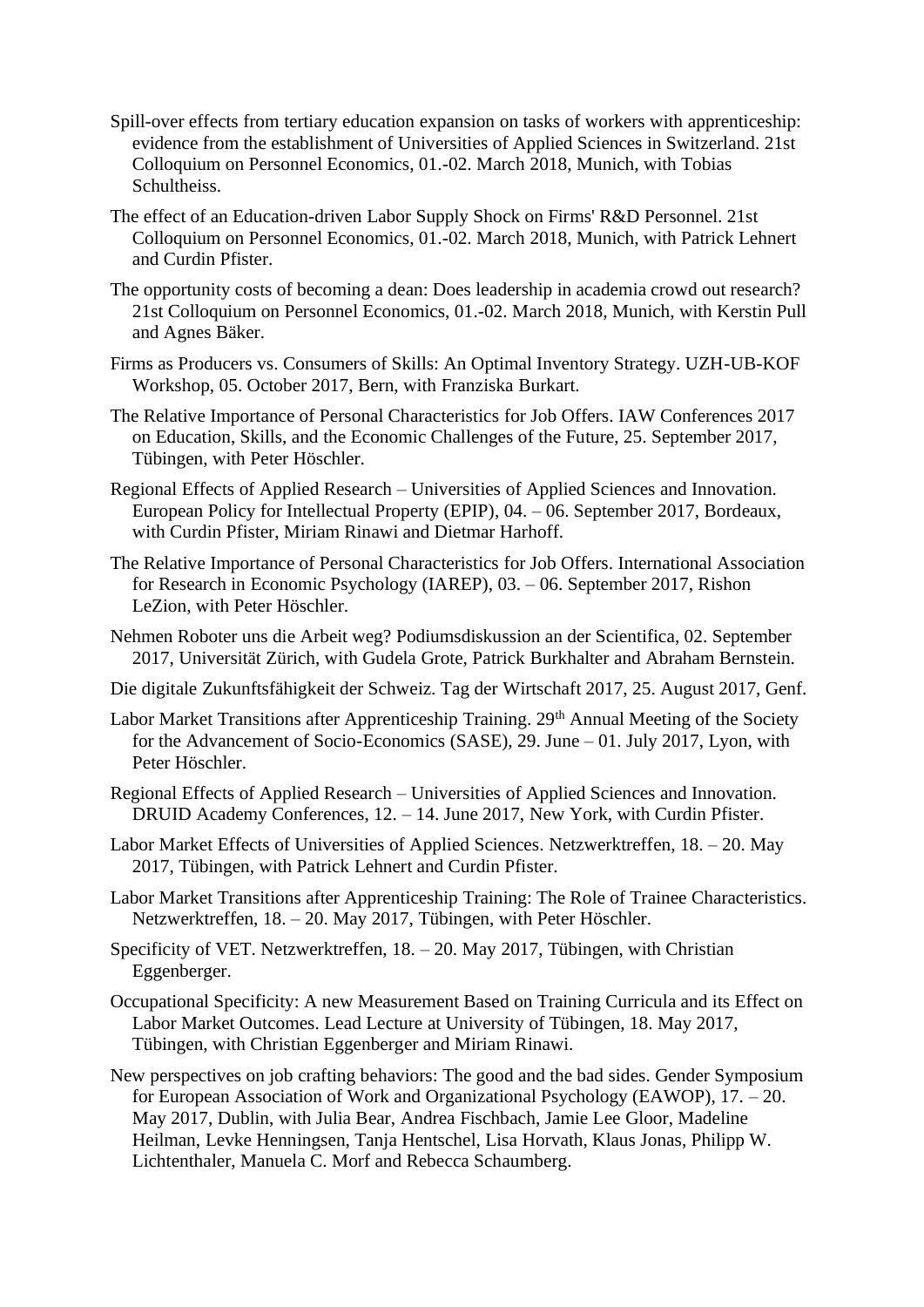- University-Industry Knowledge Transfer: The Role of UAS in Fostering Regional Innovation. VET Congress, 14. – 16. March 2017, Bern/Zollikofen, with Curdin Pfister, Miriam Rinawi and Dietmar Harhoff.
- Labor Market Effects of Universities of Applied Sciences. UZH-UB-KOF Workshop, 7. March 2017, Zürich, with Patrick Lehnert and Curdin Pfister.
- Labor Market Transitions after Apprenticeship Training. UZH-UB-KOF Workshop, 7. March 2017, Zürich, with Peter Höschler.
- Labor Market Outcomes of VET Graduates with More or Less Specific Occupational Training. Annual Meeting of the Economics of Education Section of German Economic Association (Bildungsökonomischer Ausschuss des Vereins für Socialpolitik), 2. – 3. March 2017, Hannover, with Christian Eggenberger and Miriam Rinawi.
- University-Industry Knowledge Transfer: The Role of UAS in Fostering Regional Innovation.  $20<sup>th</sup>$  Colloquium on Personnel Economics, 1. – 3. February 2017, Zurich, with Curdin Pfister, Miriam Rinawi and Dietmar Harhoff.
- Development of Non-Cognitive Skills during Vocational Education and Training. Fall Research Conference 2016, 03. – 05. November 2016, Washington, with Peter Höschler and Simone Balestra.
- How to enhance the grit in you: Evidence from a randomized experiment. Fall Research Conference 2016, 03. – 05. November 2016, Washington, with Simone Balestra.
- Opening Presentation beim Alumni Workshop and Networking Event, 28. 29. October 2016, Luzern.
- How to enhance the grit in you: Evidence from a randomized experiment. LEAD Graduate School & Research Network, 10. October 2016, Tübingen, with Simone Balestra.
- The Dynamics of Women's Labour Market Participation. Diskussion beim International Symposium "Women's Role in the Labour Market", 5. October 2016, Genf.
- Bildungspfade und Varianz im Einkommen: Die Bedeutung von Bildungstyp und Bildungsfeld. 38. Kongress der Deutschen Gesellschaft für Soziologie, 26. – 30. September 2016, Bamberg, with Curdin Pfister and Simone Tuor Sartore.
- Universities of Applied Sciences and Innovation. VET Congress Valorisation of VET Research, 22. – 23. September 2016, Basel, with Curdin Pfister, Miriam Rinawi and Dietmar Harhoff.
- University-Industry Knowledge Transfer: The Role of Tertiary Vocational Education in Fostering Regional Innovation. 31st Annual Congress of the European Economic Association, 22. – 26. August 2016, Geneva, with Curdin Pfister, Miriam Rinawi and Dietmar Harhoff.
- Development of Non-Cognitive Skills during Vocational Education and Training. XXV Meeting of the Economics of Education Association, 30. June – 1. July 2016, Badajoz, with Peter Höschler.
- University-Industry Knowledge Transfer: The Role of Tertiary Vocational Education in Fostering Regional Innovation. XXV Meeting of the Economics of Education Association, 30. June – 1. July 2016, Badajoz, with Curdin Pfister.
- Do institutions in vocational education foster knowledge diffusion and innovation?  $28<sup>th</sup>$ Annual Meeting of the Society for the Advancement of Socio-Economics (SASE), 24. – 26. June 2016, Berkeley, with Christian Rupietta.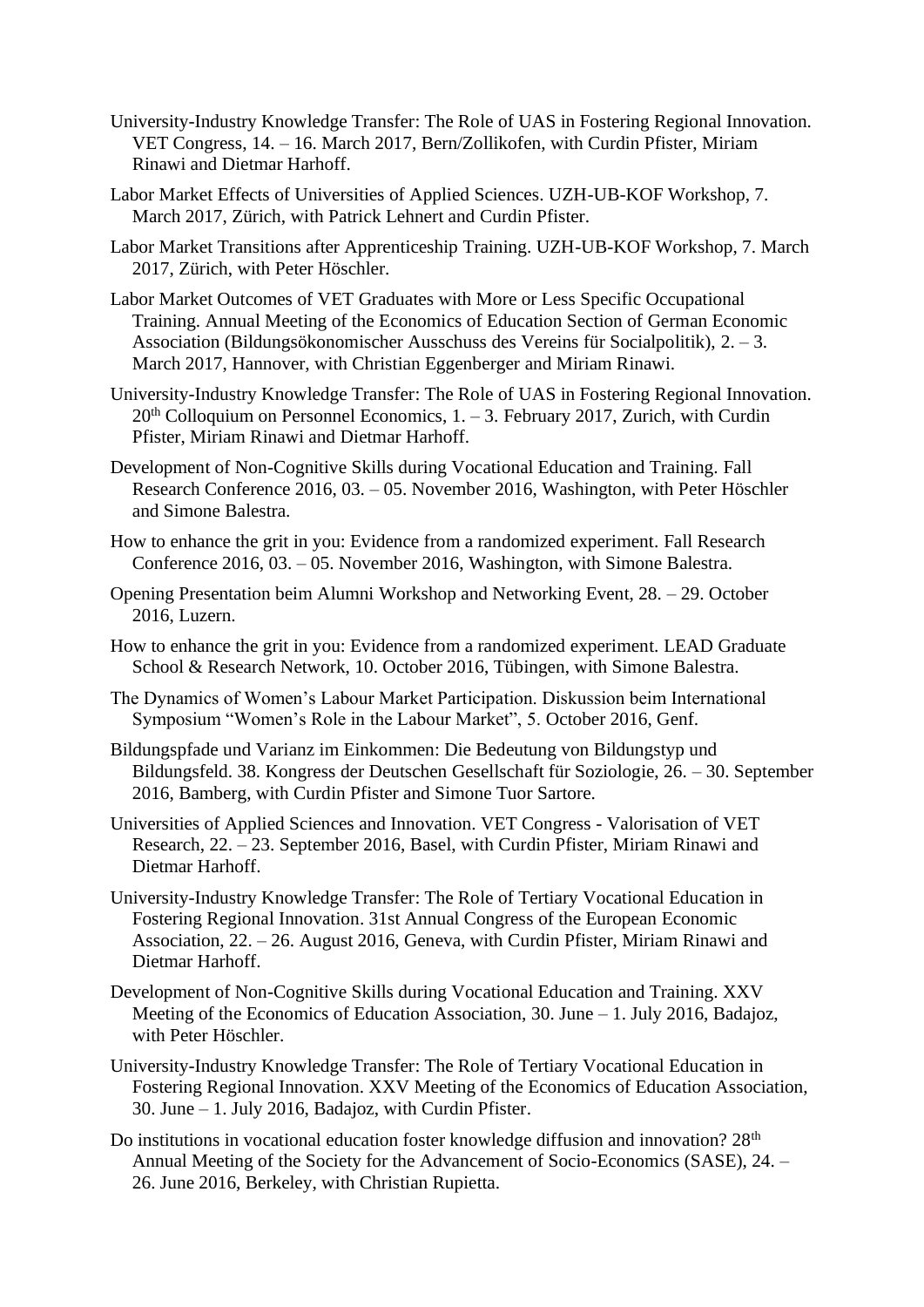- Labor Market Outcomes with More or Less Specific Occupational Training. Leading House/KOF Workshop, 18. – 20. April 2016, Marbach, with Christian Eggenberger and Miriam Rinawi.
- Class size and grit. Netzwerktreffen, 01. 04. June 2016, Palma de Mallorca, with Simone Balestra.
- Firms' knowledge acquisition during dualtrack VET: Which sources are important for innovativeness? Netzwerktreffen, 01. – 04. June 2016, Palma de Mallorca, with Christian Rupietta.
- University-Industry Knowledge Transfer: The Role of Tertiary Vocational Education in Fostering Regional Innovation. Netzwerktreffen, 01. – 04. June 2016, Palma de Mallorca, with Curdin Pfister.
- Labor Market Outcomes with More or Less Specific Occupational Training An Analysis based on the Skill Portfolios of Occupational Training Curricula. Spring Meeting of Young Economists, 31. March – 2. April 2016, Lisbon, with Christian Eggenberger and Miriam Rinawi.
- Labor Market Outcomes with More or Less Specific Occupational Training An Analysis based on the Skill Portfolios of Occupational Training Curricula. ZEW Conference on Occupations, Skills, and the Labour Market, 18. – 19. March 2016, Mannheim, with Christian Eggenberger and Miriam Rinawi.
- Firms' Knowledge Acquisition during Dual-Track VET: Which Sources Are Important for Innovativeness?.  $19<sup>th</sup>$  Colloquium on Personnel Economics,  $10. -11$ . March 2016, Aachen, with Christian Rupietta and Harald Pfeifer.
- How to Enhance the "Grit" in You: Evidence from a Randomized Experiment in Early Grades. 19<sup>th</sup> Colloquium on Personnel Economics, 10. - 11. March 2016, Aachen, with Simone Balestra and Jana Gross.
- Benefits of Apprenticeship Training Lessons learned from empirical results on Switzerland and Germany. International Conference ..The Economics of Vocational Education and Training", 5. – 6. November 2015, Bonn.
- Firms' Knowledge Acquisition during Dual-Track VET: Which Sources Are Important for Innovation?. International Conference "The Economics of Vocational Education and Training", 5. – 6. November 2015, Bonn, with Christian Rupietta and Harald Pfeifer.
- Skill Prices, Skill Composition and the Structure of Wages. VET Congress, 5. 6. November 2015, Bonn, with Miriam Rinawi.
- Skill Prices, Skill Composition and the Structure of Wages. BIBB Nutzertagung, 3. 4. November 2015, Bonn, with Miriam Rinawi.
- Occupational skills and the evolution of wages. Annual Meeting of the German Economic Association (Verein für Socialpolitik), 06. - 09. September 2015, Münster, with Miriam Rinawi.
- Earnings Returns to Different Educational Careers: The Relative Importance of Type vs. Field of Education. Annual Meeting of the Society for the Advancement of Socio-Economics (SASE), 2. - 4. July 2015, London, with Curdin Pfister and Simone Tuor.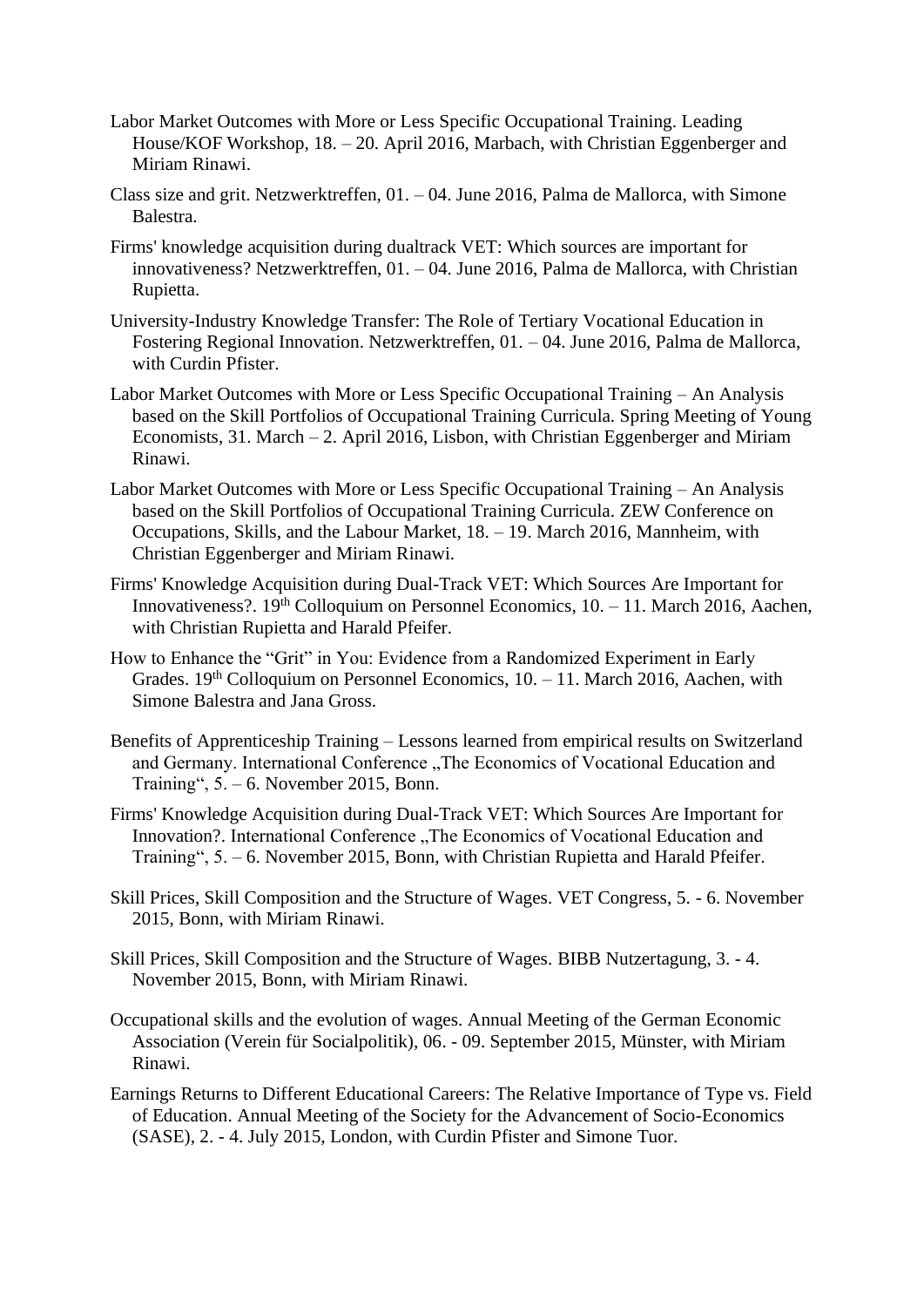- Firms' Knowledge Acquisition during Dual-Track VET: Which Sources Are Important for Innovation?. Annual Meeting of the Society for the Advancement of Socio-Economics (SASE), 2. - 4. July 2015, London, with Christian Rupietta and Harald Pfeifer.
- Occupational Specificity of Vocational Education and Training The Content of Training Curricula and its Impact on Labor Mobility. Annual Meeting of the Society for the Advancement of Socio-Economics (SASE), 2. - 4. July 2015, London, with Christian Eggenberger and Miriam Rinawi.
- Vocational Education and Innovation Interdependencies. Annual Meeting of the Society for the Advancement of Socio-Economics (SASE), 2. - 4. July 2015, London, with Christian Rupietta and Johannes Meuer.
- Earnings Returns to Different Educational Careers: The Relative Importance of Type vs. Field of Education. XXIV Meeting of the Economics of Education Association, 25. - 26. June 2015, Madrid, with Curdin Pfister and Simone Tuor.
- Collective knowledge processing and innovation. DRUID Society Conference, 15. 17. June 2015, Rom, with Christian Rupietta.
- Effectiveness of Small Coaching Activities in Massive Open Online Courses: Evidence from a Randomized Experiment. 49th Annual Conference of the Canadian Economics Association, 29. - 31. May 2015, Toronto, with Christian Rupietta and Abraham Bernstein.
- Slow Child Left Behind? Distributional Effects of Class Size and the Revival of Teacher's Aide. 49th Annual Conference of the Canadian Economics Association, 29. - 31. May 2015, Toronto, with Simone Balestra.
- Shooting for the Stars and Failing: The Effect of College Dropout on Self-Esteem. Spring Meeting of Young Economists, 21. - 23. May 2015, Ghent (Belgien), with Peter Höschler.
- Earnings Returns to Different Educational Careers: The Relative Importance of Type vs. Field of Education. Netzwerktreffen, 23. - 25. April 2015, Augsburg, with Curdin Pfister and Simone Tuor Sartore.
- Non-Cognitive Skills in Vocational Education and Training: Development and Labor Market Relevance. Netzwerktreffen, 23. - 25. April 2015, Augsburg, with Peter Höschler.
- Occupational Specificity of Vocational Education and Training The Content of Training Curricula and its Impact on Labor Mobility. Netzwerktreffen, 23. - 25. April 2015, Augsburg, with Christian Eggenberger and Miriam Rinawi.
- Skill Prices, Skill Composition and the Structure of Wages. Netzwerktreffen, 23. 25. April 2015, Augsburg, with Miriam Rinawi.
- Different educational careers and variation in earnings: A variance decomposition regarding type and field of education. 18<sup>th</sup> Colloquium on Personnel Economics, 26. - 27. March 2015, Wien, with Curdin Pfister and Simone Tuor-Sartore.
- Skill Prices, Skill Composition and the Structure of Wages. 18<sup>th</sup> Colloquium on Personnel Economics, 26. - 27. March 2015, Wien, with Miriam Rinawi.
- Slow child left behind? Distributional effects of class size and the revival of teacher's aide. 18th Colloquium on Personnel Economics, 26. - 27. March 2015, Wien, with Simone Balestra.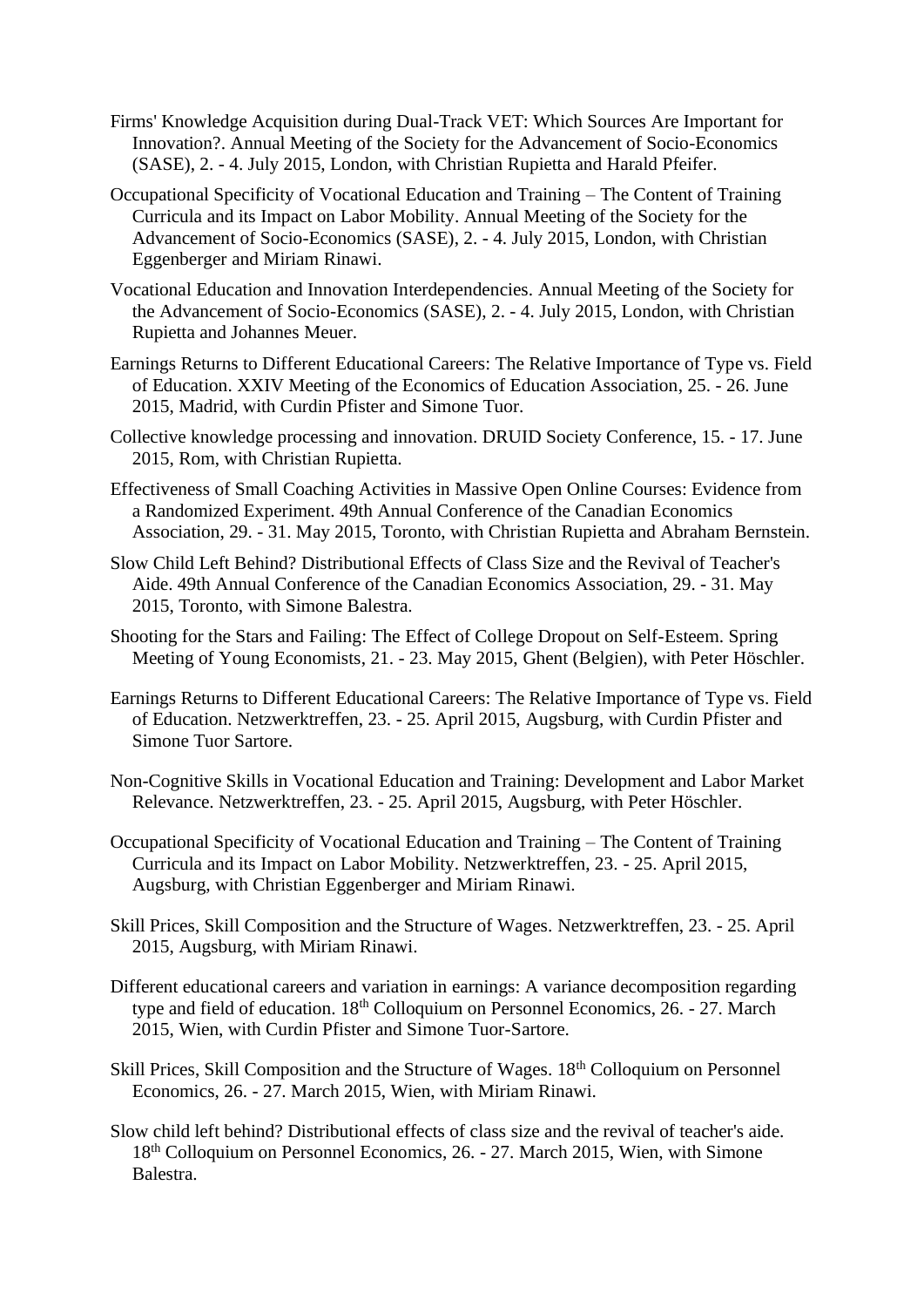- College Dropout and Self-Esteem. Annual Meeting of the Economics of Education Section of German Economic Association (Bildungsökonomischer Ausschuss des Vereins für Socialpolitik), 12. -13. March 2015, Berlin, with Peter Höschler.
- Firms' knowledge acquisition during dual-track VET: Which sources are important for innovativeness?, IBW Business Research Colloquium, 10. March 2015, Zurich, with Christian Rupietta and Harald Pfeifer.
- Labor Market Transitions after Layoffs: What is the Role of Occupational Specificity? Annual Congress of the European Economic Association, 25. -29. August 2014, Toulouse, with Miriam Rinawi and Matthias Krapf.
- Vocational Education and Innovation Interdependencies. 30th EGOS Colloquium, 3. 5. July 2014, Rotterdam, with Christian Rupietta.
- Panelist on Vocational Education and Innovation: Can the FTA boost Collabroative Innovation? Sino Swiss Economic Forum  $T_A - A$  New Chapter in Sino-Swiss Relations", 1. July 2014, Einladung der Schweizer Botschaft, Peking.
- Idiosyncrasies within and Interdependencies between Innovation Systems A mixed method approach. DRUID Society Conference, 16. - 18. June 2014, Kopenhagen, with Johannes Meuer and Christian Rupietta.
- Empirische Evidenz und Fragestellungen zum Thema Skill-Mix in Arbeitsmarkt und Bildung. Jacobs Foundation Klausur-Gespräch zu Schweizerischen Bildungsfragen: "Skill Mix in Arbeitsmarkt und Bildung", 15. - 16. May 2014, Zürich.
- Labor Market Transitions after Layoffs: What is the Role of Occupational Specificity? UZH Research Colloquium, 27. May 2014, Zürich, with Miriam Rinawi and Matthias Krapf.
- Success Story from the Leading House "Economics of Education": Firm Behaviour and Training Policies. VET Congress, Schweizerische Eidgenossenschaft, Staatssekretariat für Bildung, Foschung und Innovation, 7. - 8. May 2014, Bern.
- Vortrag am "Brainstorming: Berufsbildung 2030 **–** fit für die Zukunft" auf Einladung von Bundesrat Johann N. Schneider-Ammann. Schweizerische Eidgenossenschaft, Staatssekretariat für Bildung, Forschung und Innovation, 1. May 2014, Bern.
- Does education save from harm? Occupational mobility after involuntary job loss. Spring Meeting of Young Economists, 24. - 26. April 2014, Wien, with Miriam Rinawi.
- Vocational Education and Innovation Interdependencies. Netzwerktreffen, 2. 4. April 2014, Wolfsburg, with Christian Rupietta.
- Heterogeneous Returns to Education over the Wage Distribution: Who Profits the Most? 17. Kolloquium zur Personalökonomie, 19. - 21. March 2014, Köln, with Simone Balestra.
- Labor Market Transitions after Involuntary Job Loss: What is the Role of Occupational Specificity? 17. Kolloquium zur Personalökonomie, 19. - 21. March 2014, Köln, with Miriam Rinawi.
- Vocational Education and Innovation Interdependencies. 17. Kolloquium zur Personalökonomie, 19. - 21. March 2014, Köln, with Christian Rupietta.
- Heterogeneous Returns to Education Over the Wage Distribution: Who Profits the Most. Annual Meeting of the Economics of Education Section of German Economic Association (Bildungsökonomischer Ausschuss des Vereins für Socialpolitik), 13. - 14. March 2014, München, with Simone Balestra.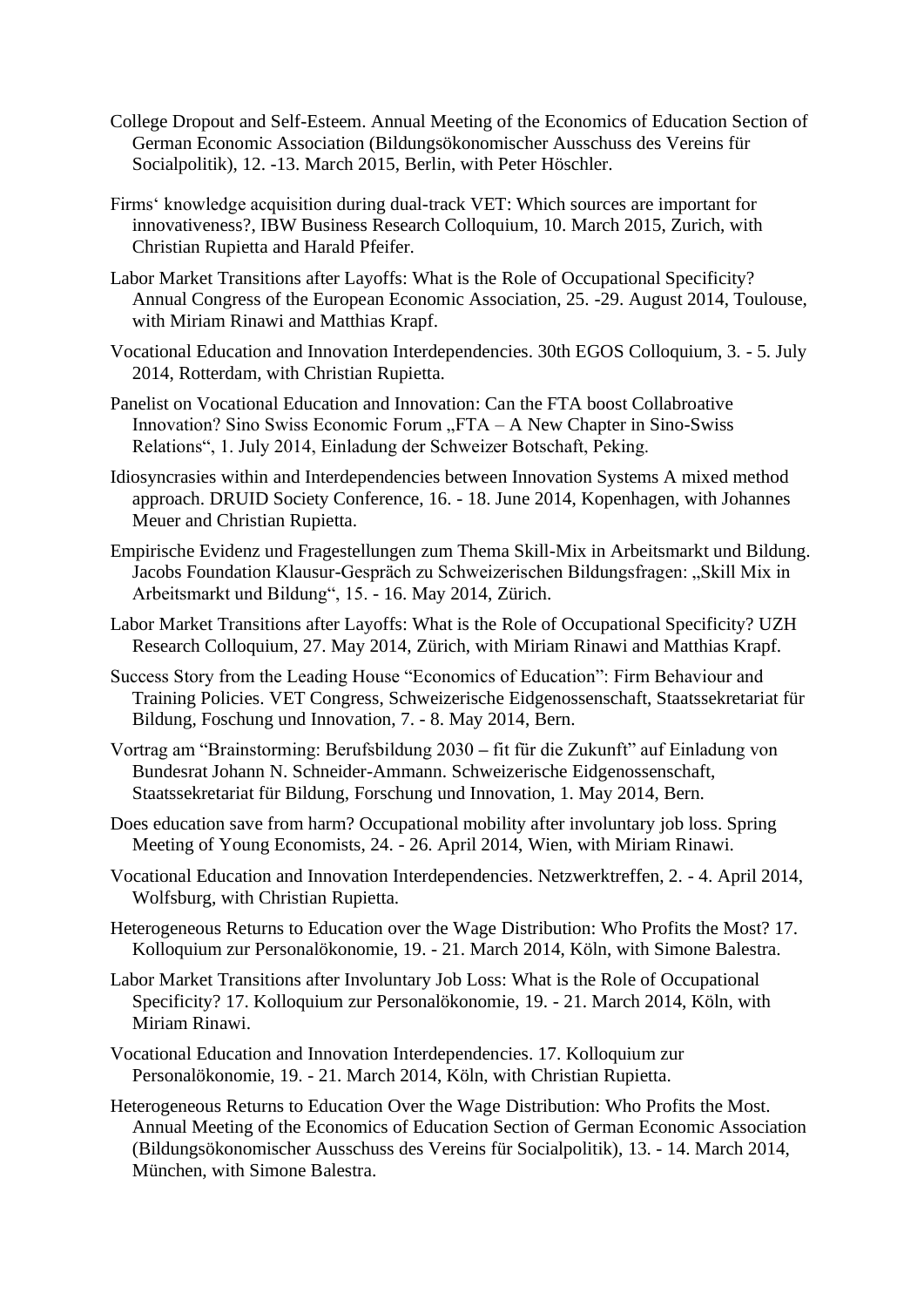- How to Combine Human Resource Management Systems and Human Capital Pools to Achieve Superior Innovation Performance. Workshop "The Impact of Human Resource Management", Centre for European Economic Research (ZEW), 22.-23. November 2013, Mannheim, with Christian Rupietta
- How to Combine Human Resource Management Systems and Human Capital Pools to Achieve Superior Innovation Performance. 11. Jahrestagung des Arbeitskreises Empirische Personal und Organisationsforschung, 7. – 8. November 2013, München, with Christian Rupietta.
- Co-existing innovation systems: A configurational and seemingly unrelated regression analysis in the Swiss economy. International QCA Expert Workshop, 23. – 24. October 2013, ETH Zurich, with Christian Rupietta.
- Apprenticeship training and innovation: a theoretical and empirical analysis of the advantages of dual education for innovation in firms. Jacobs Foundation and the Swiss Leading House on the Economics of Education conference on "The Optimal Skill Mix for a Modern Economy", 12. – 14. September 2013, Marbach Castle, with Christian Rupietta.
- Co-existing innovation systems: A configurational and seemingly unrelated regression analysis in the Swiss economy. Jacobs Foundation and the Swiss Leading House on the Economics of Education conference on "The Optimal Skill Mix for a Modern Economy", 12. – 14. September 2013, Marbach Castle, with Johannes Meuer.
- Heterogeneous Returns to Education. Jacobs Foundation and the Swiss Leading House on the Economics of Education conference on "The Optimal Skill Mix for a Modern Economy", 12. – 14. September 2013, Marbach Castle, with Simone Balestra.
- The Effect of Performance Pay on the Retention of Apprenticeship Graduates: Evidence from Panel Data. Jacobs Foundation and the Swiss Leading House on the Economics of Education conference on "The Optimal Skill Mix for a Modern Economy", 12. – 14. September 2013, Marbach Castle, with Miriam Rinawi.
- Co-existing innovation systems: A configurational and seemingly unrelated regression analysis in the Swiss economy. 73rd Annual Meeting of the Academy of Management, QCA Professional Round Table Discussion - Advanced QCA research, 9. – 13. August 2013, Lake Buena Vista, with Johannes Meuer.
- 'Sending the troops' or 'Staying home alone'? Expatriates in the adaptation of employment modes to market economies. 29th EGOS Colloquium, 4. – 6. July 2013, Montréal, with Johannes Meuer.
- Apprenticeship training and innovation: a theoretical and empirical analysis of the advantages of dual education for innovation in firms. Jahrestagung der Society for the Advancement of Socio-Economics (SASE), 27. – 29. June 2013, Mailand, with Christian Rupietta.
- The Effect of Performance Pay on the Retention of Apprenticeship Graduates: Evidence from Panel Data. Jahrestagung der Society for the Advancement of Socio-Economics (SASE), 27. – 29. June 2013, Mailand, with Miriam Rinawi.
- The Role of Expatriates in the Adaptation of Employment Modes. A comparative analysis of U.S. subsidiaries in Germany, the U.K. and Switzerland. 10th European Conference of the International Labour and Employment Relations Association (ILERA), 20. – 22. June 2013, Amsterdam, with Johannes Meuer.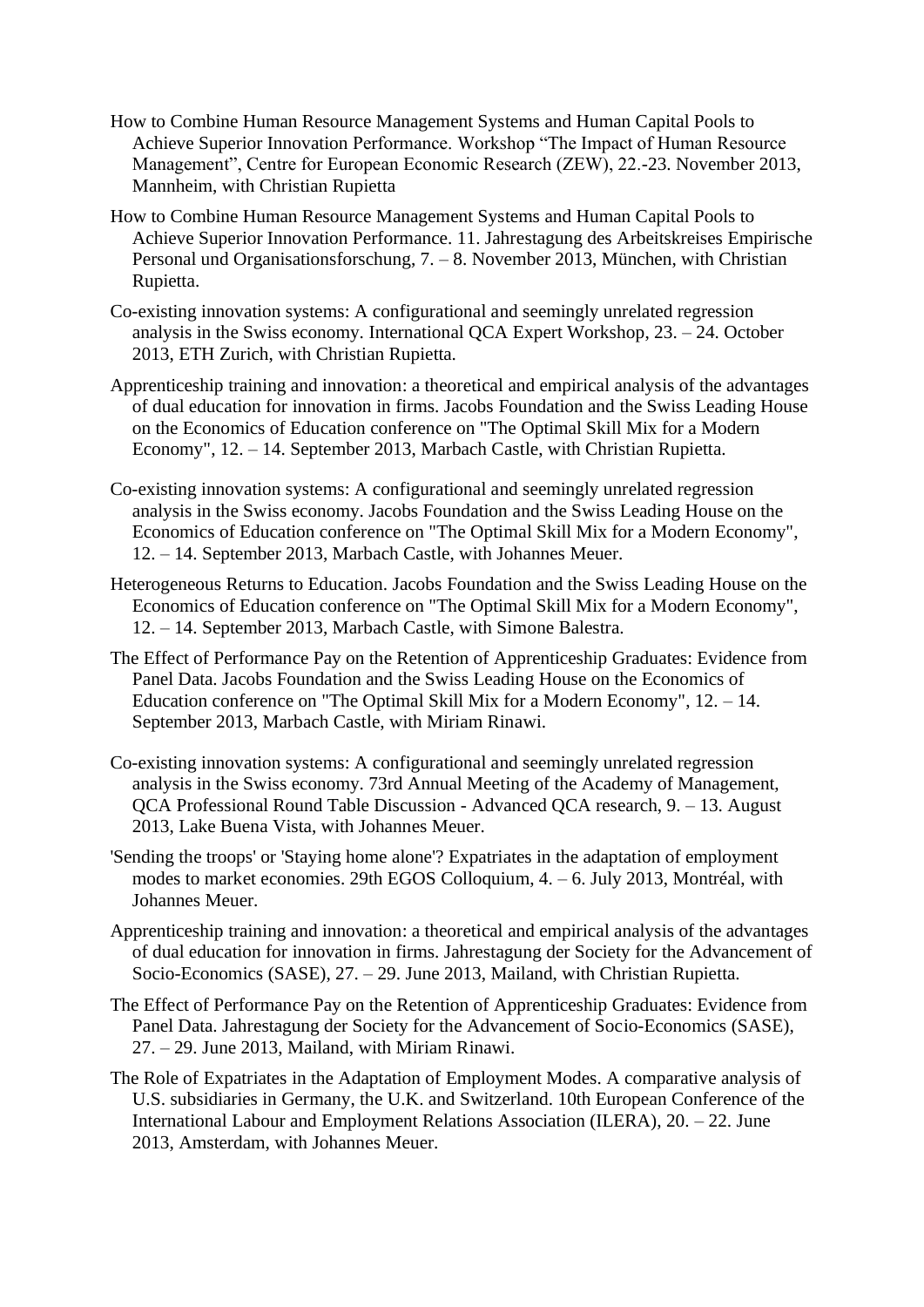- (Not) all roads lead to Rome Configurations of flexibility types in rapidly changing U.S. subsidiaries in Germany, Switzerland, and the UK. 75. Wissenschaftliche Jahrestagung des VHB, 22. – 25. May 2013, Würzburg, with Silvia Teuber.
- How do firms combine HRM practices and human capital portfolios to achieve high innovation performance? Betriebswirtschaftliches Forschungskolloquium, 23. April 2013, Zürich, with Christian Rupietta.
- Apprenticeship training and innovation: a theoretical and empirical analysis of the advantages of dual education for innovation in firms. Annual Meeting of the Economics of Education Section of German Economic Association (Bildungsökonomischer Ausschuss des Vereins für Socialpolitik), 14. - 15. March 2013, University of Wuppertal, with Christian Rupietta.
- How do firms combine HRM practices and human capital portfolios to achieve high innovation performance? Netzwerktreffen, 6. - 9. March 2013, Davos, with Christian Rupietta.
- Should I stay or should I go? The Effect of Performance Pay on the Retention of Apprenticeship Graduates. Netzwerktreffen, 6. - 9. March 2013, Davos, with Miriam Rinawi.
- How do firms combine HRM practices and human capital portfolios to achieve high innovation performance? 16. Kolloquium zur Personalökonomie, 19. - 21. February 2013, Tübingen, with Christian Rupietta.
- Learning for a bonus: How financial incentives interact with preferences. 16. Kolloquium zur Personalökonomie, 19. - 21. February 2013, Tübingen, with Yvonne Oswald.
- Should I stay or should I go? The Effect of Performance Pay on the Retention of Apprenticeship Graduates. 16. Kolloquium zur Personalökonomie, 19. - 21. February 2013, Tübingen, with Miriam Rinawi.
- High quality workplace training and innovation in highly developed countries. VET Congress, 24. – 25. October 2012, Biel, with Christian Rupietta.
- Learning for a bonus: How financial incentives interact with preferences. VET Congress, 24. – 25. October 2012, Biel, with Yvonne Oswald.
- Learning for a bonus: How financial incentives interact with preferences. Annual Meeting of the European Economic Association (EEA), 27. – 31. August 2012, Malaga, with Yvonne Oswald.
- Institutions and their effect on the organizational structure of matched-pair engineering companies. ILERA World Congress, 2. – 5. July 2012, Philadelphia, Pennsylvania, with Silvia Teuber.
- (Not) all roads lead to Rome Human Resource Management configurations of radically innovative U.S. subsidiaries in Germany, Switzerland, and the UK. ILERA World Congress, 2. – 5. July 2012, Philadelphia, Pennsylvania, with Silvia Teuber.
- When Does Regulation Bite? Co-Determination and the Nature of Employment Relations. ILERA World Congress, 2. – 5. July 2012, Philadelphia, Pennsylvania.
- Learning for a bonus: How financial incentives interact with preferences. Jahrestagung der Society for the Advancement of Socio-Economics (SASE), 28. – 30. June 2012, Massachusetts Institute of Technology, with Yvonne Oswald.
- (Not) all roads lead to Rome Human Resource Management configurations of radically innovative U.S. subsidiaries in Germany, Switzerland, and the UK. Jahrestagung der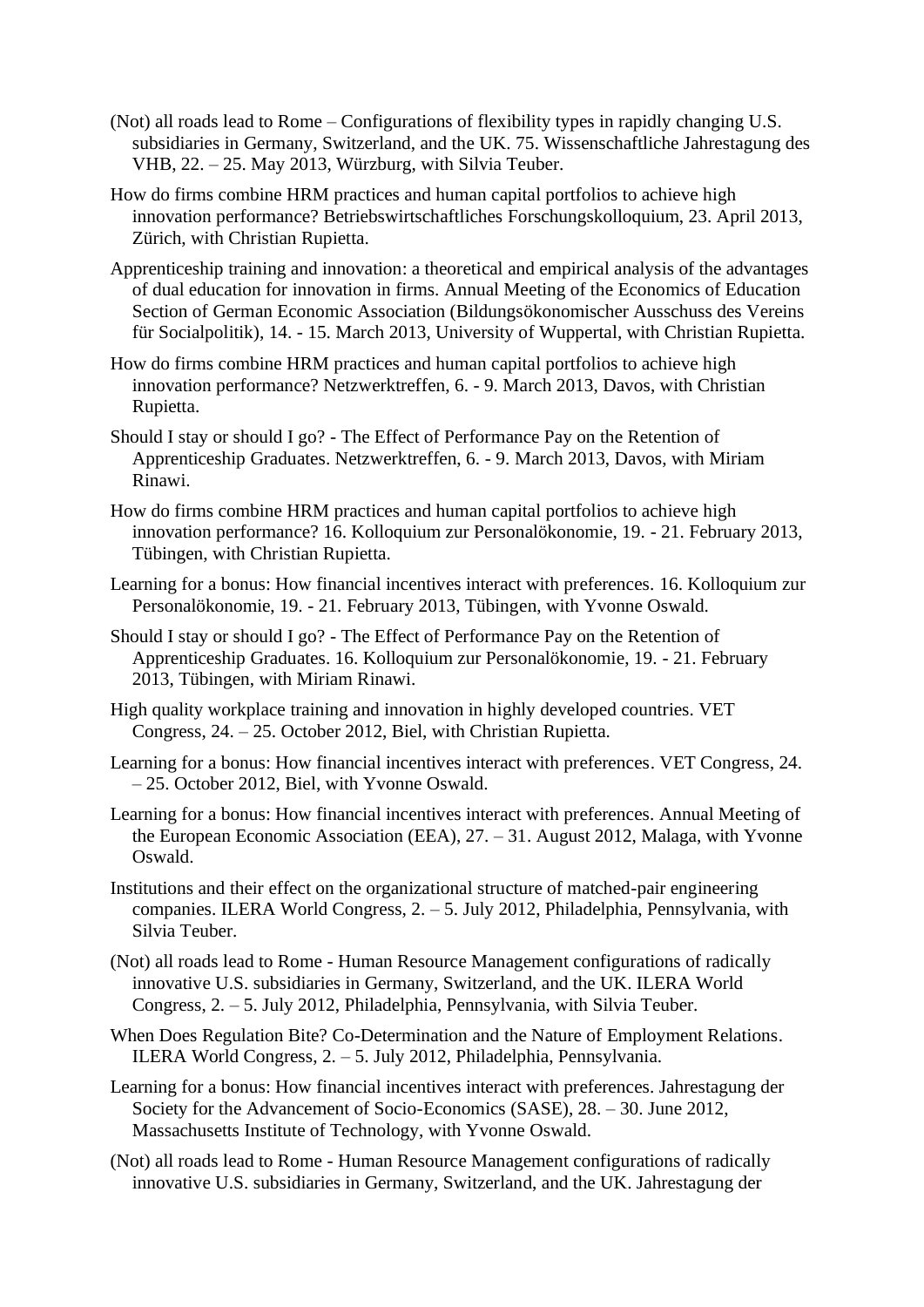Society for the Advancement of Socio-Economics (SASE), 28. – 30. June 2012, Massachusetts Institute of Technology, with Silvia Teuber.

- When Does Regulation Bite? Co-Determination and the Nature of Employment Relations. Jahrestagung der Society for the Advancement of Socio-Economics (SASE), 28. – 30. June 2012, Massachusetts Institute of Technology.
- High quality workplace training and innovation in highly developed countries. Canadian Economics Association (CEA), 7. – 10. June 2012, Calgary, with Christian Rupietta.
- How do companies adapt their organization to national institutions: evidence from matchedpair engineering companies. Jahrestagung des Verbands der Hochschullehrer der BWL, 30. May – 2. June 2012, Bolzano IT, with Silvia Teuber.
- Learning for a bonus: How financial incentives interact with preferences. Jahrestagung des Verbands der Hochschullehrer der BWL, 30. May – 2. June 2012, Bolzano IT, with Yvonne Oswald.
- High quality workplace training and innovation in highly developed countries. UZH Business Research Seminar, 29. May 2012, Zürich, with Christian Rupietta.
- Wohlstand sichern Betriebe der Zukunft, Einführungsstatement zum Forum A der Demografietagung im Bundeskanzleramt, 24. May 2012, Berlin.
- Is apprenticeship training important for innovation in highly developed countries? Spring Meeting of Young Economists (SMYE), 26. – 28. April 2012, Mannheim, with Christian Rupietta.
- Is apprenticeship training important for innovation in highly developed countries? Swiss Society of Economics and Statistics (SSES), 12. – 13. April 2012, Zürich, with Christian Rupietta.
- Are apprenticeship-training firms more innovative than non-apprenticeship-training firms? 15. Kolloquium zur Personalökonomie, 14. – 16. March 2012, Paderborn, with Christian Rupietta.
- When a door closes a window opens Is that true? An investigation of involuntary separations in Switzerland, 15. Kolloquium zur Personalökonomie, 14. – 16. March 2012, Paderborn, with Simone Balestra.
- Another Effect of Education: Educational Diversity and Workers' Pay, Annual Meeting of the Economics of Education Section of German Economic Association (Bildungsökonomischer Ausschuss des Vereins für Socialpolitik), 27. – 28. January 2012, Zürich, with Simone N. Tuor.
- Are apprenticeship-training firms more innovative than non-apprenticeship-training firms? Netzwerktreffen, 19. – 21. January 2012, Tübingen, with Christian Rupietta.
- How do companies adapt their organization to national institutions? Evidence from matchedpair engineering companies, Netzwerktreffen, 19. – 21. January 2012, Tübingen, with Silvia Teuber.
- When a door closes a window opens Is that true? An investigation of involuntary separations in Switzerland, Netzwerktreffen, 19. – 21. January 2012, Tübingen, with Simone Balestra.
- Occupational stereotypes, gender segregation and job satisfaction. EALE, 22.- 24. September 2011, with Simon Janssen.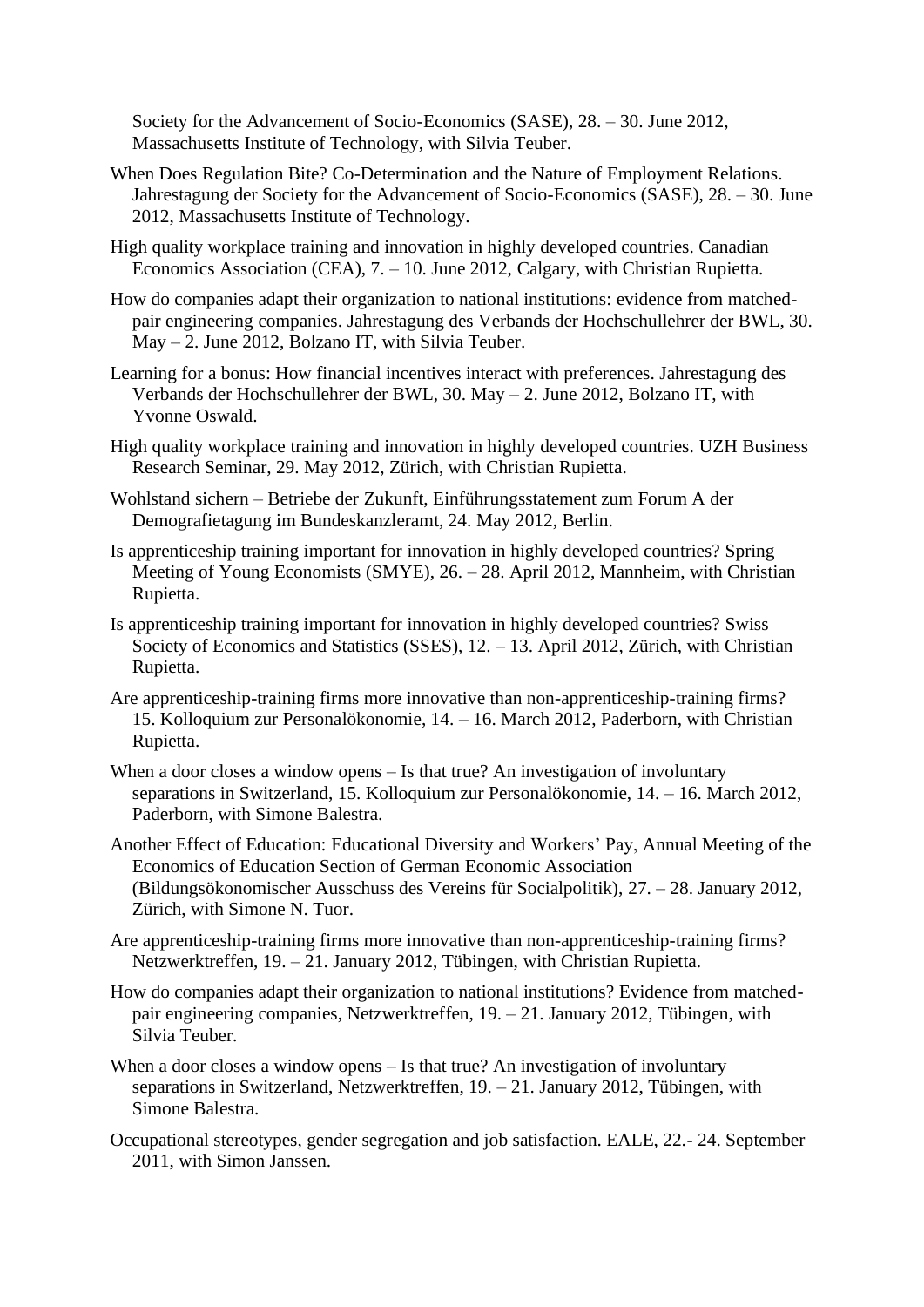- Firms' Monopsony, Gender-Specific Preferences and the Gender Pay Gap Evidence from Multi-Establishment Firms. Zurich Workshop on Economics, 8. – 10. September 2011, Luzern, with Simon Janssen.
- Firms' Monopsony, Gender-Specific Preferences and the Gender Pay Gap Evidence from Multi-Establishment Firms. Annual Meeting of the Economics of Education Section of German Economic Association (Verein für Socialpolitik), 4. – 7. September 2011, Frankfurt, with Simon Janssen.
- Mobility and internal labor markets in a comparison of matched-pair engineering companies in the U.S., Japan, Germany, and Switzerland. Industrial Relations in Europe Conference, 1. – 2. September 2011, Barcelona, with Silvia Teuber.
- Survival of matched-pair engineering companies in different institutional environments. Academy of Management Meeting, 12. – 16. August 2011, San Antonio, TX, with Silvia Teuber.
- Mobility and internal labor markets in a comparison of matched-pair engineering companies in the U.S., Japan, Germany, and Switzerland. 32th International Working Party on Labour Market Segmentation, 11. – 13. July 2011, Bamberg, with Silvia Teuber.
- Explaining the Gender Pay Gap Revisited. Kolloquium des Fachbereichs Wirtschaftswissenschaft, 29. June 2011, Tübingen.
- Educational Spillovers at the Firm-Level: Separating Type and Level of Education. Jahrestagung der Society for the Advancement of Socio-Economics (SASE), 23. – 25. June 2011, Madrid, with Christian Rupietta.
- Mobility and internal labor markets in a comparison of matched-pair engineering companies in the U.S., Japan and Switzerland. Jahrestagung der Society for the Advancement of Socio-Economics (SASE), 23. – 25. June 2011, Madrid, with Silvia Teuber.
- Part-Time Work and Employer-provided Training: Boon to Women and Bane to Men? Jahrestagung der Society for the Advancement of Socio-Economics (SASE), 23. – 25. June 2011, Madrid, with Yvonne Oswald.
- The Gender Pay Gap and Performance Pay: Is there Room for Discrimination? Jahrestagung der Society for the Advancement of Socio-Economics (SASE), 23. – 25. June 2011, Madrid, with Vitalie Stancov.
- Part-Time Work and Employer-provided Training: Boon to Women and Bane to Men? Betriebswirtschaftliches Forschungskolloquium, 17. May 2011, Zürich, with Yvonne Oswald.
- Occupational stereotypes, gender segregation and job satisfaction. Spring Meeting of Young Economists, 14. – 16. April 2011, Groningen, with Simon Janssen.
- Educational Spillovers at the Firm Level: Separating Type and Level of Education. Netzwerktreffen, 31. March – 2. April 2011, Paderborn, with Christian Rupietta.
- Mobility and Internal Labor Markets in a Comparison of Matched-pair Engineering Companies in the U.S., Japan, Germany, and Switzerland. Netzwerktreffen, 31. March – 2. April 2011, Paderborn, with Silvia Teuber.
- Part-time work and employer-provided training: boon to women and bane to men? Netzwerktreffen, 31. March – 2. April 2011, Paderborn, with Yvonne Oswald.
- The Gender Pay Gap and Performance Pay: Is there Room for Discrimination? Netzwerktreffen, 31. March – 2. April 2011, Paderborn, with Simon Janssen.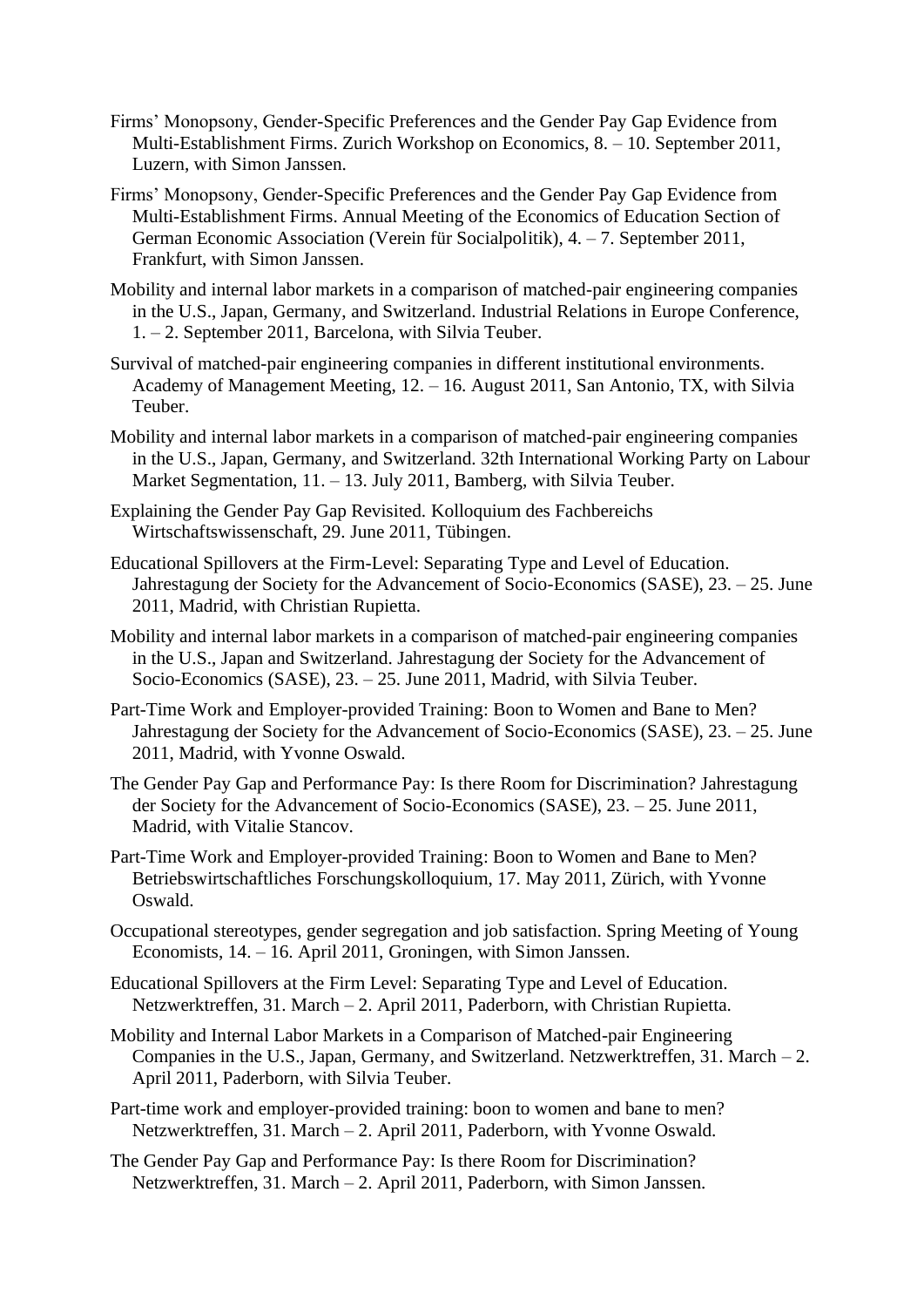- Career Entry and Success After Tertiary Vocational Education. VET Congress 2011, 23. 25. March 2011, Bern/Zollikofen, with Regula Geel.
- Varieties of Capitalism and its implications on the organizational structure in engineering plants in the USA, Switzerland, the UK and Germany. VET Congress 2011, 23. – 25. March 2011, Bern/Zollikofen, with Silvia Teuber.
- Wage Flexibility and Displacement Losses. VET Congress 2011, 23. 25. March 2011, Bern/Zollikofen, with Simon Janssen.
- Career Entry and Success After Tertiary Vocational Education. 14. Kolloquium zur Personalökonomie, 9. – 11. February 2011, Zürich, with Regula Geel.
- Educational Spillovers at the Firm-Level: Separating Type and Level of Education. 14. Kolloquium zur Personalökonomie, 9. – 11. February 2011, Zürich, with Christian Rupietta.
- Part-Time Work and Employer-provided Training: Boon to Women and Bane to Men. 14. Kolloquium zur Personalökonomie, 9. – 11. February 2011, Zürich, with Yvonne Oswald.
- The Gender Pay Gap in Performance Pay. 14. Kolloquium zur Personalökonomie, 9. 11. February 2011, Zürich, with Simone Tuor.
- The short and long term consequences of early labor market transitions. 14. Kolloquium zur Personalökonomie, 9. – 11. February 2011, Zürich, with Simon Janssen.
- Varieties of Capitalism and its implications on the organizational structure in engineering plants in the USA, Switzerland, the UK and Germany. 14. Kolloquium zur Personalökonomie, 9. – 11. February 2011, Zürich, with Silvia Teuber.
- Das Geheimnis erfolgreicher Unternehmer. Enterprize 2010, 21. September 2010, Zürich.
- Apprentice Pay: Its Setting, Outcomes and Implications in Britain, Germany and Switzerland. Jahrestagung der Society for the Advancement of Socio-Economics (SASE), 24. - 26. June 2010, Philadelphia, with Prof. Paul Ryan.
- Earning From the Learning of Co-Workers Knowledge Spillovers Within Work Groups. Jahrestagung der Society for the Advancement of Socio-Economics (SASE), 24. - 26. June 2010, Philadelphia, with Simone Tuor.
- Earning while Learning: Labor Market Returns to Student Employment during Tertiary Education. Jahrestagung der Society for the Advancement of Socio-Economics (SASE), 24. - 26. June 2010, Philadelphia, with Regula Geel.
- Survive in different institutional environments how do similar engineering companies act in different countries? Jahrestagung der Society for the Advancement of Socio-Economics (SASE), 24. - 26. June 2010, Philadelphia, with Silvia Teuber.
- The short and long term consequences of early labor market transitions. Jahrestagung der Society for the Advancement of Socio-Economics (SASE), 24. - 26. June 2010, Philadelphia, with Simon Janssen.
- Der Beitrag der beruflichen Bildung zum Unternehmenserfolg. 56. IW Studiengespräch zur beruflichen Bildung, 3. May 2010, Schloss Waldthausen Budenheim.
- Earning while Learning: Labor Market Returns to Student Employment during Tertiary Education. 13. Kolloquium zur Personalökonomie, 2. – 3. March 2010, Trier, with Regula Geel.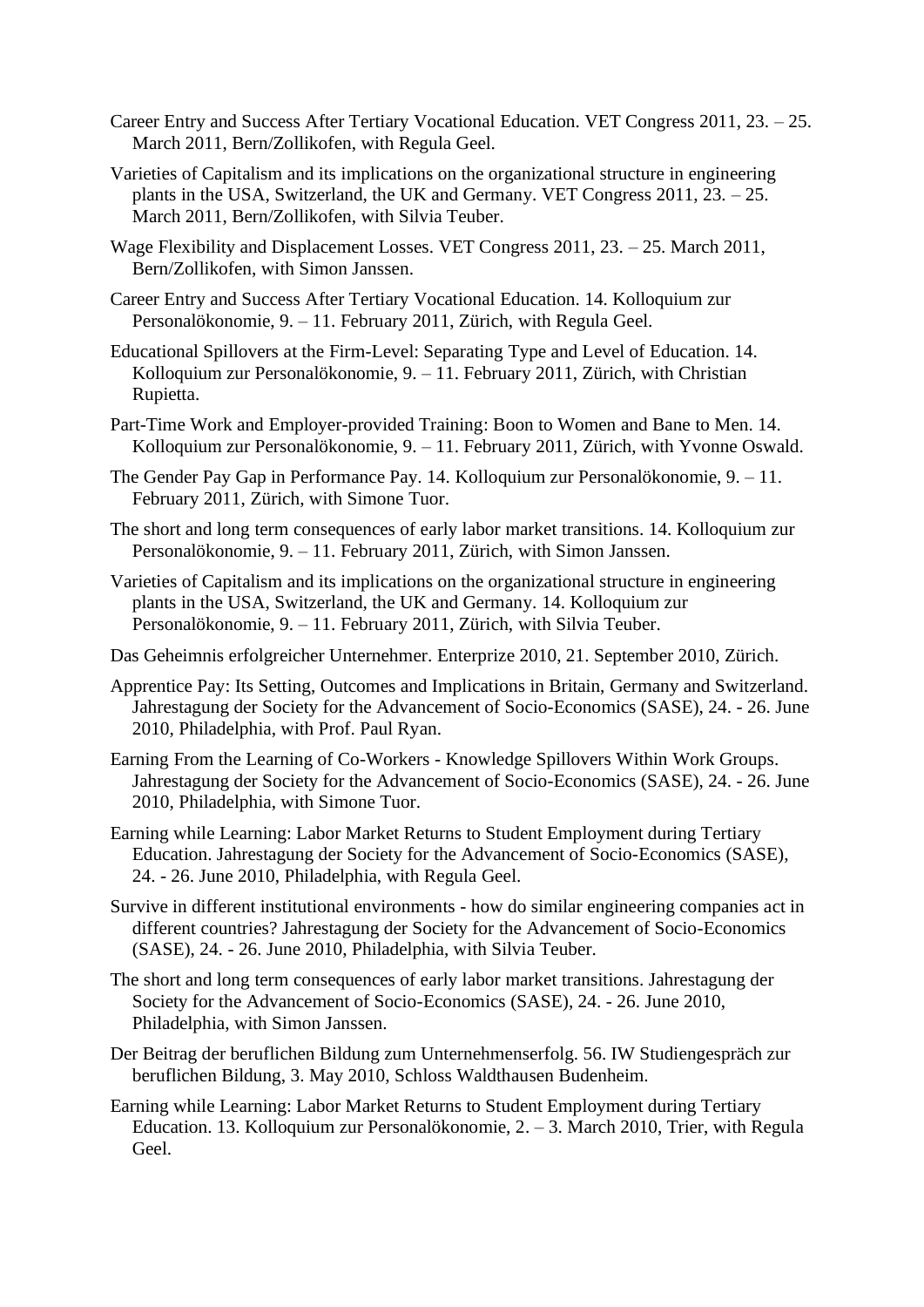- External Effects of Educational Diversity within Firms An Analysis of Returns to Co-Workers' Education. 13. Kolloquium zur Personalökonomie, 2. – 3. March 2010, Trier, with Simone Tuor.
- Mobility and Long Term Career Perspectives of Apprentices. 13. Kolloquium zur Personalökonomie, 2. – 3. March 2010, Trier, with Simon Janssen.
- Recruiting Apprenticeship Graduates. 13. Kolloquium zur Personalökonomie, 2. 3. March 2010, Trier, with Jens Mohrenweiser.
- Training Participation of an Aging Workforce. 13. Kolloquium zur Personalökonomie, 2. 3. March 2010, Trier, with Simon Janssen.
- What's Behind Coordinated Market Economies? Institutional Mechanisms of the German and Swiss Apprenticeship Systems and their Effects. 13. Kolloquium zur Personalökonomie, 2. – 3. March 2010, Trier, with Silvia Teuber.
- What triggers the Establishment of a Works Council?. EALE-Kongress, 10. -12. September 2009, Tallinn, with Jens Mohrenweiser.
- The Impact of Aging and Age Diversity on Company Performance. 15<sup>th</sup> IIRA World Congress, 24. - 27. August 2009, Sydney, with Stephan Veen.
- What triggers the Establishment of a Works Council?. 15<sup>th</sup> IIRA World Congress, 24. 27. August 2009, Sydney, with Jens Mohrenweiser.
- Marijuana Consumption, Educational Outcomes and Labor Market Success. EEA-Kongress, 23. - 27. August 2009, Barcelona, with Donata Bessey.
- Marijuana Consumption, Educational Outcomes and Labor Market Success. Jahrestagung der Society for the Advancement of Socio-Economics (SASE), 16. -18. July 2009, Paris, with Donata Bessey.
- Occupational Mobility Within and Between Skill Clusters: An Empirical Analysis Based on the Skill-Weights Approach. Jahrestagung der Society for the Advancement of Socio-Economics (SASE), 16. -18. July 2009, Paris, with Regula Geel.
- The Effectiveness of Co-Determination Laws the Case of Paid Leave of Absence of German Works Councillors. Jahrestagung der Society for the Advancement of Socio-Economics (SASE), 16. -18. July 2009, Paris, with Jens Mohrenweiser.
- Time-Even More Costly Than Money: Training Costs of Workers and Firms. Jahrestagung der Society for the Advancement of Socio-Economics (SASE), 16. -18. July 2009, Paris, with Simone Tuor.
- What difference do beliefs make? An empirical analysis of the gender-wage gap. Jahrestagung der Society for the Advancement of Socio-Economics (SASE), 16. -18. July 2009, Paris, with Simon Janssen.
- What triggers the Establishment of a Works Council? BUIRA-Kongress, 2. -4. July 2009, Cardiff, with Jens Mohrenweiser.
- The Impact of Aging and Age Diversity on Company Performance. Jahrestagung des Vereins der Hochschullehrer der BWL, 3. – 6. June 2009, Nürnberg, with Stephan Veen.
- Demographische Herausforderungen für die betriebliche Personalpolitik. Bonner Akademischer Sommer, 19. May 2009, Bonn.
- The Effects of Ageing on Organizational Performance: a Trade-off between Quantity and Quality. 12. Kolloquium zur Personalökonomie, 4. -6. March 2009, Wien, with Martin Schneider and Stephan Veen.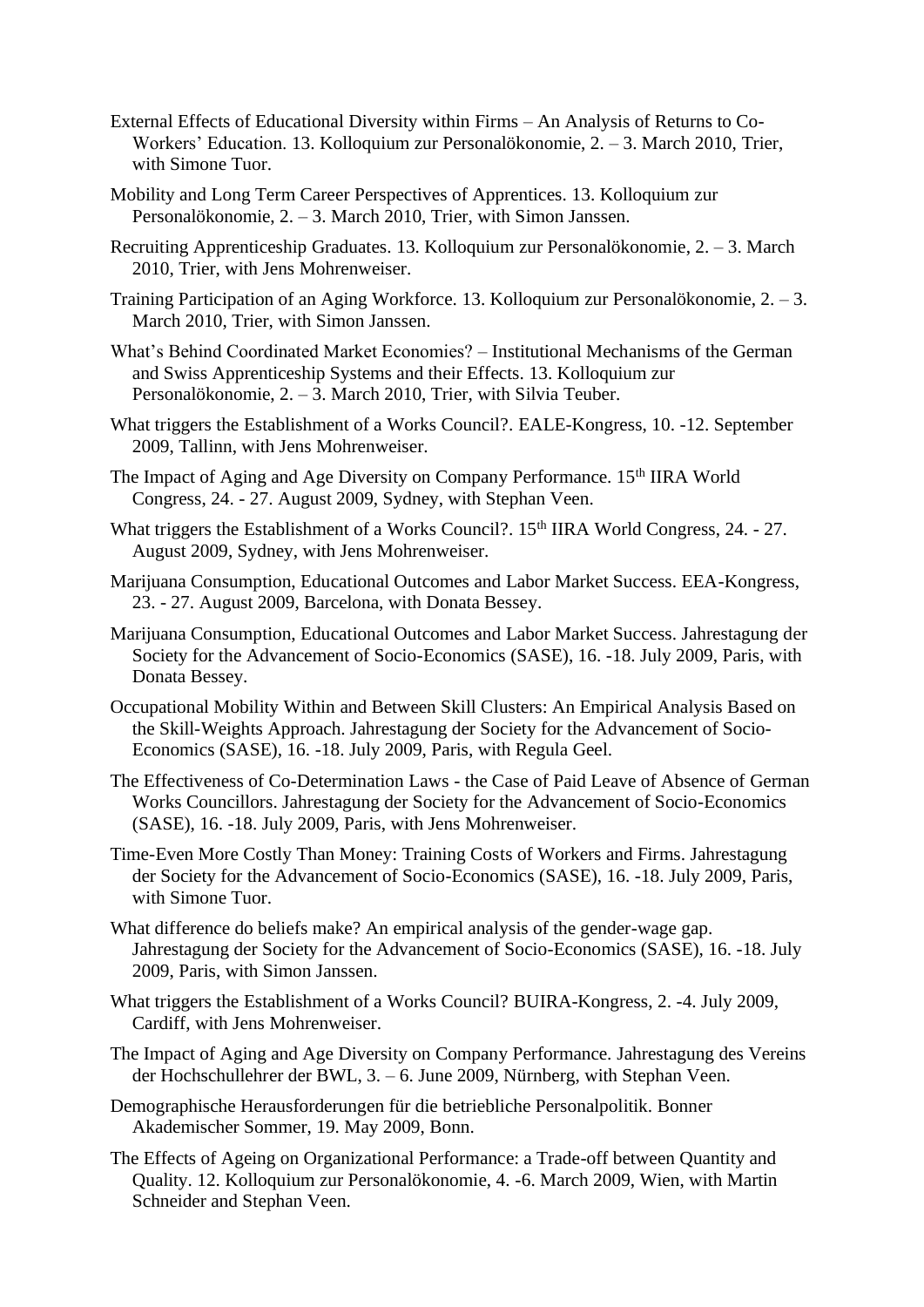- Time- Even More Costly Than Money: Training Costs of Workers and Firms. 12. Kolloquium zur Personalökonomie, 4. -6. March 2009, Wien, with Simone Tuor.
- What Differences do Beliefs Make? An Empirical Analysis of the Gender-Wage Gap. 12. Kolloquium zur Personalökonomie, 4. -6. March 2009, Wien, with Simon Janssen.
- What Triggers the Establishment of a Works Council? 12. Kolloquium zur Personalökonomie, 4. -6. March 2009, Wien, with Jens Mohrenweiser and Paul Marginson.
- Complementarities between apprenticeship training and firm sponsored continuing training?. EHB-Kongress zum Thema "Effectiveness of Learning and Efficiency in VET Systems", 25. -27. March 2009, Bern/Zollikofen, with Jens Mohrenweiser.
- German apprenticeship training and the skill weights approach An empirical analysis. EHB-Kongress zum Thema "Effectiveness of Learning and Efficiency in VET Systems", 25. - 27. March 2009, Bern/Zollikofen, with Johannes Mure and Regula Geel.
- Risk-return trade-offs to complete educational paths: Vocational, academic and mixed. EHB-Kongress zum Thema "Effectiveness of Learning and Efficiency in VET Systems", 25. - 27. March 2009, Bern/Zollikofen, with Simone Tuor.
- Skill obsolescene, vintage effects and changing tasks. EHB-Kongress zum Thema "Effectiveness of Learning and Efficiency in VET Systems", 25. -27. March 2009, Bern/Zollikofen, with Simon Janssen.
- Anreize für (Hochschul-)Lehrer aus ökonomischer Perspektive. Tagung "Lehrpreise an Schweizer Hochschulen", 13. November 2008, Universität Zürich.
- Erklärung betrieblicher Ausbildungsentscheidungen with Hilfe des Skill-Weights Approach. Gastvortrag an der Universität Tübingen, 10. November 2008, Tübingen.
- Monetary rewards and faculty behaviour: How Economic Incentives drive Publish or Perish. 2008 Southern Management Association Meeting, Session zum Thema "Occupation Perception", 29. October - 1. November 2008, St. Pete Beach, Florida.
- Travel Incentives as Tournament Compensation Problems of Contestant Heterogeneity and Solutions. Annual Meeting 2008 der Academy of Management, 8. - 13. August 2008, Anaheim, California, with Kerstin Pull.
- Rates of Return and Risk-Return Trade-Offs to Different Educational Paths: Vocational, Academic and Mixed. Jahrestagung der Society for the Advancement of Socio-Economics (SASE), 21. - 23. July 2008, San Jose, Costa Rica, with Simone Tuor.
- Wer entscheidet sich, Unternehmer zu werden? Der Hans-Dampf-in-allen-Gassen oder der Spezialist. Tagung des Unternehmenstheoretischen Ausschusses, 18./19. April 2008, Bendorf.
- Alternde Belegschaften. 175-Jahr Feier der Universität Zürich, 11. April 2008, Zürich.
- Erklärung von Ausbildungsentscheidungen mit Hilfe des Skill-Weights Approach. Annual Meeting of the German Economic Association (Verein für Socialpolitik), 10. - 11. April 2008, Universität Bern, with Johannes Mure and Regula Geel.
- Tournament Incentives and Contestant Heterogeneity: Empirical Evidence from the Organizational Practice. Conference on Tournaments, Contests and Relative Performance Measurement, 8./9. March 2008, Raleigh, NC/USA, with Kerstin Pull.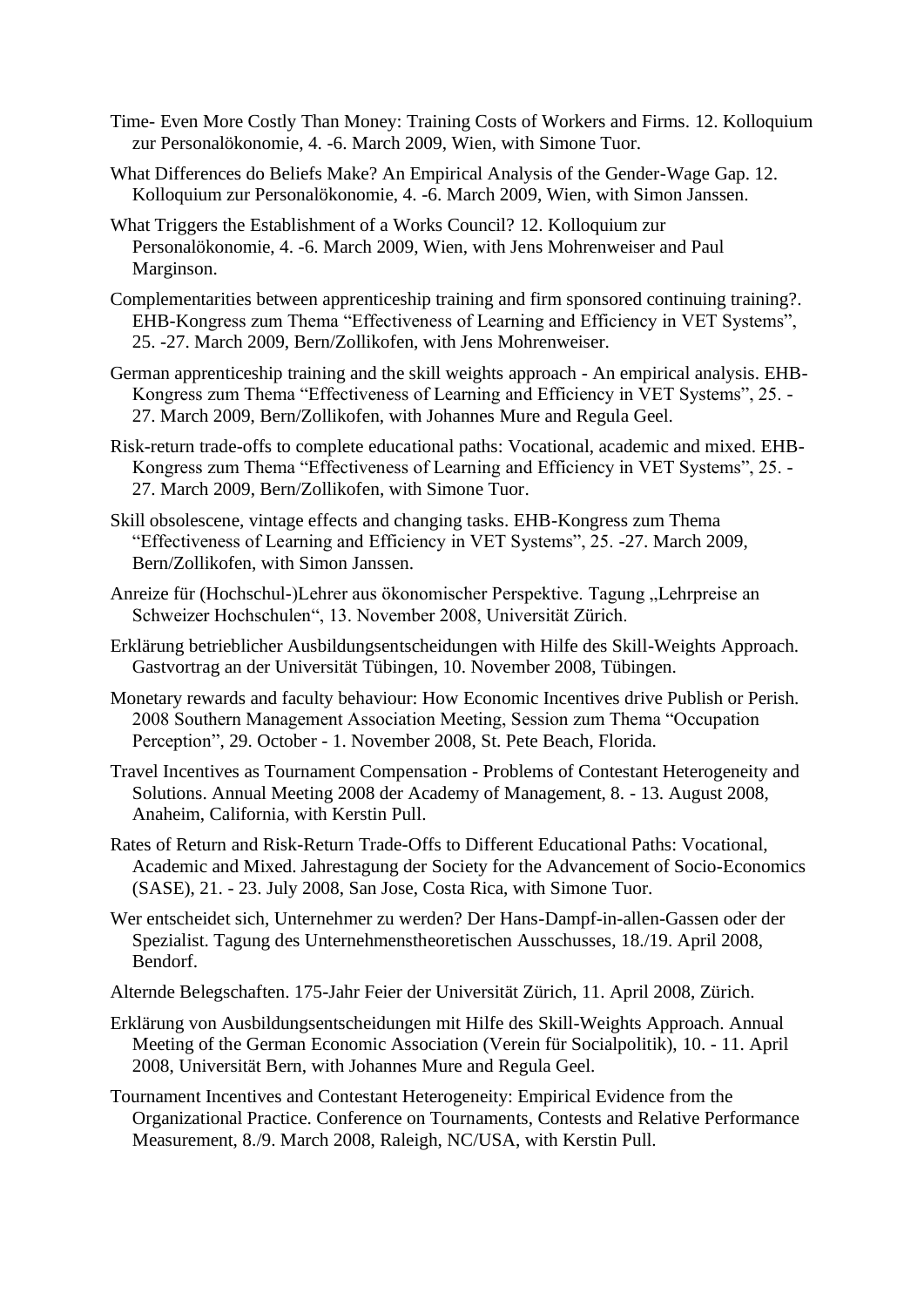- Tournament Incentives and Contestant Heterogeneity: Empirical Evidence from the Organizational Practice. 11. Kolloquium zur Personalökonomie, 6./7. March 2008, Bonn, with Kerstin Pull.
- Beschränkte Bedeutung individueller Leistungsanreize für die Wettbewerbskraft von Hochschulen. Gönneranlass des FAN, 20. November 2007, Zürich.
- Die Rolle des Staates bei der Bildungsfinanzierung von der Krippe bis zur Universität. Panel Discussant. Annual Meeting of the German Economic Association (Verein für Socialpolitik), 9.-12. October 2007, München.
- Incentives in Tournaments with Heterogeneous Contestants: Splitting-Leagues and Handicapping in Organizations. Annual Meeting of the German Economic Association (Verein für Socialpolitik), 9.-12. October 2007, München.
- Early Terminations of Apprenticeships in Germany: An Economic Analysis of Dropouts and Changers. Jahrestagung der Society for the Advancement of Socio-Economics (SASE), 28. - 30. June 2007, Copenhagen Business School.
- Tournament Incentives in Organizations with Heterogeneous Employees. Jahrestagung der Society for the Advancement of Socio-Economics (SASE), 28. - 30. June 2007, Copenhagen Business School.
- Studium und lebenslanges Lernen: Der Weg in die Zukunft. Promotionsfeier der Wirtschaftswissenschaftlichen Fakultät der Universität Zürich, 13. December 2006.
- Social Capital and the Willingness to become Self-Employed: Is there a difference between women and men? Vortrag auf der IFSAM World Conference, Berlin, 28. - 30. September 2006.
- The Puzzle of Non-Participation in Training An Empirical Study of Permanent vs. Occasional Non-Participation. Annual Meeting of the German Economic Association (Verein für Socialpolitik), 26. - 29. September 2006, Bayreuth.
- Demographic Change, Firm Demography and Productivity. Distinguished Lecture Jacobs Center at the University of Bremen, 25. September 2006, Bremen.
- Der Begutachtungsprozess: Do's und Don'ts aus Herausgebersicht. Kolloquium "Proposal Writing and Scholarly Publication" im Rahmen des Tübinger-Graduiertenkollegs, 14. July 2006.
- Explaining Individual Wage Expectations The Role of Occupational Preferences and Risk Aversion. Jahrestagung der Society for the Advancement of Socio-Economics (SASE), 30. June - 2. July 2006, Universität Trier.
- On the Explanation of Training Abstinence An Empirical Study of the Return to Education for Non-Participants. Jahrestagung der Society for the Advancement of Socio-Economics (SASE), 30. June - 2. July 2006, Universität Trier.
- The Skill-Weights Approach and Job Mobility: Empirical Results for Germany. Jahrestagung der Society for the Advancement of Socio-Economics (SASE), 30. June - 2. July 2006, Universität Trier.
- Incentives for Schools, Educational Signals and Labour Market Outcomes. 68. Wissenschaftliche Jahrestagung des VHB, 08. - 10. June 2006, Dresden.
- Social Capital and the Willingness to become Self-Employed: Is there a difference between women and men? 68. Wissenschaftliche Jahrestagung des VHB, 08. - 10. June 2006, Dresden.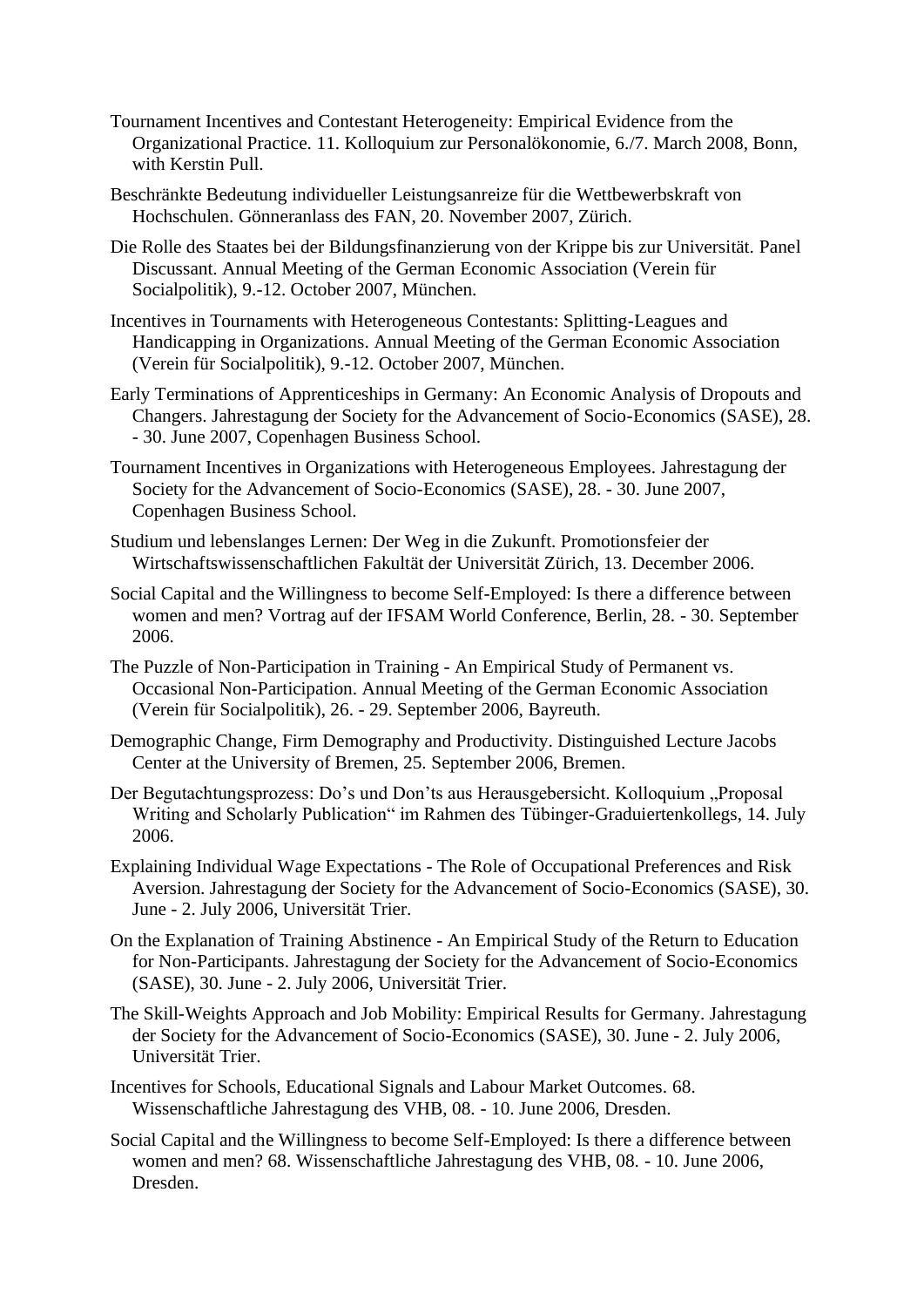- The Influence of Firm-Specific Qualification on Training Investment. 68. Wissenschaftliche Jahrestagung des VHB, 08. - 10. June 2006, Dresden.
- Incentives in Schools and Labour Market Outcomes. Annual Meeting of the German Economic Association (Verein für Socialpolitik), 8. March 2006, Konstanz.
- Lohnerwartungen von Studierenden: Eine theoretische und empirische Analyse. 9. Kolloquium zur Personalökonomie, 7. March 2006, Zürich.
- Kurzvortrag und Diskussionseinleitung beim Forum "Mittelschulen und Hochschulen im Gespräch", 19. January 2006, Zürich.
- Ökonomische Analyse von Incentive Reisen personalökonomische Analysen und empirische Befunde. 7. November 2005, Köln.
- Bedeutung der höheren Berufsbildung für den Standort Schweiz. Tagung der Kaufmännischen Vereinigung (KV) Schweiz, 28. October 2005, Zürich.
- Das BDI-Mittelstandspanel Die Hand am Puls der Unternehmer. Tag des industriellen Mittelstandes, 18. October 2005, Berlin.
- MIND 04 Mittelstand in Deutschland. Gemeinsame Veranstaltung des Wirtschaftsmagazins "Impulse" und der Sparkassen Finanzgruppe, 17. October 2005, Berlin.
- Nachfolge und Personalentwicklung im Mittelstand. Tag des industriellen Mittelstandes, 30. September 2005, Osnabrück.
- Ökonomische Analyse von Incentive Reisen empirische Befunde. 29. August 2005, Köln.
- Strategische Planung und mittelständische Unternehmen Grundlage unternehmerischer Erfolge. Forum Mittelstand des Zentrums für Unternehmertum und Existenzgründung an der WHU Koblenz, 30. June 2005.
- Betriebliche Weiterbildung in kleinen und mittelständischen Unternehmen. BIBB-Fachtagung zum Thema "Kosten, Nutzen, Finanzierung beruflicher Weiterbildung", 2./3. June 2005, Bonn.
- On the Explanation of horizontal, vertical and cross-sector R&D partnerships. Evidence for the German industrial sector with special emphasis on small and medium sized businesses. 67. Wissenschaftlichen Jahrestagung des VHB, 18. - 21. May 2005, Kiel.
- Betriebliche Beschäftigung älterer Arbeitnehmer ein Problemaufriss. Konstituierende Sitzung der interdisziplinären Arbeitsgruppe "Chancen und Probleme einer alternden Gesellschaft" der Deutschen Akademie der Naturforscher Leopoldina, 21. - 23. April 2005, Schloss Marbach.
- Verspricht mir eine gute Ausbildung einen höheren Lohn und warum? Kinderuniversität Zürich, 19. January 2005.
- Ed Lazear The Jack-of-all-Trades in Labor Economics. Laudatio anlässlich der Verleihung des IZA Price in Labor Economics 2004 an Prof. Edward Lazear, Stanford/USA., 25. November 2004, Berlin.
- Innovative Unternehmenspolitik Fachkräfte für den Mittelstand. Mittelstandstag 2004 des Bundesministeriums für Wirtschaft und Arbeit (BMWA), 4. November 2004, Berlin.
- Aktuelle Fragen der Mittelstandsfinanzierung. KfW Mittelstandsbeirat, 14. October 2004, Bonn.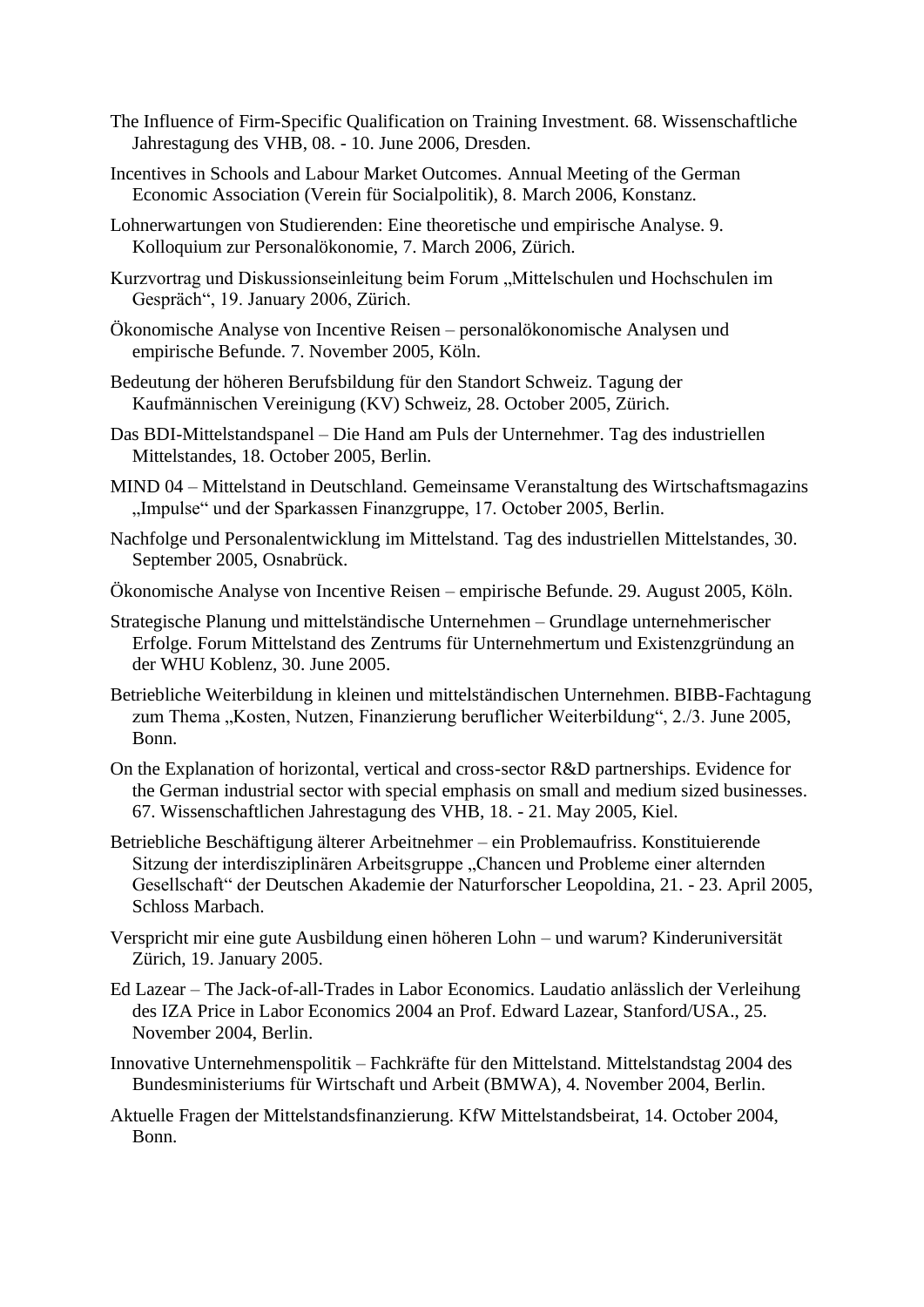- Geschlechtsspezifische Weiterbildungsbeteiligung im regionalen Kontext. Discussant. 10. Forschungstreffen der Projektgruppe IAB-Betriebspanel an der Universität Trier, 06./07. October 2004, Koreferat zu Bellmann/Leber.
- Ich-AG als eine neue Gründungsform aus der Arbeitslosigkeit Ergebnisse der Befragung unter Teilnehmern an den G.I.B.-Orientierungsseminaren. Bundesministerium für Wirtschaft und Arbeit, 1. October 2004, Berlin.
- Personnel Economics: Team Size and Effort in Start-Up-Teams Another Consequence of Free-riding and Peer Pressure in Partnerships. EALE-Kongress, 9. - 11. September 2004, Lissabon.
- Finanzierung Lebenslangen Lernens. Bundespressekonferenz Berlin, 28. July 2004.
- On the Origins of low Entrepreneurship-Rates in Germany The Influence of Labour Market Regulations and their Perception. Jahrestagung der Society for the Advancement of Socio-Economics (SASE), 8.-11. July 2004, George Washington University in Washington D.C..
- Team Size and Effort in Start-Up-Teams another Consequence of Free-riding and Peer Pressure in Partnerships. Jahrestagung der Society for the Advancement of Socio-Economics (SASE), 8.-11. July 2004, George Washington University in Washington D.C..
- Betriebliche Bildungsstrategien im internationalen Wettbewerb. Universität Tübingen, 24. June 2004.
- Peer Pressure and Freeriding in Small Ownership Teams Is there an Optimal Size of Start-Up-Teams? Universität Tübingen, 23. June 2004.
- Peer Pressure and Freeriding in Small Ownership Teams Is there an Optimal Size of Start-Up-Teams? 66. Wissenschaftliche Jahrestagung des VHB, 4. June 2004, Karl-Franzens Universität in Graz.
- Lebenslanges Lernen: der Weg in die Zukunft. Diplomabschlussfeier Universität Konstanz, 15. May 2004.
- Personnel Economics: An Economic Approach to Human Resource Management. Internationales Symposium, 28. February 2004, Universität Paderborn.
- Downsizing Personalökonomische Analysen. 6. Theorie-Praxis-Workshop bei der Industrie und Handelskammer Köln, 6. February 2004, with Arndt Werner.
- Familienfreundliches Unternehmen. Workshop im Bundesministerium für Familie, Senioren, Frauen und Jugend (BmFSFJ), 16. December 2003, Berlin.
- Wirtschaftswissenschaftliche Politikberatung. Workshop im Bundesministerium für Wirtschaft und Arbeit (BMWA), 16. December 2003, Berlin.
- Anreize für Wissenschaftler an Hochschulen personalökonomische Analysen und empirische Befunde im deutsch-amerikanischen Vergleich. 21. Sitzung der Klasse für Ingenieur- und Wirtschaftswissenschaften der Nordrhein-Westfälischen Akademie der Wissenschaften, 12. November 2003, Düsseldorf.
- Der Mittelstand als Arbeitgeber für Akademiker. Tagung der Korrespondentinnen/ Korrespondenten der Hochschulteams der Arbeitsämter, 6. November 2003, Bonn, with Rosemarie Kay.
- Der industrielle Mittelstand ein Erfolgsmodell. Tag des industriellen Mittelstandes, 21.October 2003, Berlin.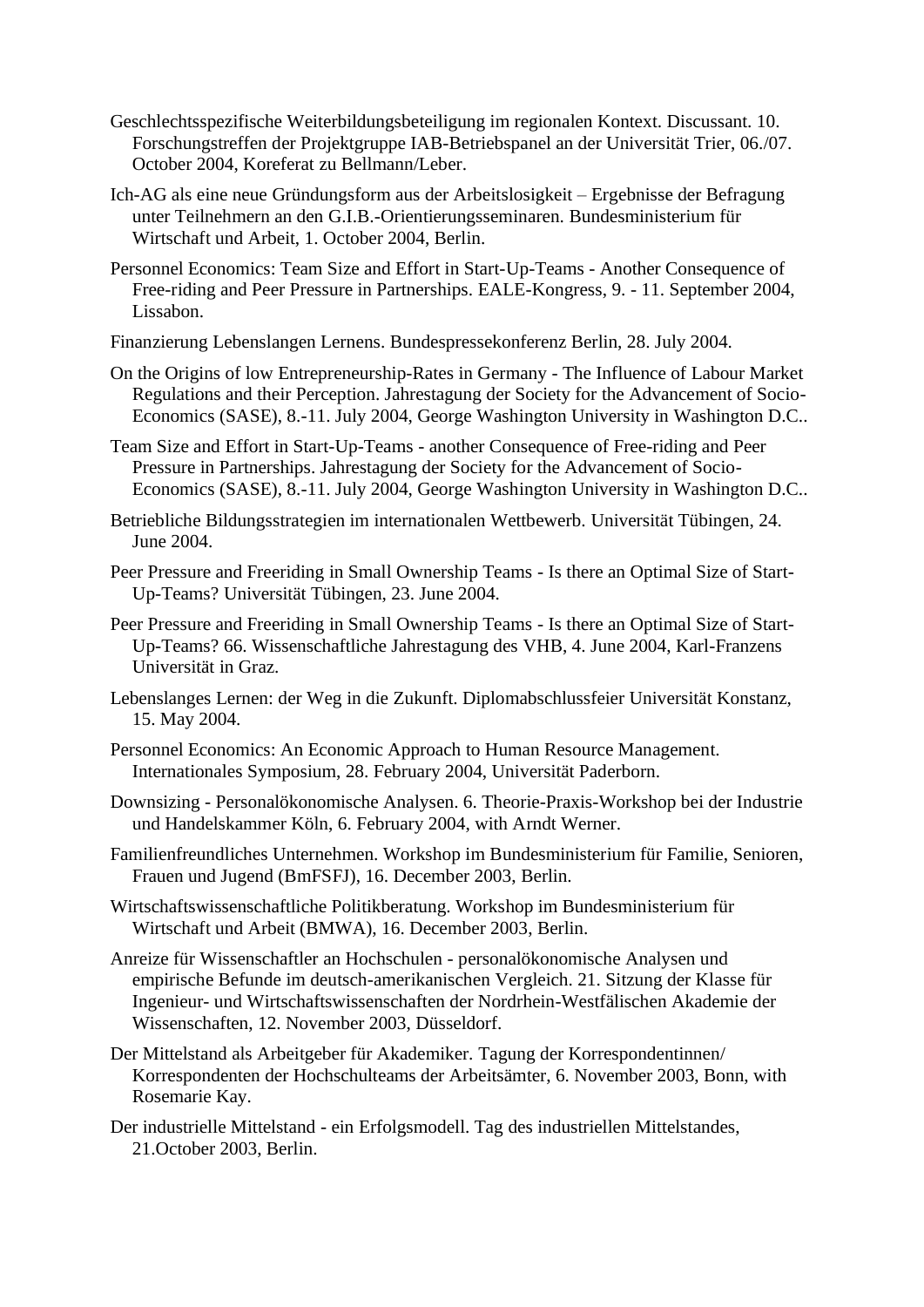- Entrepreneurial Signaling: Success Factor for Innovative Start-Ups. Annual Meeting of the German Economic Association (Verein für Socialpolitik), 3. October 2003, Universität Zürich, with Arndt Werner.
- Familienfreundlichkeit im Mittelstand Betriebliche Strategien zur besseren Vereinbarkeit von Beruf und Familie. Discussant. BDI-Reformkongresses zum Thema "Für ein attraktives Deutschland, Freiheit wagen - Fesseln sprengen!", 22. September 2003, Berlin.
- Ökonomische Analyse der Professorenbesoldungsreform in Deutschland. Discussant. 33. Wirtschaftswissenschaftliches Seminar Ottobeuren zum Thema "Bildung", 16. September 2003, Koreferat zu Harbring/Irlenbusch/Kräkel. In: Konferenzband des 33. Ottobeurener Wirtschaftswissenschaftlichen Seminars. Tübingen: Mohr Siebeck (2004).
- When do Start-Ups Grow? Annual Meeting 2003 der Academy of Management, 5. August 2003, Seattle, with Petra Moog.
- Anreize für Wissenschaftler an Hochschulen im deutsch-amerikanischen Vergleich personalökonomische Analysen und empirische Befunde. Antrittsvorlesung an der Universität Zürich, 30. June 2003, Zürich.
- Entrepreneurial Signaling: Success Factor for Innovative Start-Ups. 65. Wissenschaftliche Jahrestagung des VHB, 10.-13. June 2003, Universität Zürich.
- Humankapital des Gründers und Erfolg neu gegründeter Unternehmen eine empirische Analyse. 6. Kolloquium zur Personalökonomie, 26. March 2003, Zürich, with Petra Moog.
- Peer Pressure and Freeriding in Small Ownership Teams is there an Optimal Size of Start-Up-Teams? 6. Kolloquium zur Personalökonomie, 26. March 2003, Zürich, with Alwine Mohnen and Arndt Werner.
- Zum Einfluss von Signalen auf innovative Unternehmensgründungen: Eine theoretische und empirische Analyse. DFG-Berichtskolloquium, 30. October 2002, München, with Arndt Werner.
- Arbeitgeber-Signaling als Erklärungsansatz für Rekrutierungserfolge auf knappen Fachkräftemärkten. 64. Wissenschaftliche Jahrestagung des VHB, 23. May 2002, Universität München, with Corinna Schmidtke.
- Das industrielle Familienunternehmen Kontinuität im Wandel. VDI Nachrichten-Konferenz zum Thema "Familienunternehmen im Wandel der Zeit", 16.April 2002, Stuttgart.
- Anreize für Nachwuchswissenschaftler im deutsch-amerikanischen Vergleich. Annual Meeting of the German Economic Association (Verein für Socialpolitik), 21./22. March 2002, Jena, with Axel Schlinghoff.
- Arbeitgeber-Signaling als Erklärungsansatz für Rekrutierungserfolge auf knappen Fachkräftemärkten. 5. Köln-Bonner-Kolloquium, 8. March 2002, Universität Bonn, with Corinna Schmidtke.
- Inter-firm Differences in Job Vacancy Rates and Employer Signaling. Forschungsinstitut zur Zukunft der Arbeit (IZA), 26. February 2002, Bonn, with Corinna Schmidtke.
- Zum Einfluss von Signalen auf innovative Unternehmensgründungen und Beschäftigungseffekte. DFG-Schwerpunkttagung zum Thema "Interdisziplinäre Gründungsforschung", 18. October 2001, Rauischholzhausen.
- Das industrielle Familienunternehmen Kontinuität im Wandel. Tag des industriellen Mittelstandes, 10. October 2001, Berlin.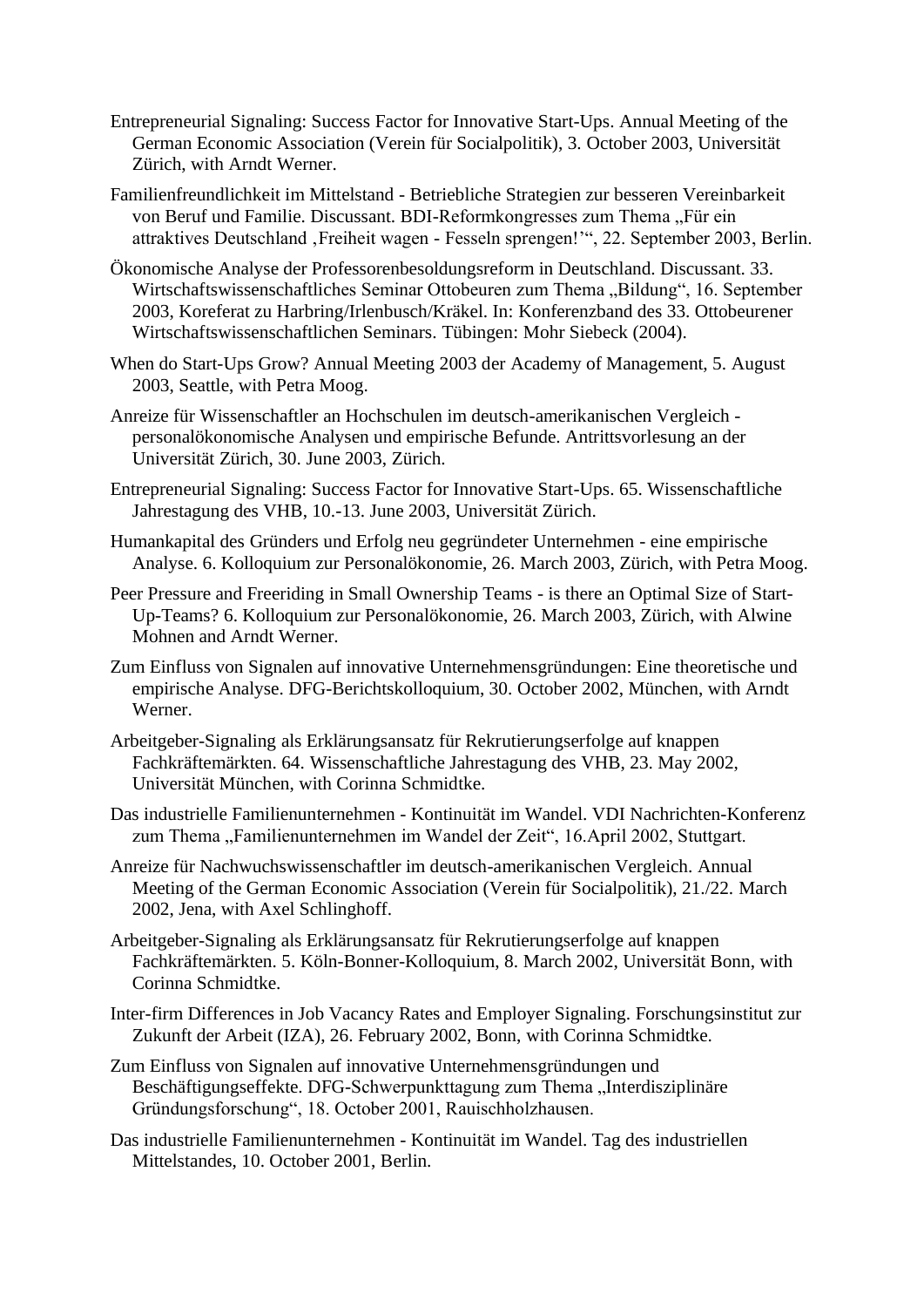- Anforderungen der leistungsbezogenen Planaufstellung und -bewirtschaftung an die Definition von Leistungsindikatoren. Speyerer Forum Haushalts- und Rechnungswesen 2001, 20. September 2001, Speyer.
- Generationswechsel im Mittelstand: Voraussetzungen für neue Dynamik. Eröffnungsveranstaltung der Initiative Unternehmensnachfolge "nexxt", 28. May 2001, Berlin.
- Zur Erklärung betrieblicher Sozialpolitik alternative theoretische Erklärungsansätze und Möglichkeiten der empirischen Überprüfung. Universität Zürich, 15. May 2001, Zürich.
- Personalmanagement ein Fach auf der Suche nach Theorie. Discussant. Festveranstaltung "100-Jahre Handelshochschule Köln", 3. May 2001, Köln.
- Indikatorenorientierte Mittelvergabe Chancen und Risiken. Symposium zum Thema "Das neue Steuerungsmodell und die Universitätsreform", 19. January 2001, Frankfurt.
- Fachkräfteproblem aus Unternehmensperspektive. Workshops der Bertelsmann-Stiftung, 11. January 2001, Gütersloh.
- Zum Einfluss von Signalen auf innovative Unternehmensgründungen. DFG-Schwerpunkttagung zum Thema "Interdisziplinäre Gründungsforschung", 4. November 2000, Bonn.
- Gründungen aus Kölner Hochschulen institutionelle Rahmenbedingungen und Beschäftigungseffekte. DFG-Schwerpunkttagung zum Thema "Interdisziplinäre Gründungsforschung", 3. November 2000, Bonn.
- Qualifizierung des Humankapitals im neuen unternehmensnahen Dienstleistungssektor. ARGE Tagung 2000 zum Thema "Bildungsreform aus ökonomischer Sicht", May 2000, with Rosemarie Kay.
- Kündigungs- und Entlassungsverhalten nach beruflicher Weiterbildung. Annual Meeting of the German Economic Association (Verein für Socialpolitik), 24./25. February 2000, Köln, with Corinna Schmidtke.
- Gründungen aus Kölner Hochschulen. Innovationstag 2000 der Kreissparkasse Köln und des Technologiezentrums Hürth, 15. January 2000, Hürth.
- Unternehmensgründungen aus Kölner Hochschulen. 2. Koordinierungstreffen/Berichtskolloquium zum DFG-Schwerpunkttagung zum Thema "Interdisziplinäre Gründungsforschung", 22./23. October 1999, Freiberg/Sachsen, with Rolf Sternberg.
- Betriebliche Sozialpolitik und Shareholder Value. Kolloquium zum Thema "Der Sozialstaat als Standortfaktor. Neue Märkte für Soziale Dienste", 6./7. September 1999, Berlin, with Kerstin Pull.
- Auswahl von Führungs- und Nachwuchsführungskräften: intern oder extern? Personalentwicklungs-Workshop, 2./3. September 1999, Witten-Bommerholz.
- Training Strategies of Companies in an International Comparison the Role of National Institutions and Strategic Decisions. Jahrestagung der Society for the Advancement of Socio-Economics (SASE), 8. - 11. July 1999, Wisconsin/USA.
- Arbeitszeitgestaltung im Krankenhaus als personalökonomisches Problem. Kolloquium der Wirtschaftswissenschaftler der Universität Tübingen, 27. April 1999, Tübingen.
- Arbeitszeitgestaltung als unternehmenstheoretisches Problem. Jahrestagung des Ausschusses für Unternehmenstheorie, 23./24. April 1999, Bendorf.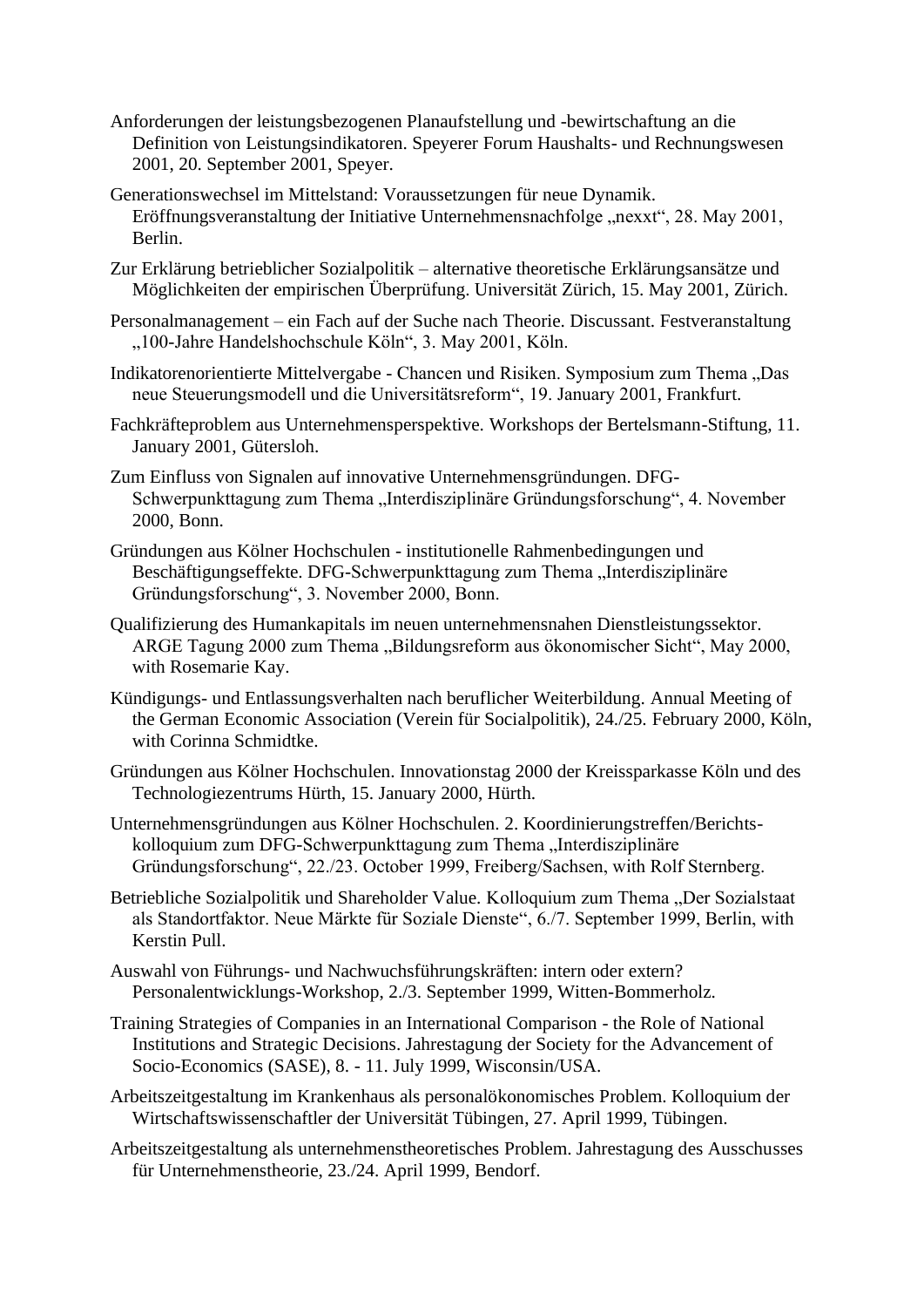- Der Hochschullehrer als Unternehmer. Moderation. Frühjahrestagung der Gutenberg-Arbeitsgemeinschaft, 23. April 1999, Bonn.
- Humanressourcen im internationalen Vergleich. Mannesmann Ausbildungsleitertagung zum Thema "Internationalisierung und Innovation in der Berufsbildung", 17. November 1998, Königswinter/Hirschberg.
- Personalwirtschaftliche Aspekte des Gründungsgeschehens. Gründerkolloquium, 3. July 1998, Köln.
- Arbeitszeitmodelle in der Industrie eine Alternative auch für Krankenhäuser? Symposium zum Thema "Einfluss unterschiedlicher Arbeitszeitregime auf die Produktionseffizienz im Krankenhaus", 25. June 1998, Dr. Mildred Scheel Haus, Köln.
- Betriebswirtschaftliche Kosten von Berufsdermatosen. 4. Krefelder Hautschutztag, 18. June 1998, Krefeld.
- Humanressourcen als Faktor im internationalen Wettbewerb. 44. Studiengespräch zum Thema "Modernisierung der Berufsbildung", 26. May 1998, Haus Lämmerbuckel.
- Zur Arbeitsmarktposition von Trierer und Kölner Absolventen der Betriebswirtschaftslehre. Diplomfeier Universität Trier, 28. November 1997, Trier.
- Finanzierung der beruflichen Bildung aus betrieblicher Perspektive ein internationaler Vergleich. Europäischer CEDEFOP-Workshop zum Thema "Finanzierung der Berufsbildung in Europa", 16.-18. June 1997, München.
- Mitarbeitermotivation aus ökonomischer Perspektive. Hochschulübergreifende Fortbildung zum Thema "Personalentwicklung als Führungsaufgabe", 4. June 1997, Bilstein, with Linus Geil.
- Betriebliche Ausbildungskosten im internationalen Vergleich. Ausschuss für Berufbildung der Bundesvereinigung der Deutschen Arbeitgeberverbände, 23. April 1997, Köln.
- Der Stand der betriebswirtschaftlichen Arbeitsrechtsanalyse. Eingangsstatement. Frühjahrestagung der Gutenberg-Arbeitsgemeinschaft zum Thema "Die Regelung der Arbeitsverhältnisse: Finden betriebswirtschaftliche Erkenntnisse einen Niederschlag in arbeitsrechtlichen Normen und Entscheidungen?", 18. April 1997, Bonn, with Dieter Sadowski.
- Ist das Ende der Hauptschulen aufzuhalten?. Annual Meeting of the German Economic Association (Verein für Socialpolitik), 06./07. February 1997, Potsdam, with Heiko Weckmüller.
- Organisationsformen beruflicher Erstausbildung in Europa Stand und Perspektiven. 7. Symposium Fachdidaktik Wirtschaftswissenschaften, 9. October 1996, Köln.
- Betriebliche Personalpolitik und Frauenbeschäftigung: Flexibilisierungsinteresse und organisatorische Effizienz von Arbeitszeitregelungen. Ringvorlesung zum Thema "Von der Lust zu studieren - und was daraus wird", 2. July 1996, Köln, with Astrid Rohles.
- Workplace Training Practices and the Institutional System of Vocational Education and Training in Germany. National Center for the Workplace IIRA Session on "Training at the Workplace for Incumbent and Experienced Workers", 2. June 1995, Washington.
- Works Councils: Barriers or Boosts for the Competitiveness of German Firms? 10th IIRA World Congress, 31. May - 3. June 1995, Washington, with Dieter Sadowski and Bernd Frick.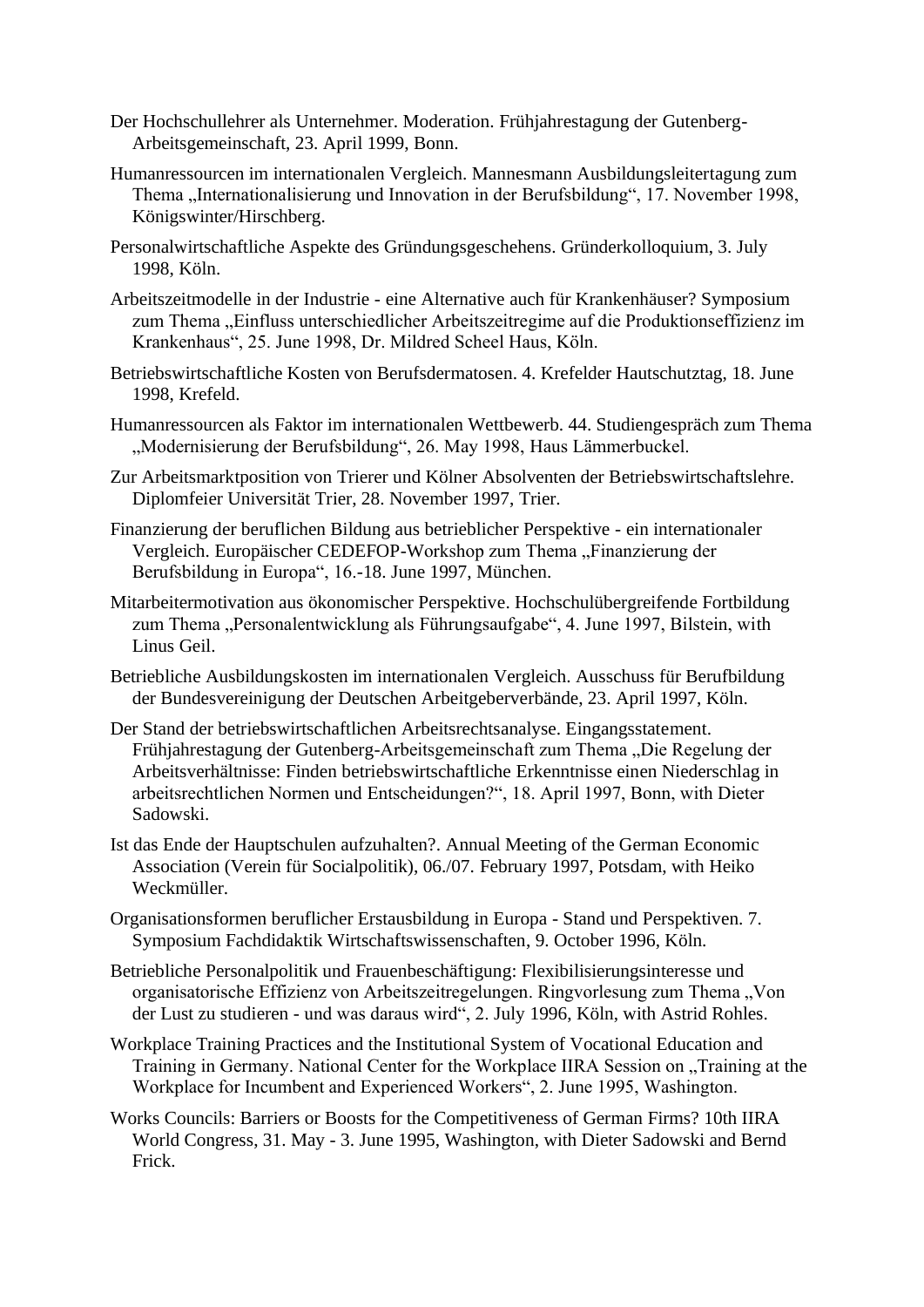- Eine organisationsökonomische Analyse aktueller Funktionsprobleme in Aufsichtsräten Die Rolle der Banken als Kontrolleure. Habilitationskolloquium, 24. May 1995, Trier.
- Die Bedeutung der betriebswirtschaftlichen Ausbildung für den Standort Deutschland Internationale Vergleiche. Frühjahrestagung der Gutenberg-Arbeitsgemeinschaft e.V., 12. May 1995, Frankfurt, with Dieter Sadowski.
- Determiniert die Organisation der Berufsausbildung das betriebliche Qualifizierungsgeschehen? Institutionenökonomische Analysen und international vergleichende Befunde. 19. Workshop der Kommission "Organisation", 30. March - 1. April 1995, Jena.
- Betriebliche Qualifizierungsstrategien im internationalen Vergleich. Annual Meeting of the German Economic Association (Verein für Socialpolitik), 6.-7. October 1994, Bielefeld.
- Ökonomische Fundierung der Personalwirtschaftslehre. Herbstworkshop der Personalkommission des VHB e.V., 30. September - 1. October 1993, Paderborn.
- Betriebliche Bildungsinvestitionen vor dem Hintergrund unterschiedlicher Berufsbildungssysteme. SAMF-Tagung zum Thema "Betriebliche Modernisierung - Strukturwandel zwischen Personalentwicklung, Personalaustausch und betrieblicher Fluktuation", 29.-30. April 1993, München.
- The Role of Regulation for Corporate Training Strategies a Theoretical Model and Empirical Applications. WZB-IAAEG Workshop zum Thema "Firm Behaviour, Labour Market Institutions, and Employment Policy", 23.-24. April 1993, Schloss Quint.
- The Institutional Embeddedness of Corporate Training Strategies a Comparison of Training for Intermediate Skills in Germany and Great Britain. Jahrestagung der Society for the Advancement of Socio-Economics (SASE), 26.-28. March 1993.
- Personalwirtschaftslehre eine ökonomische Disziplin? 2. Gummersbacher Workshop zum Thema ..PersonalwirtschaftsLEHRE", 18.-20. February 1993, Gummersbach.
- Zur Effizienz betriebswirtschaftlicher Forschung im deutsch-amerikanischen Vergleich. Sondertagung der Hochschullehrer für Betriebswirtschaftslehre zum Thema "Zukunft der Betriebswirtschaftslehre", 12. February 1993, Frankfurt/M.
- Betriebliche Bildungsinvestitionen und institutionelles Umfeld. SAMF-Tagung zum Thema "Interaktion von betrieblicher Personal- und öffentlicher Arbeitspolitik", 1. October 1992, Schloss Quint.
- Betriebliche Qualifikationsstrategien im Zuge technischen Wandels. Ein internationaler Vergleich. Fakultät für Verwaltungswissenschaften der Universität Konstanz, 30. June 1992, Konstanz.
- Qualifizierungsstrategien von Betrieben im internationalen Vergleich. Sitzung des Arbeitskreises zum Thema "Internationalisierung der Arbeitsbeziehungen" der Hans-Böckler-Stiftung, 20. February 1992, Düsseldorf.
- Berufsausbildungssysteme und die Logik betrieblicher Qualifizierungsstrategien im internationalen Vergleich - Gibt es einen "Wettbewerb der Systeme"?. Jahrestagung des Arbeitskreises für Neue Politische Ökonomie zum Thema "Systemdynamik und Systemwettbewerb", 25.-27. September 1991, Akademie Eichholz.
- New Developments in Organizational Behaviour. Invited Discussant. Stanford Conference on Organizations Research. 22. - 24. April 1990, California/USA.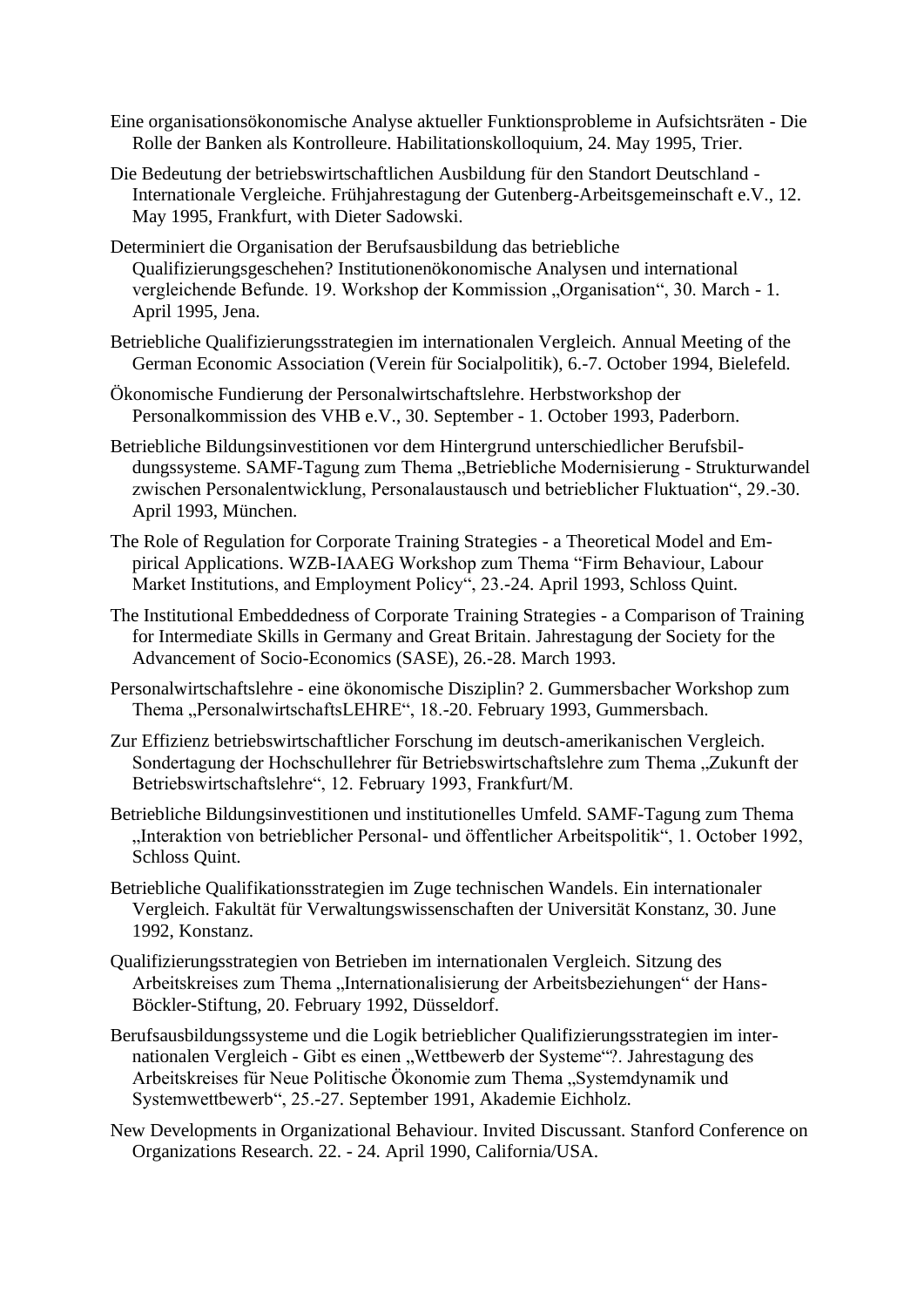- Apprenticeship System and Vocational Education in Germany. Invited Resource Person. Labor Conference on "Job Training: Strategies for the 90s", 20.-21. April 1990, San Francisco.
- Das Studium der Betriebswirtschaftlehre. Berufs- und studienkundliche Informationstage des Arbeitsamtes Neunkirchen, 15. April 1990, Neunkirchen.
- New Technology and Implications for Skill Formation. Invited Panel Reporter. Technology and the Future of Work, 28.-30. March 1990, Stanford University, California/USA.
- Discrimination in Employment in West-Germany. 3rd Comparative Labour Law Roundtable on "Unlawful Discrimination in Employment", 14. July 1989, Brüssel, with Bernd Frick.
- Zum Effizienzvergleich zwischen Hochschulen. Verleihung des Förderpreises der Universität Trier, 15. November 1988, Trier.
- Zur Lage der deutschen Universität Eine organisationsökonomische Zwischenbilanz. Annual Meeting of the German Economic Association (Verein für Socialpolitik), 26. - 27. September 1988, Frankfurt, with Dieter Sadowski.
- Die Wirtschaftlichkeit sozialer Kontrolle in Universitäten Beitrag zur interdisziplinären Jahrestagung für Neue Politische Ökonomie zum Thema "Soziale Institutionen zwischen ökonomischer und politischer Rationalität", 23.-24. September 1988, Akademie Eichholz, with Dieter Sadowski.
- Performance Indicators in Higher Education. Convener. 11th European AIR Forum on "Towards Excellence in European Higher Education in the 90s", 27.-30. August 1988, Trier.
- Das Studium der Wirtschaftswissenschaften. Berufs- und studienkundliche Informationstage der Arbeitsämter Koblenz/Mayen, 14. October 1987, Koblenz.
- Zum Verhältnis von Forschung und Lehre in sozialwissenschaftlichen Fachbereichen. Annual Meeting of the German Economic Association (Verein für Socialpolitik), 17.-18. September 1987, Berlin.
- Validität und Verhaltenswirksamkeit von Maßen für Forschungsleistungen. Symposium zum Thema "Beiträge zur Evaluation von Forschung", 28.-30. May 1987, Schloss Reisensburg, with Dieter Sadowski.
- Kooperation in Fachbereichen. Sonderforschungsbereich 3 der Wirtschaftswissenschaftlichen Fakultät der Universität Bonn, 4. February 1986, Bonn, with Dieter Sadowski.
- Forschungseffizienz und Universitätsorganisation. Soziologisches Forschungskolloquium der Universität Trier, 27. January 1986, Trier, with Dieter Sadowski.
- Außendarstellung des Fachbereichs IV Modeerscheinung oder Notwendigkeit?. Fachbereichstag des Fachbereichs IV, Universität Trier, 18. December 1985, Trier.
- Organisatorische Bedingungen effizienter Forschung Erste Ergebnisse einer empirischen Erhebung an der Universität Trier. Kolloquium zum Thema "Beiträge zur Messung und Förderung der universitären Forschungsleistung - Person, Team, Institution", 30. January - 1. February 1985, Schloss Reisensburg.
- Organisatorische Determinanten effizienter Forschung. Deutsches Institut für Internationale Pädagogische Forschung, 29. November 1984, Frankfurt, with Dieter Sadowski.
- Zur Messung von Forschungseffizienz. Symposium zum Thema "Hochschule im Spannungsfeld von externer Funktionalität und interner Rationalität", 14. - 16. November 1984, Berlin, with Dieter Sadowski.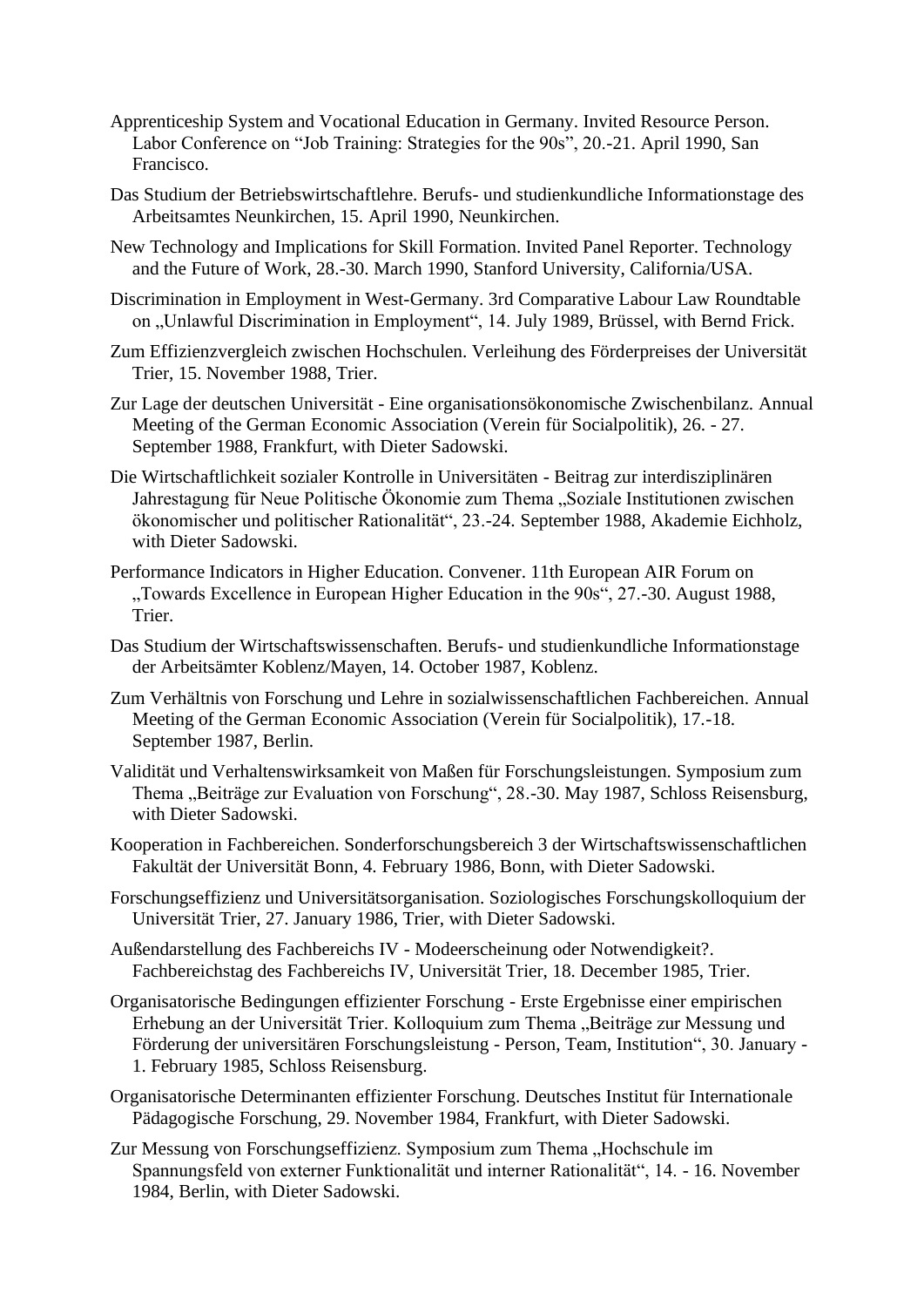Analysen zur Forschungseffizienz - Grundlagen für die Forschungsfinanzierung?. Annual Meeting of the German Economic Association (Verein für Socialpolitik), 3. - 5. October 1984, Bonn, with Dieter Sadowski.

# **ACCEPTED PAPERS (2002 FOLLOWING)**

| Academy of Management Annual Meeting                                                                                                                                           | 2018, 2017, 2015, 2011,<br>2008, 2003                                                                                              |
|--------------------------------------------------------------------------------------------------------------------------------------------------------------------------------|------------------------------------------------------------------------------------------------------------------------------------|
| Annual Congress of the European Economic Association                                                                                                                           | 2016                                                                                                                               |
| Annual Meeting of the Economics of Education Section of<br>German Economic Association / Jahrestagung des<br>Bildungsökonomischen Ausschusses des Vereins für<br>Socialpolitik | 2021, 2020, 2018, 2017,<br>2015, 2014, 2013, 2012,<br>2011,                                                                        |
| Annual Meeting of the Society for the Advancement of<br>Socio-Economics (SASE)                                                                                                 | 2021, 2020, 2019, 2018,<br>2017, 2016, 2015, 2013,<br>2012, 2011, 2010, 2009,<br>2008, 2007, 2006, 2004                            |
| Annual Meeting of the German Economic Association /<br>Jahrestagung des Vereins für Socialpolitik                                                                              | 2020, 2019, 2015, 2011,<br>2008, 2007, 2006, 2003,<br>2002                                                                         |
| Berliner Netzwerk für interdisziplinäre Bildungsforschung<br>(BIEN) Jahrestagung                                                                                               | 2018                                                                                                                               |
| BIBB Conference on the Economics of Vocational Education<br>and Training                                                                                                       | 2019                                                                                                                               |
| <b>Bonner Akademischer Sommer</b>                                                                                                                                              | 2009                                                                                                                               |
| British Universities Industrial Relations Association (BUIRA)                                                                                                                  | 2009                                                                                                                               |
| Canadian Economics Association (CEA) Annual Meeting                                                                                                                            | 2015, 2012, 2008                                                                                                                   |
| Center for Vocational Education Research (CVER) Conference                                                                                                                     | 2019, 2018                                                                                                                         |
| Colloquium on Personnel Economics (COPE) / Kolloquium zur<br>Personalökonomie                                                                                                  | 2021, 2020, 2019, 2018,<br>2017, 2016, 2015, 2014,<br>2013, 2012, 2011, 2010,<br>2009, 2008, 2007, 2006,<br>2005, 2004, 2003, 2002 |
| Conference of the German Society for Psychology                                                                                                                                | 2016                                                                                                                               |
| Digital Economy Workshop (DIGECON)                                                                                                                                             | 2020                                                                                                                               |
| <b>DRUID Conference</b>                                                                                                                                                        | 2019, 2017, 2015, 2014                                                                                                             |
| <b>EALE Annual Conference</b>                                                                                                                                                  | 2011, 2010, 2009, 2008,<br>2005, 2004                                                                                              |
| European Association of Work and Organizational Psychology<br>(EAWOP)                                                                                                          | 2017                                                                                                                               |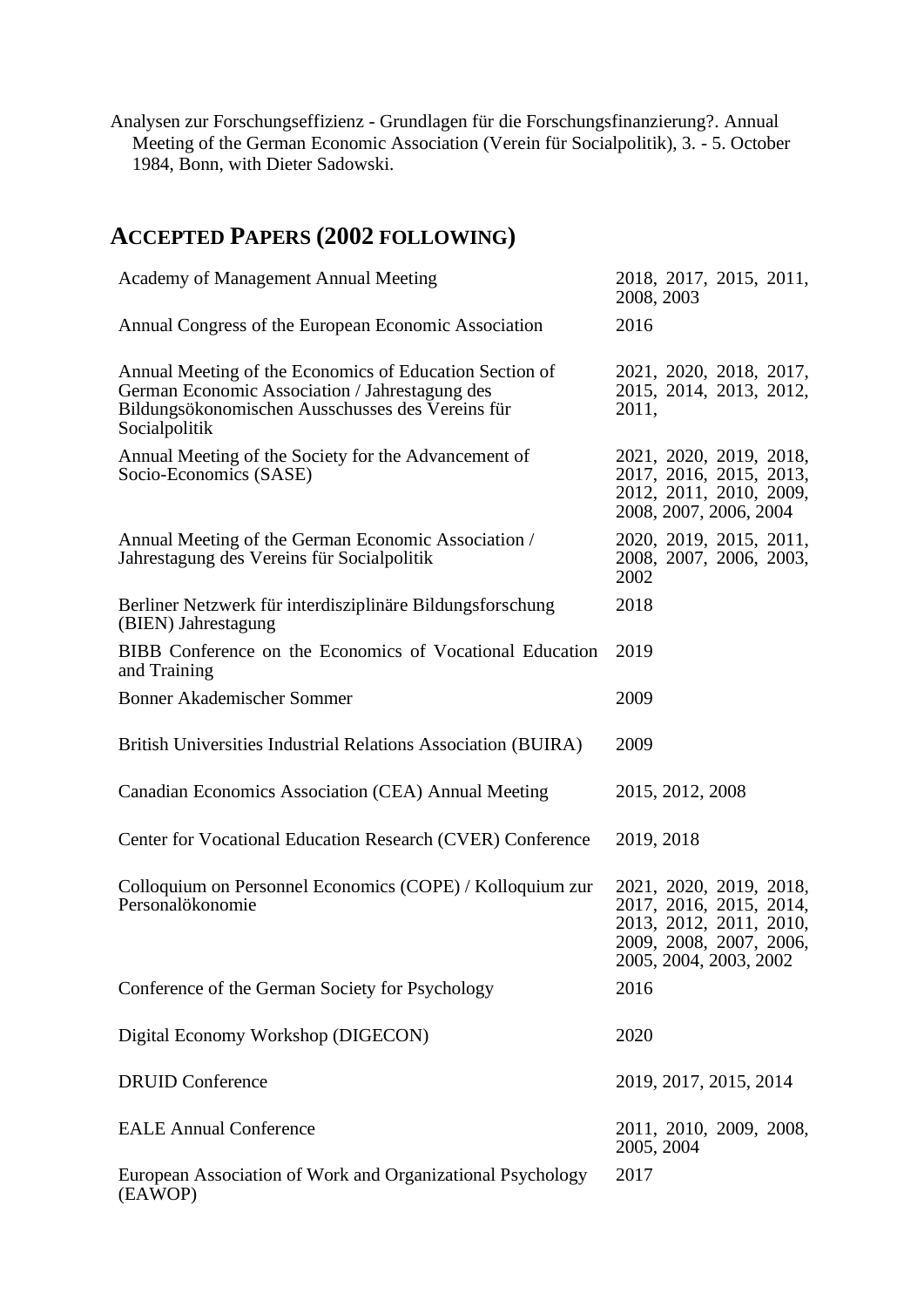| <b>ECER Annual Conference</b>                                                                              | 2006                                  |
|------------------------------------------------------------------------------------------------------------|---------------------------------------|
| <b>EEA Annual Conference</b>                                                                               | 2020, 2012, 2009, 2008                |
| EGOS Colloquium of the European Group for Organizational<br><b>Studies</b>                                 | 2014, 2013, 2005, 2003                |
| Eidgenössisches Hochschulinstitut für Berufsbildung (EHB) –<br><b>VET Congress</b>                         | 2011, 2009                            |
| European Policy for Intellectual Property (EPIP)                                                           | 2019, 2017                            |
| <b>Fall Research Conference</b>                                                                            | 2016                                  |
| Forum Gründungsforschung - Interdisziplinäre Jahres-<br>konferenz zur deutschsprachigen Gründungsforschung | 2008, 2005, 2004, 2003                |
| Gender Symposium for European Association of Work and<br>Organizational Psychology (EAWOP)                 | 2017                                  |
| Higher Education in Modern Ecosystems: Efficiency, Society<br>and Policies                                 | 2018                                  |
| <b>IAW</b> Conference                                                                                      | 2017                                  |
| <b>IFSAM World Conference</b>                                                                              | 2006                                  |
| <b>ILERA</b> (formerly IIRA) World Congress                                                                | 2021, 2018, 2012, 2009,<br>2003       |
| <b>ILERA European Conference</b>                                                                           | 2013                                  |
| <b>Industrial Relations in Europe Conference</b>                                                           | 2011                                  |
| International Association for Research in Economic Psychology<br>(IAREP)                                   | 2017                                  |
| <b>International Working Party on Labour Market Segmentation</b>                                           | 2011                                  |
| Kongress der Deutschen Gesellschaft für Soziologie                                                         | 2016                                  |
| LISER-IAB Conference on Digital Transformation and the<br>Future of Work                                   | 2021                                  |
| Meeting of the Economics of Education Association (AEDE)                                                   | 2020, 2021, 2018, 2016                |
| <b>Munich Summer Institute</b>                                                                             | 2019                                  |
| The Regional Science Association International (RSAI)<br><b>World Congress</b>                             | 2020                                  |
| Research on Innovation, Science and Entrepreneurship (RISE)<br>Workshop                                    | 2019                                  |
| Spring Meeting of Young Economists (SMYE)                                                                  | 2018, 2016, 2015, 2014,<br>2012, 2011 |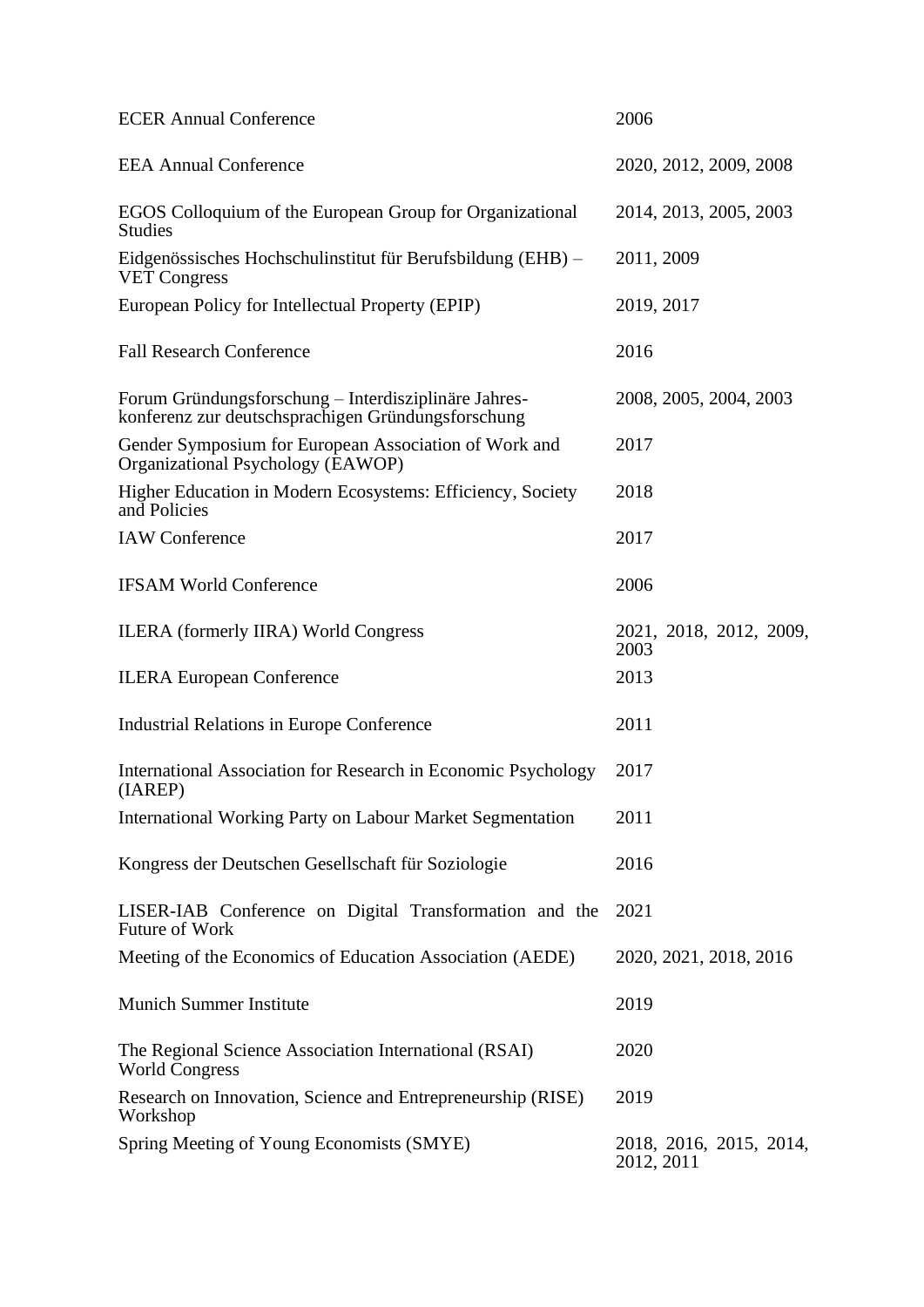| <b>Southern Management Association Meeting</b>                                                   | 2008                                                                         |
|--------------------------------------------------------------------------------------------------|------------------------------------------------------------------------------|
| Swiss Society of Economics and Statistics Annual Conference                                      | 2012                                                                         |
| <b>VET Congress</b>                                                                              | 2017, 2016, 2015, 2014,<br>2012, 2011                                        |
| Wissenschaftliche Jahrestagung des Verbandes der<br>Hochschullehrer für Betriebswirtschaft (VHB) | 2020, 2019, 2013, 2012,<br>2009, 2008, 2007, 2006,<br>2005, 2004, 2003, 2002 |
| ZEW/MaCCI Conference on the Economics of Innovation and<br>Patenting                             | 2019                                                                         |
| ZEW Conference on Occupations, Skills, and the Labour<br>Market                                  | 2016                                                                         |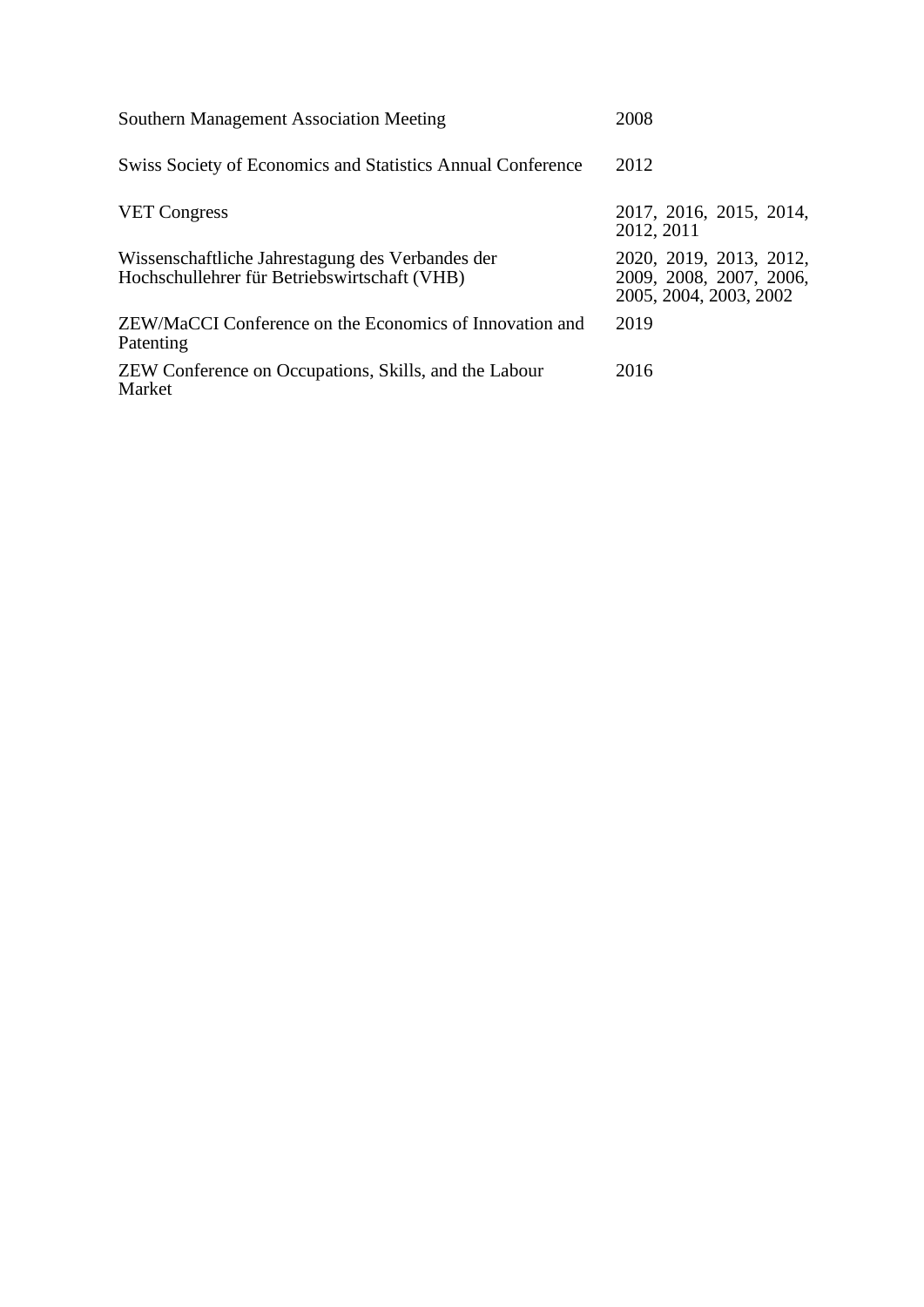# **PRESENTATIONS AND CONSULTATIONS WITH INTERNATIONAL**

## **POLICY MAKERS**

- Understanding the Swiss Education System and its Returns for Companies, State, Individuum, Innovation. "Jobs for the Future"-Seminar, JFF Foundation, 28. November 2018, Boston.
- Workshop on Swiss Apprenticeship Training System. MIT's Office of Digital Learning (ODL), MIT Sloan School of Management, 20. September 2018, Cambridge, MA, with Nancy Hoffmann.
- Research Findings for Development of Apprenticeship Training in Colorado. Presentations and Consultations with CareerWise Colorado and Stakeholders. 28.-31. August 2018, Denver, with Ursula Renold and Katie Caves.
- Why should young people decide to do an apprenticeship? CEMETS Summer Institute 2017, 28. Juni – 07. Juli 2017, Zürich.
- On the relationship between apprenticeship training and firm innovation. CEMETS Summer Institute 2017, 28. Juni –  $\overline{07}$ . Juli 2017, Zürich.
- Understanding the Swiss Education System, Cornerstones of Apprenticeship Training and its Returns on Investment. Building Bridges Roundtable Conference on Vocational and Entrepreneurship Education, 10. April 2017, Rüschlikon.
- On the relationship between apprenticeship training and innovation empirical results and policy lessons from dual-VET in Switzerland and Germany. Presentations and Consultations with CareerWise Colorado and Stakeholders. Itinerary for Dr. Ursula Renold and Dr. Uschi Backes-Gellner, 20. – 23. Februar 2017, Denver, mit Ursula Renold.
- The Swiss VET System Recent Research Results. Colorado Stakeholder Meeting, 22. Februar 2017, Denver, mit Ursula Renold.
- Beitrag der beruflichen Bildung zur Bewältigung künftiger Herausforderungen auf dem Arbeitsmarkt. Vortrag beim Schweizerischen Arbeitgeberverband, 4. Oktober 2016, Zürich.
- Herausforderungen im (Berufs-)Bildungssystem im Kontext bildungsökonomischer Forschung. Was ist zu tun?. Vortrag beim BnB Bildungsforum 2030 – Fit für die Zukunft, 15. September 2016, Baden.
- The Contribution of Apprenticeship Training to Company and Individual Success Empirical Results and Policy Lessons from Dual-VET in Switzerland. Pathways to Prosperity Network Institute, Harvard University: Cambridge/MA, 28. - 30. Oktober 2015.
- The Contribution of Apprenticeship Training to Company Success. Executive Workshop on The Role of Industry in Vocational and Professional Education and Training (VPET), organized by California Chamber of Commerce (CalChamber), Linked Learning Alliance, Consulate General of Switzerland in San Francisco and State Secretariat for Education, Research, and Innovation (SERI). San Francisco October 15, 2015.
- The Contribution of Apprenticeship Training to Company and Individual Success. Empirical Results and Policy Lessons from Dual-VET in Switzerland. Briefing at the US Congress, 23. Februar 2015, Washington D.C.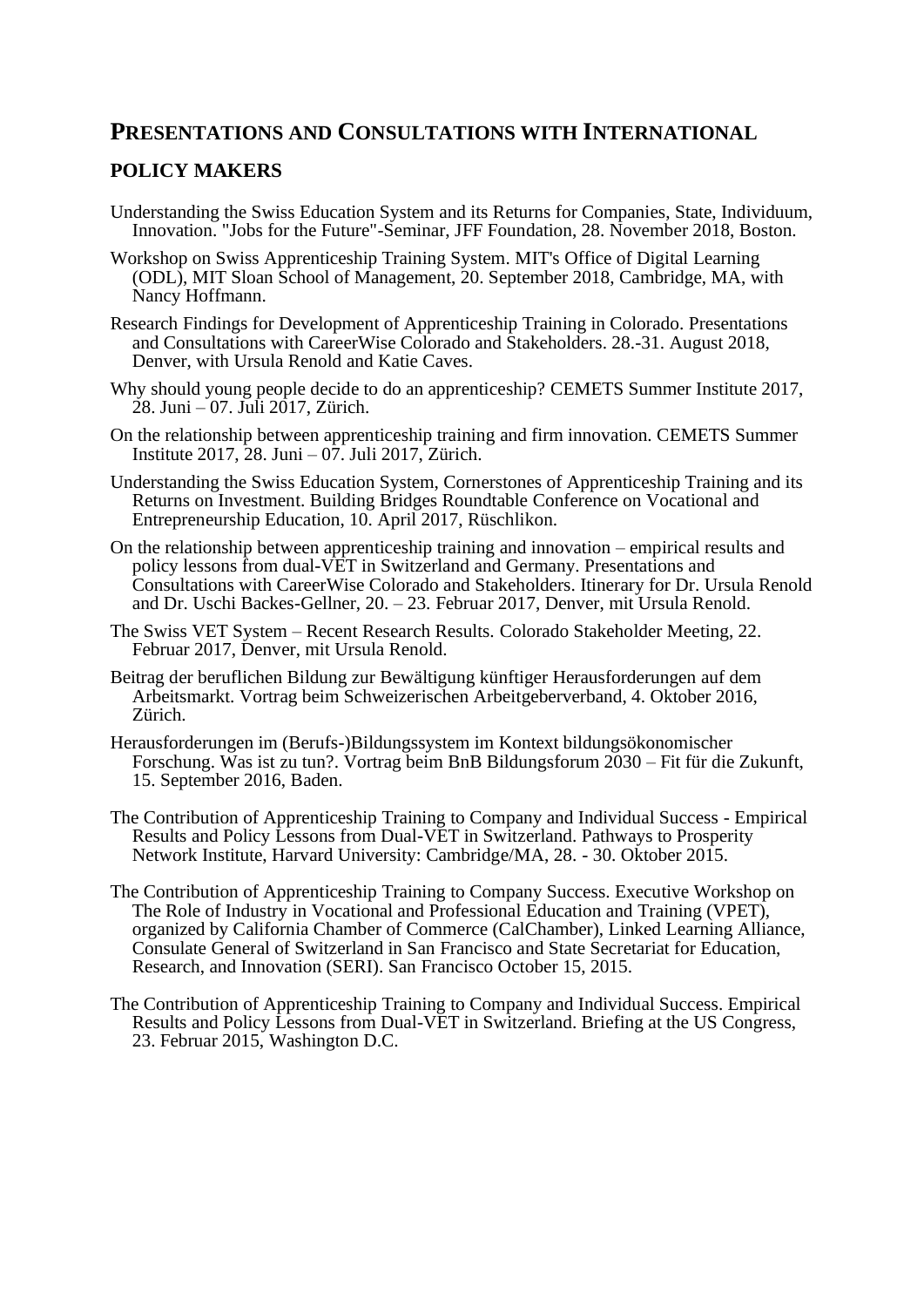### **RESEARCH PROJECTS WITH EXTERNAL FUNDING**

| $2021 - 2025$ | First Phase of "Swiss Leading House VPET-ECON: A Research Center on<br>the Economics of Education, Firm Behavior and Training Policies".<br>Financed by the State Secretariat for Education, Research and Innovation<br>(SERI). Joint with Prof. Dr. Stefan C. Wolter, Universität Bern.             |
|---------------|------------------------------------------------------------------------------------------------------------------------------------------------------------------------------------------------------------------------------------------------------------------------------------------------------|
| $2017 - 2021$ | Extension of Phase 3 "Swiss Leading House on the Economics of<br>Education, Firm Behavior and Training Policies". Financed by State<br>Secretariat for Research and Innovation (SERI). Joint with Prof. Dr. Stefan<br>Wolter, Universität Bern.                                                      |
| 2017 - 2021   | Grant for 5 <sup>th</sup> and 6 <sup>th</sup> Course Program for Doctoral Students and Postdocs in<br>Economics of Education, Firm Behaviour and Training Policies. Financed<br>by State Secretariat for Research and Innovation (SERI). Joint with Prof.<br>Dr. Stefan Wolter, Universität Bern.    |
| 2016 - 2019   | Grant from Expert Committee for Research Project on Innovation, Labor<br>Markets, Education and in particular Universities of Applied Sciences.                                                                                                                                                      |
| 2014          | International Conference "The Economics of Study Choices". Financed by<br>Jacobs Foundation. Joint with Prof. Dr. Stefan Wolter, Universität Bern.                                                                                                                                                   |
| 2014          | Closed-door meeting on "Optimal Skill Mix". Financed by Jacobs<br>Foundation. Joint with Prof. Dr. Stefan Wolter, Universität Bern.                                                                                                                                                                  |
| 2013          | International Conference "The Optimal Skill Mix for a Modern Economy".<br>Financed by Jacobs Foundation. Joint with Prof. Dr. Stefan Wolter,<br>Universität Bern.                                                                                                                                    |
| 2013          | Closed-door meeting on "University Dropouts". Financed by Jacobs<br>Foundation. Joint with Prof. Dr. Stefan Wolter, Universität Bern.                                                                                                                                                                |
| $2013 - 2016$ | Third Phase "Swiss Leading House on the Economics of Education, Firm<br>Behavior and Training Policies". Financed by State Secretariat for<br>Research and Innovation (SERI). Joint with Prof. Dr. Stefan Wolter,<br>Universität Bern.                                                               |
| $2013 - 2016$ | Grant for 3 <sup>rd</sup> and 4 <sup>th</sup> Course Program for Doctoral Students and Postdocs<br>in Economics of Education, Firm Behaviour and Training Policies.<br>Financed by State Secretariat for Research and Innovation (SERI). Joint<br>with Prof. Dr. Stefan Wolter, Universität Bern.    |
| $2012 - 2015$ | Grants from the Commission of Experts Berlin for Research and<br>Innovation for Research on Innovation, Education and Labor Market<br>Outcomes                                                                                                                                                       |
| 2011          | "How do Employment Relations influence Multinational Company<br>Location Decisions? US-Subsidiaries in Switzerland, Germany and the<br>UK". Financed by Schweizerischer Nationalfonds (SNF) und Deutsche<br>Forschungsgeeinschaft (DFG). Joint with Prof. Dr. Kerstin Pull,<br>Universität Tübingen. |
| $2010 - 2016$ | Evidence Based Educational Policy. Conference Series. Financed by<br>Jacobs Stiftung Zürich. Joint with Stefan Wolter, Universität Bern.                                                                                                                                                             |
| 2009 - 2012   | Grant for 2 <sup>nd</sup> Course Program for Doctoral Students and Postdocs in<br>Economics of Education, Firm Behaviour and Training Policies. Financed<br>by Office for Professional Education and Technology (OPET). Joint with<br>Prof. Dr. Stefan Wolter, Universität Bern.                     |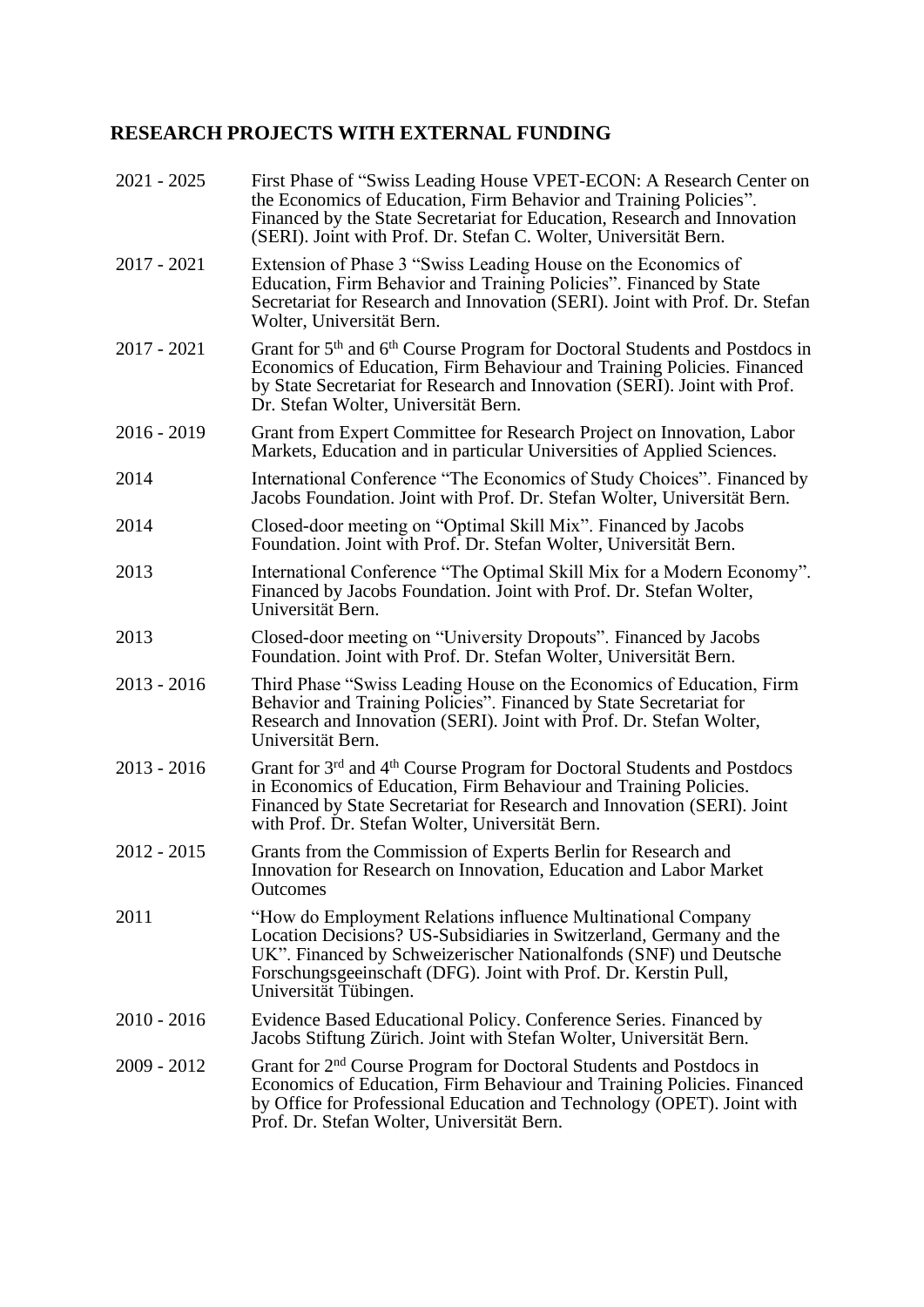| 2009 - 2012   | Second Phase "Swiss Leading House on the Economics of Education,<br>Firm Behaviour and Training Policies". Financed by Office for<br>Professional Education and Technology (OPET). Joint with Prof. Dr.<br>Stefan Wolter, Universität Bern.                                                                                                                                                                           |
|---------------|-----------------------------------------------------------------------------------------------------------------------------------------------------------------------------------------------------------------------------------------------------------------------------------------------------------------------------------------------------------------------------------------------------------------------|
| $2006 - 2009$ | DFG-Projekt, Auswirkungen der Zusammensetzung von DFG-<br>Graduiertenkollegs auf die Forschungsperformanz: die Analyse eines<br>Governance-Instruments". Financed by DFG-Nr. FOR 517. Joint with<br>Prof. Dr. Kerstin Pull, Universität Tübingen und Prof. Dr. Dorothea<br>Jansen.                                                                                                                                    |
| $2005 - 2008$ | Swiss Leading House "Education Economics: Firm Behaviour and<br>Training Policies". Financed by Office for Professional Education and<br>Technology OPET. Joint with Prof. Dr. Stefan Wolter, Universität Bern.                                                                                                                                                                                                       |
| $2005 - 2008$ | "Team age heterogeneity and firm productivity." Ein Projekt im Rahmen<br>der Akademiengruppe "Altern in Deutschland", getragen von den<br>Akademien Leopoldina und acatel, unterstützt von der Jacobs Stiftung<br>Zürich.                                                                                                                                                                                             |
| 2005          | Forschungsprojekt zur ökonomischen Analyse von Incentive Reisen in der<br>Versicherungswirtschaft. Joint with Prof. Dr. Kerstin Pull, Universität<br>Tübingen.                                                                                                                                                                                                                                                        |
| $2005 - 2007$ | "The Transfer of Knowledge and Innovation from the University to the<br>Economy: Institutional Incentive Structures and (Bio)Scientists' Work and<br>Professional Orientation". Financed by VolkswagenStiftung. Joint with Dr.<br>Petra Moog, Prof. Dr. M. Baethge and Dr. Constanze Kurz, Universität<br>Göttingen.                                                                                                  |
| $2004 - 2006$ | DFG-Projekt, Organisatorische Determinanten erfolgreicher Förderung<br>von Forschernachwuchs durch Promotionsprogramme: eine<br>institutionenökonomische Untersuchung." Financed by DFG a spart of<br>Forschergruppe "Internationale Wettbewerbs- und Innovationsfähigkeit<br>von Universitäten und Forschungsorganisationen - neue<br>Governanceformen". Joint with Prof. Dr. Dieter Sadowski, Universität<br>Trier. |
| 2004          | "Der Beitrag der Berufsbildung zum Unternehmenserfolg und<br>Entwicklung des beruflichen Qualifikationsbedarfs". Gutachten im<br>Auftrag der Schweizerischen Konjunkturforschungsstelle (KOF), ETH<br>Zürich.                                                                                                                                                                                                         |
| $2001 - 2003$ | "Attraktivität von Versicherungsunternehmen als Arbeitgeber für<br>Hochschulabsolventen im Branchenvergleich" Praxisprojekt in<br>Zusammenarbeit mit der DKV Köln und dem Lehrstuhl für<br>Versicherungslehre; Universität zu Köln.                                                                                                                                                                                   |
| 2003          | "Unternehmerinnen in Deutschland". Gutachten im Auftrag des Bundes-<br>ministeriums für Wirtschaft und Arbeit.                                                                                                                                                                                                                                                                                                        |
| $2000 - 2002$ | DFG-Projekt "Zum Einfluss von Signalen auf innovative<br>Unternehmensgründungen und Beschäftigungseffekte". Financed by DFG-<br>Nr. BA1832/1-1.                                                                                                                                                                                                                                                                       |
| 1998 - 2000   | DFG-Projekt, Unternehmensgründungen aus Kölner Hochschulen:<br>Gründungsfördernde Rahmenbedingungen, regionalwirtschaftliche Effekte<br>sowie wirtschafts- und bildungspolitische Implikationen". Financed by<br>DFG and financial support from DtA Sparkasse der Stadt Köln. Joint with<br>Prof. Dr. Rolf Sternberg.                                                                                                 |
| 1997 - 1998   | "Arbeitszeitregime und Produktionseffizienz im Krankenhaus: eine<br>empirische Studie" Financed by Fritz-Thyssen-Stiftung. Joint with Prof.<br>Dr. A. H. Hölscher von den Universitätskliniken Köln.                                                                                                                                                                                                                  |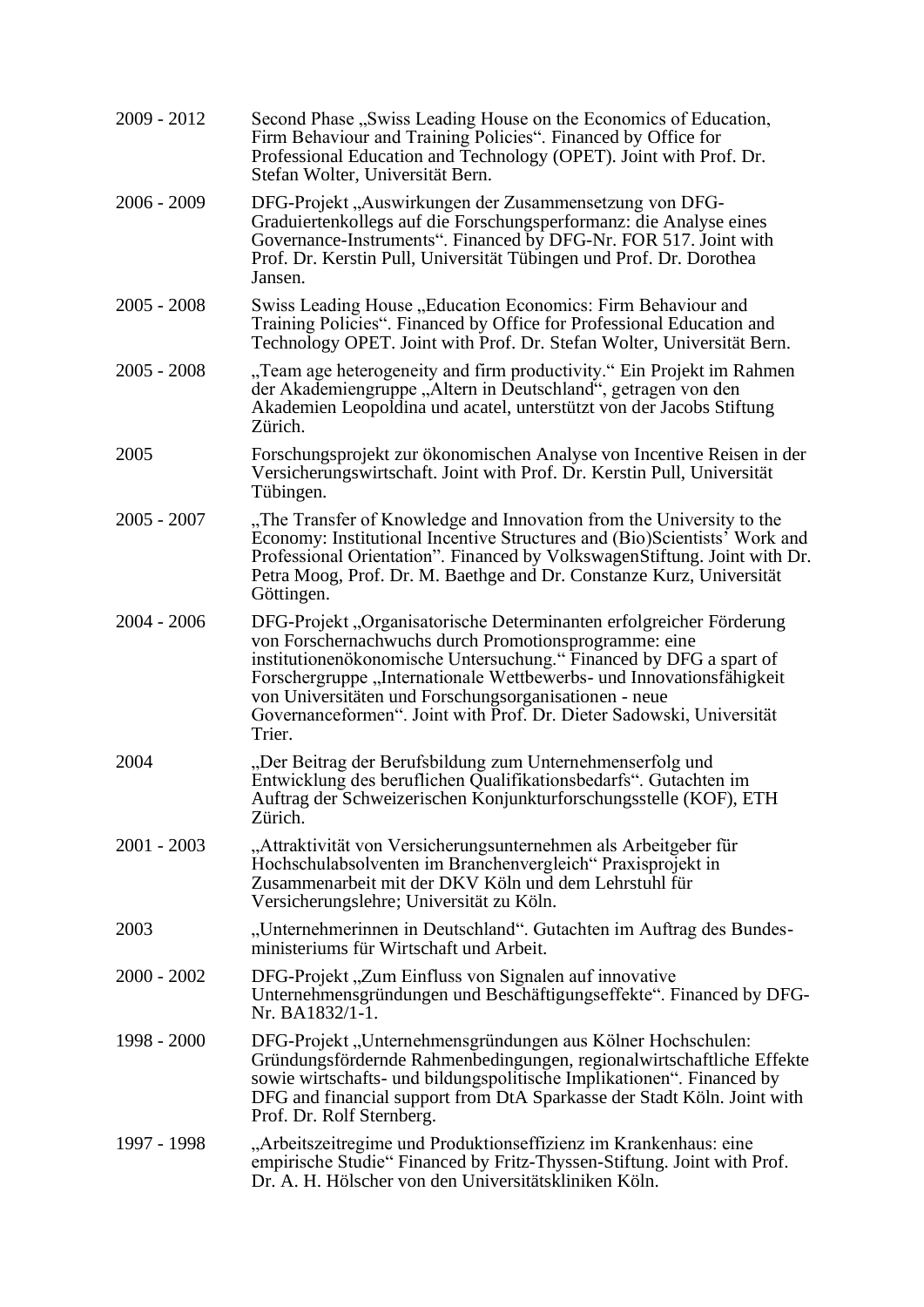| 1997 - 1998 | "Nutzen-Kosten-Analyse der Bekämpfung von Berufsdermatosen".                                                                                                                       |
|-------------|------------------------------------------------------------------------------------------------------------------------------------------------------------------------------------|
| 1994 - 1995 | "Wettbewerbsvor- und -nachteile in der Region Saar-Lor-Lux-Trier".<br>Financed by Nikolaus-Koch-Stiftung, Trier.                                                                   |
| 1993 - 1994 | "Quinter Studie zur Praxis der Personalpolitik in Europa (QUIPPE) - Eine<br>empirische Analyse ausgewählter Sektoren in Deutschland,<br>Großbritannien, Frankreich und Luxemburg". |
| 1992        | Durchführung einer Betriebsbefragung im Auftrag des EG-FORCE-<br>Projektes "Contractual Regulations on Continuing Vocational Education<br>and Training in Germany".                |

## **ORGANIZATION OF CONFERENCES AND WORKSHOPS**

| 2.-5. July 2021         | Organized Session "Recent Challenges for Continuing Education<br>and Vocational Education and Training", Annual Meeting of the Society<br>for the Advancement of Socio-Economics (SASE) (held in digital form<br>due to Covid-19 restrictions)                                                                                                                                                  |
|-------------------------|-------------------------------------------------------------------------------------------------------------------------------------------------------------------------------------------------------------------------------------------------------------------------------------------------------------------------------------------------------------------------------------------------|
| 18.-19. March<br>2021   | 24. Colloquium on Personnel Economics, University of Aarhus, Denmark.<br>Joint with Prof. Alex Bryson, Prof. Dr. Oliver Fabel, Prof. Dr. Kerstin<br>Pull, Prof. Dr. Tor Eriksson and Prof. Dr. Anders Frederiksen.                                                                                                                                                                              |
| $18.-21$ - July<br>2020 | Organized Session "Hiring and Occupational Choice: Employers' and<br>Employees' Perspectives on Skill Demand and Supply" and "Professional<br>and Vocational Education and Training: Recent Challenges and Solutions<br>at the Regional and National Level", Annual Meeting of the Society for<br>the Advancement of Socio-Economics (SASE), Amsterdam (held in<br>digital form due to Corona). |
| 2.-3. April 2020        | 23. Colloquium on Personnel Economics, University College London,<br>England (cancelled due to Covid-19 lockdown). Joint with Prof. Alex<br>Bryson, Prof. Dr. Oliver Fabel and Prof. Dr. Kerstin Pull.                                                                                                                                                                                          |
| 11. October<br>2019     | Moderation der Podiumsdiskussion zu "Innovationspolitische Wertung"<br>der Wissensflüsse zwischen Wissenschaft und Wirtschaft. Konferenz des<br>Stifterverband und ZEW "Wie(viel) Wissen fliesst? Messung,<br>Determinanten und innovationspolitische Relevanz der Wissensflüsse<br>zwischen Wissenschaft und Wirtschaft," Berlin, Futurium.                                                    |
| 27.-29. June<br>2019    | Organized Sessions "The Development, Specificity, and Obsolescence of<br>Skills: Analyzing Private and Social Return of Vocational and<br>Professional Education." and "Investment in Vocational Education and<br>Training Under Changing (macro-)Economic Conditions.", Annual<br>Meeting of the Society for the Advancement of Socio-Economics<br>(SASE), New York City, USA.                 |
| 14.-15. March<br>2019   | 22. Colloquium on Personnel Economics, University of Augsburg,<br>Germany. Joint with Prof. Alex Bryson, Prof. Dr. Oliver Fabel, Prof. Dr.<br>Kerstin Pull and Prof. Dr. Susanne Warning.                                                                                                                                                                                                       |
| 23. June 2018           | Organized Sessions "Linking Education and Employment: Labor Market<br>Outcomes of Vocational Education and Training (VET)" and "Vocational<br>Education and Training (VET) and Foundations for Innovation and<br>Productivity in Firms", Annual Meeting of the Society for the<br>Advancement of Socio-Economics (SASE), Kyoto, Japan. Joint with<br>Christian Rupietta.                        |
| 30. May 2018            | Leading House Alumni Networking Event, Zurich.                                                                                                                                                                                                                                                                                                                                                  |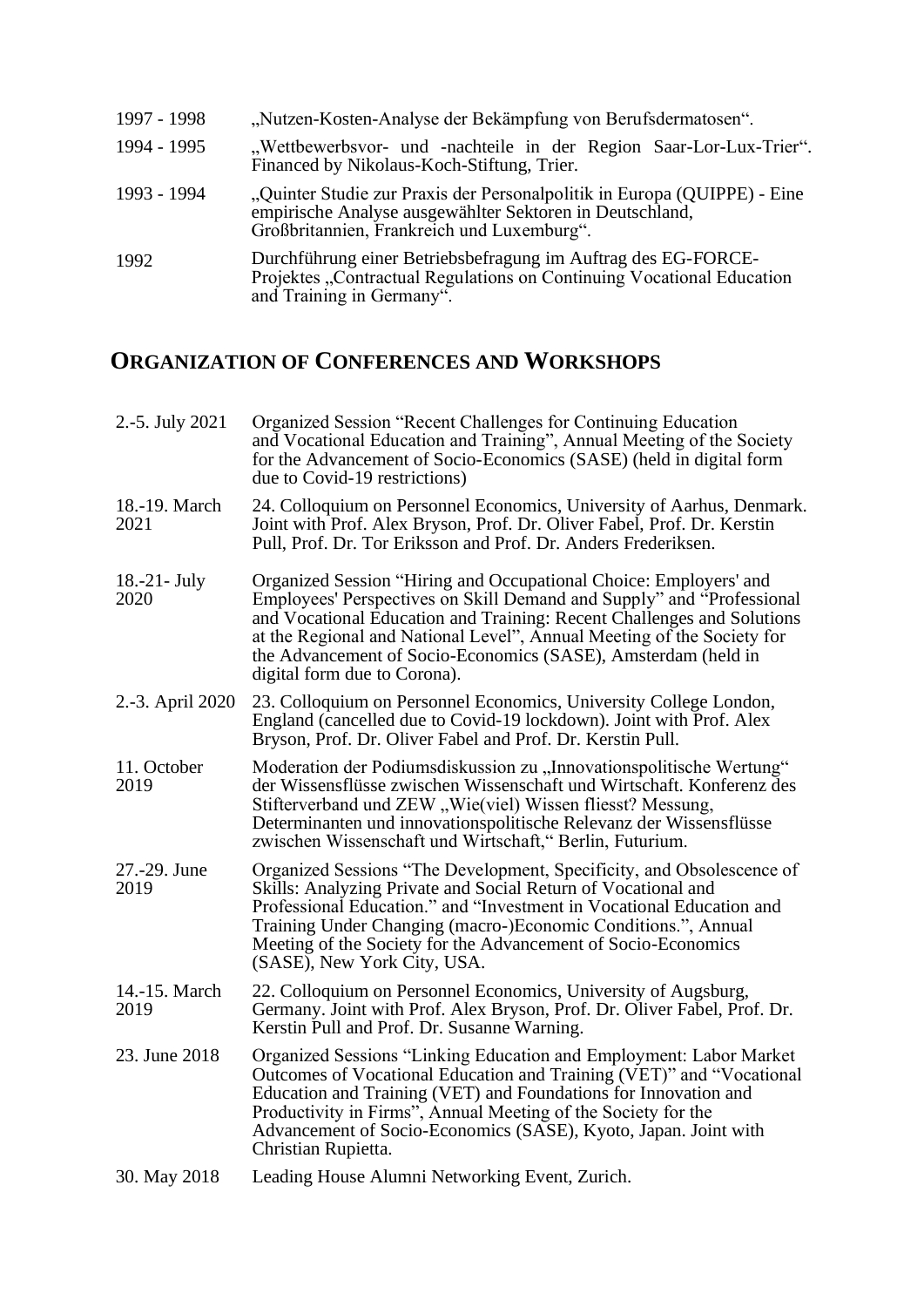| 24.-26. May<br>2018                  | "Netzwerktreffen Gersau", Gersau.                                                                                                                                                                                                                                                                                           |
|--------------------------------------|-----------------------------------------------------------------------------------------------------------------------------------------------------------------------------------------------------------------------------------------------------------------------------------------------------------------------------|
| 1.-2. March<br>2018                  | 21. Colloquium on Personnel Economics, University of Munich. Joint with<br>Prof Alex Bryson, Prof. Dr. Oliver Fabel, Prof. Dr. Kerstin Pull and Prof.<br>Dr. Florian Englmaier.                                                                                                                                             |
| 29. June $-01$ .<br><b>July 2017</b> | Organized Session "Investment Decisions in Vocational Education and<br>Training", Annual Meeting of the Society for the Advancement of Socio-<br>Economics (SASE), Lyon.                                                                                                                                                    |
| 2.-3. February<br>2017               | 20. Colloquium on Personnel Economics, University of Zurich. Joint with<br>Prof Alex Bryson, Prof. Dr. Oliver Fabel and Prof. Dr. Kerstin Pull.                                                                                                                                                                             |
| 28.-29. October<br>2016              | Leading House-Alumni Workshop and Networking Event, Lucerne.                                                                                                                                                                                                                                                                |
| 24.-26. June<br>2016                 | Organized Session "Vocational Education and Training: Institutions and<br>Economic Outcomes", Annual Meeting of the Society for the<br>Advancement of Socio-Economics (SASE), Berkeley, CA. Joint with<br>Christian Rupietta.                                                                                               |
| 9.-11. March<br>2016                 | 19. Colloquium on Personnel Economics, University of Aachen. Joint with<br>Prof. Dr. Matthias Kräkel, Prof. Dr. Oliver Fabel and Prof. Dr. Kerstin<br>Pull.                                                                                                                                                                 |
| 2.-4. July 2015                      | Organized Session "The Role of Vocational Education and Training<br>(VET) in Innovation and the Transfer of Knowledge", Annual Meeting of<br>the Society for the Advancement of Socio-Economics (SASE), London<br>School of Economics and Political Science (LSE), UK. Joint with<br>Christian Rupietta and Johannes Meuer. |
| 25.-27. March<br>2015                | 18. Colloquium on Personnel Economics, University of Vienna. Joint with<br>Prof. Dr. Matthias Kräkel, Prof. Dr. Oliver Fabel and Prof. Dr. Kerstin<br>Pull.                                                                                                                                                                 |
| May 2015                             | Closed-door meeting on "The Economics of Study Choices". Finanzierung<br>durch Jacobs Foundation. Joint with Prof. Dr. Stefan Wolter, Universität<br>Bern.                                                                                                                                                                  |
| September 2014                       | International Conference "The Economics of Study Choices".<br>Finanzierung durch Jacobs Foundation. Joint with Prof. Dr. Stefan Wolter,<br>Universität Bern.                                                                                                                                                                |
| May 2014                             | Closed-door meeting on "Optimal Skill Mix". Finanzierung durch Jacobs<br>Foundation. Joint with Prof. Dr. Stefan Wolter, Universität Bern.                                                                                                                                                                                  |
| 19.-21. March<br>2014                | 17. Colloquium on Personnel Economics, University of Cologne. Joint<br>with Prof. Dr. Matthias Kräkel, Prof. Dr. Oliver Fabel and Prof. Dr.<br>Kerstin Pull.                                                                                                                                                                |
| 9. November<br>2013                  | Workshop "The Role of Institutions, Firms, and Individuals in the<br>Apprenticeship Training System". Organized by the University of Zurich<br>and the Swiss Federal Institute of Technology.                                                                                                                               |
| 24.-25. October<br>2013              | Research Workshop "Managing People and Education", Kloster Kappel.                                                                                                                                                                                                                                                          |
| $13.-14.$<br>September 2013          | International Conference "The Optimal Skill Mix for a Modern<br>Economy", Schloss Marbach, funded by Jacobs Foundation. Joint with<br>Prof. Dr. Stefan Wolter, Universität Bern.                                                                                                                                            |
| 17. May 2013                         | Workshop "The Role of Institutions, Firms, and Individuals in the<br>Apprenticeship Training System". Organized by the University of Zurich<br>and the Swiss Federal Institute of Technology.                                                                                                                               |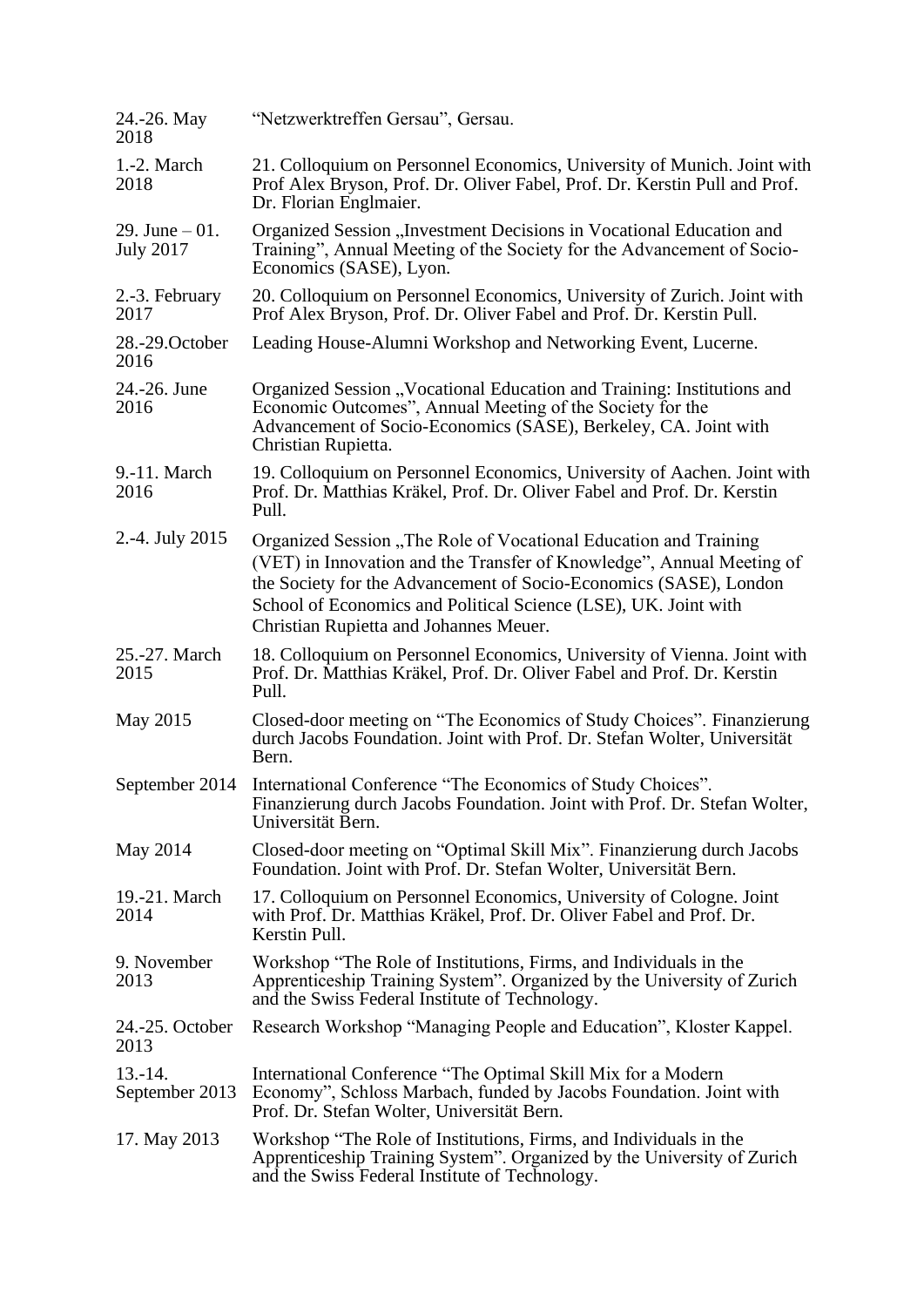| May 2013                      | Closed-door meeting on "University Dropouts", Zurich, funded by Jacobs<br>Foundation. Joint with Prof. Dr. Stefan Wolter, Universität Bern.                                                                                          |
|-------------------------------|--------------------------------------------------------------------------------------------------------------------------------------------------------------------------------------------------------------------------------------|
| 6.-9. March<br>2013           | Netzwerktreffen Davos                                                                                                                                                                                                                |
| 19.-21. February<br>2013      | 16. Colloquium on Personnel Economics, University of Tübingen. Joint<br>with Prof. Dr. Matthias Kräkel, Prof. Dr. Oliver Fabel and Prof. Dr.<br>Kerstin Pull.                                                                        |
| 14.-16. March<br>2012         | 15. Colloquium on Personnel Economics, University of Paderborn. Joint<br>with Prof. Dr. Matthias Kräkel, Prof. Dr. Oliver Fabel, Prof. Dr. Kerstin<br>Pull, Prof. Dr. Martin Schneider and Prof. Dr. Bernd Frick.                    |
| 27.-28. January<br>2012       | Annual Meeting of the Economics of Education Section of German Economic<br>Association (Bildungsökonomischer Ausschuss des Vereins für<br>Socialpolitik), University of Zurich. Joint with Prof. Dr. Kerstin Pull und                |
| 13.-14. May<br>2011           | Prof. Dr. Andrea Schenker-Wicki.<br>Adocacy-Tagung, Evidenzbasierte Bildungspolitik", Schloss Marbach,<br>funded by Jacobs Foundation.                                                                                               |
| 9.-11. February<br>2011       | 14. Colloquium on Personnel Economics, University of Zurich. Joint with<br>Prof. Dr. Oliver Fabel, Prof. Dr. Matthias Kräkel und Prof. Dr. Kerstin<br>Pull.                                                                          |
| $25.-27.$<br>November 2010    | First Marbach Conference on "Evidence Based Educational Policy.<br>Results from and Advantages of Experimental Evidence", funded by<br>Jacobs Foundation.                                                                            |
| $1.-3. March$<br>2010         | 13. Colloquium on Personnel Economics, University of Trier. Joint with<br>Prof. Dr. Oliver Fabel, Prof. Dr. Matthias Kräkel und Prof. Dr. Kerstin<br>Pull.                                                                           |
| 18.-20. March<br>2010         | Netzwerktreffen Zürich                                                                                                                                                                                                               |
| 5.-6. March<br>2009           | 12. Colloquium on Personnel Economics. University of Vienna. Joint with<br>Prof. Dr. Oliver Fabel, Prof. Dr. Matthias Kräkel und Prof. Dr. Kerstin<br>Pull.                                                                          |
| 25.-27. June<br>2008          | International Conference on "Economics of Education, Firm Behaviour<br>and Training Policies", Zürich, mit Prof. Dr. Stefan Wolter, Universität<br>Bern.                                                                             |
| 15.-17. May<br>2008           | Symposium "Aktuelle Herausforderungen in der Hochschulausbildung aus<br>betriebswirtschaftlicher Perspektive", 70. Jahrestagung des Verbands der<br>Hochschullehrer für BWL (VHB), Berlin, mit Prof. Dr. Kerstin Pull.               |
| 6.-7. March<br>2008           | 11. Colloquium on Personnel Economics. University of Bonn. Joint with<br>Prof. Dr. Oliver Fabel, Prof. Dr. Matthias Kräkel und Prof. Dr. Kerstin<br>Pull.                                                                            |
| 9.-12. October<br>2007        | Organisation eines Invited Panels "Duale Berufsausbildung unter<br>zunehmendem Markt- und Innovationsdruck bei der Jahrestagung des<br>Vereins für Socialpolitik (Economics of Education Section of German<br>Economic Association)" |
| 1.-2. March<br>2007           | 10. Colloquium on Personnel Economics. University of Tübingen. Joint<br>with Prof. Dr. Oliver Fabel, Prof. Dr. Matthias Kräkel und Prof. Dr.<br>Kerstin Pull.                                                                        |
| $21 - 22$ .<br>September 2006 | IAB Research Colloquium "Training in Companies" in Zürich.                                                                                                                                                                           |
| 23.-24. June<br>2006          | Theory meets the World of Work – Workshop: "Training and Human"<br>Resource Management" in Zürich.                                                                                                                                   |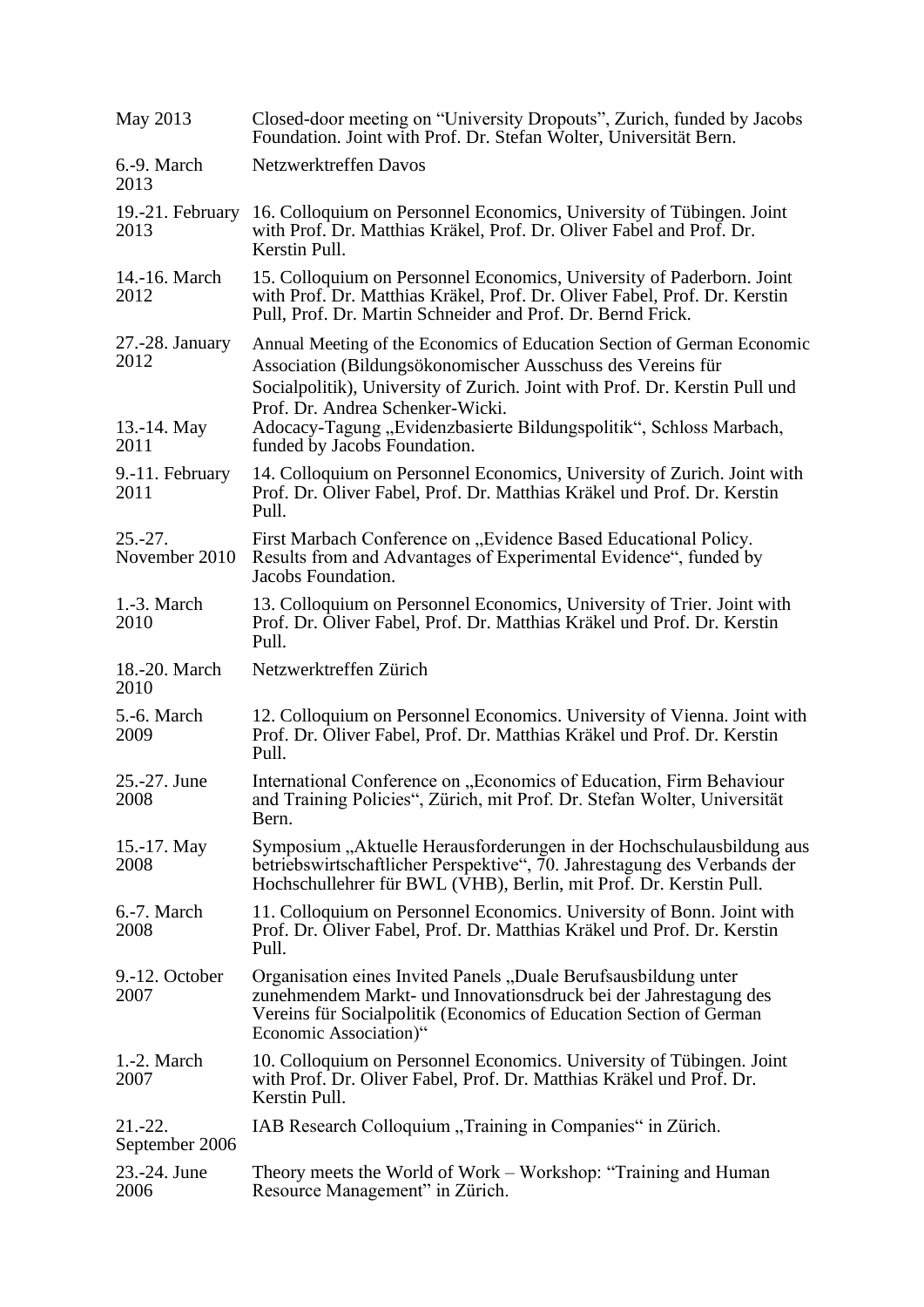|                            | 7.-10. June 2006 Mitglied der Programmkommission zur Pfingsttagung des Verbandes der<br>Hochschullehrer für Betriebswirtschaft (VHB) an der Universität Dresden.                                                                                                                                                                                                                                                                                                                                                                            |
|----------------------------|---------------------------------------------------------------------------------------------------------------------------------------------------------------------------------------------------------------------------------------------------------------------------------------------------------------------------------------------------------------------------------------------------------------------------------------------------------------------------------------------------------------------------------------------|
| 7.-8. March<br>2006        | 9. Colloquium on Personnel Economics. University of Zurich. Joint with<br>Prof. Dr. Oliver Fabel und Prof. Dr. Matthias Kräkel.                                                                                                                                                                                                                                                                                                                                                                                                             |
| 26.-28. January<br>2006    | Altern, Arbeit und Betrieb. Tagung der Arbeitsgruppe Altern der<br>Akademie der Wissenschaften.                                                                                                                                                                                                                                                                                                                                                                                                                                             |
| 28.-29. April<br>2005      | Gemeinsames Doktorandenseminar (HUI-Seminar) der<br>wirtschaftswissenschaftlichen Fakultät der Universität Zürich in<br>Gottlieben.                                                                                                                                                                                                                                                                                                                                                                                                         |
| 10.-11. March<br>2005      | Organisation des 8. Köln-Bonner-Kolloquium zur Personalökonomik.<br>Universität Konstanz. Joint with Prof. Dr. Oliver Fabel und Prof. Dr.<br>Matthias Kräkel.                                                                                                                                                                                                                                                                                                                                                                               |
| 14. January<br>2005        | 7. Theorie-Praxis-Workshop des Fördervereins Personalwirtschaft zum<br>Thema "Leistungsmessung und variable Vergütung". In Kooperation mit<br>der Visteon Deutschland GmbH, Kerpen.                                                                                                                                                                                                                                                                                                                                                         |
| $10.-11.$<br>December 2004 | "Dienstleistungsproduktion". EGA Tagung im Hause des Uniclub Bonn,<br>Bonn.                                                                                                                                                                                                                                                                                                                                                                                                                                                                 |
| June-December<br>2004      | Koordinatorin des Swiss-Up Hochschulrankings für die<br>wirtschaftswissenschaftliche Fakultät der Universität Zürich                                                                                                                                                                                                                                                                                                                                                                                                                        |
| 4. November<br>2004        | Moderation der Podiumsdiskussion im Workshop "Innovative<br>Unternehmenspolitik – Fachkräfte für den Mittelstand" auf dem<br>Mittelstandstag des Bundesministeriums für Wirtschaft und Arbeit<br>(BMWA), Berlin. Teilnehmer der Podiumsdiskussion: Rezzo Schlauch<br>(Parl. Staatssekretär), Christian Böllhoff (Geschäftsführer Prognos AG),<br>Dr. Barbara Dorn (BDA), Dr. Stefan Empter (Bertelsmann Stiftung), Antje<br>von Dewitz (VAUDE Sport GmbH&Co. KG), Petra Krenn-Paul<br>(Geschäftsführerin der Print- und Mediengruppe Paul). |
| 6. October 2004            | Workshop des Fördervereins Personalwirtschaftslehre zum Thema<br>"Wertorientiertes Personalmanagement und Messung der Effizienz von<br>Personalarbeit". In Zusammenarbeit mit DGfP und Visteon, Kerpen.                                                                                                                                                                                                                                                                                                                                     |
| 8.-11. July 2004           | Teilnahme am Presidential Choice Panel: The Socio-Economic Approach<br>to Studying the Economy auf der Jahreskonferenz der Society for the<br>Advancement of Socio-Economics (SASE), George Washington<br>University in Washington D.C.                                                                                                                                                                                                                                                                                                     |
| 2. July 2004               | "Neuere Entwicklungen in der Kommunikation". EGA-Tagung. In<br>Kooperation mit der Grey Global Group Middle Europe, Düsseldorf.                                                                                                                                                                                                                                                                                                                                                                                                             |
| 29. April 2004             | Workshop "Nutzen - Kosten – Analyse betrieblicher Bildung: Theorie und<br>Praxis". Im Hause der Ford-Werke Köln AG.                                                                                                                                                                                                                                                                                                                                                                                                                         |
| 4.-5. March<br>2004        | Organisation des 7. Köln-Bonner-Kolloquium zur Personalökonomik.<br>Universität Bonn. Joint with Prof. Dr. Oliver Fabel und Prof. Dr. Matthias<br>Kräkel.                                                                                                                                                                                                                                                                                                                                                                                   |
| 16. February<br>2004       | Innovation und Mittelstand. KfW-Mittelstandsmonitor Pressekonferenz.                                                                                                                                                                                                                                                                                                                                                                                                                                                                        |
| 6. February<br>2004        | 6. Theorie-Praxis-Workshop des Fördervereins Personalwirtschaft zum<br>Thema "Downsizing". In Kooperation mit der IHK, Köln.                                                                                                                                                                                                                                                                                                                                                                                                                |
| 13. December<br>2003       | "Unternehmensethik in der Wirtschaft". EGA-Tagung in Köln.                                                                                                                                                                                                                                                                                                                                                                                                                                                                                  |
| 3. November<br>2003        | Workshop des Fördervereins Personalwirtschaftslehre im Haus der RWE<br>Power AG zum Thema "Betriebliche Lohnpolitik und<br>Beförderungsanreize", Köln.                                                                                                                                                                                                                                                                                                                                                                                      |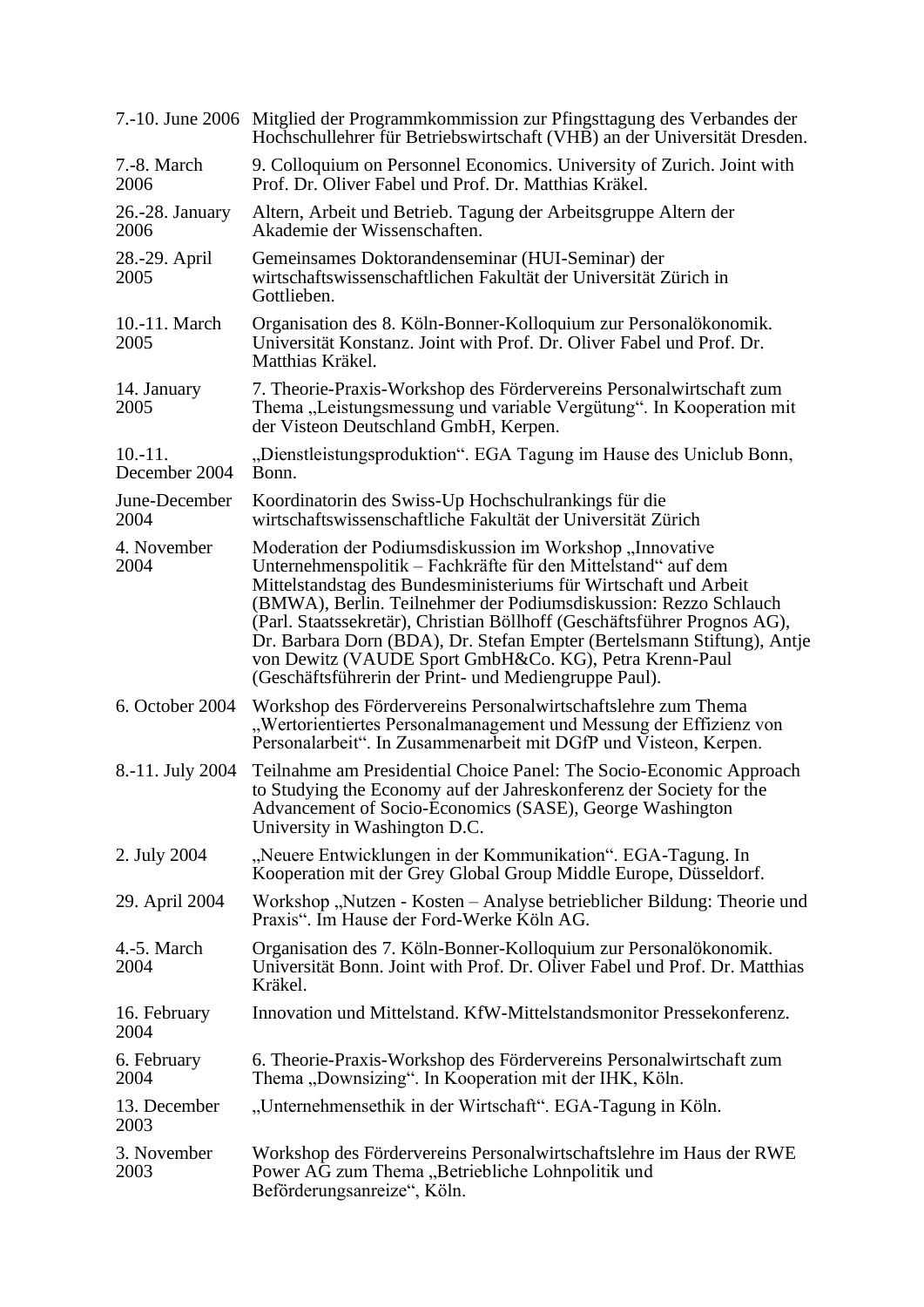| $8 - 12.$<br>September 2003       | 13. Weltkongress der International Industrial Relations Association (IIRA)<br>in Berlin. Leitthema: "Beyond Traditional Employment. Industrial<br>Relations in the Network Economy". Organisaton der Themen-<br>koordination.                                                                                       |
|-----------------------------------|---------------------------------------------------------------------------------------------------------------------------------------------------------------------------------------------------------------------------------------------------------------------------------------------------------------------|
| 18. - 21. June<br>2003            | Expertenhearing "Financing Lifelong Learning" in Germany and Italy.<br>Menaggio.                                                                                                                                                                                                                                    |
| 10. - 13. June<br>2003            | 65. Jahrestagung des Verbandes der Hochschullehrer für<br>Betriebswirtschaftslehre (VHB). "Management, Economics and Corporate<br>Governance". Universität Zürich.                                                                                                                                                  |
| 9. May 2003                       | "Neue Insolvenzordnung". EGA-Tagung. In Kooperation mit der<br>Lufthansa AG, Köln.                                                                                                                                                                                                                                  |
| 27./28. March<br>2003             | 28. Annual Meeting of the Economics of Education Section of German<br>Economic Association (Jahrestagung des Bildungsökonomischen<br>Ausschusses des Vereins für Socialpolitik). Oberthema: "Evaluation von<br>Bildungsinstitutionen und Konsequenzen". Joint with Frau Prof. Dr.<br>Andrea Schenker-Wicki, Zürich. |
| 25./26. March<br>2003             | Organisation des 6. Köln-Bonner-Kolloquium zur Personalökonomik.<br>Universität Zürich. Joint with Prof. Dr. Oliver Fabel und Prof. Dr.<br>Matthias Kräkel.                                                                                                                                                         |
| 29. January - 2.<br>February 2003 | Expertenhearing "Financing Lifelong Learning" in Germany and Great<br>Britain. London.                                                                                                                                                                                                                              |
| 24. January<br>2003               | 5. Theorie-Praxis-Workshop des Fördervereins Personalwirtschaft zum<br>Thema "Betriebliche Beförderungsstrategien". In Kooperation mit der<br>DKV AG, Köln.                                                                                                                                                         |
| 21./22. March<br>2002             | 27. Annual Meeting of the Economics of Education Section of German<br>Economic Association (Jahrestagung des Bildungsökonomischen<br>Ausschusses des Vereins für Socialpolitik). Oberthema:<br>"Hochschulökonomie". Joint with Frau Prof. Dr. Dorothea Alewell, Jena.                                               |
| 7./8. March<br>2002               | 5. Köln-Bonner-Kolloquium zur Personalökonomik. Universität Bonn.<br>Joint with Prof. Dr. Matthias Kräkel.                                                                                                                                                                                                          |
| February 2002                     | 4. Theorie-Praxis-Workshop der Fördergesellschaft<br>Personalwirtschaftslehre e.V. "Personalmarketing", Köln. In<br>Zusammenarbeit mit Gerling Versicherungen.                                                                                                                                                      |
| 15. December<br>2001              | "Führungskräftevergütung: Wissenschaftliche Befunde und praktische<br>Erfahrungen im internationalen Vergleich". EGA-Tagung im Excelsior<br>Hotel Ernst in Köln.                                                                                                                                                    |
| 18. May 2001                      | "Aktuelle Fragen und Entwicklungen in der Wirtschaftsprüfung". EGA<br>Tagung im Hause der PwC Deutsche Revision AG, Düsseldorf.                                                                                                                                                                                     |
| 27./28. March<br>2001             | 4. Köln-Bonner-Kolloquium zur Personalökonomik. Universität Trier.<br>Joint with Prof. Dr. Matthias Kräkel und Prof. Dr. Dieter Sadowski.                                                                                                                                                                           |
| 29./30. March<br>2001             | 26. Annual Meeting of the Economics of Education Section of German<br>Economic Association (Jahrestagung des Bildungsökonomischen<br>Ausschusses des Vereins für Socialpolitik), Universität Trier.                                                                                                                 |
| 2. February<br>2001               | 3. Theorie-Praxis-Workshop der Fördergesellschaft Personalwirtschafts-<br>lehre e.V. "Betriebliche Bildungsaufwendungen", Köln.                                                                                                                                                                                     |
| 16. December<br>2000              | "Neue Entwicklungen im Marketing". EGA-Tagung im Excelsior Hotel<br>Ernst in Köln.                                                                                                                                                                                                                                  |
| 19. May 2000                      | "Supply Chain Management". EGA-Tagung im Sheraton Hotel, Essen.                                                                                                                                                                                                                                                     |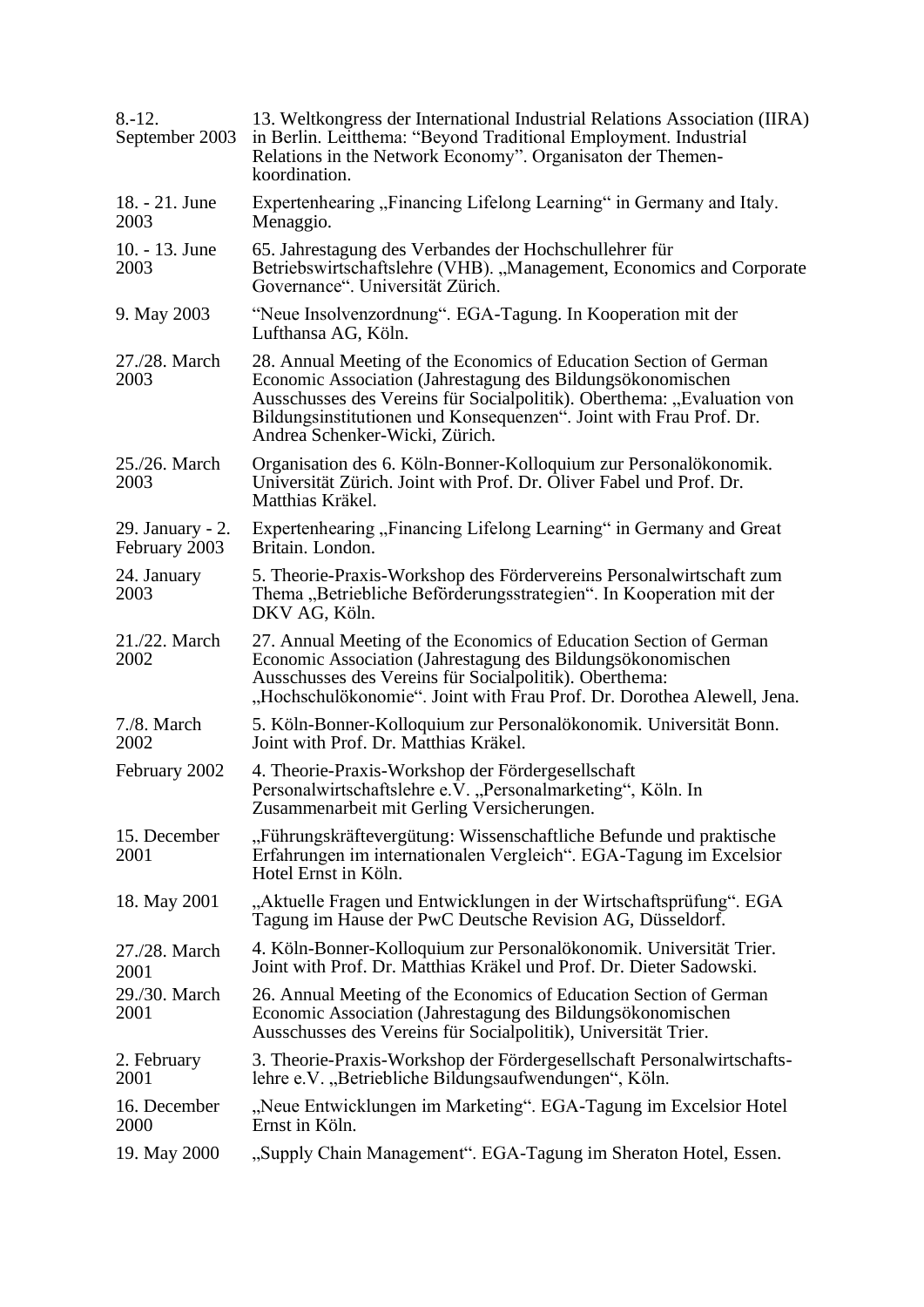| $2.73.$ March<br>2000      | 3. Köln-Bonner-Kolloquium zur Personalökonomik, Albert-Ludwigs-<br>Universität Freiburg. Joint with Prof. Dr. Matthias Kräkel und Prof. Dr. B.<br>Schauenberg.                                        |
|----------------------------|-------------------------------------------------------------------------------------------------------------------------------------------------------------------------------------------------------|
| $24.25$ . February<br>2000 | 25. Annual Meeting of the Economics of Education Section of German<br>Economic Association (Jahrestagung des Bildungsökonomischen<br>Ausschusses des Vereins für Socialpolitik), Universität zu Köln. |
| 21. January<br>2000        | 2. Theorie-Praxis-Workshop der Fördergesellschaft<br>Personalwirtschaftslehre e.V. "Vergütung von Führungskräften",<br>Leverkusen. In Zusammenarbeit mit Bayer AG.                                    |
| 11. December<br>1999       | "Unternehmensfinanzierung im Zeichen der Globalisierung". EGA-<br>Tagung im Excelsior Hotel Ernst in Köln.                                                                                            |
| 18./19. March<br>1999      | 2. Köln-Bonner Kolloquium zur Personalökonomik, Universität zu Köln.<br>Joint with Prof. Dr. Matthias Kräkel.                                                                                         |
| 29. January<br>1999        | 1. Theorie-Praxis-Workshop der Fördergesellschaft Personalwirtschafts-<br>lehre e.V. "Beförderungs- und Rekrutierungsstrategien für Führungs-<br>kräfte", Köln.                                       |
| $12./13$ . March<br>1998   | 1. Köln-Bonner Kolloquium zur Personalökonomie, Rheinische Friedrich-<br>Wilhelms-Universität Bonn. Joint with Prof. Dr. Mathias Kräkel.                                                              |

### **MEMBERSHIP IN PROFESSIONAL ASSOCIATIONS**

IZA Research Fellow (since 2014)

European Association of Labour Economists (seit 2001)

Ausschuss für Unternehmenstheorie des Vereins für Socialpolitik (German Economic Association) (seit 1999)

Erich-Gutenberg-Arbeitsgemeinschaft Köln e.V. (seit 1994)

Bildungsökonomischer Ausschuss des Vereins für Socialpolitik (Economics of Education Section of German Economic Association) (seit 1994)

Society for the Advancement of Socio-Economics (seit 1992)

Verband der Hochschullehrer für Betriebswirtschaftslehre (Kommissionen: Personal und Organisation (seit 1991), Öffentliche BWL (seit 1997))

Schmalenbach Gesellschaft - Deutsche Gesellschaft für Betriebswirtschaft e.V. (seit 1989)

International Industrial Relations Association, IIRA (seit 1989)

Deutsche Sektion der IIRA (seit 1990)

Arbeitskreis Sozialwissenschaftliche Arbeitsmarktforschung (SAMF) (seit 1989)

American Economic Association (seit 1986)

Gesellschaft für Wirtschafts- und Sozialwissenschaften - Verein für Socialpolitik (German Economic Association) (seit 1985)

Academy of Management (seit 2007)

### **REFEREE**

• British Journal of Industrial Relations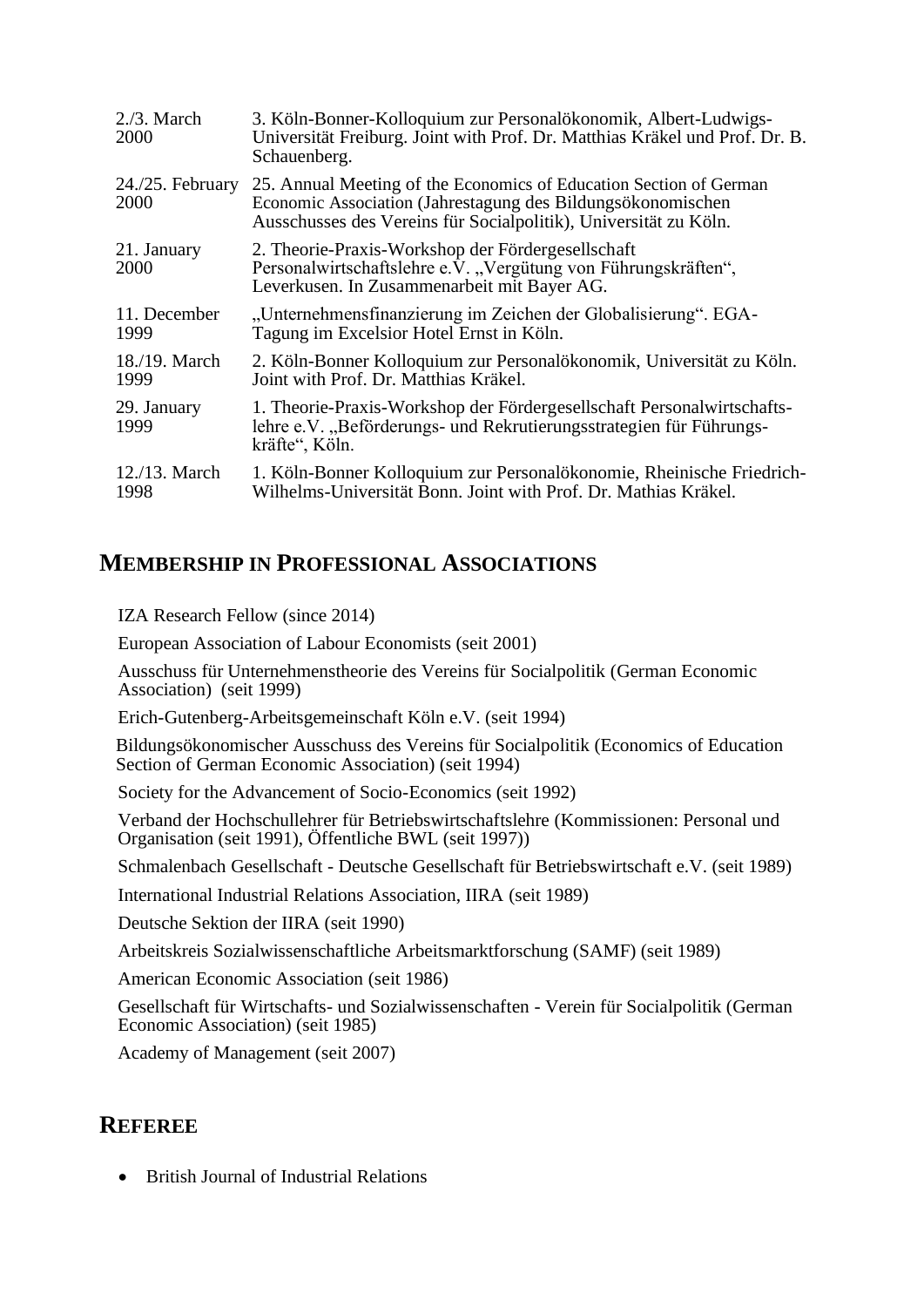- Labour Economics
- Reviewer für die Konferenz EURAM
- Applied Economics Quarterly
- International Journal of Manpower
- Zeitschrift für Arbeitsmarktforschung (ZAF)
- Swiss Journal of Sociology
- The Journal of Institutional and Theoretical Economics (JITE)
- Journal of Business Venturing (JBV)
- Small Business Economics (SBE)
- The Socio Economic Review (SER)
- Zeitschrift für betriebswirtschaftliche Forschung (ZfbF)
- Zeitschrift für Betriebswirtschaft (ZfB)
- Die Betriebswirtschaft (DBW)
- Die Unternehmung (Swiss Journal of Business Research and Practice)
- Zeitschrift für KMU und Entrepreneurship (ZfKE)
- Zeitschrift für Wirtschafts- und Sozialwissenschaften
- Deutsche Forschungsgemeinschaft (DFG)
- Schweizerischer Nationalfonds (SNF).
- Deutscher Akademischer Austauschdienst (DAAD), Doktorandenstipendienprogramm
- Reviewerin für die Einstein Stiftung Berlin, 2020
- Reviewer für den IAB International Workshop on Establishment Panel Analyses, 2017
- Reviewer für den Jahresworkshop der Kommission Organisation des VHB
- Reviewer für die Jahrestagung des Vereins für Socialpolitik (German Economic Association) in Graz, 2008

## **OTHER PROFESSIONAL ACTIVITIES WITHIN SCIENTIFIC COMMUNITY**

| Seit 2017 | Mitglied des Swiss National Research Council (SNSF).                                                                                                                                                |
|-----------|-----------------------------------------------------------------------------------------------------------------------------------------------------------------------------------------------------|
| Seit 2016 | Mitglied im Auswahlgremium des Preisträgers für den<br>"Wissenschaftsorientierten Unternehmer des Jahres" veranstaltet durch<br>den Verband der Hochschullehrer für Betriebswirtschaft e. V. (VHB). |
| Seit 2014 | <b>IZA Research Fellow.</b>                                                                                                                                                                         |
| Seit 2011 | Mitglied der Doktorandenkommission für LSE.                                                                                                                                                         |
| Seit 2011 | Gutachterin für den SNF im Rahmen des Reader Systems.                                                                                                                                               |
| Seit 2008 | Vorstandsmitglied der Schmalenbach-Gesellschaft für Betriebswirtschaft<br>e.V.                                                                                                                      |
| Seit 2008 | Mitglied im Patronatskomitee von OEC Alumni der Universität Zürich.                                                                                                                                 |
| Seit 2007 | Mitglied des Wissenschaftlichen Beirats des Zentrums für Europäische<br>Wirtschaftsforschung (ZEW).                                                                                                 |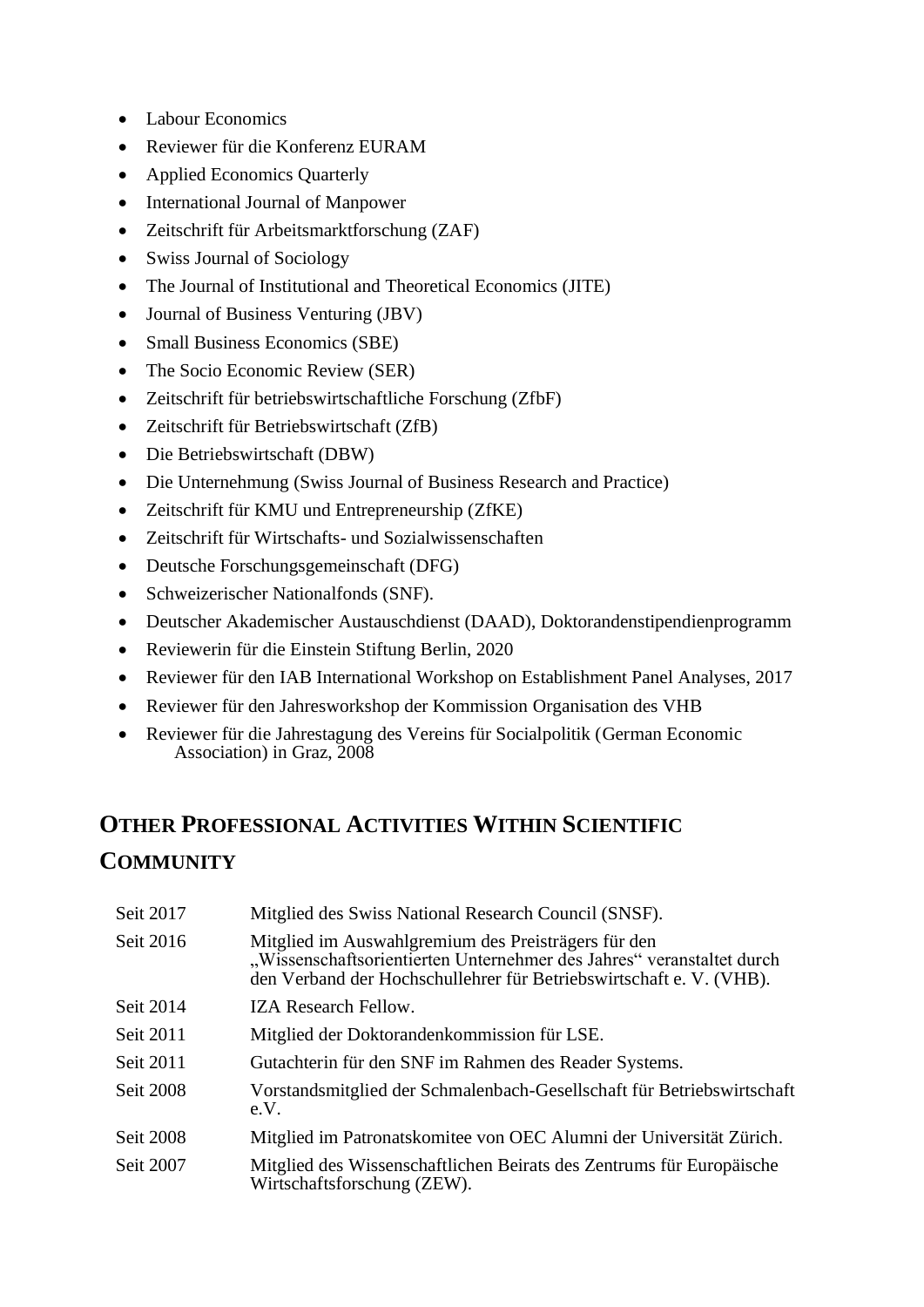| Seit 2005     | Direktor des Leading House "Bildungsökonomie: Betriebliche<br>Entscheidungen und Bildungspolitik" im Auftrag des Bundesamtes für<br>Berufsbildung und Technologie, Bern. Joint with Prof. Dr. Stefan<br>Wolter, Universität Bern. |
|---------------|-----------------------------------------------------------------------------------------------------------------------------------------------------------------------------------------------------------------------------------|
| $2017 - 2018$ | Mitglied des Executive Council des Vereins für Socialpolitik (German<br>Economic Association).                                                                                                                                    |
| $2015 - 2017$ | Mitglied des wissenschaftlichen Beirats der Handelshochschule Leipzig<br>$(HHL)$ .                                                                                                                                                |
| $2015 - 2016$ | Stellvertretende Vorsitzende im Verein für Socialpolitik (German<br>Economic Association).                                                                                                                                        |
| 2013          | Gutachterin für die BMBF-Förderinitiative "Messung von<br>Forschungsleistungen".                                                                                                                                                  |
| $2012 - 2014$ | Mitglied der universitären Steuergruppe SAPplus.                                                                                                                                                                                  |
| 2012          | Mentorin im DFG-Schwerpunktprogramm, "Kompetenzmodelle".                                                                                                                                                                          |
| 2012          | Gutachterin an der Jahrestagung des VHB in Bozen.                                                                                                                                                                                 |
| 2011          | Mitglied im Programmkommittee der Pfingsttagung des Verbands der<br>Hochschullehrer für BWL.                                                                                                                                      |
| 2010          | Gutachterin für die BMBF-Förderinitiative "Wissenschaftsökonomie".                                                                                                                                                                |
| 2010          | Gutachterin für die Volkswagenstiftung "Schumpeter-Fellowships".                                                                                                                                                                  |
| 2010          | Gutachterin VW-Stiftung Forschungsschwerpunkt, Altern".                                                                                                                                                                           |
| $2009 - 2018$ | Mitglied des wissenschaftlichen Beirats des Instituts für Arbeitsmarkt-<br>und Berufsforschung (IAB Nürnberg).                                                                                                                    |
| $2007 - 2012$ | Stellvertretendes Mitglied der Mitgliedschaftskommission im Verband<br>der Hochschullehrer für Betriebswirtschaft e.V.                                                                                                            |
| $2007 - 2010$ | Mitglied des Erweiterten Vorstandes des Vereins für Socialpolitik<br>(German Economic Association).                                                                                                                               |
| 2006          | Mitglied der Jury des Peer Mentoring, UniFrauenstelle der Universität<br>Zürich.                                                                                                                                                  |
| 2006          | Jury-Mitglied beim Unternehmenswettbewerb, START-AWARD!"<br>veranstaltet durch Go! Das Gründernetzwerk NRW, der KfW<br>Mittelstandsbank, der NRW Bank sowie der asfc-atelier scherer fair<br>consulting GmbH.                     |
| 2006          | Mentorin im Programm "Mentoring Deutsch-Schweiz".                                                                                                                                                                                 |
| $2005 - 2015$ | Mitglied der Arbeitsgruppe "Forschungsmonitoring" der Vereins für<br>Socialpolitik (German Economic Association).                                                                                                                 |
| $2005 - 2013$ | Mitglied der Geschäftsleitung des Jacobs Center for Productive Youth<br>Development. Delegierte der Wirtschaftswissenschaftlichen Fakultät der<br>Universität Zürich.                                                             |
| $2005 - 2009$ | Mitglied der Arbeitsgruppe "Chancen und Probleme einer alternden<br>Gesellschaft: Die Welt der Arbeit und des lebenslangen Lernens" der<br>Akademie der Wissenschaften "Leopoldina".                                              |
| $2004 - 2007$ | Mitglied des Advisory Committee on SME Issues (Mittelstandsbeirat der<br>Kreditanstalt für Wiederaufbau).                                                                                                                         |
| $2004 - 2007$ | Mitglied der Redaktionskommission der Zeitschrift für KMU &<br>Entrepreneurship (ZfKE).                                                                                                                                           |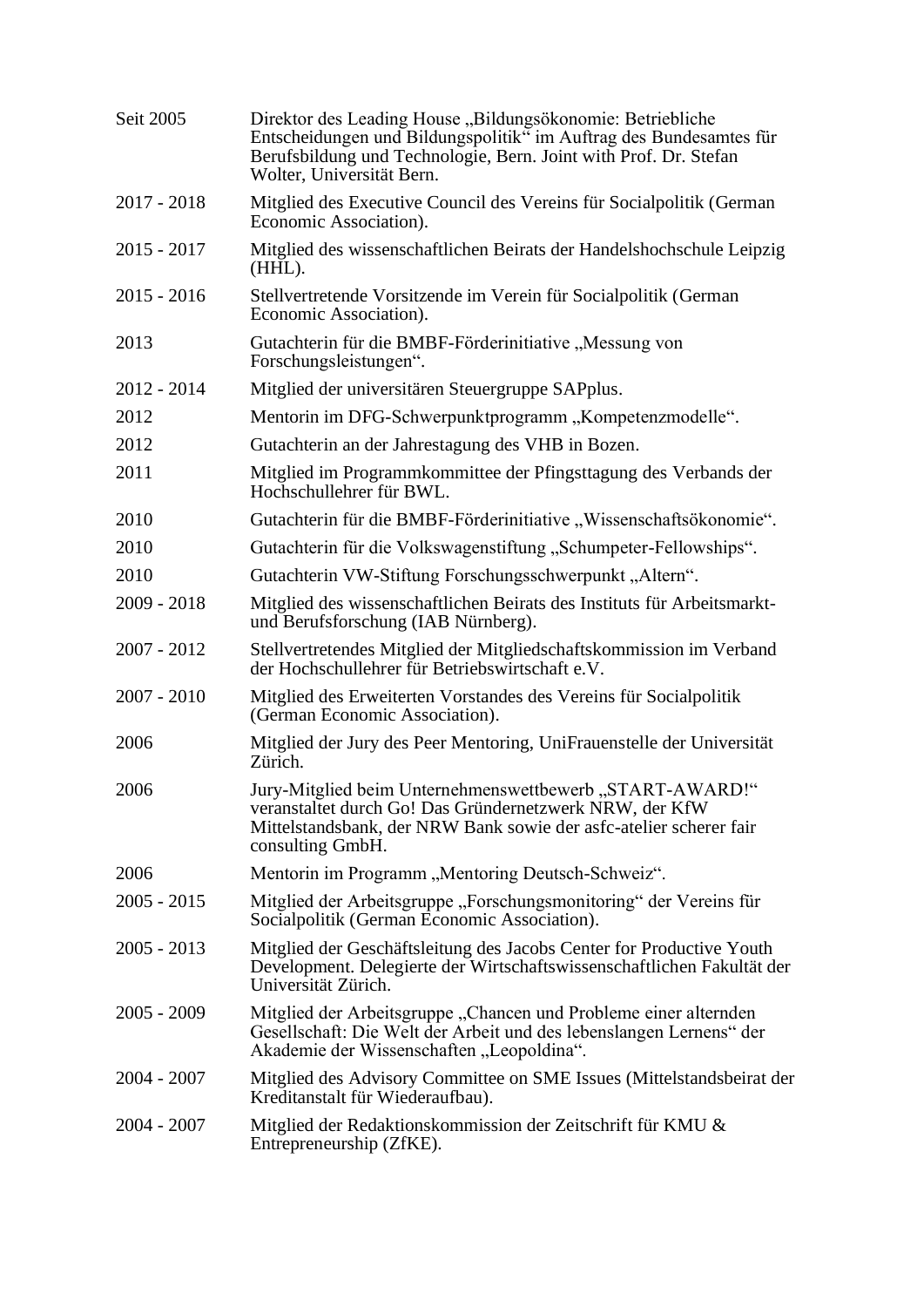| $2004 - 2005$ | Mitglied einer Gruppe zur Vorbereitung einer Arbeitsgruppe der<br>Akademie der Wissenschaften "Leopoldina" zum Thema "alternde<br>Gesellschaft, Beschäftigung und lebenslanges Lernen".                                                                                |
|---------------|------------------------------------------------------------------------------------------------------------------------------------------------------------------------------------------------------------------------------------------------------------------------|
| 2003          | Vorsitzende der wissenschaftlichen Programmkommission zur<br>Organisation der Jahrestagung des Verbandes der Hochschullehrer für<br>Betriebswirtschaftslehre vom 10. – 13.06.2003 in Zürich.                                                                           |
| $2002 - 2002$ | Stellvertretende Sprecherin des DFG-Graduiertenkollegs, Theoretische<br>und empirische Grundlagen des Risikomanagements".                                                                                                                                              |
| $2001 - 2004$ | Mitglied der Expertenkommission des deutschen Bundestages zur<br>"Finanzierung Lebenslanges Lernens".                                                                                                                                                                  |
| $2001 - 2004$ | Schriftführende Herausgeberin der ZfB (Joint with Prof. Dr. Günter<br>Fandel und Prof. Dr. W. Kürsten).                                                                                                                                                                |
| 1999 - 2007   | Wissenschaftlicher Beirat des Wissenschaftszentrum Nordrhein-<br>Westfalen – Institut Arbeit und Technik.                                                                                                                                                              |
| 1999 - 2003   | Vorsitzende des Bildungsökonomischen Ausschusses im Verein für<br>Socialpolitik (Economics of Education Section of German Economic<br>Association).                                                                                                                    |
| 1998 - 2006   | Vorstand im Institut für Mittelstandsforschung, Bonn.                                                                                                                                                                                                                  |
| 1998 - 2006   | Vorstand der "Fördergesellschaft Personalwirtschaftslehre e.V.", Köln.                                                                                                                                                                                                 |
| 1998 - 1999   | Mitherausgeberin von RIDE (Revista Internacional de Direccion de<br>Empresas).                                                                                                                                                                                         |
| 1997 - 2001   | Mitherausgeberin der "Zeitschrift für Betriebswirtschaft".                                                                                                                                                                                                             |
| 1997 - 2000   | Mitglied im wissenschaftlichen Beirat des bdvb Bundesverband<br>Deutscher Volks- und Betriebswirte e.V.                                                                                                                                                                |
| 1996 - 1999   | Mitglied im wissenschaftlichen Beirat des NIFA-Panels.                                                                                                                                                                                                                 |
| 1996 - 1997   | Stellvertretende Vorsitzende der Kommission zur wissenschaftlichen<br>Evaluierung des Wirtschafts- und Sozialwissenschaftlichen Instituts der<br>Forschungsförderung in der Hans-Böckler-Stiftung.                                                                     |
| 1990 - 1991   | Wissenschaftliche Beraterin im Projekt "Arbeitsplatz Universität- die<br>Zukunft der Hochschulen aus der Sicht von Hochschullehrern". Eine<br>internationale Vergleichsforschung des Deutschen Instituts für<br>Pädagogische Forschung und der Université de Montréal. |
| 1990 - 1991   | "Invited Member" des "Organization Committee for the 2 <sup>nd</sup> International<br>Conference on Training and Development", University of Twente,<br>Enschede, Niederland 25.-27.9.1991.                                                                            |

# **BUSINESS RELATED PROFESSIONAL ACTIVITIES**

| Seit 2021   | Mitglied der Expertengruppe zur "Positionierung der höheren<br>Fachschulen"                   |
|-------------|-----------------------------------------------------------------------------------------------|
| 2020 - 2021 | Mitglied des Rats der Arbeitswelt des Deutschen Bundesministerium für<br>Arbeit und Soziales. |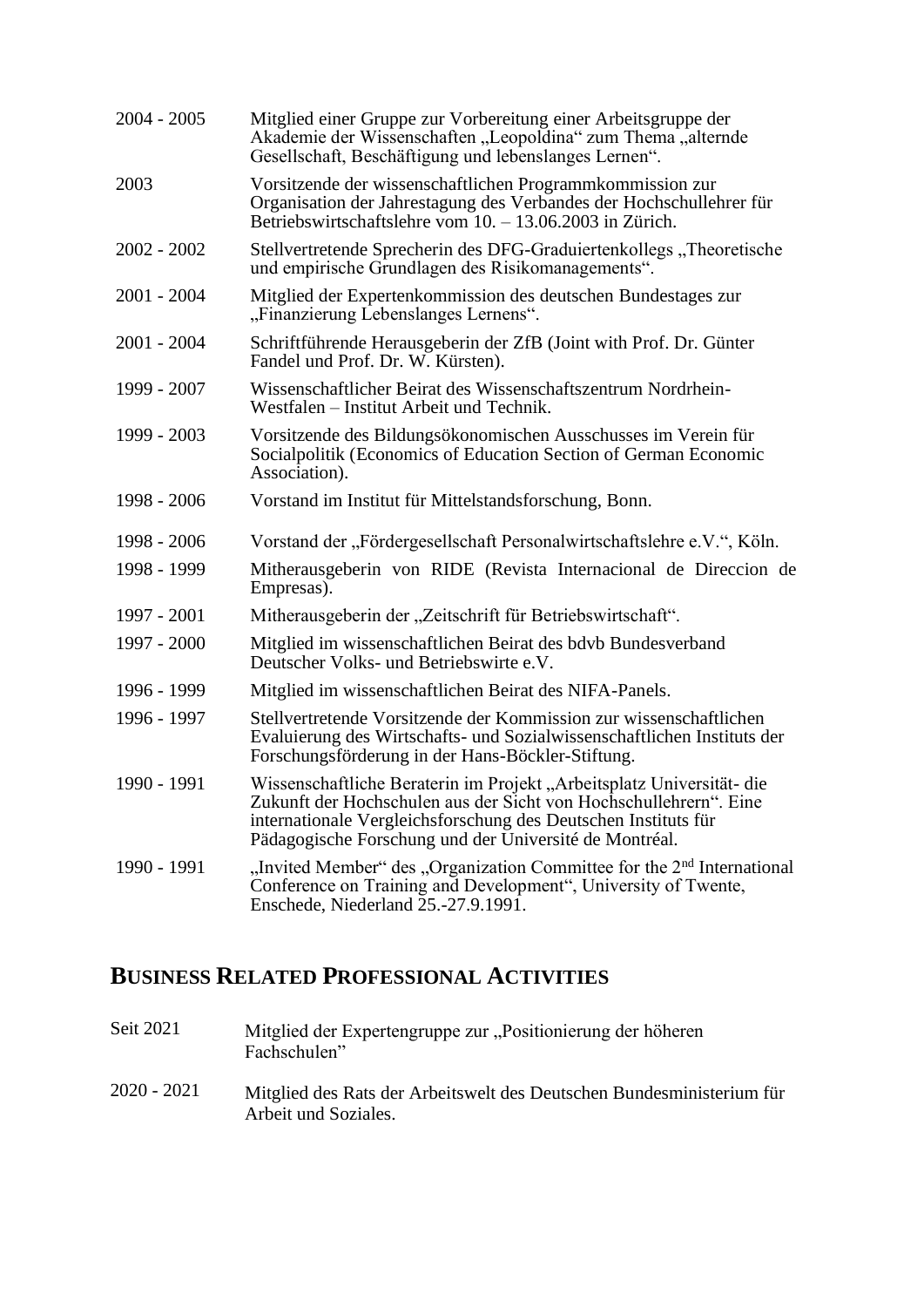| $2015 - 2019$ | Mitorganisatorin eines Summer School Programs "Economic Policy<br>Development Programme for Educational Reform Leaders" (first<br>Summer School from July 1st to 10th, 2015).                                    |
|---------------|------------------------------------------------------------------------------------------------------------------------------------------------------------------------------------------------------------------|
| $2017 - 2018$ | Mitglied der Expertenkommission "Hochschulzukunftsprogramm<br>Rheinland-Pfalz".                                                                                                                                  |
| 2014          | Mitglied der Expertengruppe zur Studie "Auswirkungen des Auftrittes<br>der Fachhochschulen als neuer Akteur im Schweizer F&I System", Teil<br>des SBFI Berichts zum Schweizer Forschungs- und Innovationssystem. |
| $2011 - 2019$ | Mitglied der Expertenkommission Forschung und Innovation; Erstellung<br>eines Jahresgutachtens zur Forschung und Innovation in Deutschland<br>zuhanden der Bundeskanzlerin.                                      |
| $2010 - 2011$ | Mitglied der Eidgenössischen Expertenkommission für die Erarbeitung<br>eines Weiterbildungsgesetzes in Umsetzung von Art 64a der<br>Bundesverfassung.                                                            |
| $2004 - 2015$ | Mitglied der Eidgenössischen Berufsbildungskommission.                                                                                                                                                           |
| $2008 - 2013$ | Mitglied des Steering Committee on Continuing Traing Law of Swiss<br>Federal Government.                                                                                                                         |
| $2008 - 2009$ | Mitglied der Steuergruppe Weiterbildung des Eidgenössischen<br>Volkswirtschaftsdepartements/BBT.                                                                                                                 |
| $2004 - 2006$ | Mitglied des Mittelstandsbeirats der Kreditanstalt für Wiederaufbau,<br>Mittelstandsbank der Bundesregierung Deutschland.                                                                                        |
| 1998 - 2006   | Vorstand im Institut für Mittelstandsforschung Bonn.                                                                                                                                                             |
| $1998 - 2005$ | Vorstands der Erich-Gutenberg-Arbeitsgemeinschaft Köln e.V.                                                                                                                                                      |
| 1996 - 1998   | Mitglied des Verwaltungsrates des Studentenwerkes der Kölner<br>Hochschulen.                                                                                                                                     |

## **UNIVERSITY COMMITTEES**

| Seit 2020 | Vorsitz Struktur- und Berufungskommission für eine Assistenzprofessur<br>"Business Economics, with a focus on Personnel Economics, Innovation<br>and Vocational Education".         |
|-----------|-------------------------------------------------------------------------------------------------------------------------------------------------------------------------------------|
| Seit 2020 | Vorsitz Struktur- und Berufungskommission für eine Assistenzprofessur<br>"Business Economics, with a focus on Personnel Economics, Vocational<br>Education and Lifelong Learning ". |
| Seit 2020 | Prodekanin für "Forschung, Nachwuchsförderung, Akkreditierung",<br>Wirtschaftswissenschaftliche Fakultät, UZH.                                                                      |
| Seit 2020 | Stellvertretende Dekanin, Wirtschaftswissenschaftliche Fakultät, UZH                                                                                                                |
| Seit 2016 | Programmdirektorin des Minor Studiengangs "Managing Education"                                                                                                                      |
| Seit 2013 | Mitglied der Zulassungskommission der Universität Zürich.                                                                                                                           |
| Seit 2008 | Prüfungsdelegierte Wirtschaftswissenschaften.                                                                                                                                       |
| Seit 2008 | Mitglied des Fakultätsausschusses der Wirtschaftswissenschaftlichen<br>Fakultät                                                                                                     |
| Seit 2004 | Programmdirektorin des Studiengangs Management and Economics.                                                                                                                       |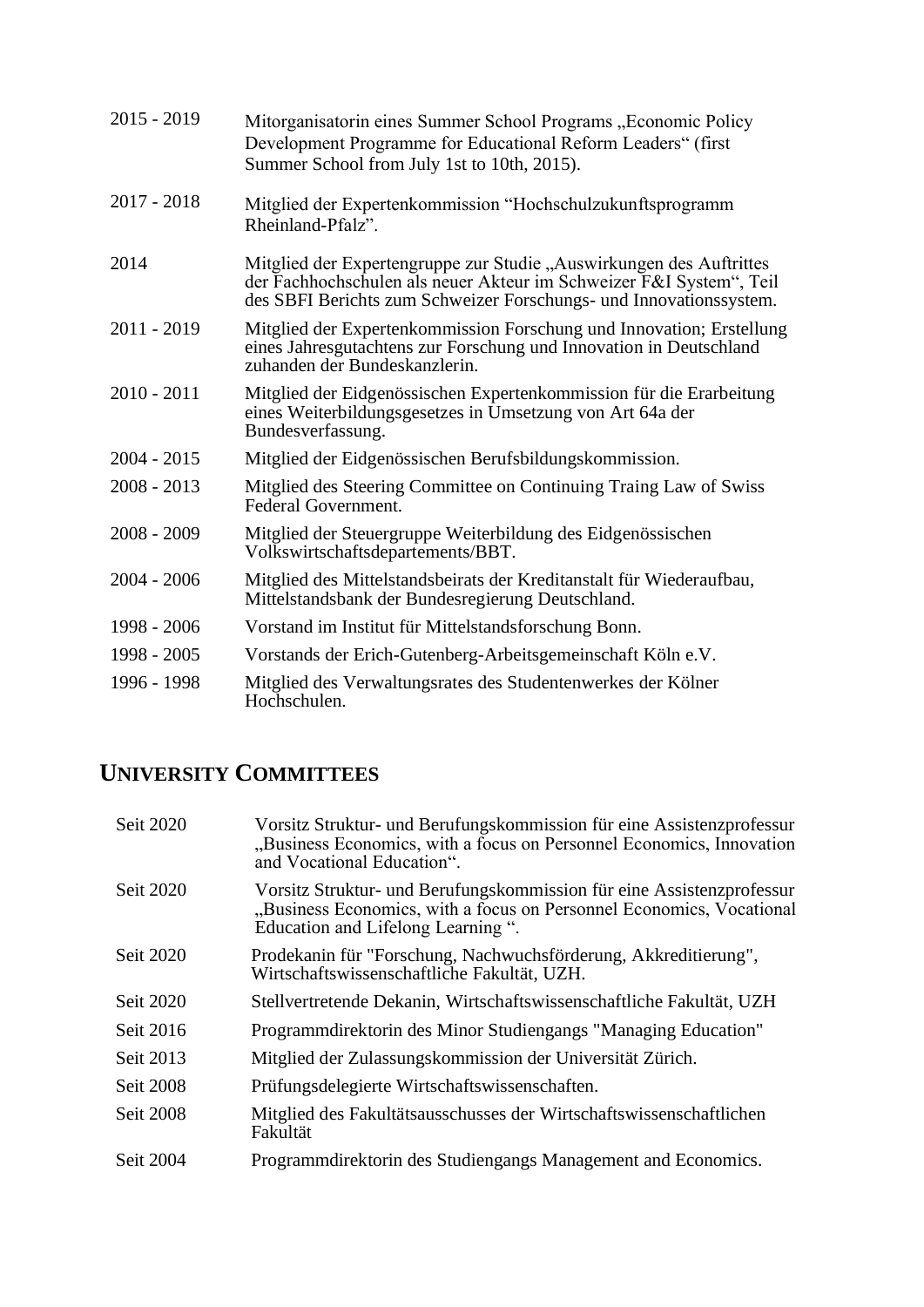| 2020          | Mitglied der Findungskommission für das Prorektorat Forschung der<br>Universität Zürich                                            |
|---------------|------------------------------------------------------------------------------------------------------------------------------------|
| 2019/2020     | Mitglied der Findungskommission für das Rektorat der Universität Zürich                                                            |
| 2018          | Mitglied der Findungskommission für das Direktorat des Instituts für<br>Arbeitsmarkt- und Berufsforschung (IAB)                    |
| 2015          | Vorsitzende der Berufungskommission "Managerial Economics",<br>Universität Zürich.                                                 |
| $2015 - 2017$ | Mitglied Wissenschaftlicher Beirat der HHL Leipzig Graduate School of<br>Management.                                               |
| 2014          | Mitglied des Assessment Committee for the Professorship in Economics,<br>Aarhus University.                                        |
| $2013 - 2017$ | Mitglied der Koordinationskonferenz Lehrerinnen- und Lehrerbildung für<br>Maturitätsschulen an der Universität Zürich (KoKo LLBM). |
| 2011          | Mitglied der Berufungskommission für eine Assistenz-Professur<br>"Behavioural Economics".                                          |
| 2011          | Mitglied der Berufungskommission für eine Assistenz-Professur<br>"Organizational and Personnel Economics".                         |
| 2011          | Mitglied der Berufungskommission für eine Assistenz-Professur<br>"Behavioural Labor Economics".                                    |
| 2010          | Mitglied der Berufungskommission für eine Professur "Financial<br>Accounting".                                                     |
| $2008 - 2020$ | Prodekanin Lehre, Wirtschaftswissenschaftliche Fakultät.                                                                           |
| $2008 - 2014$ | Lehrkommission der Universität Zürich.                                                                                             |
| $2008 - 2012$ | Arbeitsgruppe Universitäre Laufbahnen Universität Zürich.                                                                          |
| $2006 - 2011$ | Mitglied der Akkreditierungskommission (AACSB, EQUIS) der<br>wirtschaftswissenschaftlichen Fakultät der Universität Zürich.        |
| $2007 - 2008$ | Doktoratskommission der Wirtschaftswissenschaftlichen Fakultät zur<br>Entwicklung strukturierter Doktorandenprogramme.             |
| $2007 - 2008$ | Vorsitz Struktur- und Berufungskommission für eine ordentliche<br>Professur "Marketing".                                           |
| $2007 - 2008$ | Vorsitz Berufungskommission für eine Juniorprofessur, Marketing".                                                                  |
| $2005 - 2006$ | Mitglied der Findungskommission für die Nachfolge des Rektors der<br>Universität Zürich.                                           |
| 2005          | Mitglied der Berufungskommission für eine ordentliche Professur<br>"Entrepreneurship".                                             |
| 2004          | Mitglied der Berufungskommission für eine ordentliche Professur<br>"International Trade and Finance".                              |
| 2004          | Kontaktperson der wirtschaftswissenschaftlichen Fakultät der Universität<br>Zürich für das Ranking (SwissUp).                      |
| 2004          | Mitglied der Berufungskommission für eine ordentliche Professur<br>"Okonometrie und angewandte Statistik".                         |
| 2002          | Mitglied der Berufungskommission für eine C4-Professur "Empirische<br>Wirtschafts- und Sozialforschung".                           |
| 2001          | Mitglied der Berufungskommission für eine C4-Professur "Corporate<br>Finance".                                                     |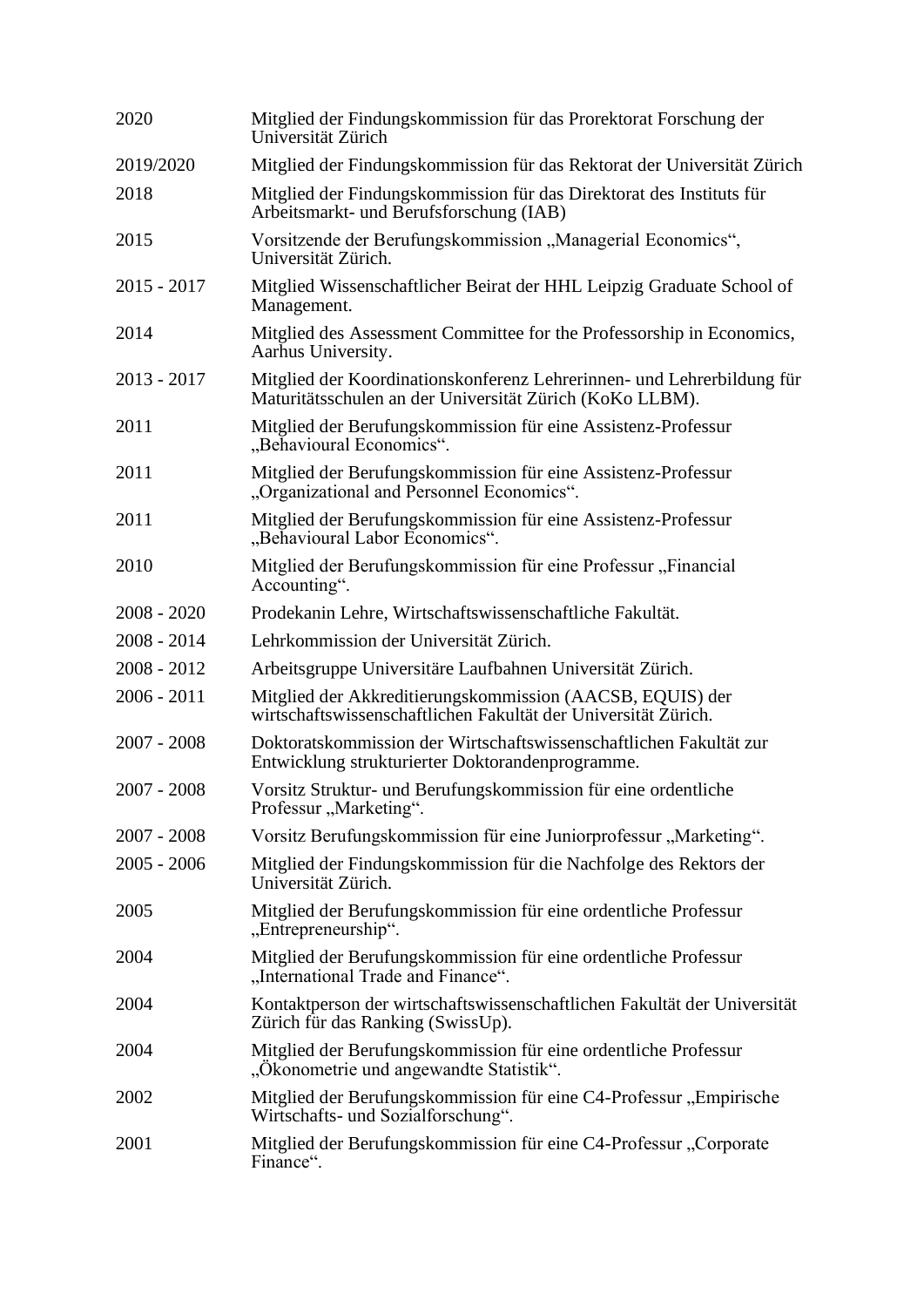| 2001        | Mitglied der Berufungskommission für eine C4-Professur<br>"Gesundheitsökonomie".                                                                        |
|-------------|---------------------------------------------------------------------------------------------------------------------------------------------------------|
| 2001        | Mitglied der Berufungskommission für eine C4-Professur "Marketing".                                                                                     |
| 2000        | BA/MA-Kommission des Verbandes der Hochschullehrer für BWL.                                                                                             |
| 1999        | Mitglied der Berufungskommission für eine C4-Professur für                                                                                              |
| 1999        | "Unternehmensrechnung".<br>Mitglied der Berufungskommission für eine C4-Professur für<br>"Sozialwissenschaften".                                        |
| 1998/99     | Mitglied der Berufungskommission für eine C4-Professur für<br>"Unternehmensgründung und -entwicklung".                                                  |
| 1998        | Mitglied der Berufungskommission für eine C4-Professur für<br>"Medienökonomie".                                                                         |
| 1998        | Mitglied der Berufungskommission für eine C4-Professur für<br>"Politikwissenschaft", insb. internationale Beziehungen.                                  |
| 1998        | Stellvertretendes Mitglied im Beirat der Studiobühne und Filmwerkstatt<br>der Universität zu Köln.                                                      |
| 1997 - 1999 | Mitglied der Berufungskommission für eine C4-Professur für<br>"Versicherungsbetriebslehre".                                                             |
| 1997 - 1999 | Mitglied der Berufungskommission für eine C4-Professur für<br>"Betriebliche Finanzierungslehre".                                                        |
| 1997 - 1999 | Mitglied der Berufungskommission für eine C4-Professur für<br>"Wirtschaftsprüfung und Treuhandwesen".                                                   |
| 1997/98     | Mitglied der Berufungskommission für eine C4-Professur für<br>"Bankbetriebslehre".                                                                      |
| 1997/98     | Sprecherin der Professoren für Betriebswirtschaftslehre der Wirtschafts-<br>und Sozialwissenschaftlichen Fakultät an der Universität zu Köln.           |
| 1997 - 1999 | Mitglied der engeren Fakultät.                                                                                                                          |
| 1996 - 1998 | Mitglied der Kommission zur Entwicklung der Studien- und<br>Prüfungsordnung für den Studiengang "Gesundheitsökonomie".                                  |
| 1996 - 1998 | Mitglied der Berufungskommission für eine C4-Professur<br>"Gesundheitsökonomie".                                                                        |
| Aug. 1996   | Berufung zum Mitglied des Staatlichen Prüfungsamtes für "Erste<br>Staatsprüfungen für Lehrämter an Schulen - Köln".                                     |
| 1996        | Vorsitzende der Arbeitsgruppe zur Entwicklung eines Curriculums für<br>einen interfakultativen Studiengang "Gesundheitsökonomie".                       |
| 1992 - 1995 | Mitglied in der Struktur- und Entwicklungskommission des Fachbereichs<br>IV der Universität Trier.                                                      |
| 1988 - 1989 | Mitglied der Berufungskommission für eine C4- Professur<br>"Betriebswirtschaftslehre, insbesondere internationale Unternehmensfüh-<br>rung".            |
| 1987 - 1988 | Mitglied im Fachbereichsrat des Fachbereichs IV der Universität Trier.                                                                                  |
| 1985 - 1991 | Sprecherin der Wissenschaftlichen Mitarbeiter des Faches Betriebswirt-<br>schaftslehre des Fachbereichs IV der Universität Trier.                       |
| 1985        | Mitglied der Berufungskommission für eine C4- Professur "Operations<br>Research" der Abteilung Mathematik des Fachbereichs IV der Universität<br>Trier. |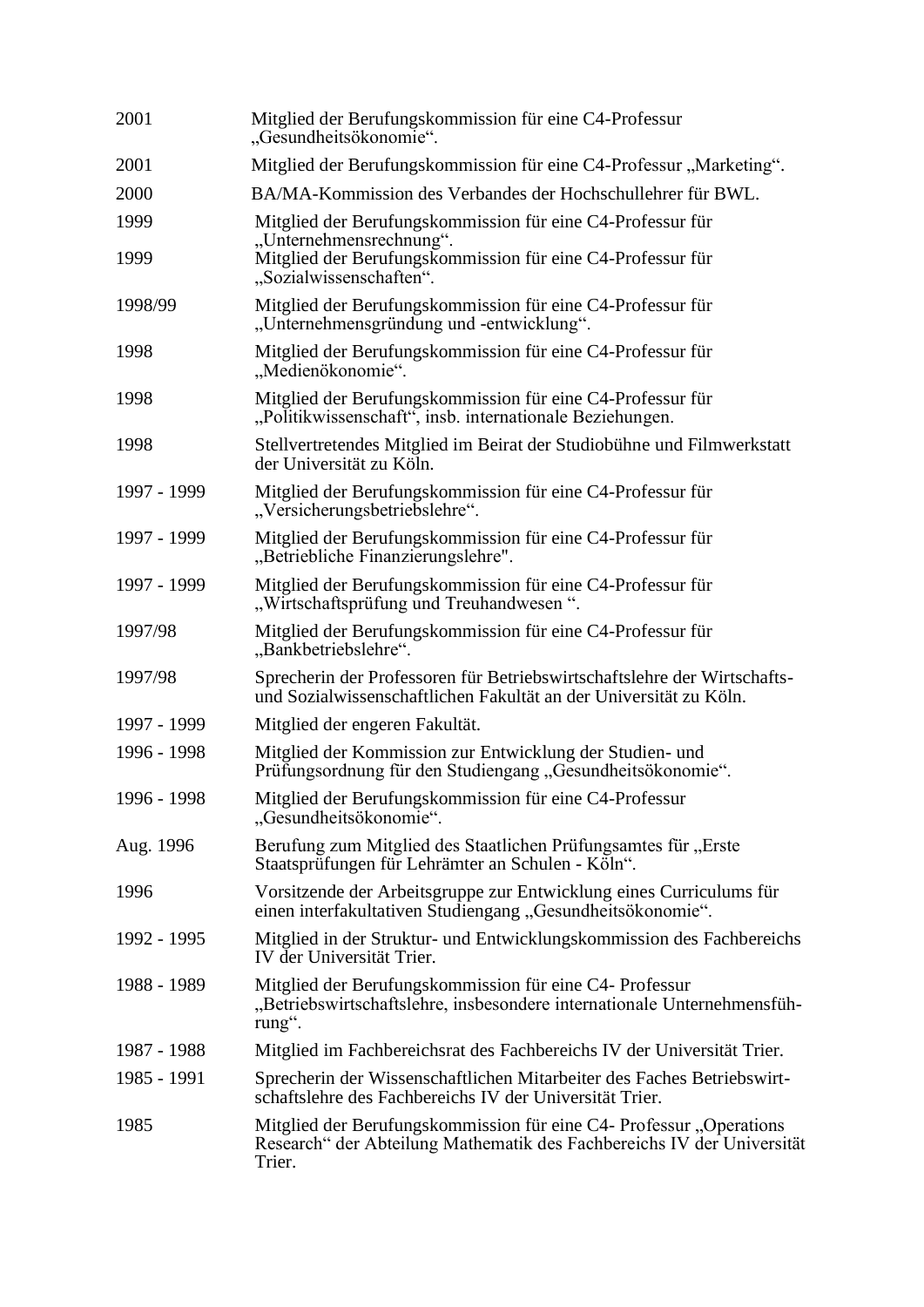1984 - 1987 Mitglied der Studienkommission des Fachbereichs IV der Universität Trier. 1981 Mitglied der Berufungskommission für eine C4-Professur "Topologie/Funktionalanalysis" im Fach Mathematik des Fachbereichs IV der Universität Trier.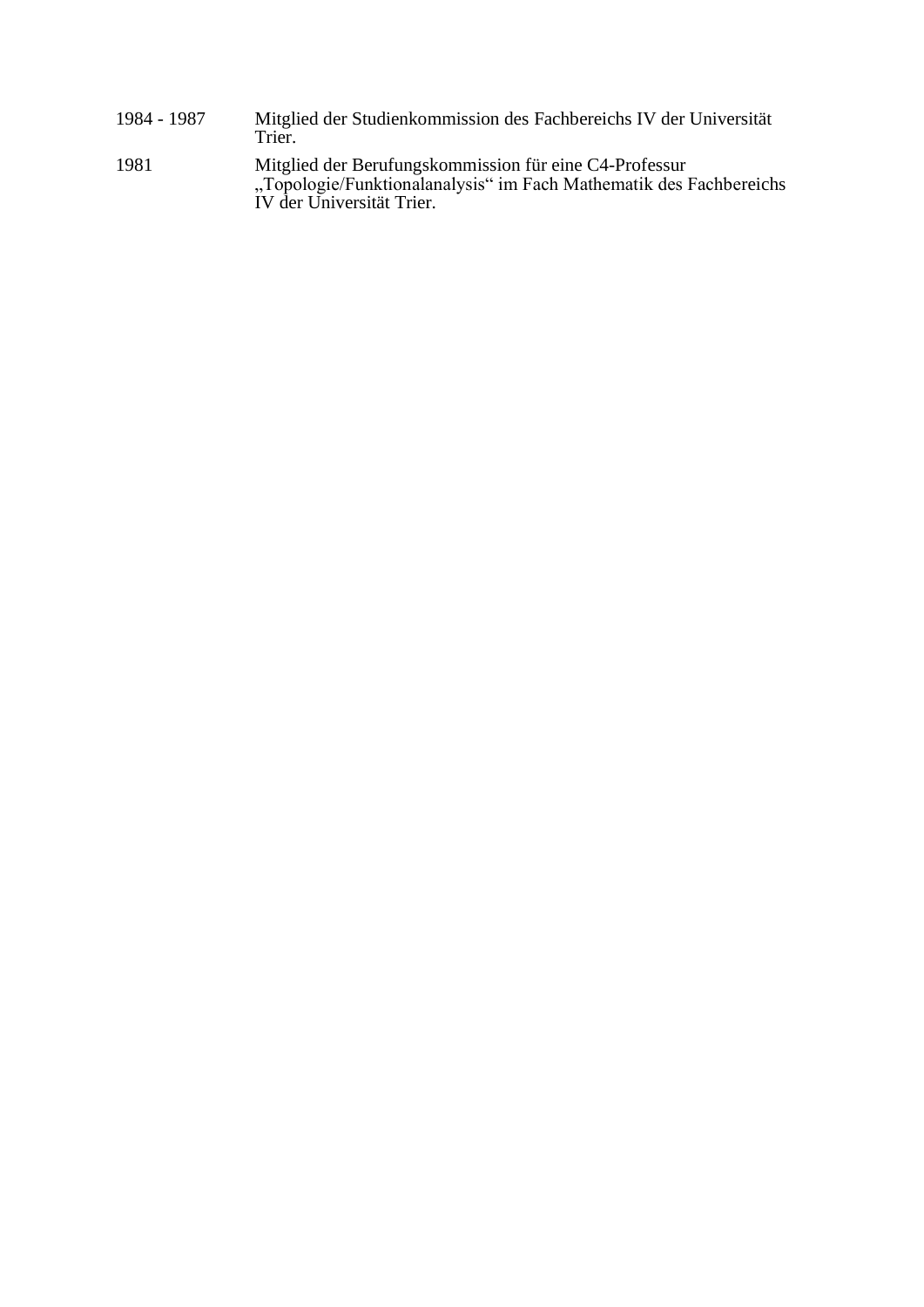### **REPEC RANKING**

#### **Abstract Views and Downloads**

| May $2018 -$<br>May 2022 | Uschi Backes-Gellner is ranked among the top 2% authors<br>according to abstract views and top 1% according to downloads<br>$\text{(last 12 months)}$ |
|--------------------------|-------------------------------------------------------------------------------------------------------------------------------------------------------|
| September $2008 -$       | Uschi Backes-Gellner is ranked among the top 5% authors                                                                                               |
| May 2018                 | according to abstract views and downloads (last 12 months)                                                                                            |

#### **Average Rank Score (Last 10 Years)**

| February 2020 –<br>May 2022  | Top $3%$          |
|------------------------------|-------------------|
| June 2018 –<br>February 2020 | Top 4% throughout |

### **SSRN TOP TEN LIST**

#### **Top 10% of Authors**

| February $2017 -$ | Uschi Backes-Gellner is ranked among the top 10% of authors by |
|-------------------|----------------------------------------------------------------|
| May 2022          | SSRN based on total downloads (all time downloads) and top     |
|                   | 10% (new downloads last 12 months)                             |

#### **Childbearing and (Female) Research Productivity - A Personnel Economics Perspective on the Leaky Pipeline. By Jasmin Joecks, Kerstin Pull and Uschi Backes-Gellner.**

| 11. June 2013  | <b>SRPN: Human Resources Issues</b>                                                                                                                                                                                      |
|----------------|--------------------------------------------------------------------------------------------------------------------------------------------------------------------------------------------------------------------------|
| 13. April 2013 | Labor: Personnel Economics eJournal                                                                                                                                                                                      |
| 10. April 2013 | AARN: Kinship & Gender, AARN: Kinship, Gender, the Body &<br>Sexuality, Employee Social Responsibility & HR Practices<br>eJournal, Labor: Public Policy & Regulation eJournal and SRPN:<br><b>Human Resources Issues</b> |

#### **Corporate ownership and initial training in Britain, Germany and Switzerland. By Uschi Backes-Gellner, Karin Wagner, Silvia Teuber and Paul Ryan.**

| 14. June 2011 | <b>ERN: Labor Markets</b>                                                |
|---------------|--------------------------------------------------------------------------|
| 11. June 2011 | ORG: Other Human Resource Management & Organizational<br><b>Behavior</b> |

#### **Educational Signaling: Success Factor for Innovative Start-Ups. By Uschi Backes-Gellner and Arndt Werner.**

3. June 2003 MGT Subject Matter Journals and MRN Management Network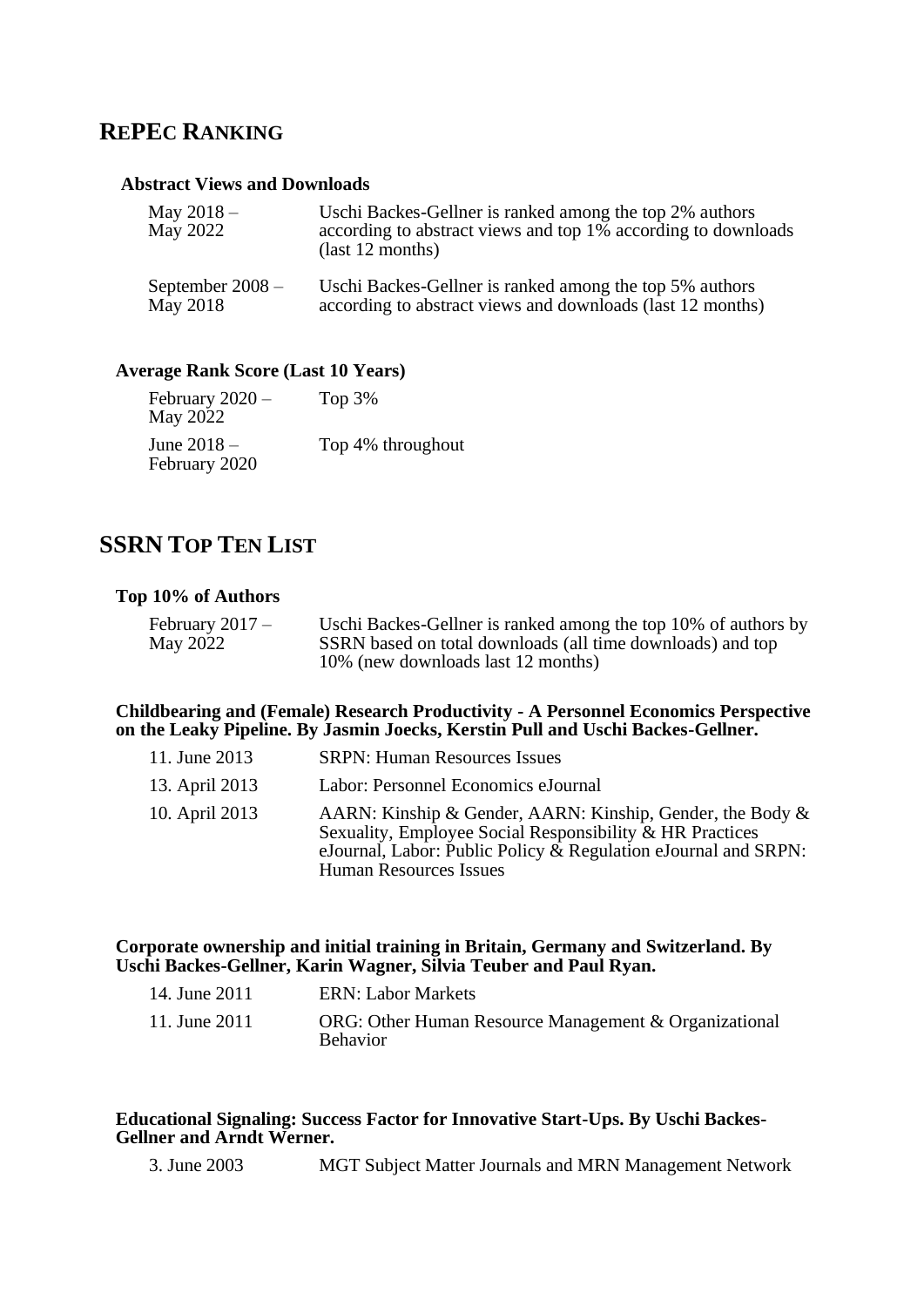| 19. May 2003 | ORG Subject Matter Journals and MRN Organizational Behavior<br><b>Research Network</b>    |
|--------------|-------------------------------------------------------------------------------------------|
| 16. May 2003 | Entrepreneurship, Human Resource Management & Personnel<br>and Labor: Personnel Economics |

#### **Effect of Workforce Age on Quantitative and Qualitative Organizational Performance: Conceptual Framework and Case Study Evidence. By Uschi Backes-Gellner, Martin R. Schneider and Stephan Veen.**

| 25. April 2011 | ORG: Other Human Resource Management & Organizational |
|----------------|-------------------------------------------------------|
|                | Behaviour, Human Resource Management & Organizational |
|                | Behaviour eJournal                                    |

#### **Entrepreneurial Signaling via Education: A Success Factor for Innovative Start-Ups. By Uschi Backes-Gellner and Arndt Werner.**

| 1. June 2012      | <b>ERPN: Other Societies</b>                                                                            |
|-------------------|---------------------------------------------------------------------------------------------------------|
| 20. February 2007 | COM: Employment Impacts, ESS: Societies, ESS: Communities,<br>MT: Information Asymmetrie and SOC: Other |

#### **Rankings Upon Rankings – And No End in Sight. By Uschi Backes-Gellner.**

| 31. May 2011 | Human Resource Management & Organizational Behavior<br>eJournal                                                                                                                                               |
|--------------|---------------------------------------------------------------------------------------------------------------------------------------------------------------------------------------------------------------|
| 3. May 2011  | ERN: Non-Pecuniary Incentives & Motivation, ERN: Rank &<br>File Incentives & Motivation, ORG: Employee Performance<br>Appraisal Systems and ORG: Other Human Resource<br>Management & Organizational Behavior |

#### **Social Capital and the Willingness to Become Self-Employed: Is there a Difference between Woman and Men? By Uschi Backes-Gellner and Petra Moog.**

| 17. October 2012 | <b>ERPN:</b> Attributes, Personality                 |
|------------------|------------------------------------------------------|
| 4. April 2007    | SOC: Attributes, Personality and SSCI: Social Policy |
| 12. March 2007   | Human Resource Management & Personnel                |

#### **Social Norms and Firms' Discriminatory Pay-Setting. By Simon Janssen, Simone N. Tuor Sartore and Uschi Backes-Gellner.**

| 10. March 2013    | Law & Society: Private Law $-$ Discrimination Law eJournal                                                                                                                                                                                  |
|-------------------|---------------------------------------------------------------------------------------------------------------------------------------------------------------------------------------------------------------------------------------------|
| 13. February 2013 | ERN: Productivity, ERN: Wages; Intergenerational Income<br>Distribution, LSN: Employment Discrimination, LSN: Labor &<br>Employment Law and LSN: Theories of Discrimination<br>(Disparate Treatment, Mixed Motives, Disparate Impact, etc.) |

#### **Specificity of Occupational Training and Occupational Mobility: An Empirical Study Based on Lazear's Skill-Weights Approach. By Uschi Backes-Gellner, Regula Geel and Johannes Mure.**

30. April 2009 LSC: Human Capital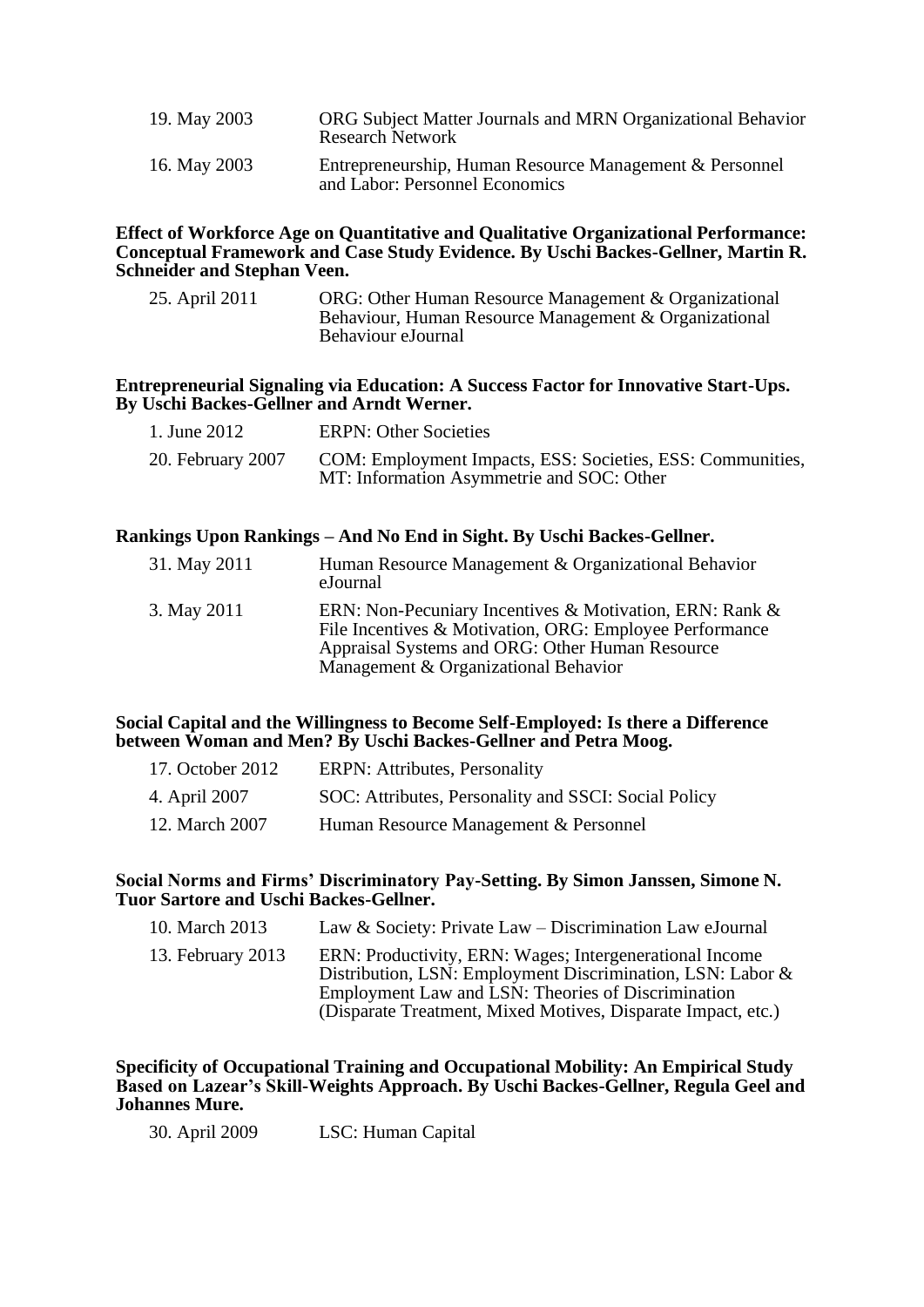#### **Team Size and Effort in Start-Up-Teams. Another Consequence of Free-Riding and Peer Partnerships. By Uschi Backes-Gellner, Arndt Werner and Alwine Mohnen.**

| 21. May 2005 | Labor: Personnel Economics, MRN Organizational Behavior<br>Research Networks, ORG Subject Matter Journals and Strategy &<br><b>Economics</b> |
|--------------|----------------------------------------------------------------------------------------------------------------------------------------------|
| 4. May 2005  | Entrepreneurship and Human Resource Management & Personnel                                                                                   |

#### **The Impact of Aging and Age Diversity on Company Performance. By Uschi Backes-Gellner and Stephan Veen.**

| 11. May 2009  | CGN: Effects on Performance of Firms                                          |
|---------------|-------------------------------------------------------------------------------|
| 12. June 2009 | MPMSP: Production; Cost; Capital & Total Factor Productivity;<br>Value Theory |
| 26. June 2009 | ERN: Hypothesis Testing                                                       |

#### **The Impact of Labour Market Regulations on Entrepreneurship: The Case of Germany. By Uschi Backes-Gellner and Petra Moog.**

| <b>REG:</b> Small Business Regulation<br>4. April 2007 |  |
|--------------------------------------------------------|--|
|--------------------------------------------------------|--|

#### **Tournament Incentives and Contestant Heterogeneity: Empirical Evidence from the Organizational Practice. By Uschi Backes-Gellner and Kerstin pull.**

| 29. March 2008    | <b>MGT Subject Matter Journals and MRN Management Network</b>                                                                                  |
|-------------------|------------------------------------------------------------------------------------------------------------------------------------------------|
| 23. March 2008    | <b>MGT Subject Matter Journals and MRN Management Network</b>                                                                                  |
| 13. February 2008 | MGT Subject Matter Journals, MRN Management Network,<br>MRN Organizational Behavior Research Network and ORG<br><b>Subject Matter Journals</b> |

#### **Using Expatriates for Adapting Subsidiaries' Employment Modes to Different Market Economies**

#### **What Behavioural Economics Teaches Personnel Economics. By Uschi Backes-Gellner, Donata Bessey, Kerstin Pull and Simone N. Tuor.**

| 6. November 2012 | ORG: Behavioral Economics & Organizational Behavior                                    |
|------------------|----------------------------------------------------------------------------------------|
| 10. March 2012   | ORG: Behavioral Economics & Organizational Behavior                                    |
| 8. May 2008      | <b>Behavioral Economics</b>                                                            |
| 4. April 2008    | Labor Journals                                                                         |
| 1. April 2008    | <b>Experimental Economics</b>                                                          |
| 31. March 2008   | MRN Organizational Behavior Research Network and ORG<br><b>Subject Matter Journals</b> |

#### **Who Chooses to Become an Entrepreneur? The Jacks-of-All-Trades in Social and Human Capital. By Uschi Backes-Gellner and Petra Moog.**

- 30. March 2018 ERPN: Occupational & Career Mobility/Path
- 18. January 2017 ERPN: Occupational & Career Mobility/Path
- 27. September 2016 ERPN: Occupational & Career Mobility/Path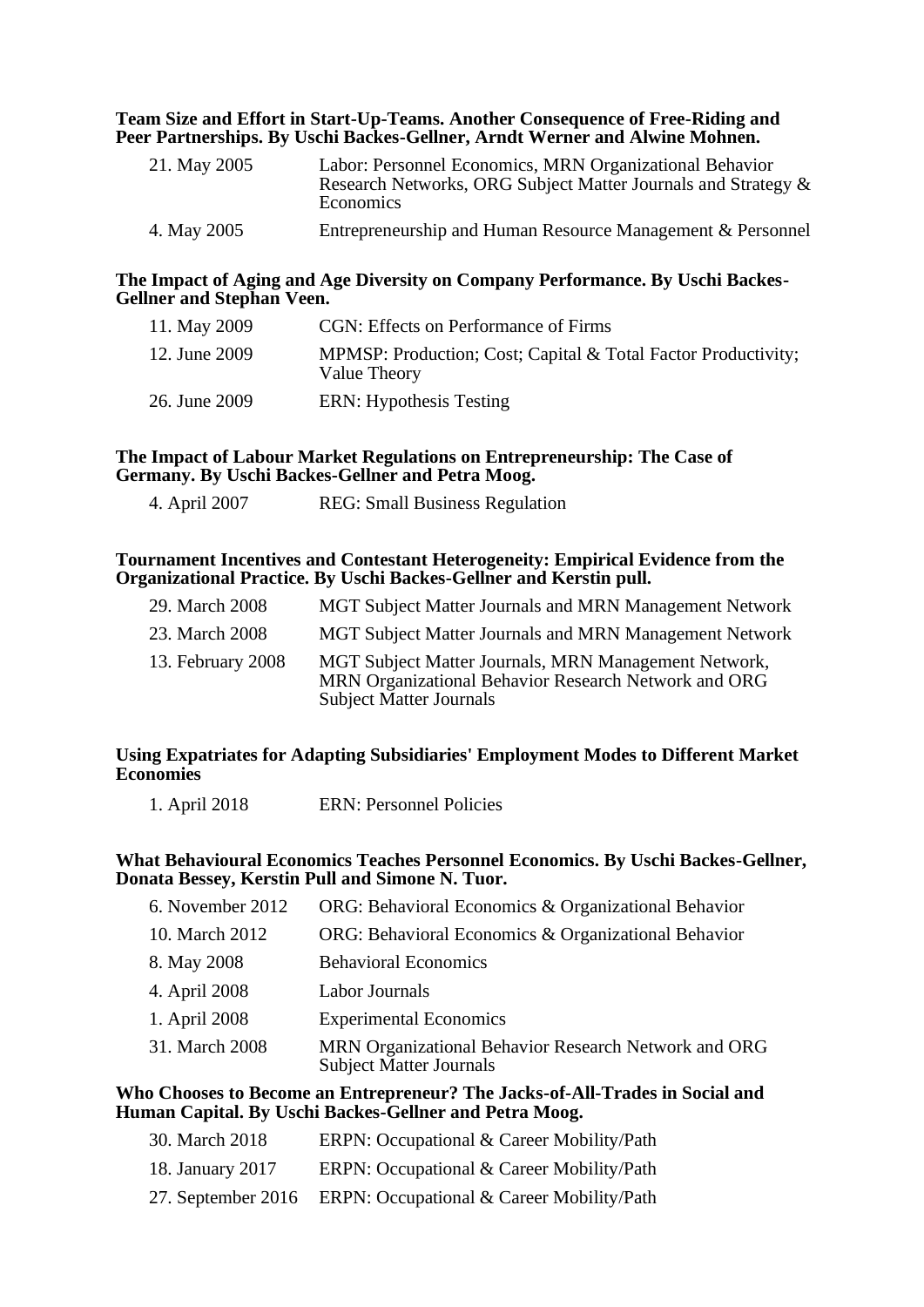27. August 2016 ERPN: Occupational & Career Mobility/Path

4. March 2008 Human Capital

29. March 2008 Labor Journals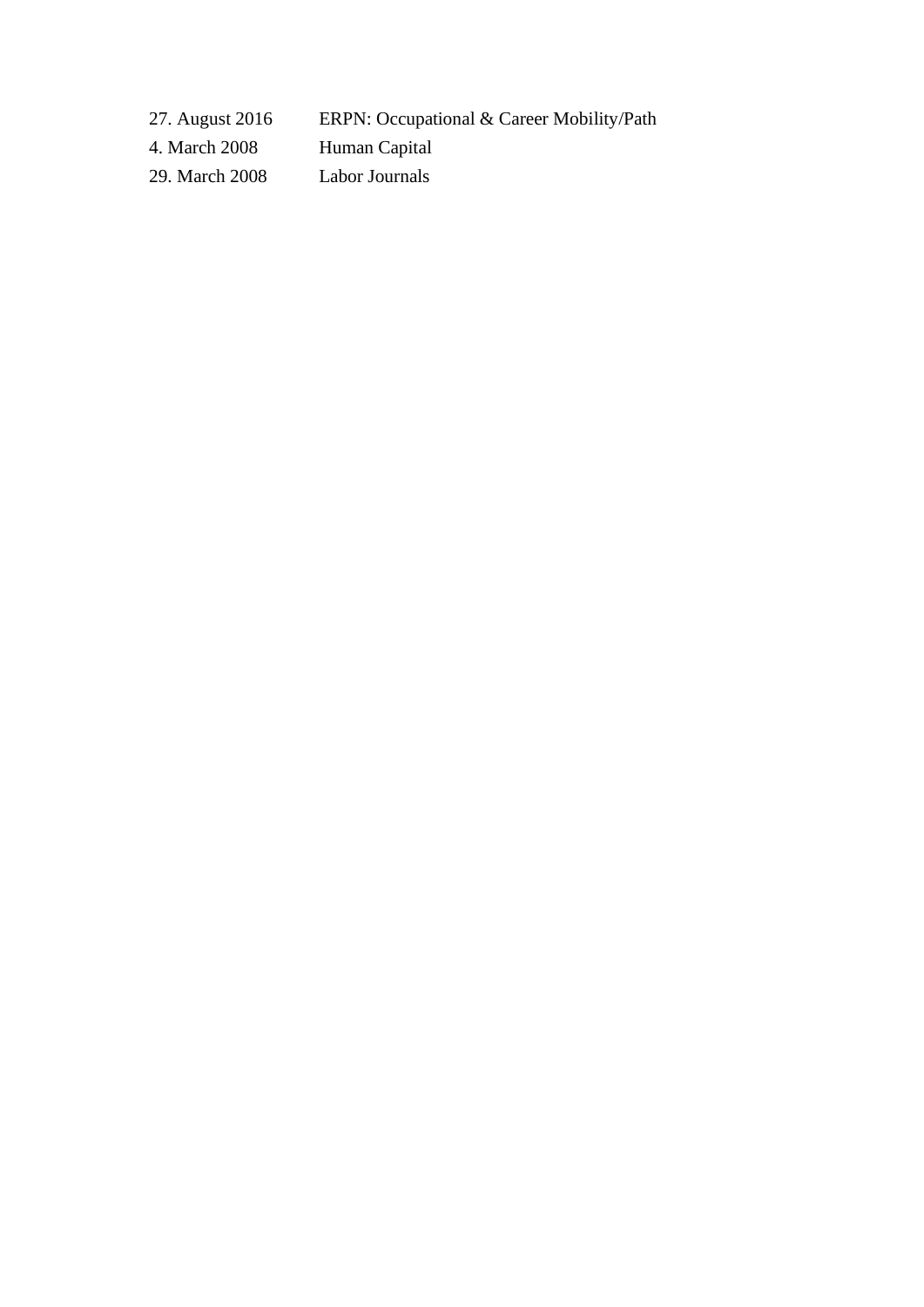## **TEACHING**

| FS 2022        | Seminar, Verhandlungstheorie und – praxis" (2 SWS)                                                                                     |
|----------------|----------------------------------------------------------------------------------------------------------------------------------------|
|                | ME Seminar "Personnel and Education Economics: Theoretical and<br>Empirical Analyses, Part 1" (4 SWS)                                  |
|                | Modulverantwortliche Vorlesung, Managing Education and Training in<br>$\bullet$<br>Firms/for Firms" (2 SWS)                            |
|                | Doktorandenseminar "Personal- und Bildungsökonomik FS22" (2 SWS)                                                                       |
|                | Modulverantwortliche Doktorandenseminar "Econometric Methods in<br>٠<br>Economics of Education" (2 SWS)                                |
|                | Doktorandenseminar "Crafting Scientific Publications: Developing a<br>clear line of argument to communicate to target readers" (2 SWS) |
|                | Modulverantwortliche Doktorandenseminar "Microeconomic<br>$\bullet$<br>Foundations of Economics of Education" (2 SWS)                  |
|                | Doktorandenseminar "UZH Business Research Seminar" (2 SWS)                                                                             |
| <b>HS 2021</b> | Vorlesung "BWL III: Teil: Personalökonomik" (2 SWS)                                                                                    |
|                | Modulverantwortliche Übung, Einführung in das wissenschaftliche<br>Arbeiten" (2 SWS)                                                   |
|                | Modulverantwortliche Seminar, Führung und Organisation im Team -<br>praktisches Projektmanagement" (2 SWS)                             |
|                | Vorlesung, ME1: Personnel Economics" (4 SWS)                                                                                           |
|                | Modulverantwortliche Seminar "Teamführung und praktische Anleitung<br>zum wissenschaftlichen Arbeiten" (2 SWS)                         |
|                | Modulverantwortliche Doktorandenseminar "UZH Business Research<br>$\bullet$<br>Seminar" (2 SWS)                                        |
|                | Doktorandenseminar "Personal- und Bildungsökonomik HS21" (2 SWS)                                                                       |
|                | Doktorandenseminar Discussion Workshop "Personnel economics and<br>٠<br>economics of education HS21" (2 SWS)                           |
| FS 2021        | Seminar, Verhandlungstheorie und – praxis" (2 SWS)                                                                                     |
|                | Modulverantwortliche Vorlesung "Managing Education and Training in<br>٠<br>Firms/for Firms" (2 SWS)                                    |
|                | Doktorandenseminar "Personal- und Bildungsökonomik FS21" (2 SWS)                                                                       |
|                | Modulverantwortliche Doktorandenseminar "Randomized Experiments<br>٠<br>in Economics of Education" (2 SWS)                             |
|                | Modulverantwortliche Doktorandenseminar, Personality, Economic<br>Preferences, Skills and Education" (2SWS)                            |
|                | Modulverantwortliche Doktorandenseminar, "Natural Experiments for<br>٠<br>Causality Analysis in Economics of Education" (2 SWS)        |
|                | Doktorandenseminar "UZH Business Research Seminar" (2 SWS)                                                                             |

HS 2020 • Vorlesung "BWL III: Teil: Personalökonomik" (2 SWS)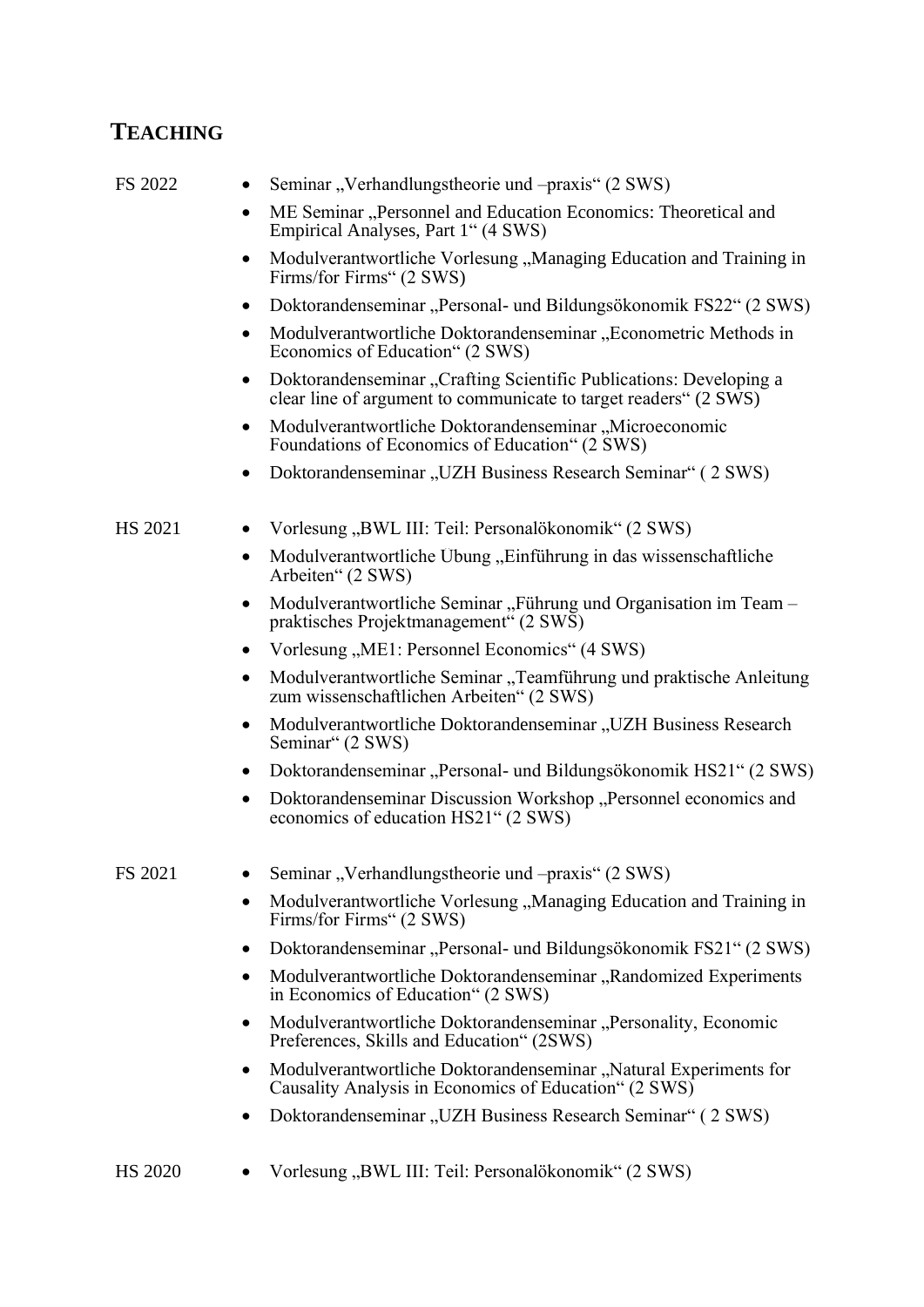|         | Modulverantwortliche Übung, Einführung in das wissenschaftliche<br>Arbeiten" (2 SWS)                                                                     |
|---------|----------------------------------------------------------------------------------------------------------------------------------------------------------|
|         | Modulverantwortliche Seminar, Führung und Organisation im Team -<br>praktisches Projektmanagement" (2 SWS)                                               |
|         | Vorlesung "ME1: Personnel Economics" (4 SWS)                                                                                                             |
|         | ME-Seminar "Personnel and Education Economics: Theoretical and<br>Empirical Analyses, Part 2" (4 SWS)                                                    |
|         | Modulverantwortliche Seminar "Teamführung und praktische Anleitung<br>zum wissenschaftlichen Arbeiten" (2 SWS)                                           |
|         | Doktorandenseminar "Personal- und Bildungsökonomik HS20" (2 SWS)                                                                                         |
|         | Modulverantwortliche Doktorandenseminar "UZH Business Research<br>Seminar" (2 SWS)                                                                       |
|         | Modulverantwortliche Discussion Workshop "Personnel economics and<br>economics of education HS20" (2 SWS)                                                |
|         | Modulverantwortliche Doktorandenseminar "Corporate Communication<br>- Theoretical Foundations, Case Studies, Role Playing and Media<br>Training" (2 SWS) |
| FS 2020 | Seminar, Verhandlungstheorie und – praxis" (2 SWS)                                                                                                       |
|         | ME Seminar "Personnel and Education Economics: Theoretical and<br>٠<br>Empirical Analyses, Part 1" (4 SWS)                                               |
|         | Modulverantwortliche Vorlesung, Managing Education and Training in<br>Firms/for Firms" (2 SWS)                                                           |
|         | Doktorandenseminar "Personal- und Bildungsökonomik FS20" (2 SWS)                                                                                         |
|         | Doktorandenseminar "Personnel and Labor Economics for Education<br>Economists" (2 SWS)                                                                   |
|         | Modulverantwortliche Doktorandenseminar, Business Economics<br>Research Seminar FS20" (2 SWS)                                                            |
|         | Modulverantwortliche Doktorandenseminar "Machine Learning with<br>Python for Education and Personnel Economists" (2 SWS)                                 |
|         | Modulverantwortliche Doktorandenseminar, Microeconomic<br>Foundations of Economics of Education" (2 SWS)                                                 |
| HS 2019 | Vorlesung "BWL III: Teil: Personalökonomik" (2 SWS)                                                                                                      |
|         | Modulverantwortliche Übung, Einführung in das wissenschaftliche<br>$\bullet$<br>Arbeiten" (2 SWS)                                                        |
|         | Modulverantwortliche Seminar "Führung und Organisation im Team-<br>praktisches Projektmanagement" (2 SWS)                                                |
|         | Vorlesung "ME1: Personnel Economics" (4 SWS)                                                                                                             |
|         | ME-Seminar "Personnel Economics and Empirical Analysis, Part 2" (4<br>SWS)                                                                               |
|         | Modulverantwortliche Seminar, Teamführung und praktische Anleitung<br>zum wissenschaftlichen Arbeiten" (2 SWS)                                           |
|         | Doktorandenseminar "Personal- und Bildungsökonomik HS19" (2 SWS)                                                                                         |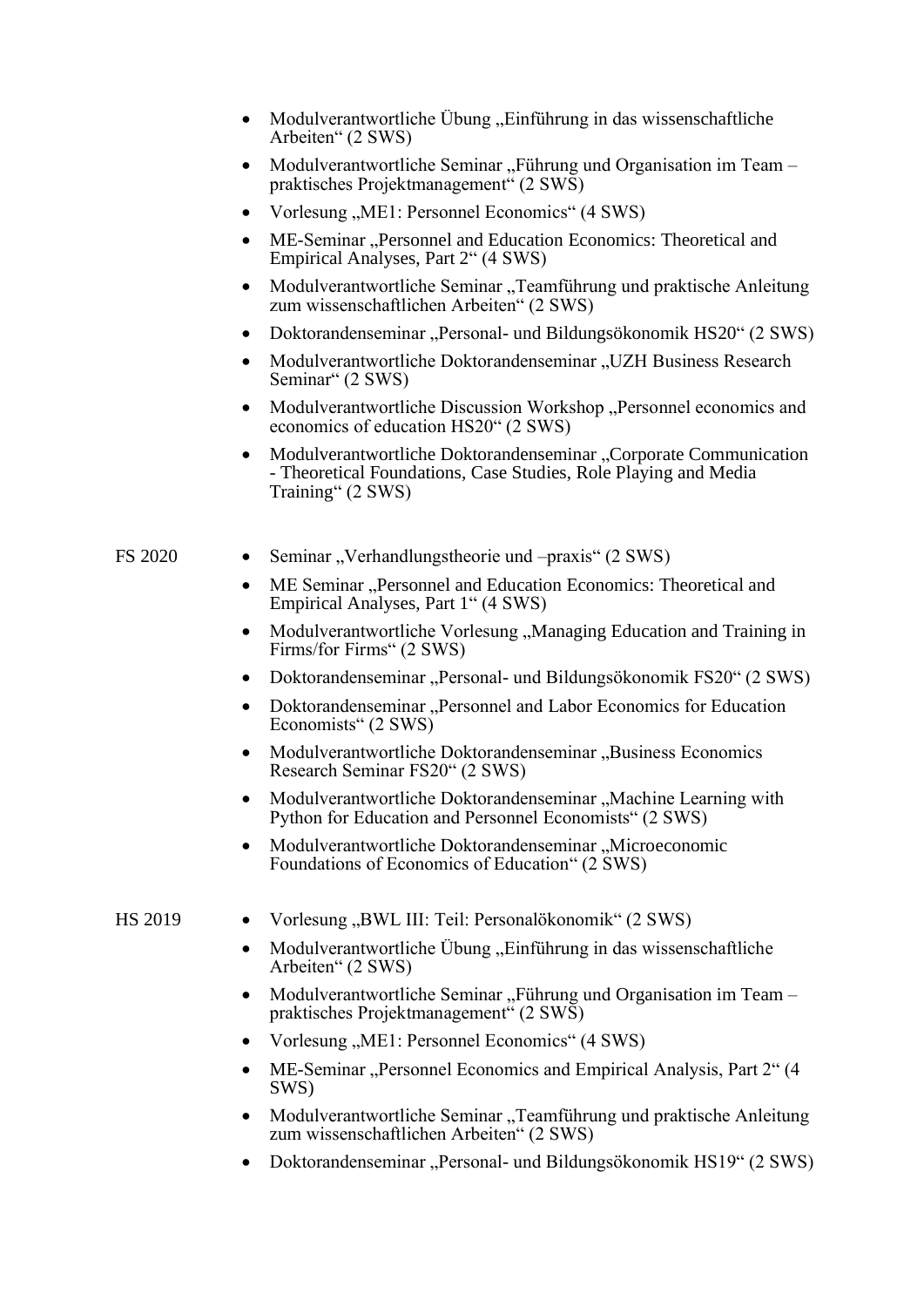|         | Modulverantwortliche Doktorandenseminar "Econometric Methods in<br>Economics of Education" (2 SWS)                                                             |
|---------|----------------------------------------------------------------------------------------------------------------------------------------------------------------|
|         | Modulverantwortliche Doktorandenseminar, Business Economics<br>٠<br>Research HS19" (2 SWS)                                                                     |
|         | Modulverantwortliche Doktorandenseminar "Apprenticeship Training:<br>٠<br>Institutions and Markets" (2 SWS)                                                    |
|         | Modulverantwortliche Discussion workshop "Personnel economics and<br>٠<br>economics of education HS19" (2 SWS)                                                 |
| FS 2019 | Seminar, Verhandlungstheorie und – praxis" (2 SWS)                                                                                                             |
|         | ME Seminar "Personnel Economics and Empirical Analysis, Part 1" (4)<br>٠<br>SWS)                                                                               |
|         | Modulverantwortliche Vorlesung "Managing Education and Training in<br>Firms/for Firms" (2 SWS)                                                                 |
|         | Doktorandenseminar "Personal- und Bildungsökonomik FS19" (2 SWS)<br>$\bullet$                                                                                  |
|         | Doktorandenseminar "Business Economics Research Seminar FS19" (2)<br>SWS)                                                                                      |
|         | Modulverantwortliche Doktorandenseminar<br>٠<br>"Unternehmenskommunikation - Theoretische Grundlagen, Fallstudien,<br>Rollenspiele und Medientraining" (2 SWS) |
| HS 2018 | Forschungsfreisemester                                                                                                                                         |
| FS 2018 | Seminar, Verhandlungstheorie und – praxis" (2 SWS)                                                                                                             |
|         | ME Seminar "Personnel Economics and Empirical Analysis, Part 1" (4)<br>٠<br>SWS)                                                                               |
|         | Modulverantwortliche Vorlesung "Managing Education and Training in<br>٠<br>Firms/for Firms" (2 SWS)                                                            |
|         | Doktorandenseminar "Personal- und Bildungsökonomik FS18" (2 SWS)                                                                                               |
|         | Doktorandenseminar "Business Economics Research Seminar FS18" (2)<br>SWS)                                                                                      |
|         | Modulverantwortliche Doktorandenseminar, Apprenticeship Training:<br>٠<br>Institutions and Markets" (2 SWS)                                                    |
|         | Modulverantwortliche Doktorandenseminar, Randomized Experiments<br>$\bullet$<br>in Economics of Education" (2 SWS)                                             |
|         | Modulverantwortliche Doktorandenseminar, Personnel and Labor<br>$\bullet$<br>Economics for Education Economists" (2 SWS)                                       |
| HS 2017 | Vorlesung "BWL III: Teil: Personalökonomik" (2 SWS)<br>$\bullet$                                                                                               |
|         | Modulverantwortliche Übung "Einführung in das wissenschaftliche<br>$\bullet$<br>Arbeiten" (2 SWS)                                                              |
|         | Modulverantwortliche Seminar, Führung und Organisation im Team -<br>$\bullet$<br>praktisches Projektmanagement" (2 SWS)                                        |
|         | Vorlesung "ME1: Personnel Economics" (4 SWS)<br>$\bullet$                                                                                                      |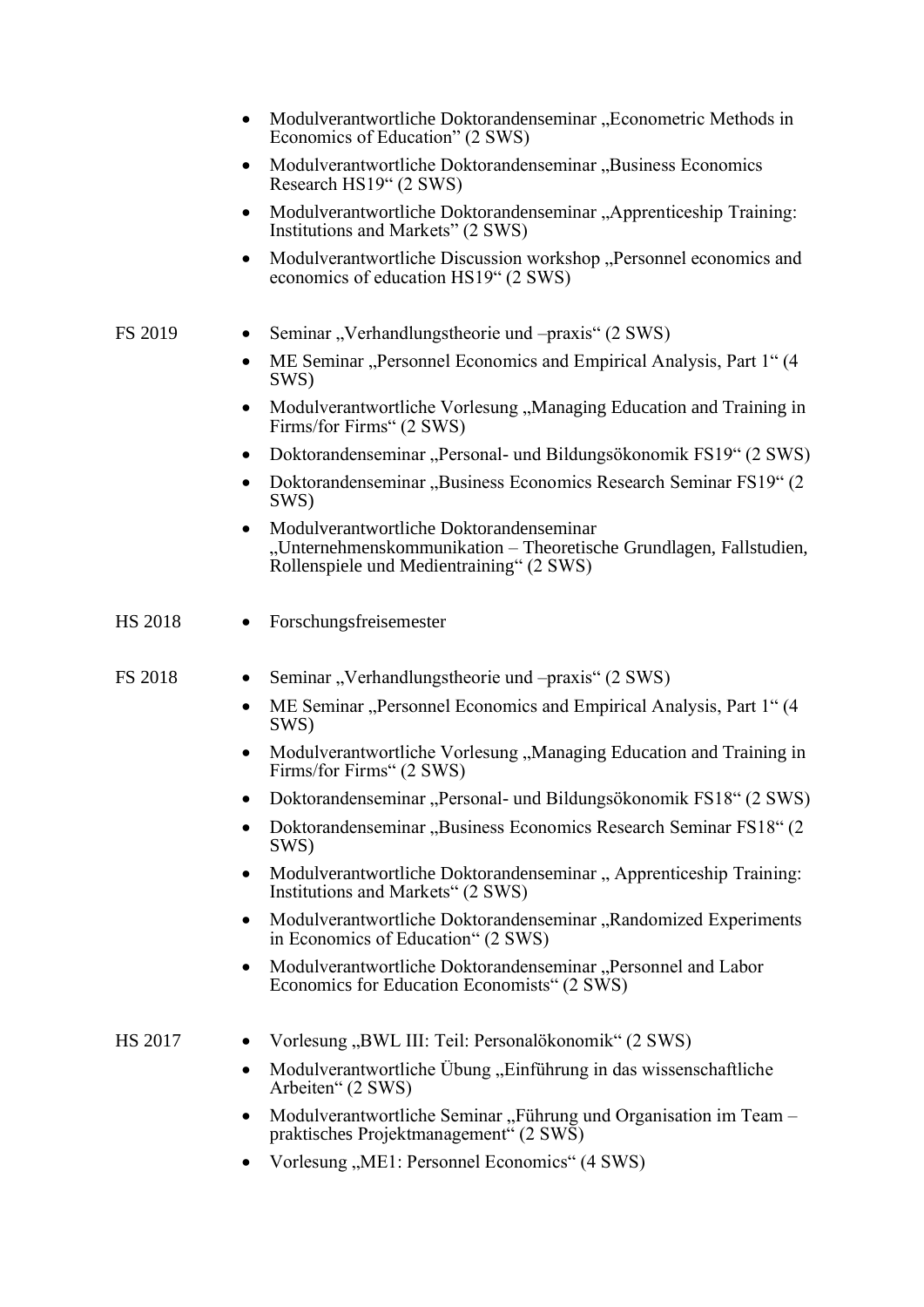|         | ME-Seminar "Personnel Economics and Empirical Analysis, Part 2" (4<br>SWS)                                                    |
|---------|-------------------------------------------------------------------------------------------------------------------------------|
|         | Modulverantwortliche Bachelor-Seminar "Teamführung und praktische<br>Anleitung zum wissenschaftlichen Arbeiten" (2 SWS)       |
|         | Modulverantwortliche Doktorandenseminar "Microeconomic<br>Foundations of Economics of Education" (2 SWS)                      |
|         | Modulverantwortliche Doktorandenseminar "Econometric Methods in<br>٠<br>Economics of Education" (2 SWS)                       |
|         | Doktorandenseminar "Personal- und Bildungsökonomik HS17" (2 SWS)                                                              |
| FS 2017 | Seminar, Verhandlungstheorie und – praxis" (2 SWS)                                                                            |
|         | ME Seminar "Personnel Economics and Empirical Analysis, Part 1" (4)<br>SWS)                                                   |
|         | Modulverantwortliche Vorlesung "Managing Education and Training in<br>٠<br>Firms/for Firms" (2 SWS)                           |
|         | Doktorandenseminar "Personal- und Bildungsökonomik FS17" (2 SWS)<br>$\bullet$                                                 |
|         | Modulverantwortliche Doktorandenseminar "Scholarly Writing FS17" (2<br>SWS)                                                   |
|         | Doktorandenseminar "Business Economics Research Seminar FS17" (2)<br>SWS)                                                     |
| HS 2016 | Vorlesung "BWL III: Teil: Personalökonomik" (2 SWS)                                                                           |
|         | Modulverantwortliche Übung "Einführung in das wissenschaftliche<br>Arbeiten" (2 SWS)                                          |
|         | Vorlesung "ME1: Personnel Economics" (4 SWS)                                                                                  |
|         | ME-Seminar "Personnel Economics and Empirical Analysis, Part 2" (4<br>SWS)                                                    |
|         | Modulverantwortliche Seminar "Teamführung und praktische Anleitung<br>zum wissenschaftlichen Arbeiten" (2 SWS)                |
|         | Modulverantwortliche Doktorandenseminar "Apprenticeship Training:<br>Institutions and Markets" (2 SWS)                        |
|         | Modulverantwortliche Doktorandenseminar "Scholarly Writing FS16" (2)<br>SWS)                                                  |
|         | Modulverantwortliche Doktorandenseminar "Discussion workshop:<br>Personnel economics and economics of education HS16" (2 SWS) |
|         | Doktorandenseminar "Personal- und Bildungsökonomik HS16" (2 SWS)                                                              |
|         | Doktorandenseminar "Business Research Seminar HS16"                                                                           |
| FS 2016 | Seminar, Verhandlungstheorie und – praxis" (2 SWS)                                                                            |
|         | ME-Seminar "Personnel Economics and Empirical Analysis, Part 1" (4<br>SWS)                                                    |
|         | Seminar "Knowledge Management and Education for Innovation" (2<br>SWS)                                                        |
|         | Modulverantwortliche Vorlesung "Managing Education and Training in<br>Firms/for Firms" (2 SWS)                                |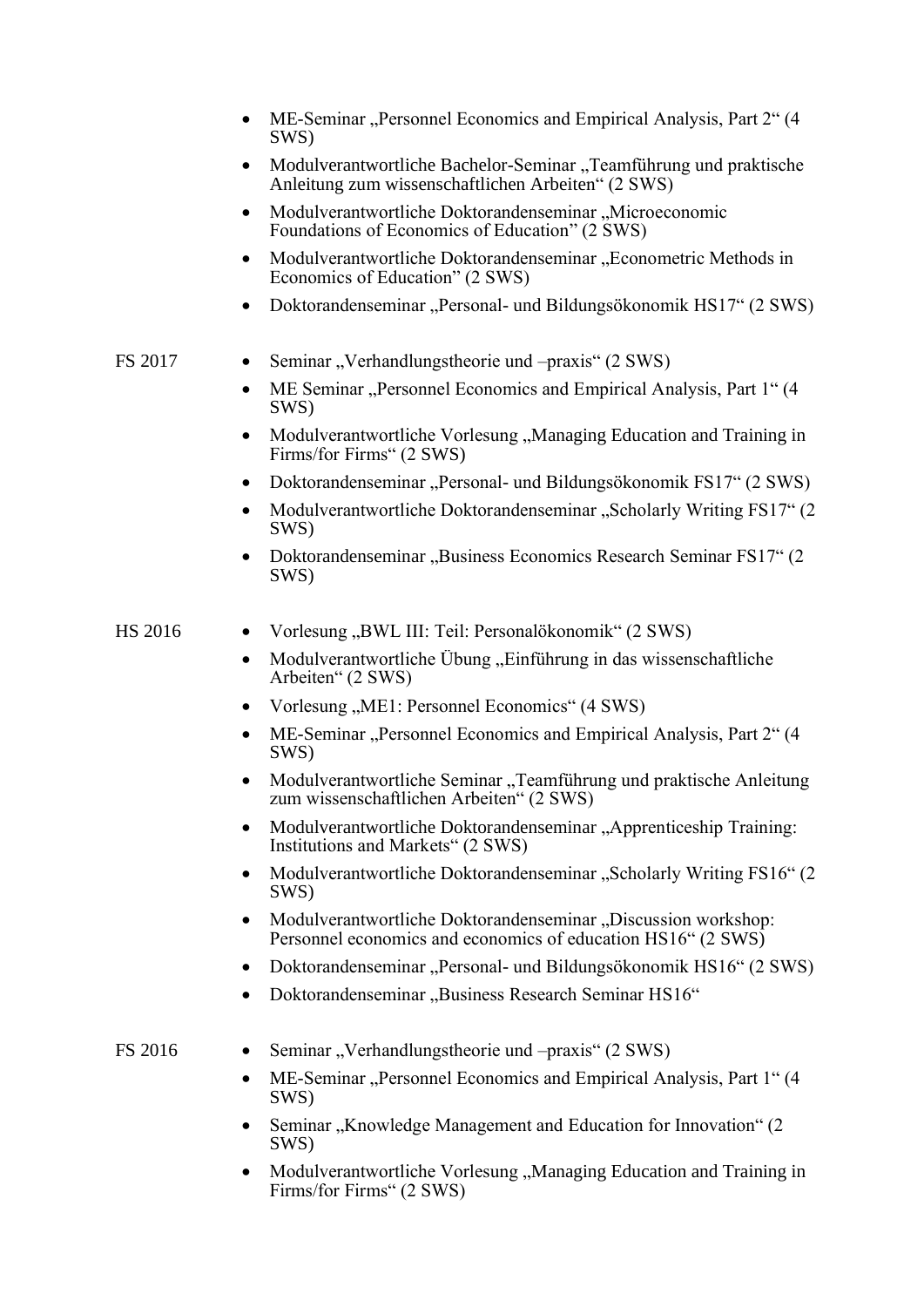|           | Doktorandenseminar "Personal- und Bildungsökonomik FS16" (2 SWS)                                                                                         |
|-----------|----------------------------------------------------------------------------------------------------------------------------------------------------------|
|           | Modulverantwortliche Doktorandenseminar "Personnel and Labor<br>Economics for Education Economists" (2 SWS)                                              |
| ٠         | Modulverantwortliche Doktorandenseminar, "Scholarly Writing FS16" (2)<br>SWS)                                                                            |
|           | Modulverantwortliche Doktorandenseminar, "Randomized Experiments<br>٠<br>in Economics of Education" (2 SWS)                                              |
|           | Modulverantwortliche Doktorandenseminar, Corporate Communication<br>- Theoretical Foundations, Case Studies, Role Playing and Media<br>Training" (2 SWS) |
|           | Doktorandenseminar "Business Research Seminar FS16"                                                                                                      |
| HS 2015   | Forschungsfreisemester                                                                                                                                   |
| FS 2015   | Seminar, Verhandlungstheorie und –praxis" (2 SWS)                                                                                                        |
|           | ME-Seminar "Personnel Economics and Empirical Analysis, Part 1" (4)<br>$\bullet$<br>SWS)                                                                 |
|           | Seminar, Knowledge Management and Education for Innovation" (2)<br>SWS)                                                                                  |
|           | Modulverantwortliche Vorlesung, Managing Education and Training in<br>Firms/for Firms" (2 SWS)                                                           |
|           | Doktorandenseminar "Personal- und Bildungsökonomik FS15" (2 SWS)                                                                                         |
|           | Modulverantwortliche Doktorandenseminar "Scholarly Writing FS15" (2<br>SWS)                                                                              |
|           | Doktorandenseminar "Proposal Writing and Scholarly Publications:<br>From Developing Research Ideas to Writing Papers" (2 SWS)                            |
|           | Modulverantwortliche Doktorandenseminar, "Natural Experiments for<br>٠<br>causality analysis in economics of education" (2 SWS)                          |
|           | Doktorandenseminar "Business Economics Research Seminar FS15"                                                                                            |
| HS 2014   | Vorlesung "BWL III: Teil: Personalökonomik" (2 SWS)                                                                                                      |
|           | Vorlesung "ME1: Personnel Economics" (4 SWS)                                                                                                             |
|           | ME-Seminar "Personnel Economics and Empirical Analysis, Part 2" (4<br>SWS)                                                                               |
|           | Doktorandenseminar "Personal- und Bildungsökonomik HS14" (2 SWS)                                                                                         |
|           | Doktorandenseminar "Discussion workshop: Personnel economics and<br>٠<br>economics of education HS14" (2 SWS)                                            |
|           | Doktorandenseminar "Business Economics Research Seminar HS14"                                                                                            |
|           | Modulverantwortliche Doktorandenseminar "Personality traits, non-<br>cognitive skills and education"                                                     |
| $\bullet$ | Modulverantwortliche Seminar, Führung und Organisation im Team -<br>praktisches Projektmanagement"                                                       |
| FS 2014   | Seminar, Verhandlungstheorie und -praxis" (2 SWS)                                                                                                        |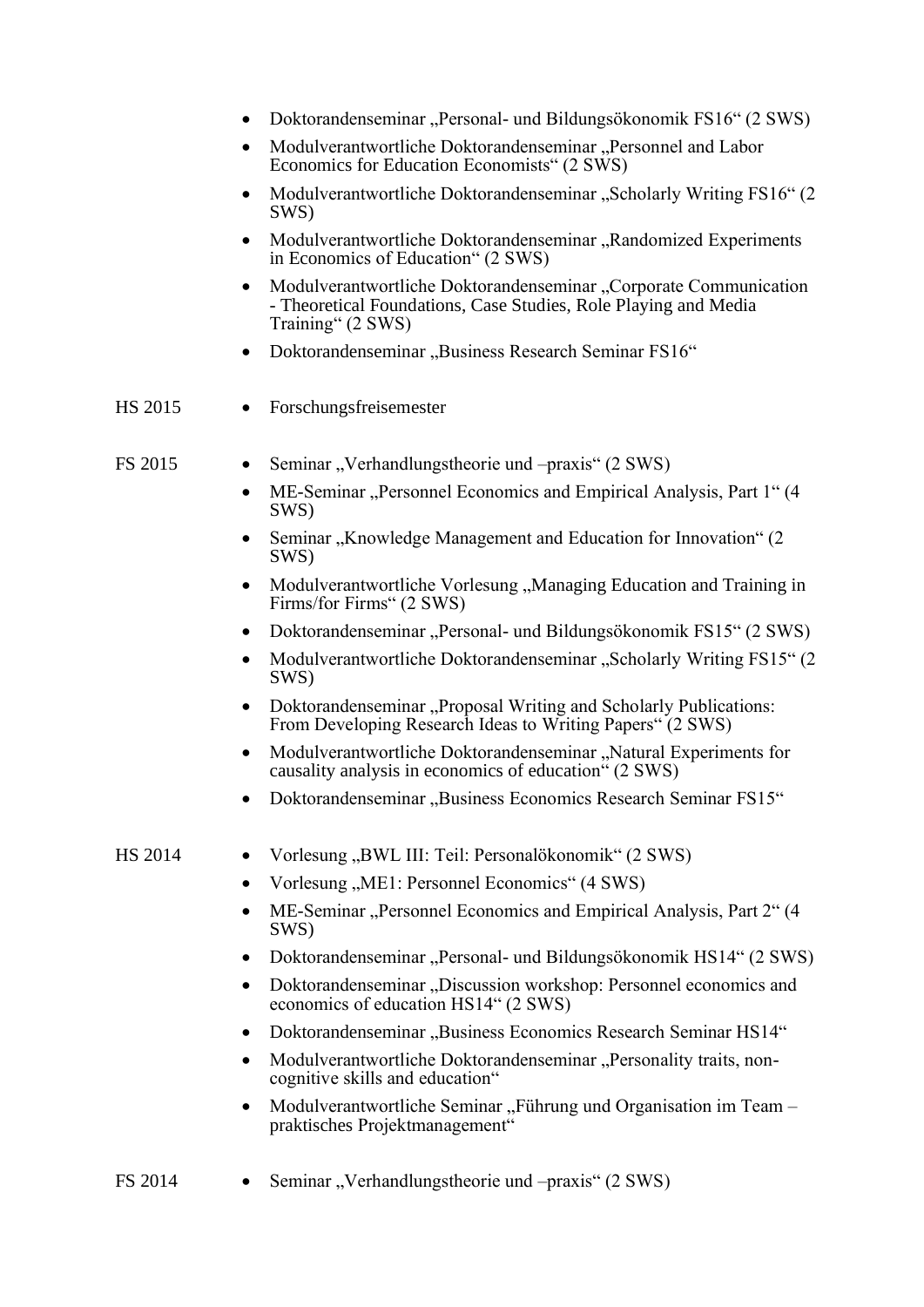|         | ME-Seminar "Personnel Economics and Empirical Analysis, Part 1" (4<br>SWS)                                            |
|---------|-----------------------------------------------------------------------------------------------------------------------|
|         | Doktorandenseminar "Personal- und Bildungsökonomik FS14" (2 SWS)                                                      |
|         | Modulverantwortliche Doktorandenseminar "Randomized Experiments<br>in Economics of Education" (2 SWS)                 |
|         | Modulverantwortliche Doktorandenseminar "Scholarly Writing FS14" (2<br>SWS)                                           |
|         | Modulverantwortliche Doktorandenseminar, Apprenticeship Training:<br>Institutions and Markets" (2 SWS)                |
|         | Modulverantwortliche Doktorandenseminar "Personnel and Labor<br>٠<br>Economics for Education Economists" (2 SWS)      |
|         | Doktorandenseminar "Betriebswirtschaftliches Forschungskolloquium<br>FS14" (2 SWS)                                    |
| HS 2013 | Vorlesung "BWL III: Teil: Personalökonomik" (2 SWS)                                                                   |
|         | Vorlesung, ME1: Personnel Economics" (4 SWS)<br>٠                                                                     |
|         | ME-Seminar "Personnel Economics and Empirical Analysis, Part 2 (4)<br>SWS)                                            |
|         | Doktorandenseminar "Personal- und Bildungsökonomik HS13" (2 SWS)                                                      |
|         | Doktorandenseminar "Discussion workshop: Personnel economics and<br>$\bullet$<br>economics of education HS13" (2 SWS) |
|         | Modulverantwortliche Doktorandenseminar "Scholarly Writing HS13"<br>$\bullet$                                         |
|         | Doktorandenseminar, Betriebswirtschaftliches Forschungskolloquium<br>$\bullet$<br>HS13" (2 SWS)                       |
|         | Doktorandenseminar "Microeconomic Foundations of Economics of<br>٠<br>Education" (2 SWS)                              |
| FS 2013 | Seminar, Verhandlungstheorie und –praxis" (2 SWS).                                                                    |
|         | ME-Seminar "Personnel Economics and Empirical Analysis, Part 1" (4<br>SWS).                                           |
|         | Doktorandenseminar "Personal- und Bildungsökonomik FS13" (2 SWS).                                                     |
|         | Research paper workshop in personnel economics and economics of<br>education FS13 (2 SWS).                            |
|         | Doktorandenseminar "Betriebswirtschaftliches Forschungskolloquium<br>FS13'' (2 SWS)                                   |
| HS 2012 | Vorlesung "BWL III: Teil: Personalökonomik" (2 SWS).                                                                  |
|         | Vorlesung "ME1: Personnel Economics" (4 SWS).                                                                         |
|         | ME-Seminar "Personnel Economics and Empirical Analysis, Part 2" (4<br>SWS).                                           |
|         | Doktorandenseminar "Personal- und Bildungsökonomik HS12" (2<br>SWS).                                                  |
|         | Bachelor-Seminar "Führung und Organisation im Team – praktisches<br>Projektmanagement" (2SWS).                        |
|         |                                                                                                                       |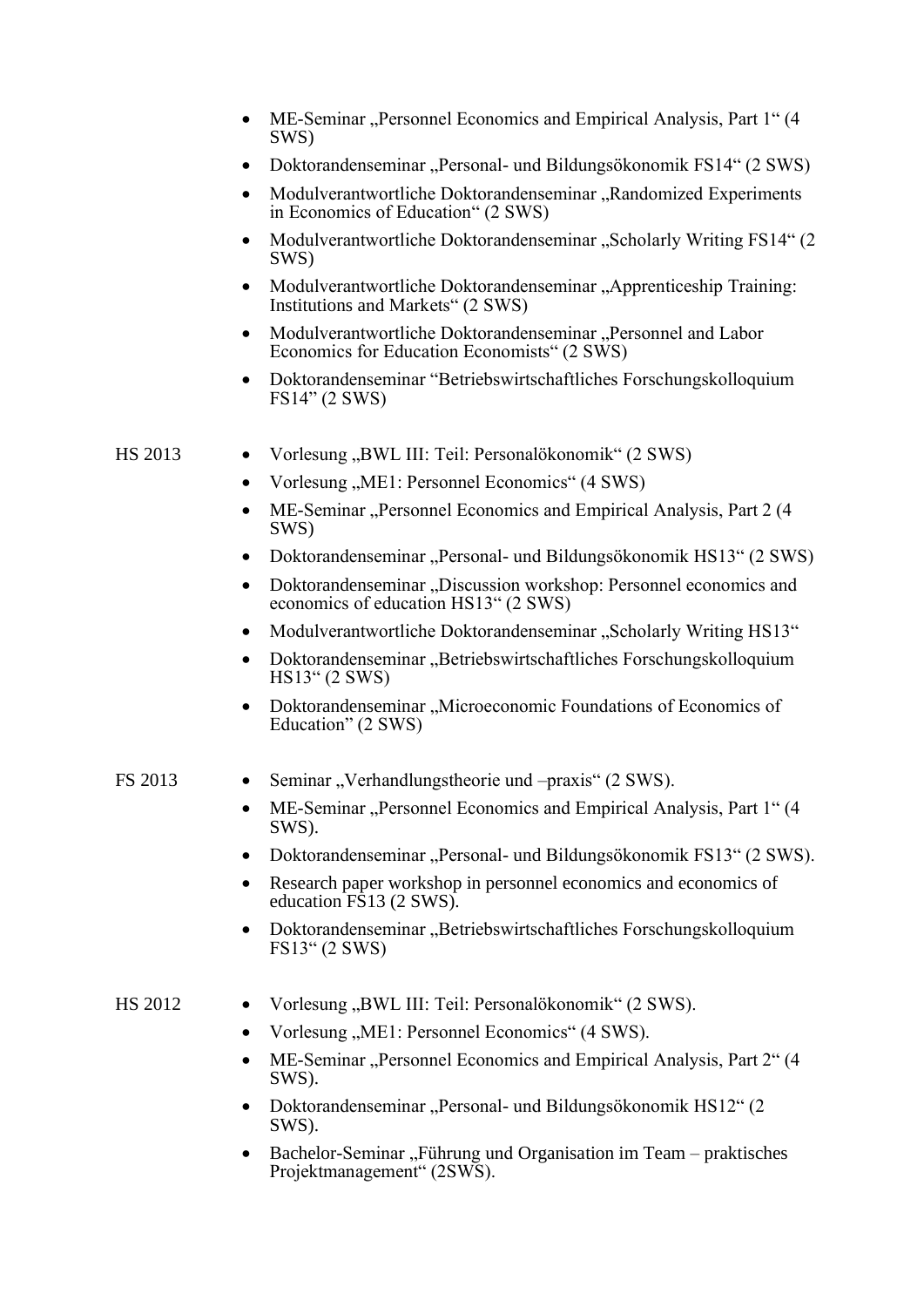|                | Modulverantwortliche Doktorandenseminar "Qualitative Comparative<br>$\bullet$<br>Analysis (QCA) in Management and Organization Studies" (2 SWS). |
|----------------|--------------------------------------------------------------------------------------------------------------------------------------------------|
|                | Modulverantwortliche Doktorandenseminar "Scholarly Writing HS12"<br>$\bullet$<br>$(2$ SWS).                                                      |
| FS 2012        | Seminar, Verhandlungstheorie und – praxis" (2 SWS)<br>$\bullet$                                                                                  |
|                | ME-Seminar "Personnel Economics and Empirical Analysis, Part 1" (4)<br>$\bullet$<br>SWS)                                                         |
|                | Doktorandenseminar "Personal- und Bildungsökonomik FS12" (2 SWS)<br>$\bullet$                                                                    |
|                | Modulverantwortliche Doktorandenseminar "Randomized Experiments<br>$\bullet$<br>in Economics of Education" (2 SWS)                               |
|                | Modulverantwortliche Doktorandenseminar "Discussion workshop in<br>$\bullet$<br>personnel economics and economics of education FS12" (2 SWS)     |
| <b>HS 2011</b> | Vorlesung "BWL III: Teil: Personalökonomik" (2 SWS).<br>$\bullet$                                                                                |
|                | Vorlesung "ME1: Personnel Economics" (4 SWS).<br>$\bullet$                                                                                       |
|                | ME-Seminar "Personnel Economics and Empirical Analysis, Part 2" (4<br>٠<br>SWS).                                                                 |
|                | Bachelor-Seminar "Führung und Organisation im Team – praktisches<br>$\bullet$<br>Projektmanagement" (2SWS).                                      |
|                | Doktorandenseminar, Betriebswirtschaftliches Forschungskolloquium<br>$\bullet$<br>$HS11$ " (2 SWS).                                              |
|                | Doktorandenseminar "Personal- und Bildungsökonomik HS11" (2<br>$\bullet$<br>SWS).                                                                |
| <b>FS 2011</b> | Seminar, Verhandlungstheorie und – praxis" (2 SWS).                                                                                              |
|                | Bachelor-Seminar "Empirische Personal- und Bildungsökonomik (2<br>SWS).                                                                          |
|                | ME-Seminar "Personnel Economics and Empirical Analysis, Part 1" (2<br>SWS)                                                                       |
|                | Doktorandenseminar "Personnel Economics and Economics of<br>Education" (2 SWS).                                                                  |
|                | Doktorandenseminar "Personal- und Bildungsökonomik" (2 SWS).                                                                                     |
|                | Doktorandenseminar, Handel und Institutionen" (2 SWS).                                                                                           |
|                | Betriebswirtschaftliches Forschungskolloquium (2 SWS).                                                                                           |
| <b>HS 2010</b> | Bachelor-Seminar "Führung und Organisation im Team - praktisches<br>Projektmanagement" (2SWS).                                                   |
|                | Vorlesung "BWL III: Teil: Personalökonomik" (2 SWS).<br>٠                                                                                        |
|                | Vorlesung "Personnel Economics" (2 SWS).                                                                                                         |
|                | ME-Seminar "Personnel Economics and Empirical Analysis, Part 2" (2)<br>SWS).                                                                     |
|                | Doktorandenkolloquium (2 SWS).                                                                                                                   |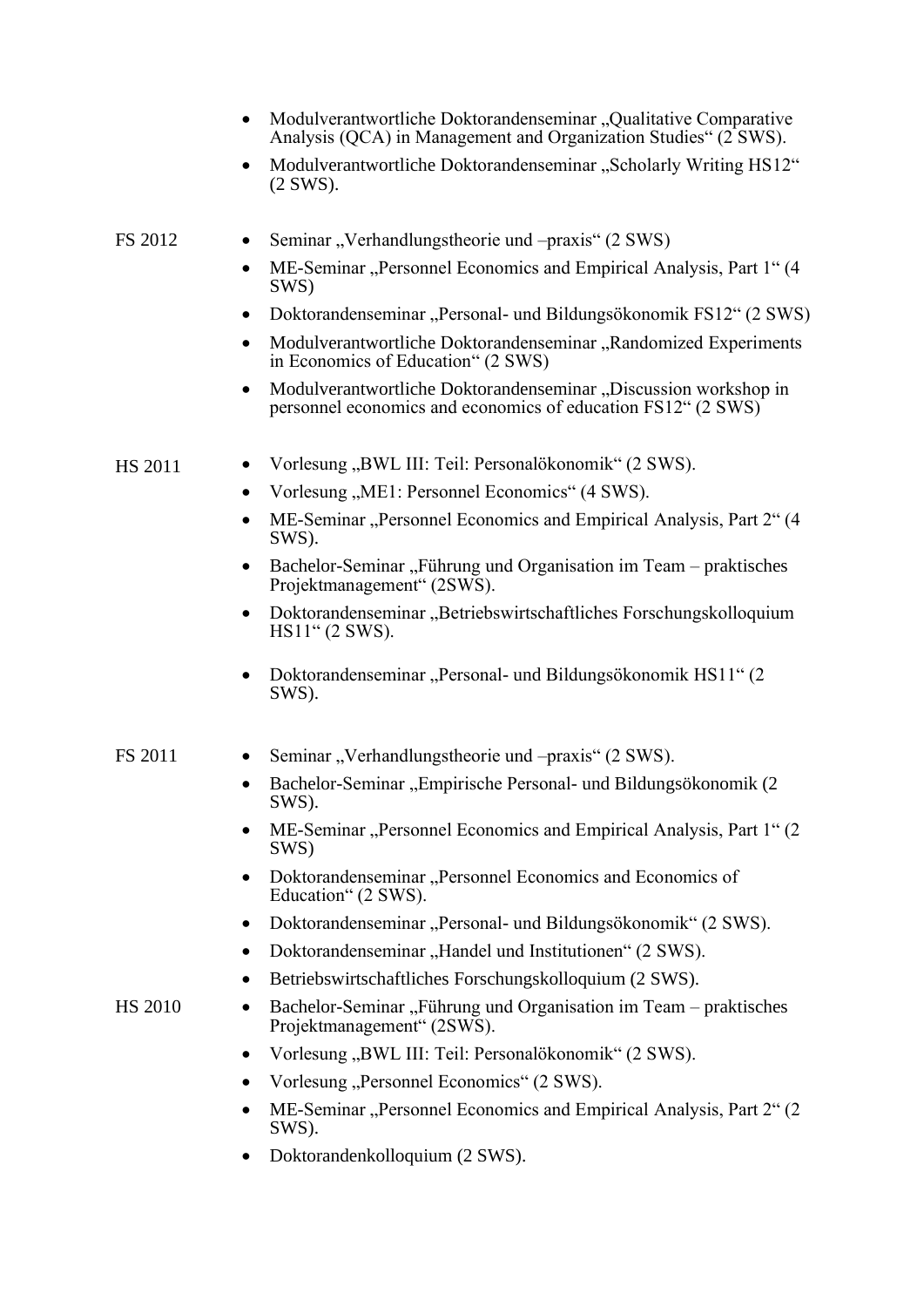|                | Doktorandenseminar, Writing and publishing research papers" (2 SWS)                                                                                                               |
|----------------|-----------------------------------------------------------------------------------------------------------------------------------------------------------------------------------|
| <b>FS 2010</b> | Seminar, Verhandlungstheorie und -praxis" (2 SWS)<br>$\bullet$                                                                                                                    |
|                | Bachelor-Seminar "Empirische Personal- und Bildungsökonomik" (2<br>$\bullet$<br>SWS)                                                                                              |
|                | ME-Seminar "Personnel Economics and Empirical Analysis" (2 SWS)<br>٠                                                                                                              |
|                | Doktorandenseminar "Empirical Analysis of Gender Differences and<br>٠<br>Labor Market Outcomes" (2 SWS)                                                                           |
| <b>HS 2009</b> | Forschungsfreisemester                                                                                                                                                            |
| <b>FS 2009</b> | Seminar "Empirische Methoden der Arbeitsbeziehungen und<br>٠<br>Personalökonomik" (2 SWS).                                                                                        |
|                | Seminar "Negotiating Rationally" (2 SWS).<br>٠                                                                                                                                    |
|                | Bachelor-Seminar "Personal- und Bildungsökonomik" (2 SWS).<br>٠                                                                                                                   |
|                | Modulverantwortliche Doktorandenseminar "Vocational Education and<br>$\bullet$<br>Training Institutions: Theory and Evidence", joint with Paul Ryan und<br>Howard Gospel (2 SWS). |
|                | Doktorandenseminar "Economics of Schooling - An empirical analysis"<br>٠<br>$(2$ SWS).                                                                                            |
|                | Doktorandenseminar "Writing and Publishing Research Papers" (2)<br>SWS).                                                                                                          |
|                | Betriebswirtschaftliches Forschungskolloquium (2 SWS).<br>٠                                                                                                                       |
| <b>HS 2008</b> | Vorlesung "Management und Economics I: Personalökonomik" (2<br>SWS).                                                                                                              |
|                | Vorlesung "BWL III: Teil: Personalökonomik" (2 SWS).<br>٠                                                                                                                         |
|                | Übung, Fortgeschrittene empirische Methoden zur Evaluierung<br>$\bullet$<br>personalpolitischer Massnahmen" (2 SWS).                                                              |
|                | Bachelor-Seminar "Personal- und Bildungsökonomik" (2 SWS).<br>٠                                                                                                                   |
|                | ME-Seminar "Empirische Analysen in der Personalökonomik, Teil 2".<br>$\bullet$                                                                                                    |
|                | Doktorandenseminar, Economics of educational and employment<br>$\bullet$<br>careers" (2 SWS).                                                                                     |
|                | Betriebswirtschaftliches Forschungskolloquium (2 SWS).                                                                                                                            |
| <b>FS 2008</b> | Vorlesung "Empirische Methoden der Arbeitsbeziehungen und<br>Personalökonomik I" (2 SWS).                                                                                         |
|                | Vorlesung "Management and Economics II: Arbeitsmarkt und<br>٠<br>Personalökonomik, Teil 3" (2 SWS).                                                                               |
|                | ME-Seminar "Empirische Analysen in der Personalökonomik, Teil 1".                                                                                                                 |
|                | Seminar "Negotiating Rationally" (2 SWS).<br>٠                                                                                                                                    |
|                | Doktorandenseminar "Personnel Economics and Human Resource<br>٠<br>Management: Rigor or Relevance?" (2 SWS).                                                                      |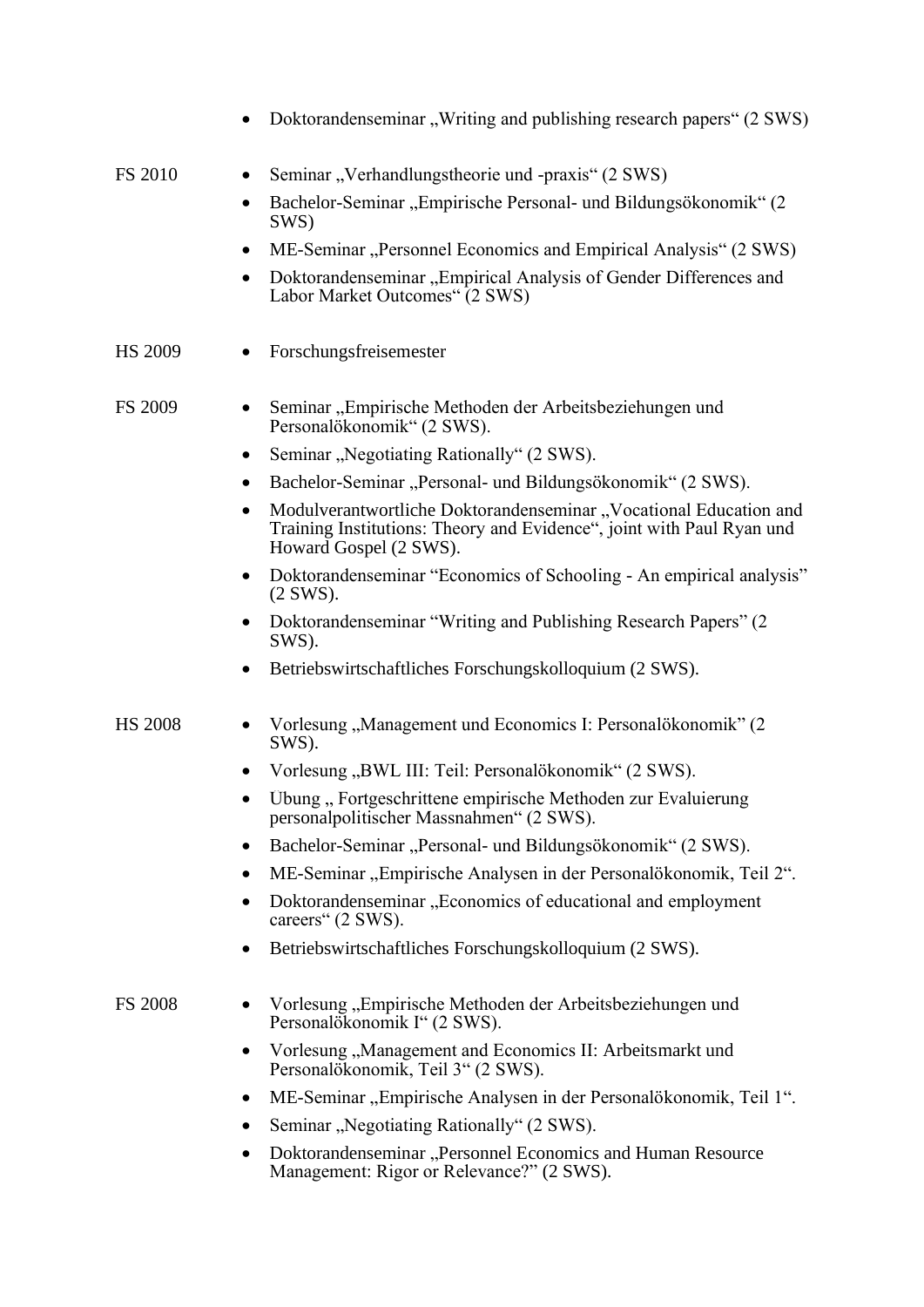|              | Doktorandenseminar "Economics of Education, Firm Behaviour and<br>Training Policies" (2 SWS).                                    |
|--------------|----------------------------------------------------------------------------------------------------------------------------------|
|              | Betriebswirtschaftliches Forschungskolloquium (2 SWS).<br>٠                                                                      |
| HS 2007      | Vorlesung "Management und Economics I: Personalökonomik" (2<br>SWS).                                                             |
|              | Übung, Effekte personalpolitischer Massnahmen: Ökonometrische<br>Methoden und empirische Befunde" (2 SWS).                       |
|              | Bachelor-Seminar "Personal- und Bildungsökonomik" (2 SWS).<br>٠                                                                  |
|              | Vorlesung "BWL III: Teil: Personalökonomik" (2 SWS).<br>٠                                                                        |
|              | Doktorandenseminar, Training in firms: an international comparison" (2<br>SWS).                                                  |
|              | Doktorandenseminar "Writing and Publishing Research Papers" (2)<br>SWS).                                                         |
|              | Betriebswirtschaftliches Forschungskolloquium (2 SWS).                                                                           |
| FS 2007      | Vorlesung, Empirische Methoden der Arbeitsbeziehungen und<br>Personalökonomik II" (2 SWS).                                       |
|              | Übung und Seminar "Bildung und betriebliche Beschäftigung:<br>$\bullet$<br>Ökonomische Analysen und empirische Befunde" (4 SWS). |
|              | Vorlesung "Management and Economics II: Arbeitsmarkt und<br>Personalökonomik, Teil 3" (2 SWS).                                   |
|              | Seminar "Negotiating Rationally" (2 SWS).                                                                                        |
|              | Seminar "Chancen und Risiken auf dem Arbeitsmarkt" (2SWS).                                                                       |
|              | Doktorandenseminar, Proposal Writing and Scholarly Publication" (2)<br>SWS).                                                     |
|              | Betriebswirtschaftliches Forschungskolloquium (2 SWS).                                                                           |
| WS 2006/2007 | Vorlesung "Empirische Methoden der Arbeitsbeziehungen und<br>$\bullet$<br>Personalökonomik I" (2 SWS).                           |
|              | Ubung und Seminar, Bildung und betriebliche Beschäftigung:<br>٠<br>Ökonomische Analysen und empirische Befunde" (4 SWS).         |
|              | Doktorandenseminar "Empirical Analysis of Rates of Return to<br>٠<br>Education: Research problems and recent answers" (2 SWS).   |
|              | Vorlesung "BWL III: Teil: Personalökonomik" (2 SWS).                                                                             |
|              | Betriebswirtschaftliches Forschungskolloquium (2 SWS).                                                                           |
| SS 2006      | Vorlesung "Empirische Methoden der Arbeitsbeziehungen und<br>Personalökonomik II" (2 SWS).                                       |
|              | Ubung und Seminar "Bildung und betriebliche Beschäftigung:<br>٠<br>Ökonomische Analysen und empirische Befunde" (4 SWS).         |
|              | Doktorandenseminar "Empirical Analysis of Vocational Training in<br>٠<br>Europe" (2 SWS).                                        |
|              | Vorlesung "Management and Economics II: Arbeitsmarkt und<br>Personalökonomik, Teil 3" (2 SWS).                                   |
|              |                                                                                                                                  |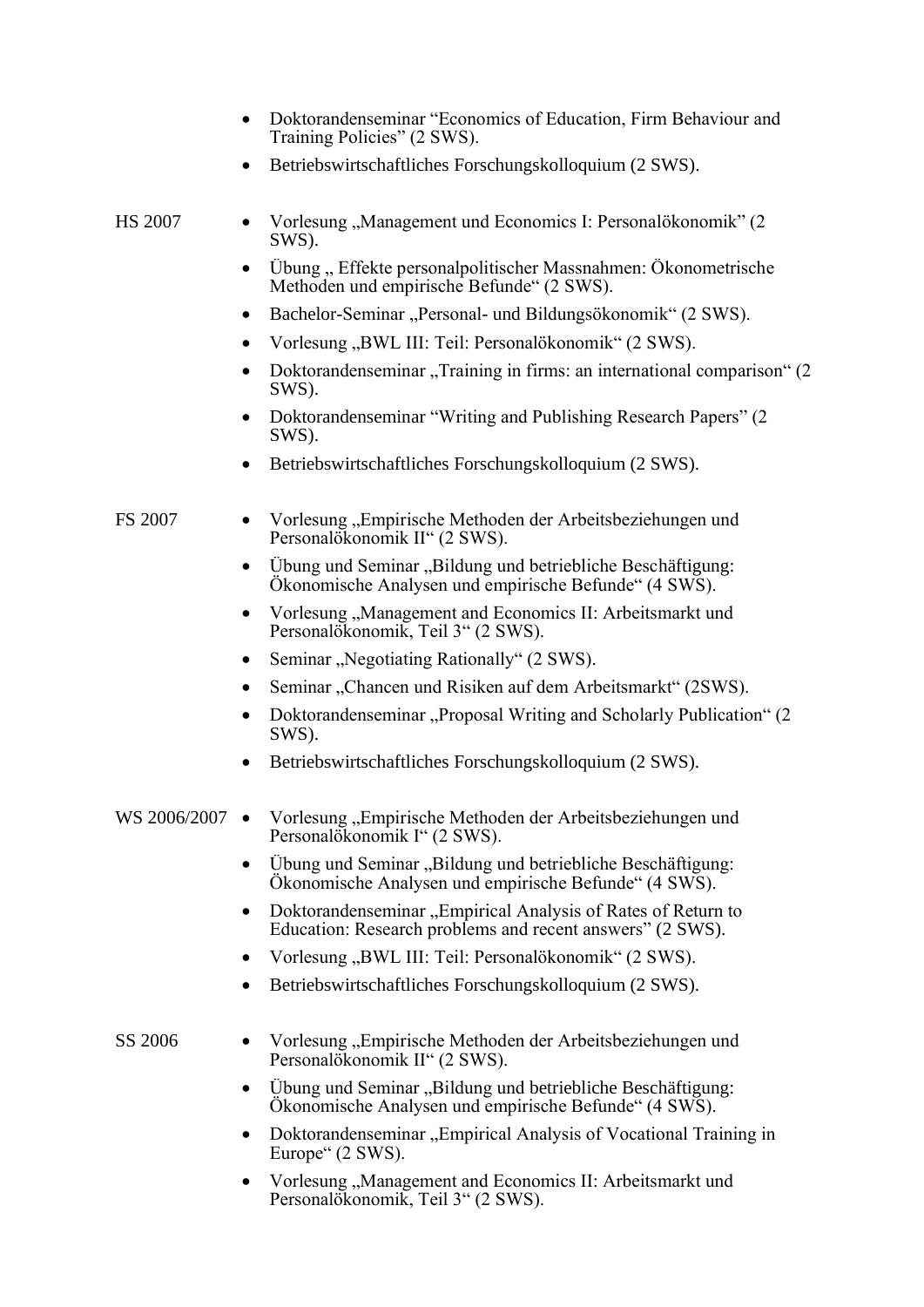|            | Betriebswirtschaftliches Forschungskolloquium (2 SWS).<br>٠                                                                                                                       |
|------------|-----------------------------------------------------------------------------------------------------------------------------------------------------------------------------------|
|            | Seminar "Behavioral Labor Economics" (2 SWS/Block).                                                                                                                               |
|            | Doktorandenseminar "Handeln und Institutionen (HUI)" (2 SWS).                                                                                                                     |
| WS 2005/06 | Vorlesung "Empirische Methoden der Arbeitsbeziehungen und<br>Personalökonomik I" (2 SWS).                                                                                         |
|            | Übung und Seminar "Innovation und Beschäftigung: Ökonomische<br>٠<br>Analysen und empirische Befunde" (4 SWS).                                                                    |
|            | Doktorandenseminar "Invention in Universities: The Role of Incentives<br>$\bullet$<br>and Institutions" (2 SWS).                                                                  |
|            | Vorlesung "BWL III: Teil: Personalökonomik" (2 SWS).<br>٠                                                                                                                         |
|            | Betriebswirtschaftliches Forschungskolloquium (2 SWS).                                                                                                                            |
| SS 2005    | Vorlesung "Empirische Methoden der Arbeitsbeziehungen und<br>٠<br>Personalökonomik II" (2 SWS).                                                                                   |
|            | Übung und Seminar "Bildung und betriebliche Beschäftigung:<br>٠<br>Ökonomische Analysen und empirische Befunde" (4 SWS).                                                          |
|            | Doktorandenseminar "Betriebliche Bildung und<br>٠<br>Unternehmensproduktivität" (2 SWS).                                                                                          |
|            | Vorlesung "Management and Economics II: Arbeitsmarkt und<br>$\bullet$<br>Personalökonomik, Teil 3" (2 SWS).                                                                       |
|            | Betriebswirtschaftliches Forschungskolloquium (2 SWS).<br>٠                                                                                                                       |
|            | Seminar "Der Arbeitsmarkt in einer alternden Gesellschaft" (2<br>٠<br>SWS/Block).                                                                                                 |
|            | Doktorandenseminar "Handeln und Institutionen (HUI)" (2 SWS).<br>$\bullet$                                                                                                        |
| WS 2004/05 | Forschungsfreisemester                                                                                                                                                            |
| SS 2004    | Vorlesung "Empirische Methoden der Arbeitsbeziehungen und<br>Personalökonomik II" (2 SWS).                                                                                        |
|            | Übung und Seminar "Betriebliche Bildungs- und Karrierepolitik -<br>٠<br>Personalökonomische Erklärungen und Methoden der empirischen<br>Überprüfung" (2 SWS/Block).               |
|            | Doktorandenseminar "Anreize und Produktivitätseffekte betrieblicher<br>$\bullet$<br>Personalpolitik" (2 SWS).                                                                     |
|            | Vorlesung, Management and Economics II: Arbeitsmarkt und<br>٠<br>Personalökonomik, Teil 3" (2 SWS).                                                                               |
|            | Betriebswirtschaftliches Forschungskolloquium (2 SWS).<br>٠                                                                                                                       |
| WS 2003/04 | Vorlesung "Empirische Methoden der industriellen Beziehungen und der<br>٠<br>Personalökonomik I" (2 SWS).                                                                         |
|            | Übung und Seminar "Betriebliche Bildungspolitik und<br>٠<br>Unternehmensgründungen: Personalökonomische Erklärungen und<br>Methoden der empirischen Überprüfungen" (2 SWS/Block). |
|            |                                                                                                                                                                                   |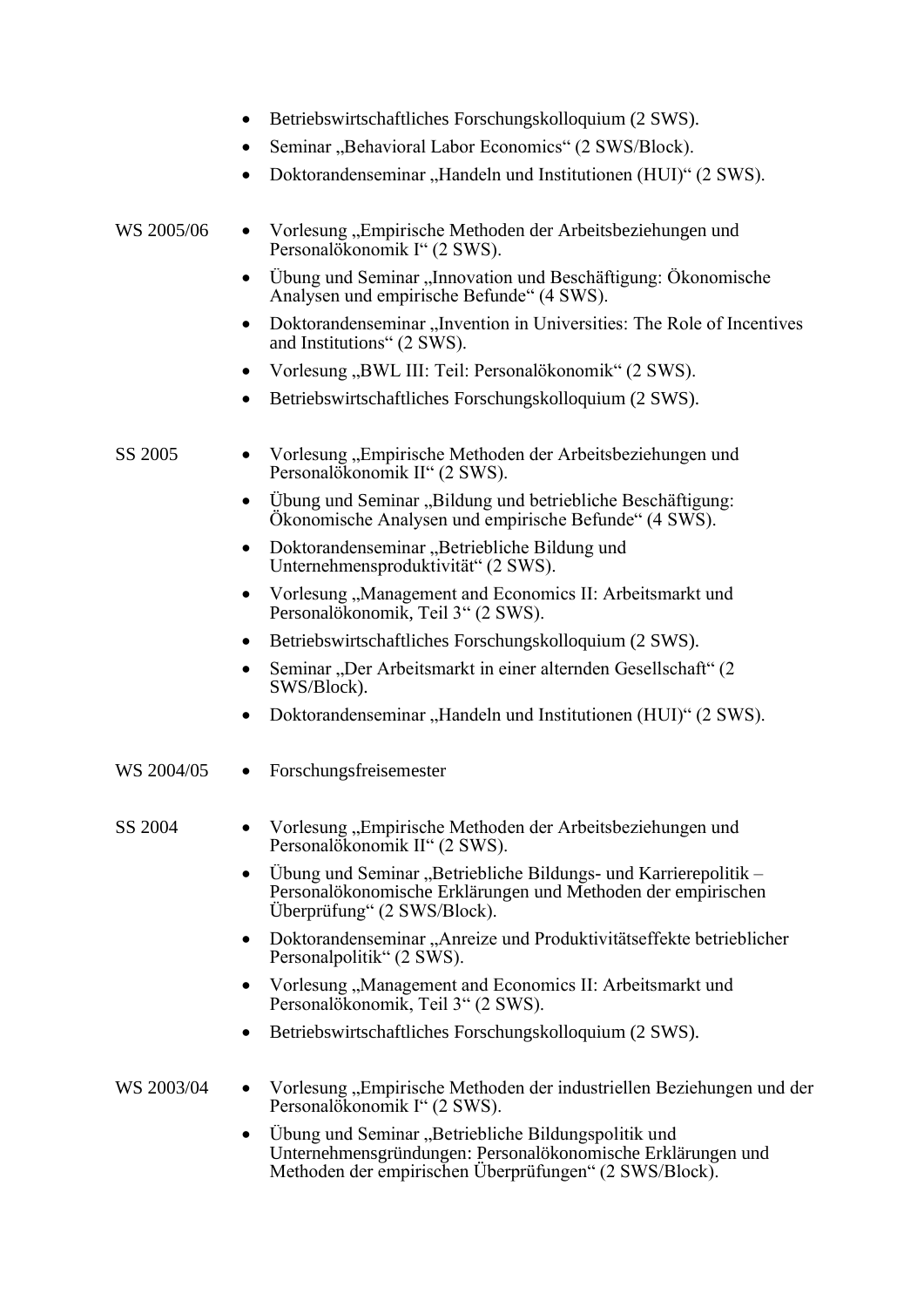|            | Doktorandenseminar "Arbeitsorganisation, Lohngestaltung und<br>Produktivität" (2 SWS).                              |
|------------|---------------------------------------------------------------------------------------------------------------------|
|            | Seminar "Gründzüge der Arbeitsmarktökonomik" (2 SWS).                                                               |
| SS 2003    | Vorlesung "Empirische Methoden der Arbeitsbeziehungen und<br>Personalökonomik II" (2 SWS).                          |
|            | Seminar zu "Empirische Methoden in der Personalökonomik" (2 SWS).<br>٠                                              |
|            | Doktorandenseminar, Forschungsprozess und Methoden<br>personalökonomischer Forschung" (2 SWS).                      |
|            | Vorlesung "Management and Economics II: Arbeitsmarkt und<br>Personalökonomik, Teils 3" (2 SWS).                     |
|            | HUI-Seminar "Handeln und Institutionen" (Block).                                                                    |
| WS 2002/03 | Vorlesung "Empirische Methoden der industriellen Beziehungen und der<br>Personalökonomik I" (2 SWS).                |
|            | Seminar, Empirische Methoden der industriellen Beziehungen und der<br>Personalökonomik" (2 SWS).                    |
|            | Vorlesung "Personalwirtschaftslehre III" (2 SWS).                                                                   |
| SS 2002    | Vorlesung im Rahmen der ABWL im Hauptstudium "Personalwirtschaft<br>und Organisation" (2 SWS).                      |
|            | Vorlesung "Personalwirtschaftslehre II" (2 SWS).<br>٠                                                               |
|            | Hauptseminar zur Personalwirtschaftslehre "Ökonomische Analyse der<br>Personalrekrutierung" (2 SWS).                |
|            | Oberseminar "Neuere Entwicklungen der Personal- und<br>٠<br>Gründungsökonomik" (2 SWS).                             |
| WS 2001/02 | Vorlesung im Rahmen der ABWL im Hauptstudium "Personalwirtschaft<br>und Organisation" (2 SWS).                      |
|            | Vorlesung, Personalwirtschaftslehre I" (2 SWS).                                                                     |
|            | Hauptseminar zur Personalwirtschaftslehre "Ökonomische Analysen der<br>Personalpolitik junger Unternehmen" (2 SWS). |
|            | Oberseminar "State of the Art in Personnel and Labor Economics.<br>٠<br>Selected Readings" (2 SWS).                 |
| SS 2001    | Vorlesung im Rahmen der ABWL im Hauptstudium "Personalwirtschaft<br>und Organisation" (2 SWS).                      |
|            | Vorlesung "Personalwirtschaftslehre III" (2 SWS).<br>٠                                                              |
|            | Hauptseminar zur Personalwirtschaftslehre "Betriebliche Bildung im<br>europäischen Vergleich" (2 SWS).              |
|            | Oberseminar "Fortgeschrittene Principal-Agent-Theorie" (2 SWS).                                                     |
| WS 2000/01 | Vorlesung im Rahmen der ABWL im Hauptstudium "Personalwirtschaft<br>und Organisation" (2 SWS).                      |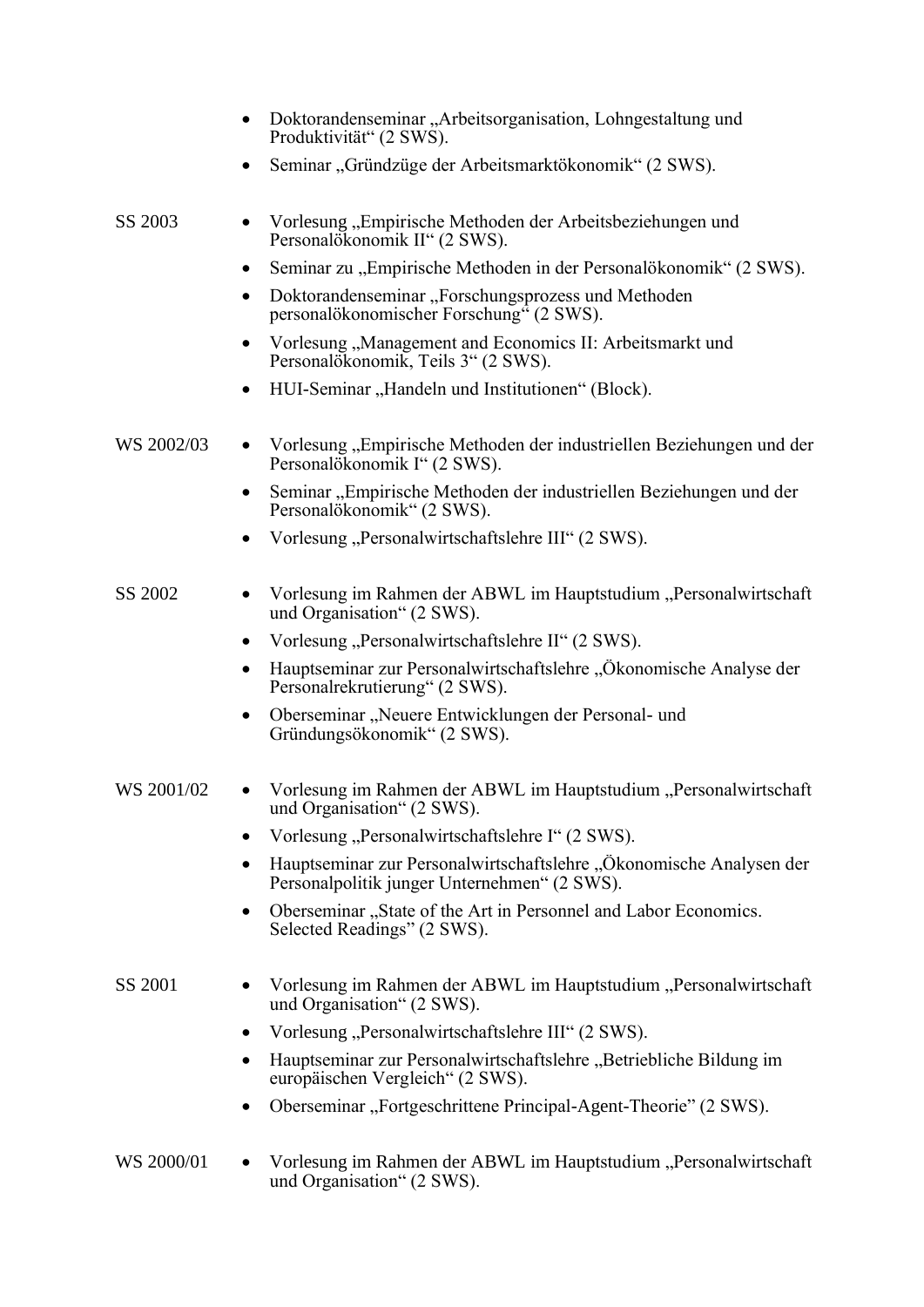|                | Vorlesung: "Personalwirtschaftslehre II" (2 SWS).                                                                              |
|----------------|--------------------------------------------------------------------------------------------------------------------------------|
|                | Hauptseminar zur Personalwirtschaftslehre "Personale Aspekte junger<br>Unternehmen".                                           |
|                | Oberseminar "Organisation und Management" (2 SWS).                                                                             |
| SS 2000        | Forschungsfreisemester                                                                                                         |
| WS 1999/2000 • | Vorlesung "Personalwirtschaftslehre I" (2 SWS).                                                                                |
| SS 2000        | Vorlesung, Personalwirtschaftslehre III" (2 SWS).                                                                              |
|                | Hauptseminar zur Personalwirtschaftslehre "Institutionsökonomische<br>Modellierung betriebswirtschaftlicher Probleme" (Block). |
|                | Diplomanden- und Doktorandenkolloquium "Einführung in die<br>Spieltheorie" (2 SWS).                                            |
| SS 1999        | Vorlesung im Rahmen der ABWL im Hauptstudium "Personalwirtschaft<br>und Organisation" (2 SWS).                                 |
|                | Vorlesung: "Personalwirtschaftslehre II" (2 SWS).<br>٠                                                                         |
|                | Hauptseminar: "Beförderung und Personalentwicklung" (2 SWS).<br>٠                                                              |
|                | Diplomanden- und Doktorandenkolloquium: "Personnel Economics for<br>Managers" (2 SWS).                                         |
| WS 1998/99     | Vorlesung im Rahmen der ABWL im Hauptstudium "Personalwirtschaft<br>und Organisation" (2 SWS).                                 |
|                | Vorlesung: "Personalwirtschaftslehre I" (2 SWS).<br>٠                                                                          |
|                | Hauptseminar: "Personalwirtschaftslehre des Krankenhauses" (2 SWS).                                                            |
|                | Diplomanden- und Doktorandenkolloquium: "Ökonometrische<br>Verfahren der Personalwirtschaftslehre" (2 SWS).                    |
| SS 1998        | Vorlesung im Rahmen der ABWL im Hauptstudium<br>"Personalwirtschaft" und Organisation" (2 SWS).                                |
|                | Vorlesung: "Personalwirtschaftslehre III" (2 SWS).<br>٠                                                                        |
|                | Hauptseminar: "Personalwirtschaftliche Aspekte des<br>٠<br>Unternehmensgründungs und -entwicklungsgeschehens" (2 SWS).         |
|                | Diplomanden- und Doktorandenkolloquium: "Forschung als Prozess:<br>٠<br>Probleme und Lösungsansätze" (2 SWS).                  |
| WS 1997/98     | Vorlesung im Rahmen der ABWL im Hauptstudium "Personalwirtschaft<br>und Organisation" (2 SWS).                                 |
|                | Vorlesung: "Personalwirtschaftslehre II" (2 SWS).                                                                              |
|                | Hauptseminar: "Personalcontrolling in Hochschulen" (2 SWS).                                                                    |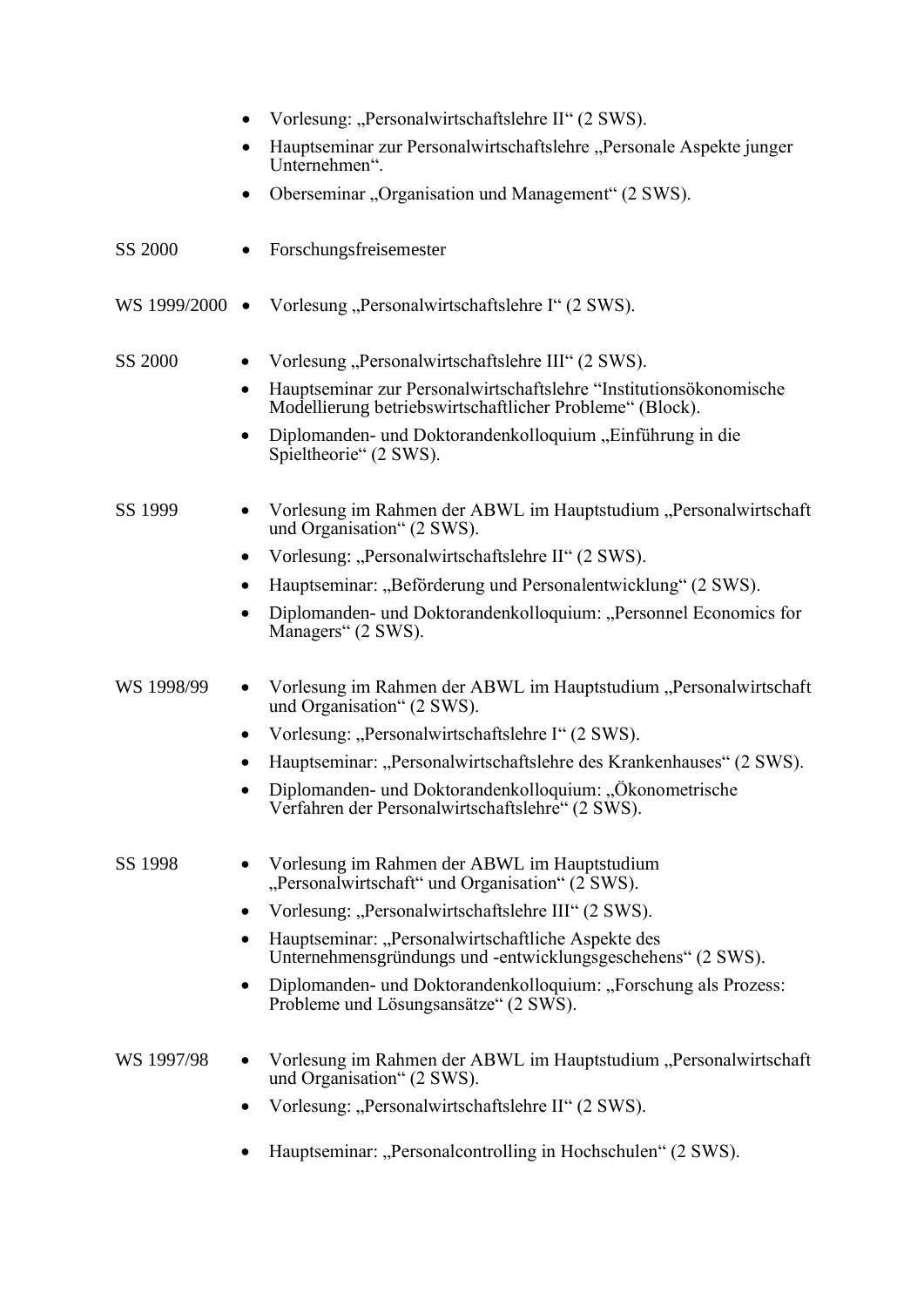|            | Diplomanden- und Doktorandenkolloquium: "Human Resource<br>Management: An Economic Approach" (2 SWS).                                                                         |
|------------|-------------------------------------------------------------------------------------------------------------------------------------------------------------------------------|
| SS 1997    | Vorlesung im Rahmen der ABWL im Hauptstudium "Personalwirtschaft<br>und Organisation" (2 SWS).                                                                                |
|            | Vorlesung: "Personalwirtschaftslehre I" (2 SWS).<br>٠                                                                                                                         |
|            | Hauptseminar: "Gesamtwirtschaftliche und betriebliche<br>$\bullet$<br>Beschäftigungspolitik", joint with Prof. Schellhaass (2 SWS).                                           |
|            | Diplomanden- und Doktorandenkolloquium: "Ökonomische Erklärung<br>٠<br>menschlichen Verhaltens" (2 SWS).                                                                      |
| WS 1996/97 | Vorlesung im Rahmen der ABWL im Hauptstudium "Personalwirtschaft<br>und Organisation" (2 SWS).                                                                                |
|            | Vorlesung: "Personalwirtschaftslehre III" (2 SWS).<br>٠                                                                                                                       |
|            | Hauptseminar: "Theorie und Praxis der Personalberatung" (2 SWS).<br>٠                                                                                                         |
|            | Diplomanden- und Doktorandenkolloquium: "Mathematische und<br>٠<br>spieltheoretische Grundlagen der Personalwirtschaftslehre" (2 SWS).                                        |
| SS 1996    | Vorlesung im Rahmen der ABWL im Hauptstudium "Personalwirtschaft<br>und Organisation" (2 SWS).                                                                                |
|            | Vorlesung: "Personalwirtschaftslehre II" (2 SWS).<br>$\bullet$                                                                                                                |
|            | Hauptseminar: "Modellierung betrieblicher Personalpolitik" (2 SWS).<br>٠                                                                                                      |
|            | Proseminar: "Ökonometrische Untersuchungen personalwirtschaftlicher<br>٠<br>Fragestellungen" (2 SWS).                                                                         |
|            | Diplomanden- und Doktorandenkolloquium: "Forschungsprozess und<br>٠<br>Methoden in der Personalwirtschaftslehre" (2 SWS).                                                     |
| WS 1995/96 | • Vorlesung im Rahmen der ABWL im Hauptstudium "Personal und<br>Organisation" (2 SWS).                                                                                        |
|            | Vorlesung, Personalwirtschaftslehre I" (2 SWS).                                                                                                                               |
|            | Proseminar "Betriebliche Bildung im europäischen Vergleich" (2 SWS).                                                                                                          |
|            | Proseminar "Die Rahmenbedingungen betrieblicher Personalpolitik: der<br>Arbeitsmarkt als soziale und politische Institution".                                                 |
| SS 1995    | Proseminar "Theorie und Praxis betriebliche Bildung im internationalen<br>Vergleich (2 SWS).                                                                                  |
| SS 1993    | Graduiertenkollegkurs "Negotiations and Conflict Resolution - Theory<br>and Role Playing". Joint with Prof. Dr. George Strauss, University of<br>California Berkeley (2 SWS). |
| WS 1992/93 | Graduiertenkollegkurs "Sozialpolitik und Sozialphilosophie" (2 SWS),<br>joint with Prof. Dr. Dieter Sadowski.                                                                 |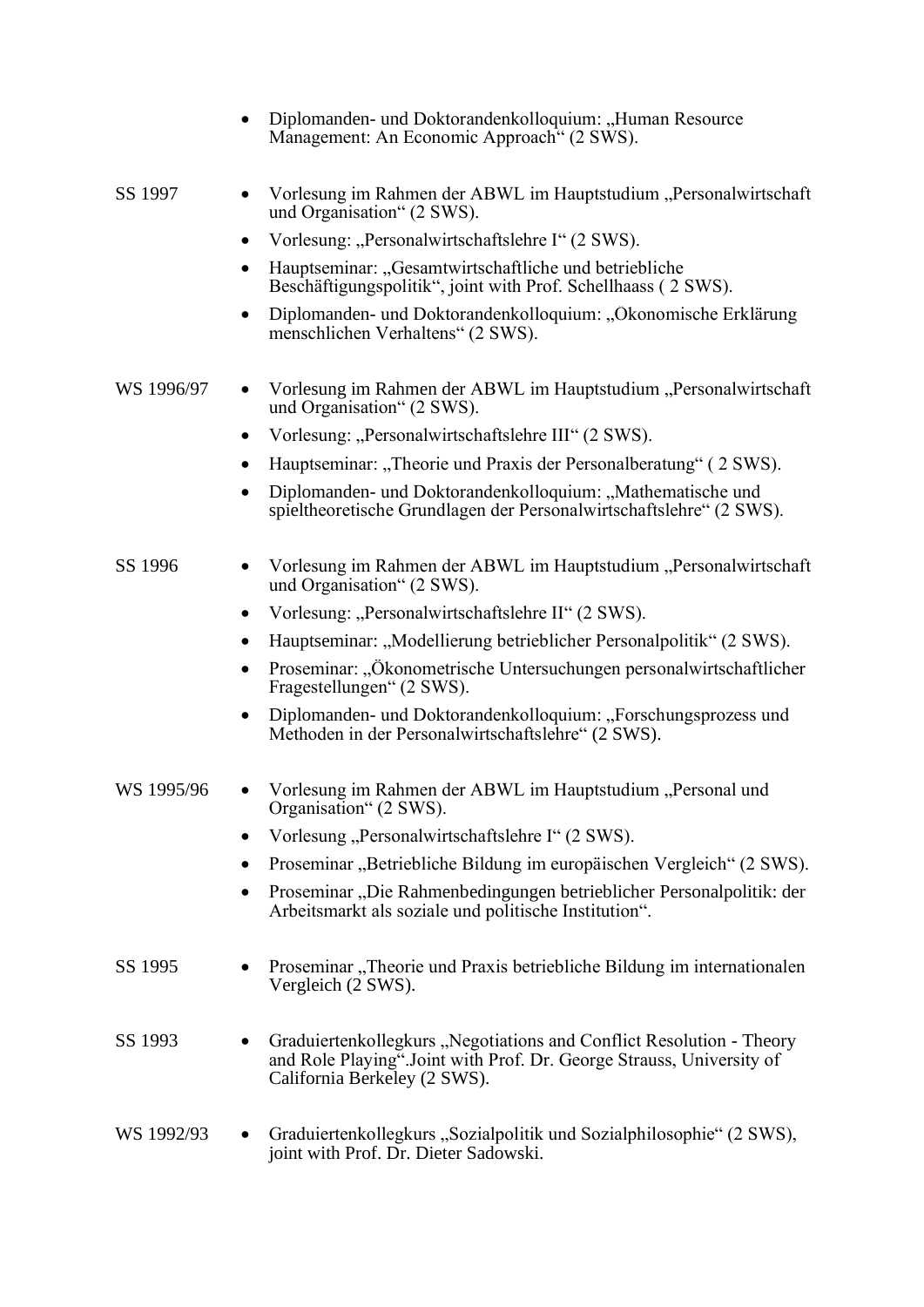| SS 1992    | Praxisbezogene Studienform im Grundstudium "Personalpolitik in<br>Multinationalen Unternehmen, Teil 2" (4 SWS).                                                                                            |
|------------|------------------------------------------------------------------------------------------------------------------------------------------------------------------------------------------------------------|
| WS 1991/92 | Praxisbezogene Studienform im Grundstudium "Personalpolitik in<br>$\bullet$<br>Multinationalen Unternehmen, Teil 1" (2 SWS).                                                                               |
| SS 1991    | Hauptseminar "Arbeitspolitik und Personalführung", mit Prof. Dr. Dieter<br>Sadowski (2 SWS).                                                                                                               |
|            | Praxisbezogene Studienform im Grundstudium "Arbeitsmarkt Europa,<br>$\bullet$<br>Teil 2", (4 SWS).                                                                                                         |
| WS 1990/91 | Intensivkurs "Deskriptive und Schließende Statistik". Veranstaltung im<br>$\bullet$<br>Rahmen des Graduiertenkollegs, Blockveranstaltung (2 SWS).                                                          |
|            | Graduiertenkollegkurs "Proposal Writing". Veranstaltung im Rahmen<br>$\bullet$<br>des Graduiertenkollegs "Soziale Sicherung in offenen<br>Industriegesellschaften", mit Prof. Dr. Dieter Sadowski (2 SWS). |
| WS 1989/90 | Arbeitsgemeinschaft "Verhandlungsökonomie", mit Prof. Dr. Dieter<br>$\bullet$<br>Sadowski und Prof. Dr. Rainer Hettich (2 SWS).                                                                            |
|            | Praxisbezogene Studienform im Grundstudium "Arbeitsmarkt Europa,<br>$\bullet$<br>Teil 1" (2 SWS).                                                                                                          |
|            | Hauptseminar "Internationales Personalmanagement", mit Prof. Dr.<br>٠<br>Dieter Sadwoski (2 SWS).                                                                                                          |
| SS 1989    | Examenskolloquium "Allgemeine BWL - Teilgebiet: Personal und<br>٠<br>Organisation" (2 SWS).                                                                                                                |
|            | Arbeitsgemeinschaft für Studenten im Hauptstudium und Promovenden<br>$\bullet$<br>"Neuere Entwicklungen der Organisationstheorie" (2 SWS).                                                                 |
| WS 1988/89 | Hauptseminar "Gewerkschaften im internationalen Vergleich", mit Prof.<br>Dr. Dieter Sadowski (2 SWS).                                                                                                      |
|            | Oberseminar "Industrielle Arbeitsbeziehungen aus<br>$\bullet$<br>organisationsökonomischer Sicht", mit Prof. Dr. Dieter Sadowski (2<br>SWS).                                                               |
| WS 1987/88 | Oberseminar "Organisationsökonomie", mit Prof. Dr. Dieter Sadowski<br>$(2$ SWS).                                                                                                                           |
|            | Proseminar "Arbeitsökonomie" (4 SWS).<br>$\bullet$                                                                                                                                                         |
| SS 1987    | Praxisbezogene Studienform "Medienökonomie", Teil II (4 SWS).                                                                                                                                              |
| WS 1986/87 | Integrierte Einführung in die Wirtschafts- und Sozialwissenschaften<br>"Arbeitslosigkeit und Beschäftigungsprobleme" (4 SWS).                                                                              |
|            | Praxisbezogene Studienform "Medienökonomie", Teil I (2 SWS).                                                                                                                                               |